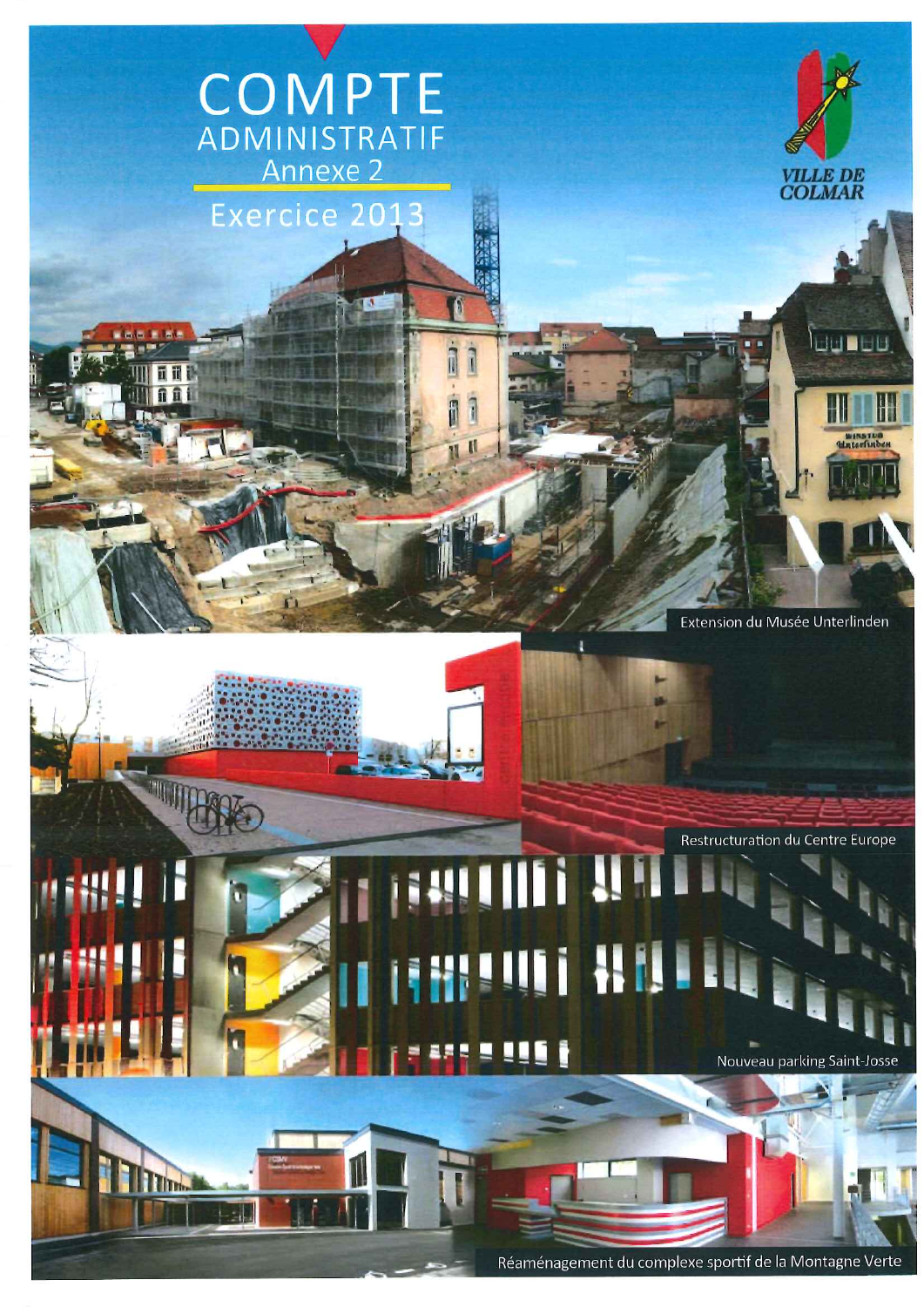| <b>IV - ANNEXES</b>                                         | Ι٧         |
|-------------------------------------------------------------|------------|
| <b>ENGAGEMENTS HORS BILAN - ENGAGEMENTS DONNES ET RECUS</b> | <b>B1.</b> |
| <b>LISTE DES CONCOURS ATTRIBUES A DES TIERS</b>             |            |

# **B1.7 - LISTE DES CONCOURS ATTRIBUES A DES TIERS EN NATURE OU EN SUBVENTIONS**

**(article L.2313-1 du CGCT)**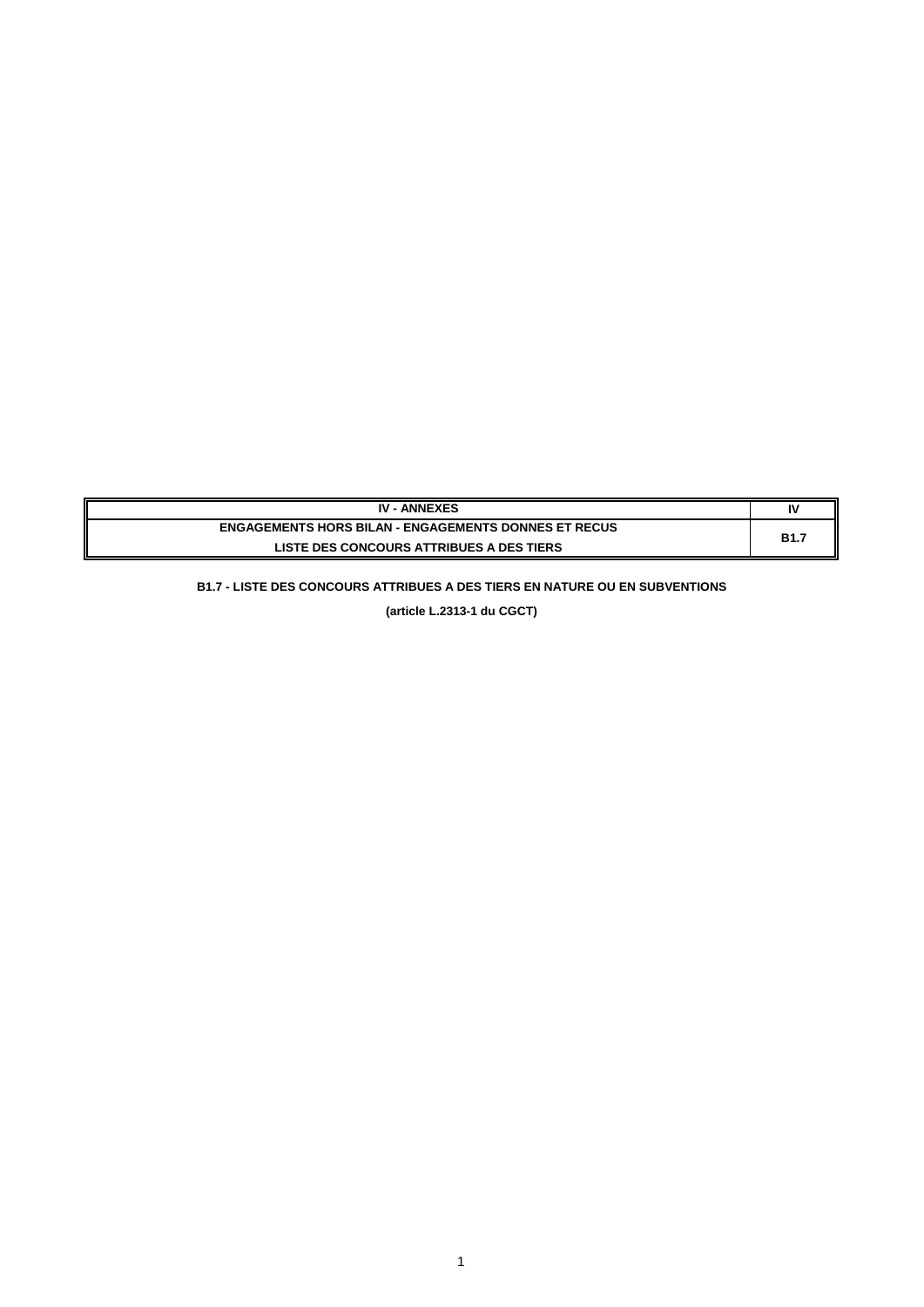| <b>IV - ANNEXES</b>                                         | N           |  |
|-------------------------------------------------------------|-------------|--|
| <b>ENGAGEMENTS HORS BILAN - ENGAGEMENTS DONNES ET RECUS</b> |             |  |
| LISTE DES CONCOURS ATTRIBUES A DES TIERS                    | <b>B1.7</b> |  |

|                                                                     |                                                                    |              | <b>Prestations en nature</b>     |                |
|---------------------------------------------------------------------|--------------------------------------------------------------------|--------------|----------------------------------|----------------|
| Nom des bénéficiaires                                               | Montant du fonds de<br>concours ou de la<br>subvention (numéraire) | Personnel    | Location +<br><b>Fournitures</b> | <b>Travaux</b> |
| Personnes de droit privé                                            | 6 245 950,92                                                       | 1 111 377,00 | 2824 362,38                      | 7770,00        |
| <b>Associations</b>                                                 | 5751217,19                                                         | 1 111 377,00 | 2800 054,63                      | 7770,00        |
| A COEUR JOIE ALSACE                                                 | 1 000,00                                                           |              |                                  |                |
| A.T.S.C.A.F. DU HAUT RHIN                                           |                                                                    |              | 10 037,32                        |                |
| ACADEMIE D ALSACE                                                   | 1 000,00                                                           |              |                                  |                |
| ACCORDEON CLUB VOGESIA                                              |                                                                    |              | 2 485,00                         |                |
| <b>ACHING</b>                                                       | 1 250,00                                                           |              |                                  |                |
| ACSS ASSOCIATION COLMARIENNE SAUVETAGE ET SECOURISME                | 15 383,17                                                          |              | 38 032,10                        |                |
| <b>ACTION CONTRE LA FAIM</b>                                        | 10 000,00                                                          |              |                                  |                |
| <b>ACTION POSITIVE</b>                                              |                                                                    |              | 605,00                           |                |
| <b>ADASINRA</b>                                                     |                                                                    |              | 1 715,28                         |                |
| <b>ADEIS</b>                                                        | 7 500,00                                                           |              |                                  |                |
| <b>ADIE</b>                                                         | 3 200,00                                                           |              |                                  |                |
| ADIF ET PRO ASSOC DES DEPORTES INTERNES FAMILLES                    |                                                                    |              | 808,00                           |                |
| AERO CLUB DE COLMAR                                                 | 2 664,90                                                           |              |                                  |                |
| AERO MODELE CLUB J MERMOZ                                           | 4 590,00                                                           |              |                                  |                |
| AFRICAIN EN ALSACE                                                  |                                                                    |              | 172,00                           |                |
| <b>AFTER DARK</b>                                                   | 2 000,00                                                           |              |                                  |                |
| <b>ALEOS</b>                                                        | 23 000,00                                                          |              | 3 840,00                         |                |
| ALEP ASSO LOISIRS EDUCATION PERMANENT                               | 50 800,00                                                          |              | 67 613,60                        |                |
| <b>ALSACE INNOVATION</b>                                            | 3 150,00                                                           |              |                                  |                |
| AMAC ASSOCIATION DES AMIS DE LA MAISON D ACCUEIL DU DIACONAT        |                                                                    | 2 3 3 7,00   |                                  |                |
| AMIA AMIS MUSIQUE S/INSTRUMENTS ANCIE                               |                                                                    |              | 98,00                            |                |
| AMICALE CYBERNAUTES DE COLMAR                                       |                                                                    |              | 155,00                           |                |
| AMICALE DES ALGERIENS EUROPE                                        | 4 300,00                                                           |              | 3 840,00                         |                |
| AMICALE DES ANCIENS COLONIAUX                                       |                                                                    |              | 297,00                           |                |
| AMICALE DES ANCIENS DU 1ER RCP                                      | 5 000,00                                                           |              |                                  |                |
| AMICALE DES MARSOUINS DE LECLERC                                    | 2 000,00                                                           |              |                                  |                |
| AMICALE PHILATELIQUE MARCOPHILE                                     | 600,00<br>1700,00                                                  |              |                                  |                |
| AMIS BIBLIOTHEQUE VILLE COLMAR                                      |                                                                    |              |                                  |                |
| AMIS D EDMOND GERRER<br>AMIS DE L ECOLE R STEINER PEDAGOGIE STEINER | 1 000,00                                                           |              | 171,00                           |                |
| AMIS DE LA NATURE DU VAL D ORBEY                                    |                                                                    |              | 7 198,01                         |                |
| AMIS DU JUMELAGE                                                    | 2 500,00                                                           |              | 1 030,00                         |                |
| AMITIES FRANCO TURQUES                                              | 4 872,00                                                           |              | 4 0 24, 20                       |                |
| APACH ASSOCIATION PLEIN AIR COLMAR HOR                              | 23 775,04                                                          |              | 1837,00                          |                |
| APALIB - APA SCE AIDE MENAGERE PORTAGE REPAS                        |                                                                    |              | 2 084,63                         |                |
| APPONA 68                                                           | 24 300,00                                                          |              |                                  |                |
| AQUATIC CLUB ALSACE COLMAR                                          | 836,16                                                             |              | 12 250,00                        |                |
| ARCAL AMIS RETRAITES CADRES D ALSACE LORRAINE                       |                                                                    |              | 735,00                           |                |
| AREFAC MAISON DU KLEEBACH MAISON MUSIQUE ET VOIX EN ALSACE          |                                                                    |              | 807,00                           |                |
| <b>ARGILE</b>                                                       | 2 500,00                                                           |              |                                  |                |
| <b>ARSEA</b>                                                        |                                                                    |              | 681,00                           |                |
| <b>ART ET HARMONIE</b>                                              |                                                                    |              | 1 162,80                         |                |
| ARTS MARTIAUX DE COLMAR                                             | 14 947,95                                                          |              | 158 276,46                       |                |
| AS ELECTRICITE GAZ SECTION SKI                                      | 320,00                                                             |              |                                  |                |
| ASEC AMICALE SPORTIVE ENSEIGNANTS COL                               |                                                                    |              | 11 833,20                        |                |
| <b>ASECO</b>                                                        | 1 000,00                                                           |              |                                  |                |
| ASPAD 68                                                            |                                                                    |              | 23 503,76                        |                |
| ASPTT GYMNASTIQUE VOLONTAIRE                                        | 200,00                                                             |              | 456,00                           |                |
| ASPTT ROLLER SKATING                                                | 208,80                                                             |              | 6 927,63                         |                |
| ASPTT SECTION DANSE                                                 | 20 897,68                                                          |              | 6 697,12                         |                |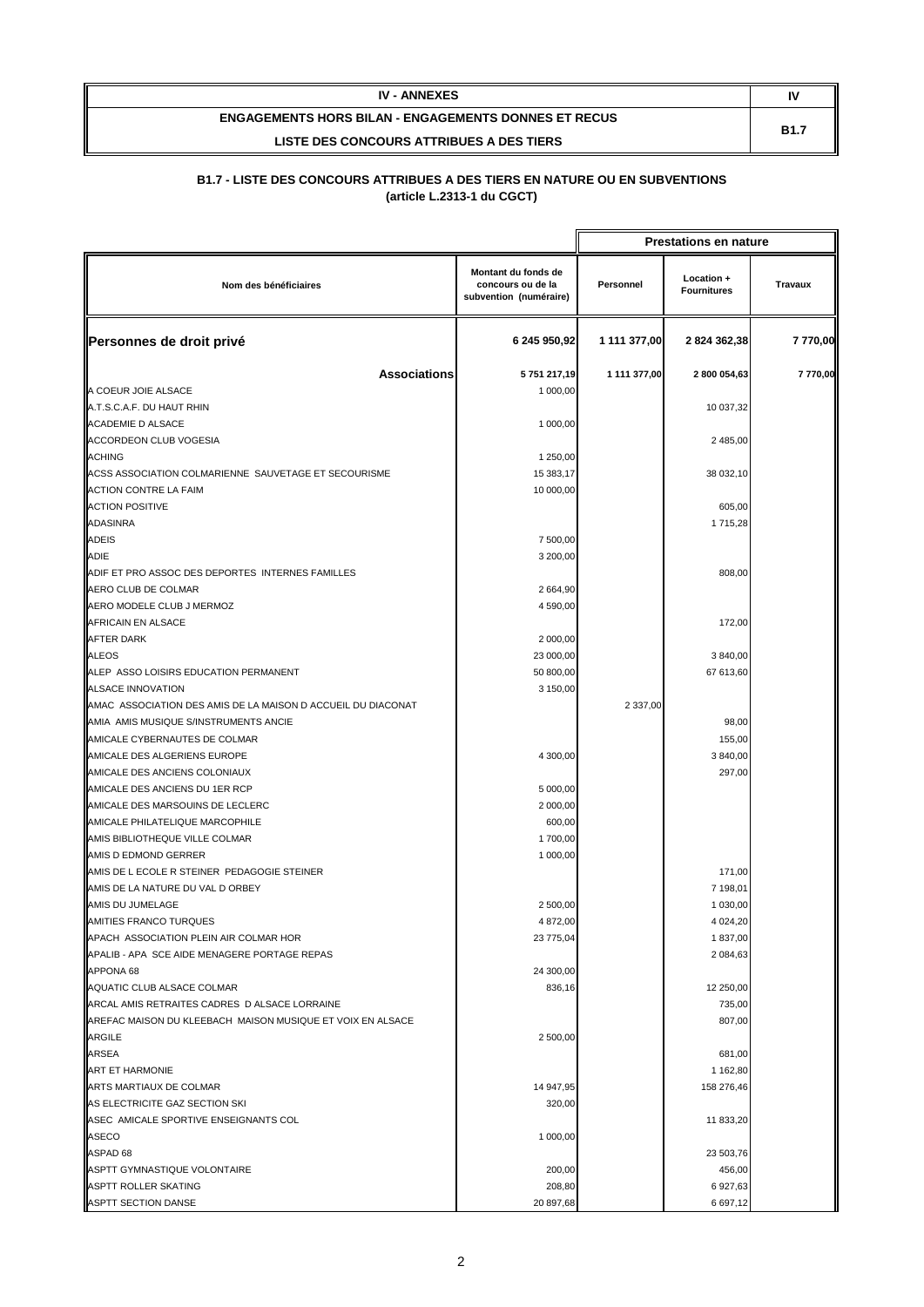| <b>IV - ANNEXES</b>                                         |             |
|-------------------------------------------------------------|-------------|
| <b>ENGAGEMENTS HORS BILAN - ENGAGEMENTS DONNES ET RECUS</b> | <b>B1.7</b> |
| LISTE DES CONCOURS ATTRIBUES A DES TIERS                    |             |

|                                                               |                                                                    |           | <b>Prestations en nature</b>     |         |
|---------------------------------------------------------------|--------------------------------------------------------------------|-----------|----------------------------------|---------|
| Nom des bénéficiaires                                         | Montant du fonds de<br>concours ou de la<br>subvention (numéraire) | Personnel | Location +<br><b>Fournitures</b> | Travaux |
| <b>ASPTT SKI</b>                                              | 1 350,00                                                           |           |                                  |         |
| <b>ASPTT TENNIS</b>                                           | 3 489,50                                                           |           |                                  |         |
| ASS SPORT PERSONNEL HOPITAUX CIV                              |                                                                    |           | 32 361,37                        |         |
| ASS SPORTIVE CULTURELLE D ENTRAI DE L EQUIPEMENT DU HAUT RHIN |                                                                    |           | 1 850,22                         |         |
| ASSO SYNDICALE DES FAMILLES MONOPARENTALES ET RECOMPOSEES     |                                                                    |           | 650,00                           |         |
| ASSOC CULTURELLE ET SOCIALE                                   |                                                                    |           | 540,00                           |         |
| ASSOC FRANCAISE CONTRE LA MYOPAT AFM                          |                                                                    |           | 682,00                           |         |
| ASSOC SPORTIVE DES CHEMINOTS DE COLMAR                        |                                                                    |           | 4 030,85                         |         |
| ASSOCIATION ALSACE ETATS UNIS                                 |                                                                    |           | 98,00                            |         |
| ASSOCIATION KAERIZAKI                                         |                                                                    |           | 825,00                           |         |
| ASSOCIATION ONAC                                              | 500,00                                                             |           |                                  |         |
| <b>ASTI</b>                                                   | 40 400,00                                                          |           | 2 590,00                         |         |
| <b>AUTOUR DU LIVRE</b>                                        |                                                                    |           | 2 950,00                         |         |
| AVENIR GYMNASTIQUE                                            | 14 175,16                                                          |           | 60 940,60                        |         |
| AVF ACCUEIL VILLES FRANCAISES COLMAR                          | 2 850,00                                                           |           | 4 318,58                         |         |
| AVIRON CLUB REGION DE COLMAR                                  | 1590,00                                                            |           |                                  |         |
| AYSE DANCE TRIBAL ET ORIENTAL                                 |                                                                    |           | 6 927,63                         |         |
| AZUR 68 CLUB DE BOXE                                          | 200,00                                                             |           | 6 604,40                         |         |
| <b>AZUR FM</b>                                                | 4 000,00                                                           |           |                                  |         |
| <b>BARTHOLDI BOWLING CLUB</b>                                 | 1 192,04                                                           |           |                                  |         |
| BON BOIS COLMAR ST EUROPE                                     | 2 4 1 4 , 7 4                                                      |           | 26 283,85                        |         |
| <b>BOUT CHOU</b>                                              | 145 000,00                                                         |           |                                  |         |
| BOWLING CLASSIC EGAL OR                                       | 825,00                                                             |           | 26 283,84                        |         |
| CADRES COLMAR ET ENVIRONS                                     | 1 000,00                                                           |           |                                  |         |
| CAMPUS CENTRE THEODORE MONOD                                  | 5 100,00                                                           |           |                                  |         |
| CARITAS SECOURS CATHOLIQUE                                    |                                                                    |           | 355,00                           |         |
| CARNAVAL DE COLMAR                                            | 26 000,00                                                          |           | 10 855,00                        |         |
| <b>CARNET DE BAL</b>                                          |                                                                    |           | 650,00                           |         |
| CENTRE D ENTRAIDE ALIMENTAIRE LA                              | 9 000,00                                                           |           |                                  |         |
| CENTRE INTERCLUB VELIVOLE VOSGES                              | 2 933,10                                                           |           |                                  |         |
| CERAC CENTRE ENSEIGNEMENT ET REC ARTISTIQUE                   | 6761,76                                                            |           | 33 256,08                        |         |
| CERCLE CULTUREL FRANCO ALLEMAND                               | 1 300,00                                                           |           |                                  |         |
| CERCLE NUMISMATIQUE DE COLMAR                                 |                                                                    |           | 227,00                           |         |
| <b>CERCLE ST MARTIN</b>                                       | 9 150,00                                                           |           |                                  |         |
| CFA CENTRE ALSACE MARCEL RUDLOFF                              |                                                                    |           | 36 860,00                        |         |
| CFA METIERS DE L'HOTELLERIE ET D RESTAURATION                 |                                                                    |           | 92 979,80                        |         |
| CHORALE A TRAVERS CHANT                                       | 1 400,00                                                           |           |                                  |         |
| CIDFF DU HAUT RHIN                                            | 2 500,00                                                           |           |                                  |         |
| CIE HOHLANDSBOURG TIR A L ARC                                 | 4 4 0 5, 4 5                                                       |           | 683,00                           |         |
| <b>CITY UP SOLIDARITE</b>                                     | 1700,00                                                            |           |                                  |         |
| <b>CLUB ALPIN FRANCAIS</b>                                    |                                                                    |           | 33 732,49                        |         |
| <b>CLUB CYCLOTOURISTE COLMAR</b>                              |                                                                    |           |                                  |         |
| CLUB DE PATINAGE ARTISTIQUE COLM                              | 4 222,80                                                           |           | 650,00                           |         |
|                                                               |                                                                    |           | 9 044,00                         |         |
| CLUB DES JEUNES EUROPE                                        |                                                                    |           | 668,14                           |         |
| CLUB NAUTIQUE RHIN VOILE                                      | 5 390,00                                                           |           |                                  |         |
| <b>CLUB ORIENTATION COLMAR</b>                                | 28 531,15                                                          |           | 3 3 3 1 , 0 0                    |         |
| CLUB VOSGIEN SECTION COLMAR                                   | 2 552,02                                                           |           |                                  |         |
| <b>COEUR HUMAIN</b>                                           |                                                                    |           | 216,00                           |         |
| <b>COLLECTIF ATHLETISME COLMAR</b>                            |                                                                    |           | 19 512,24                        |         |
| COLLECTIF BELGRADE ADO                                        | 4 197,04                                                           |           | 38 947,72                        |         |
| COLMAR AURORE ROLLER SKATING                                  | 10 508,63                                                          |           | 33 007,46                        |         |
| <b>COLMAR BADMINTON RACING</b>                                | 1520,78                                                            |           | 31 089,04                        |         |
| COLMAR BASKET CENTRE ALSACE                                   | 4 8 69,04                                                          |           | 107 967,88                       |         |
| <b>COLMAR BASSON</b>                                          | 500,00                                                             |           |                                  |         |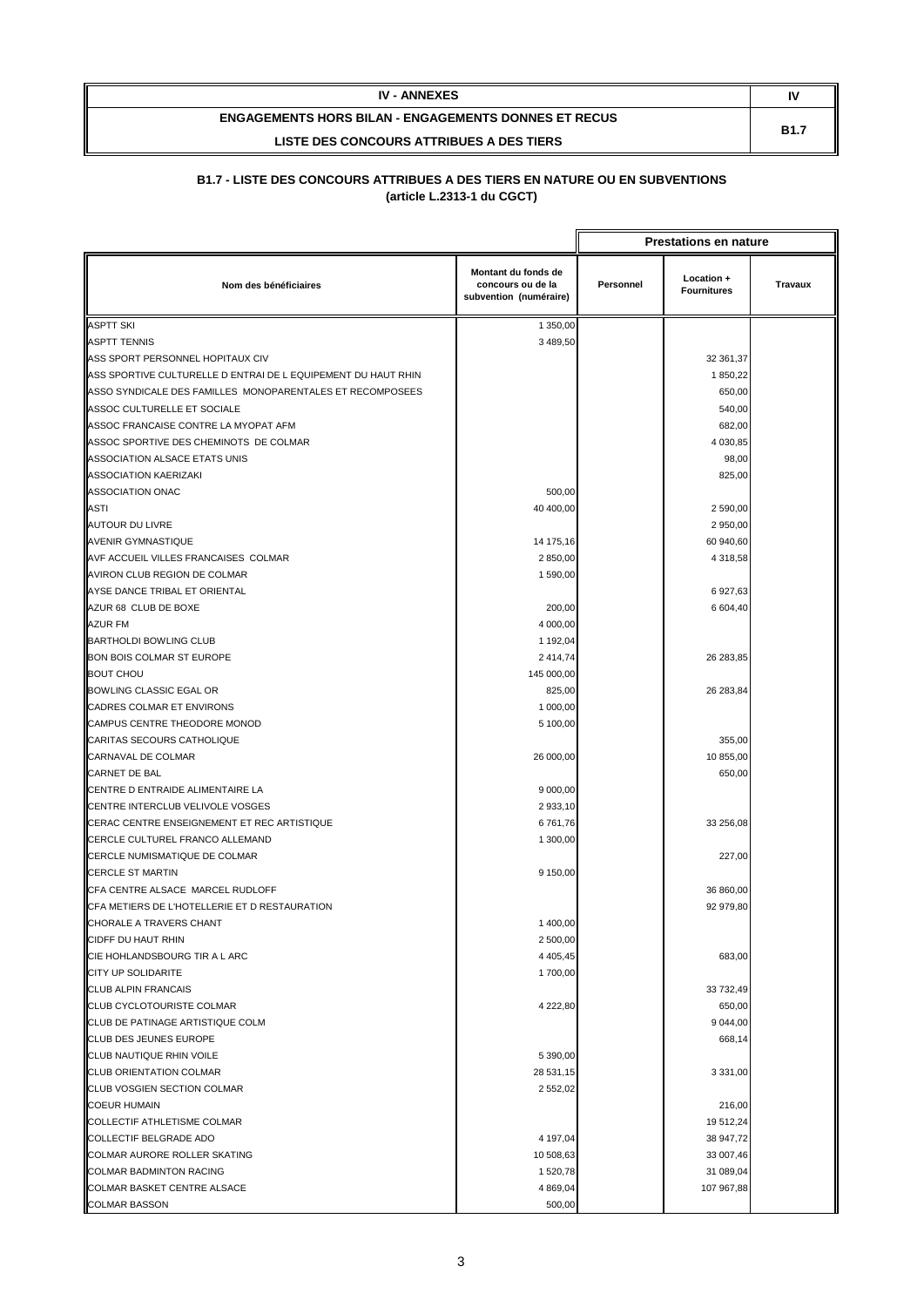| <b>IV - ANNEXES</b>                                         |             |
|-------------------------------------------------------------|-------------|
| <b>ENGAGEMENTS HORS BILAN - ENGAGEMENTS DONNES ET RECUS</b> | <b>B1.7</b> |
| LISTE DES CONCOURS ATTRIBUES A DES TIERS                    |             |

|                                                   |                                                                    |           | <b>Prestations en nature</b>     |                |
|---------------------------------------------------|--------------------------------------------------------------------|-----------|----------------------------------|----------------|
| Nom des bénéficiaires                             | Montant du fonds de<br>concours ou de la<br>subvention (numéraire) | Personnel | Location +<br><b>Fournitures</b> | <b>Travaux</b> |
| COLMAR BILLARD CLUB 71                            | 2 433,20                                                           |           |                                  |                |
| COLMAR CENTRE ALSACE HANDBALL                     | 16 048,85                                                          |           | 39 667,48                        |                |
| <b>COLMAR ECHECS</b>                              | 10 564,80                                                          |           | 2 864,00                         |                |
| <b>COLMAR EVASION PLONGEE</b>                     | 1 320,00                                                           |           | 3 410,00                         |                |
| <b>COLMAR FUTSAL</b>                              |                                                                    |           | 2 378,80                         |                |
| <b>COLMAR HANDBALL CLUB</b>                       | 31 946,04                                                          |           | 58 047,66                        |                |
| <b>COLMAR JUDO</b>                                | 2 2 1 6,90                                                         |           |                                  |                |
| <b>COLMAR MAQUETTES CLUB</b>                      |                                                                    |           | 1 633,00                         |                |
| <b>COLMAR MARATHON CLUB</b>                       | 932,40                                                             |           | 16 736,26                        |                |
| <b>COLMAR RUGBY CLUB</b>                          | 40 670,89                                                          |           | 100 023,79                       |                |
| <b>COLMAR SKATING CREW</b>                        | 1 082,32                                                           |           |                                  |                |
| <b>COLMAR SKI TEAM</b>                            | 2 667,60                                                           |           |                                  |                |
| COLMAR SPELEOLOGIE ET ESCALADE                    | 1 282,36                                                           |           | 51 982,96                        |                |
| COLMAR UNIFIE FOOTBALL CLUB                       |                                                                    |           | 28 230,00                        |                |
| <b>COLMAR VERTICAL</b>                            |                                                                    |           | 13 965,57                        |                |
| COLMARIENNE 1863 SECTION GYMNASTIQUE              | 12 526,42                                                          |           | 77 333,42                        |                |
| <b>COLMARIENNE DE VOLLEY</b>                      | 12 134,16                                                          |           | 43 260,15                        |                |
| COMEDIE DE L EST CENTRE DRAMATIQUE REGIONAL ALSAC | 647 750,00                                                         | 24 554,00 | 254 613,00                       |                |
| COMITE CATHOLIQUE FAIM DEVELOPPE                  | 1 600,00                                                           |           |                                  |                |
| COMITE DEP HT RHIN FF CYCLISME                    | 4 600,00                                                           |           |                                  |                |
| COMMERCANTS DU MARCHE COUVERT                     | 21 946,37                                                          |           |                                  |                |
| CONSISTOIRE ISRAELITE DU HT RHIN                  | 16 300,00                                                          |           |                                  |                |
| <b>CONTACT PLUS</b>                               | 11 955,00                                                          |           |                                  |                |
| <b>CONTES A REBOURS</b>                           |                                                                    |           | 60,00                            |                |
| CULT LOISIRS ST VINCENT DE PAUL                   | 4 859,00                                                           |           |                                  |                |
| CULT MUSUL MAG AC2M                               | 2 200,00                                                           |           |                                  |                |
| CULTE DES TEMOINS DE JEHOVAH                      |                                                                    |           | 205,00                           |                |
| CULTURES DU COEUR HAUT RHIN                       | 500,00                                                             |           |                                  |                |
| <b>D AILLEURS D ICI</b>                           | 3 800,00                                                           |           |                                  |                |
| DES MAINS POUR LE DIRE                            | 2 800,00                                                           |           | 808,00                           |                |
| DEVELOPPEMENT ET FOLKLORE DU POR                  |                                                                    |           | 650,00                           |                |
| DONNEURS DE VOIX BIBLIOTHEQUE SONORE DE COLMAR    |                                                                    |           | 4 394,00                         |                |
| DRAGONS DE COLMAR BOWLING                         | 7 775,78                                                           |           |                                  |                |
| <b>DROIT AU LOGEMENT</b>                          |                                                                    |           | 717,00                           |                |
| ECOLE DES GRANDS PARENTS DU HAUT                  |                                                                    |           | 938,00                           |                |
| ECOLE DES PARENTS ET EDUCATION                    | 15 500,00                                                          |           | 1 235,00                         |                |
| <b>ECOMUSEE D ALSACE</b>                          | 3 123,75                                                           |           |                                  |                |
| EDUCATION POPULAIRE STE MARIE A E P               | 550,00                                                             |           | 3 3 1 1 , 3 2                    |                |
| EDUCATIVE ET SPORT MAISON D ARRE                  | 550,00                                                             |           |                                  |                |
| EDUCATIVE POPULAIRE ST JOSEPH                     |                                                                    |           | 1 603,00                         |                |
| <b>EGALITAIRE TIR</b>                             | 2 685,98                                                           |           |                                  |                |
| <b>EL PASO</b>                                    |                                                                    |           | 1725,00                          |                |
| EN AVANT COLMAR BADMINTON                         | 320,00                                                             |           | 14 090,40                        |                |
| <b>ENERGY KARATE CLUB</b>                         | 1 514,04                                                           |           |                                  |                |
| <b>ENFANCE EVEIL</b>                              | 1 000,00                                                           |           |                                  |                |
| <b>ENSEMBLE VOCAL TROUVERES</b>                   | 750,00                                                             |           | 735,00                           |                |
| ENTENTE CYCLISTE DE COLMAR                        | 9 006,47                                                           |           | 1 681,00                         |                |
| <b>ENTENTE SRCAC</b>                              | 28 166,57                                                          |           | 44 276,91                        |                |
| ENTRAIDE ET AMITIE FRANCO MAROCAINE               |                                                                    |           |                                  |                |
| <b>ENTRE AMIES</b>                                | 1 000,00                                                           |           | 7 041,00<br>755,00               |                |
|                                                   | 5 170,00                                                           |           |                                  |                |
| <b>EPICES</b>                                     | 2 500,00                                                           |           |                                  |                |
| <b>ESPAGNOLS DE COLMAR</b>                        |                                                                    |           | 230,96                           |                |
| <b>ESPOIR</b>                                     | 3 000,00                                                           |           | 3 064,00                         |                |
| <b>ESPOIR COLMARIEN</b>                           | 4 500,00                                                           |           |                                  |                |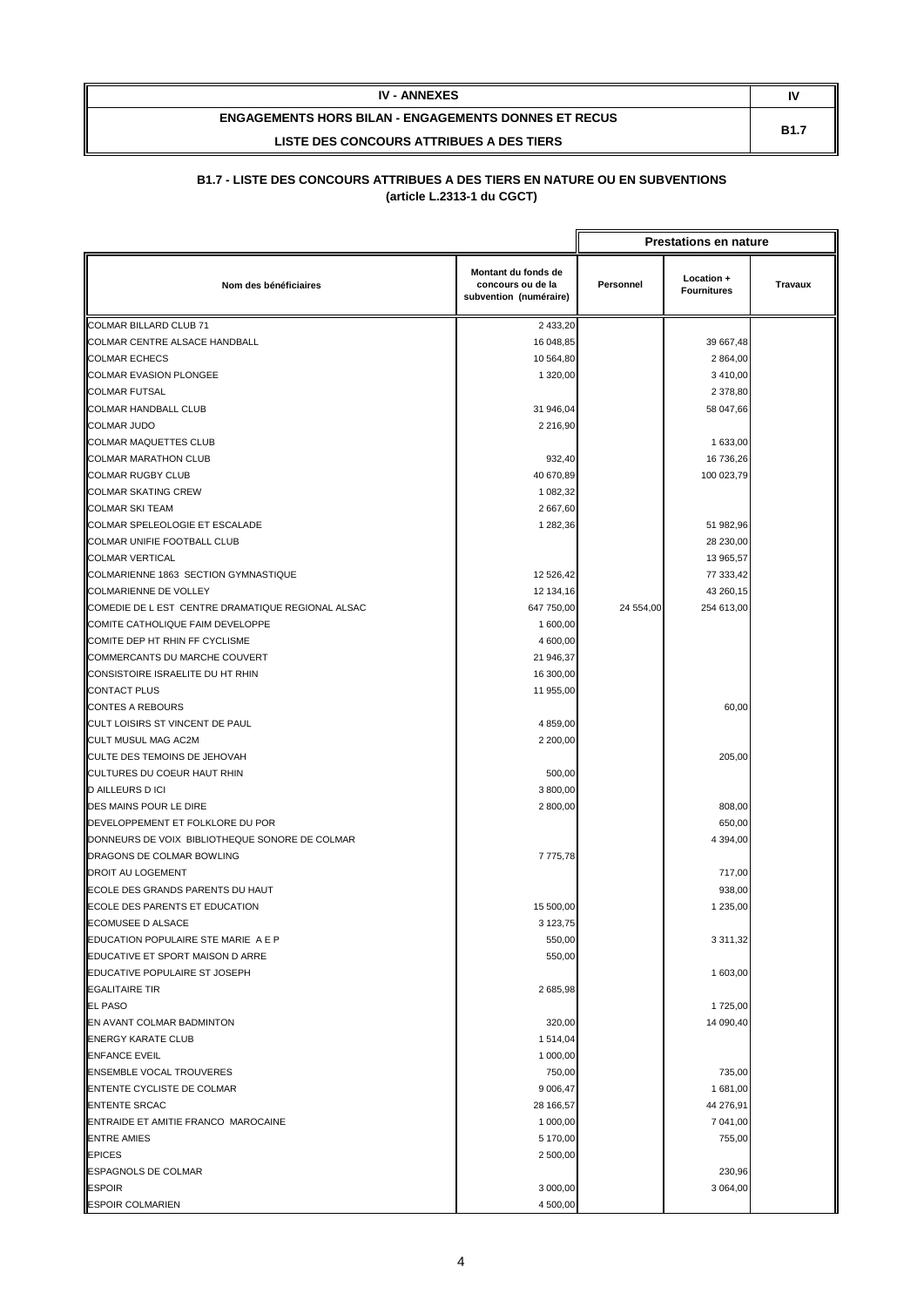| <b>IV - ANNEXES</b>                                         | ľV          |
|-------------------------------------------------------------|-------------|
| <b>ENGAGEMENTS HORS BILAN - ENGAGEMENTS DONNES ET RECUS</b> | <b>B1.7</b> |
| LISTE DES CONCOURS ATTRIBUES A DES TIERS                    |             |

|                                                            |                                                                    |           | <b>Prestations en nature</b>     |                |
|------------------------------------------------------------|--------------------------------------------------------------------|-----------|----------------------------------|----------------|
| Nom des bénéficiaires                                      | Montant du fonds de<br>concours ou de la<br>subvention (numéraire) | Personnel | Location +<br><b>Fournitures</b> | <b>Travaux</b> |
| ESPRIT BD CHEZ MONSIEUR GEISS                              | 2 800,00                                                           |           | 1 864,00                         |                |
| FAPA FEDERATION DES ASSOCIATIONS PORTUGAISES D ALSACE      |                                                                    |           | 808,00                           |                |
| FAVEC 68 FACE AU VEUVAGE ENSEMBLE CONTINUONS               |                                                                    |           | 808,00                           |                |
| FC PORTUGAIS DE COLMAR                                     |                                                                    |           | 27 645,00                        |                |
| <b>FC SAINT ANDRE</b>                                      |                                                                    |           | 9 410,32                         |                |
| FCPE FEDERATION DES CONSEILS DES PARENTS D ELEVES          |                                                                    |           | 171,00                           |                |
| FEDERATION COMMERCANTS ARTISANS VITRINES DE COLMAR         | 2 500,00                                                           |           |                                  |                |
| FEDERATION FRANCAISE DU SPORT AU                           | 50 000,00                                                          |           |                                  |                |
| <b>FEDERATION HIERO COLMAR</b>                             | 36 000,00                                                          |           | 4 015,00                         |                |
| FEDERATION REGIONALE DES METIERS D'ART D'ALSACE            | 10 000,00                                                          |           |                                  |                |
| FESTIVAL INTERNATIONAL DE COLMAR                           | 300 000,00                                                         | 82 550,00 | 13 626,00                        |                |
| FONDATION D AUTEUIL SERV. EDUCATIFS LOUIS ET ZELIE M       |                                                                    |           | 16 511,00                        |                |
| FONDATION PROVIDENCE DE RIBEAUVI GERT. INSTITUTION ST JEAN | 3 3 28,48                                                          |           |                                  |                |
| FRANCE SHOTOKAN KARATE-DO COLMAR                           |                                                                    |           | 4733,28                          |                |
| <b>FRATE FORMATION</b>                                     |                                                                    |           | 569,00                           |                |
| <b>FREE WORLD</b>                                          |                                                                    |           | 15 760,88                        |                |
| GAS PERSONNEL VILLE DE COLMAR                              | 444 400,00                                                         |           | 62 964,48                        |                |
| <b>GESTION INSTITUT ASSOMPTION</b>                         | 2 444,60                                                           |           |                                  |                |
| <b>GOLF D AMMERSCHWIHR AS</b>                              | 3 164,20                                                           |           |                                  |                |
| GOSPEL S REJOICING FORMATION ARTISTIQUE                    |                                                                    |           | 1 365,00                         |                |
| GRANDE MOSQUEE DE COLMAR ANCIENNEMENT ACIC                 | 1 000,00                                                           |           |                                  |                |
| <b>GRANDIR AVEC LOUISE</b>                                 |                                                                    |           | 229,00                           |                |
| GROUPE D ENTRAIDE MUTUEL DE COLM GEM LE SECOND SOUFFLE     |                                                                    |           | 2 082,00                         |                |
| GROUPE DES APHASIQUES DE COLMAR ET ENVIRONS                |                                                                    |           | 818,00                           |                |
| <b>GROUPE FOLKLORIQUE COLUMBARIA</b>                       |                                                                    |           | 650,00                           |                |
| <b>GROUPE PARKLIFE RECORDS</b>                             |                                                                    |           | 480,00                           |                |
| <b>GROUPE SANTE COLMAR</b>                                 |                                                                    |           | 6 791,65                         |                |
| <b>GUITARMANIAKS</b>                                       | 2 500,00                                                           |           |                                  |                |
| <b>GYM KARATE CLUB</b>                                     | 440,00                                                             |           | 2 958,30                         |                |
| GYM VOLONTAIRE CITE ADMINISTRAT                            | 200,00                                                             |           | 4 024,20                         |                |
| <b>GYMNASTIQUE SAINT MARTIN</b>                            | 2 442,68                                                           |           |                                  |                |
| <b>GYMNASTIQUE VOLONTAIRE MONTAGNE</b>                     | 200,00                                                             |           | 2 2 64,80                        |                |
| GYMNASTIQUE VOLONTAIRE WALTZ                               | 320,00                                                             |           | 8 001,38                         |                |
| HARMONIE COLMARIENNE                                       | 9 940,30                                                           |           | 1 504,00                         |                |
| HARMONIE SAINT MARTIN COLMAR                               | 6 6 68, 35                                                         |           | 1896,00                          |                |
| <b>HIPPIQUE DE COLMAR</b>                                  | 7780,40                                                            |           |                                  |                |
| HOCKEY CLUB COLMAR HCC                                     | 187 278,49                                                         |           |                                  |                |
| <b>HOPLA</b>                                               | 2 600,00                                                           |           |                                  |                |
| HOSPICE CIVIL COLMAR QUILLES                               | 337,50                                                             |           |                                  |                |
| <b>HUMANIS</b>                                             | 1 500,00                                                           |           |                                  |                |
| <b>IMKS KARATE COLMAR</b>                                  | 4 136,12                                                           |           | 2 176,56                         |                |
| <b>INNER WHEEL</b>                                         |                                                                    |           | 943,00                           |                |
| <b>INSTIT ARTS TRADITIONS ALSACE</b>                       |                                                                    |           | 171,00                           |                |
| INTERCLUBS ROTARY INNER WHEEL                              |                                                                    |           | 181,00                           |                |
| IRCOD INST REG COOPERATION DEVELOPPMNT                     | 7 500,00                                                           |           |                                  |                |
| IRFA EST INSTITUT REGIONAL POUR LA FORMATION DES ADULTES   |                                                                    |           | 2 143,00                         |                |
| <b>IZBOUCHKA</b>                                           |                                                                    |           | 1 088,00                         |                |
| <b>JARDINS FAMILIAUX</b>                                   | 3774,50                                                            |           |                                  |                |
| JAZZ OFF DE COLMAR                                         | 2 200,00                                                           |           |                                  |                |
| JEUNE CHAMBRE ECONOMIQUE                                   |                                                                    |           | 2 933,00                         |                |
| JEUNESSE TURQUE                                            | 991,82                                                             |           |                                  |                |
| JEUNESSE TURQUE DE COLMAR                                  |                                                                    |           | 1 051,00                         |                |
| JOURNEES DE L ARCHITECTURE                                 | 2 500,00                                                           |           |                                  |                |
| KARATE CLUB CONTACT COLMAR                                 | 2722,26                                                            |           |                                  |                |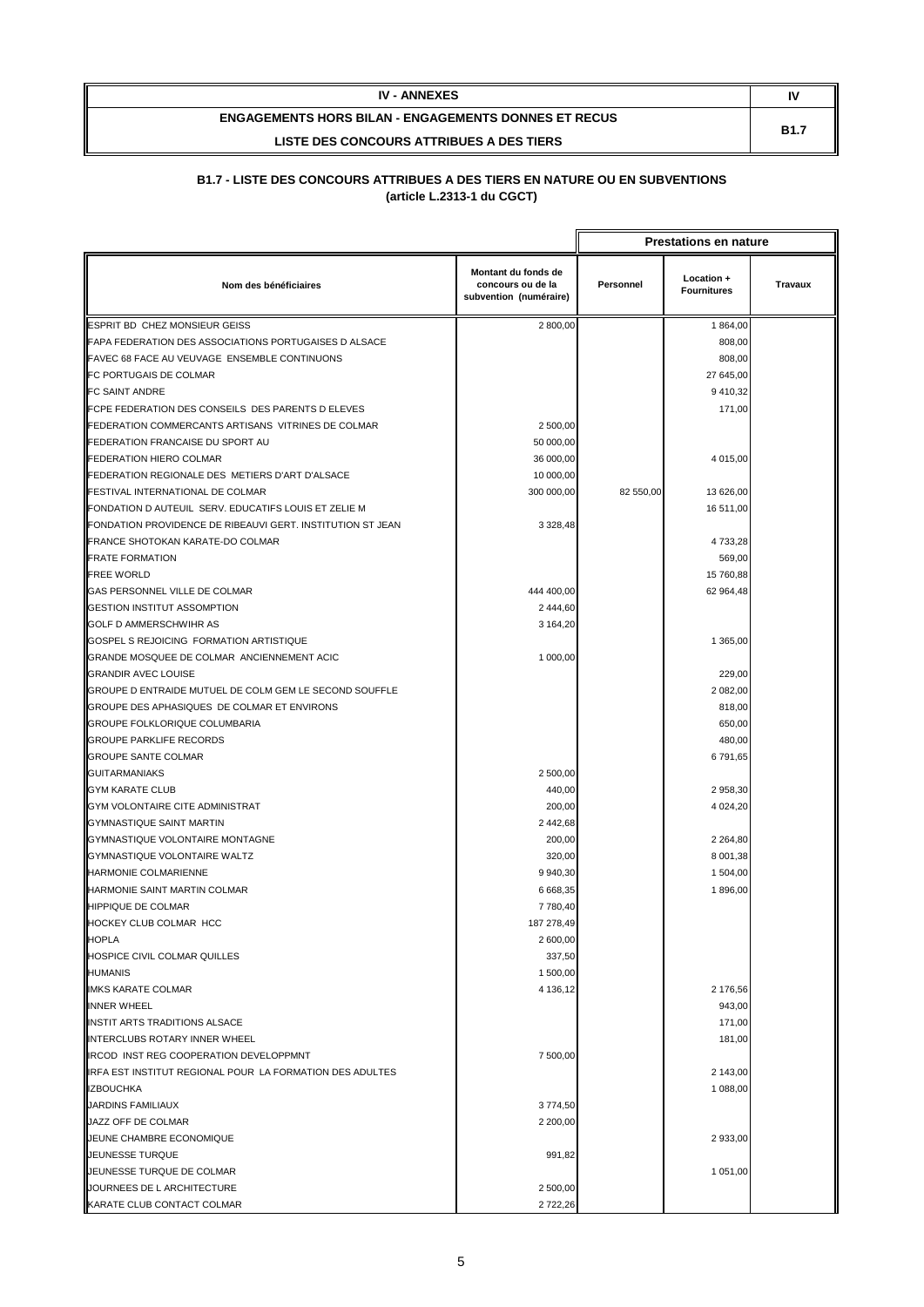| <b>IV - ANNEXES</b>                                         | ľ           |
|-------------------------------------------------------------|-------------|
| <b>ENGAGEMENTS HORS BILAN - ENGAGEMENTS DONNES ET RECUS</b> | <b>B1.7</b> |
| LISTE DES CONCOURS ATTRIBUES A DES TIERS                    |             |

|                                                       |                                                                    |           | <b>Prestations en nature</b>     |                |
|-------------------------------------------------------|--------------------------------------------------------------------|-----------|----------------------------------|----------------|
| Nom des bénéficiaires                                 | Montant du fonds de<br>concours ou de la<br>subvention (numéraire) | Personnel | Location +<br><b>Fournitures</b> | <b>Travaux</b> |
| L ECOLE BUISSONNIERE                                  | 2 2 1 8 , 0 0                                                      | 4 675,00  | 580,00                           |                |
| LA CHAUME PEP 68 CENTRE DE LOISIRS PERMANENT          | 12 514,13                                                          |           |                                  |                |
| LA PLUME COLMARIENNE                                  |                                                                    |           | 3 955,00                         |                |
| LA RENARDIERE PEP 68 CENTRE DE LOISIRS PERMANENT      | 5 814,00                                                           |           |                                  |                |
| LA ROCHE PEP 68 CENTRE DE LOISIRS PERMANENT           | 13 974,00                                                          |           |                                  |                |
| LE LEZARD                                             | 43 500,00                                                          |           | 4 015,00                         |                |
| LES GALOPINS CRECHE D ENFANTS                         | 78 200,00                                                          |           |                                  |                |
| <b>LES LIBERATEURS</b>                                |                                                                    |           | 20 672,00                        |                |
| LES PETITS CHANTEURS DE SAINT-AN                      | 3 480,00                                                           |           |                                  |                |
| LICRA                                                 |                                                                    |           | 1 030,00                         |                |
| LIGUE CONTRE VIOLENCE ROUTIERE                        |                                                                    |           | 420,00                           |                |
| LIGUE DES DROITS DE L HOMME                           |                                                                    |           | 1 030,00                         |                |
| LIVE                                                  | 20 700,00                                                          |           |                                  |                |
| LUTTE CONTRE LE BRUIT                                 |                                                                    |           | 171,00                           |                |
| MAISON DE LA FAMILLE                                  | 413 732,00                                                         |           | 2 511,08                         |                |
| MAISON DES JEUNES ET CULTURE                          | 154 000,00                                                         |           |                                  |                |
| MAJEPT MUSEE DU JOUET                                 | 350 934,00                                                         | 9 269,00  | 3 066,00                         | 5 381,00       |
| MANDOLINE COLMARIENNE                                 | 1 000,00                                                           |           | 1 258,00                         |                |
| MANECANTERIE DE SAINT JEAN                            | 2870,00                                                            |           |                                  |                |
| <b>MANNE EMPLOI</b>                                   |                                                                    |           | 355,00                           |                |
| MEDAILLES MILITAIRES 308E SECT                        |                                                                    |           | 497,00                           |                |
| MIEUX ETRE PAR LE MOUVEMENT                           |                                                                    |           | 650,00                           |                |
| MIGRANTS ITALIENS COLMAR ALSACE                       | 4 5 68,00                                                          |           |                                  |                |
| <b>MILLE PATTES</b>                                   | 92 000,00                                                          |           |                                  |                |
| <b>MILLI GORUS</b>                                    | 2 000,00                                                           |           |                                  |                |
| <b>MISSION LOCALE</b>                                 | 59 488,00                                                          |           | 239,00                           |                |
| <b>MJC AIKIDO</b>                                     | 200,00                                                             |           |                                  |                |
| MJC GYMNASTIQUE VOLONTAIRE                            | 200,00                                                             |           |                                  |                |
| MJC JUDO                                              | 200,00                                                             |           |                                  |                |
| <b>MJC KARATE</b>                                     | 200,00                                                             |           |                                  |                |
| MJC KI SHIN TAI JUTSU                                 | 526,40                                                             |           |                                  |                |
| MJC TENNIS DE TABLE                                   | 5 0 5 7,80                                                         |           | 5 345,08                         |                |
| MOUVEMENT ATD QUART MONDE                             | 1 500,00                                                           |           |                                  |                |
| <b>MOUVEMENT D ELLES</b>                              | 9 218,00                                                           |           |                                  |                |
| MUSICALES DE COLMAR                                   | 34 400,00                                                          | 291,00    | 56,00                            |                |
| MUSIQUE A MELER                                       |                                                                    |           | 650,00                           |                |
| NAUTIC CLUB ILE DU RHIN                               | 1 185,20                                                           |           |                                  |                |
| NIC U                                                 | 500,00                                                             |           |                                  |                |
| NUCLEO SOCIAL PORTUGAIS COLMAR                        |                                                                    |           | 900,00                           |                |
| OBSERVATOIRE REGIONAL DE L INTEG                      | 4 250,00                                                           |           |                                  |                |
| OCCE 68                                               | 22 236,75                                                          |           |                                  |                |
| ODCVL LA FERMERAIE OFFICE CTRES VACANCES ET LOISIRS   | 191,25                                                             |           |                                  |                |
| OFFENBACHIADES DE COLMAR                              | 1 500,00                                                           |           | 172,00                           |                |
| OFFICE DE TOURISME SYND INITIA CONGRES COLMAR         | 28 800,00                                                          |           |                                  |                |
| OFFICE DU TOURISME                                    |                                                                    |           | 61 589,00                        |                |
| OFFICE MUNICIPAL DE LA CULTURE                        | 22 870,00                                                          |           | 2 966,00                         |                |
| OFFICE MUNICIPAL DES SPORTS                           | 45 000,00                                                          |           | 589,00                           |                |
| OLYMPIQUE COLMAR                                      | 3513,68                                                            |           |                                  |                |
| OMSPAC SOCIETES PATRIOTIQUES ET D ANCIENS COMBATTANTS | 2 730,00                                                           |           | 1 424,00                         |                |
| <b>OPPELIA AFPRA</b>                                  | 10 000,00                                                          |           |                                  |                |
| ORGUES DE ST MARTIN AMIS DES                          | 875,00                                                             |           |                                  |                |
| PARALYSES DE FRANCE                                   | 2 500,00                                                           | 4 174,00  | 1 323,00                         |                |
| PARIS COLMAR A LA MARCHE                              | 15 000,00                                                          |           |                                  |                |
| PAYS DE COLMAR ATHLETISME                             | 7 310,80                                                           |           |                                  |                |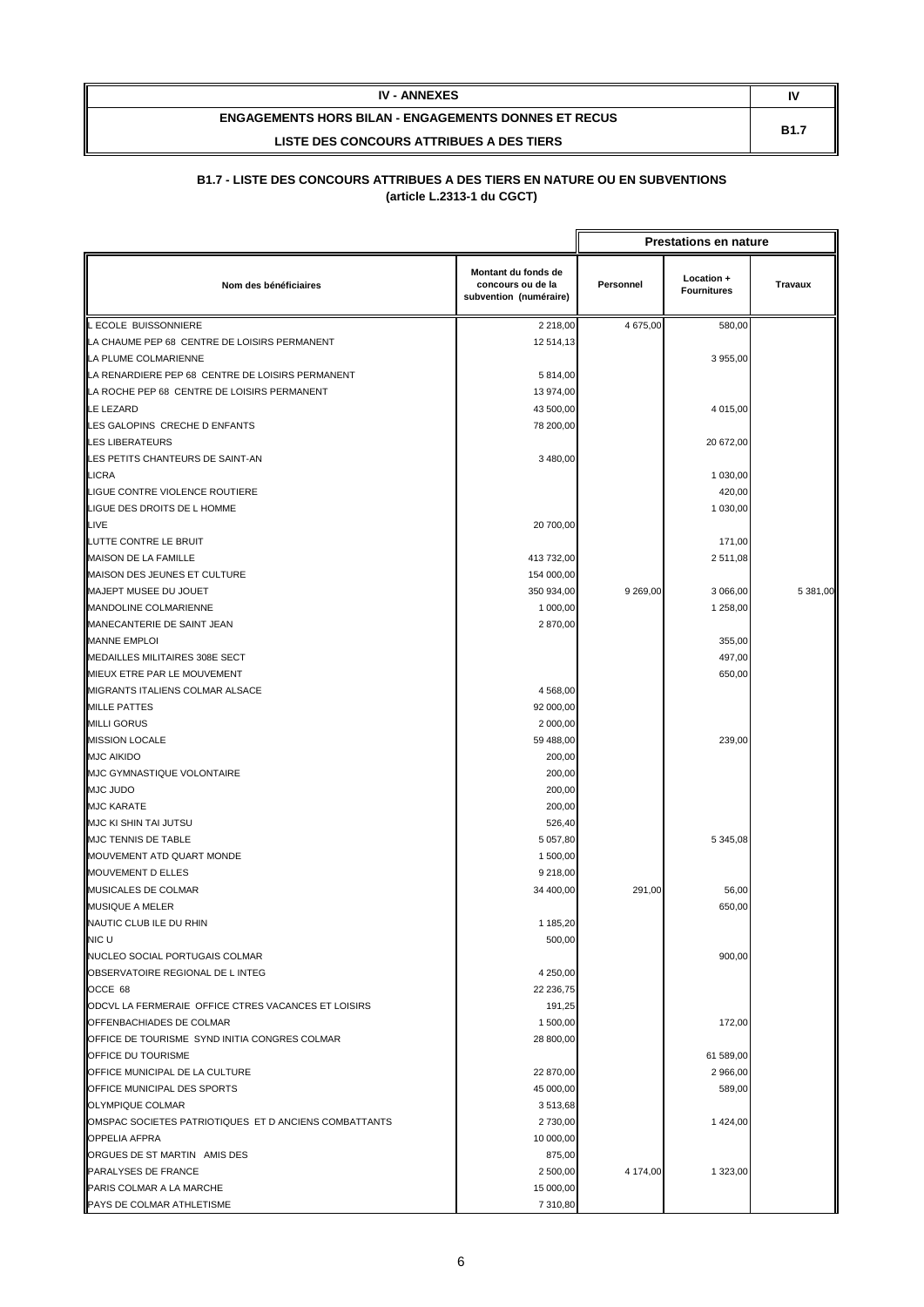| <b>IV - ANNEXES</b>                                         | I١          |
|-------------------------------------------------------------|-------------|
| <b>ENGAGEMENTS HORS BILAN - ENGAGEMENTS DONNES ET RECUS</b> | <b>B1.7</b> |
| LISTE DES CONCOURS ATTRIBUES A DES TIERS                    |             |

|                                                    |                                                                    |            | <b>Prestations en nature</b>     |                |
|----------------------------------------------------|--------------------------------------------------------------------|------------|----------------------------------|----------------|
| Nom des bénéficiaires                              | Montant du fonds de<br>concours ou de la<br>subvention (numéraire) | Personnel  | Location +<br><b>Fournitures</b> | <b>Travaux</b> |
| PAYS DES ETOILES LE                                | 3 500,00                                                           |            |                                  |                |
| PEP ALSACE                                         | 32 436,50                                                          |            |                                  |                |
| PETANQUE CLUB SAINT MARTIN                         | 4 987,40                                                           |            |                                  |                |
| PETITE OURSE                                       | 8 000,00                                                           |            |                                  |                |
| PETITS DEBROUILLARD GRAND EST                      | 13 375,00                                                          |            | 270,00                           |                |
| PHILATELIQUE DE COLMAR                             | 1 000,00                                                           |            | 1 591,00                         |                |
| POTENTIEL PLUS                                     |                                                                    |            | 1 382,00                         |                |
| <b>PREALIS</b>                                     | 742 526,08                                                         |            |                                  |                |
| <b>PREVENTION SPECIALISEE</b>                      |                                                                    |            | 4 0 24, 20                       |                |
| <b>PRIM ENFANCE</b>                                |                                                                    |            | 300,00                           |                |
| PROMOTION DE L ALSACE                              | 6770,00                                                            |            |                                  |                |
| PROMOTION DES SPORTS DE GLACE                      | 235 000,00                                                         |            |                                  |                |
| PROMOTION MAITRISE COLMAR                          | 8 500,00                                                           |            |                                  |                |
| QUARTIER NORD COLMAR                               | 45 100,00                                                          |            | 1 406,00                         |                |
| QUILLES ESPOIR COLMAR                              | 137,26                                                             |            | 11 464,60                        |                |
| RESEAU DIABETE COLMAR                              |                                                                    |            | 5 022,84                         |                |
| <b>RETRO CLUB COLMAR</b>                           | 16 220,59                                                          |            |                                  |                |
| SAO SECTION BOXE FRANCAISE                         | 3 124,00                                                           |            | 693,00                           |                |
| <b>SAUT DEVANT</b>                                 |                                                                    |            | 3 277,88                         |                |
| <b>SCENE ET VOIX</b>                               | 1 350,00                                                           |            | 423,00                           |                |
| <b>SCHIZO ESPOIR</b>                               |                                                                    |            | 808,00                           |                |
| SCHONGAUER MUSEE UNTERLINDEN                       |                                                                    | 704 150,00 | 10 402,00                        | 182,00         |
| SCOUTS ET GUIDES DE FRANCE                         | 435,00                                                             |            |                                  |                |
| SCOUTS ET GUIDES DE FRANCE                         | 1 000,00                                                           |            |                                  |                |
| <b>SCRABBLE CLUB DE COLMAR</b>                     |                                                                    |            | 817,00                           |                |
| <b>SECOURISTES CROIX BLANCHE</b>                   |                                                                    |            | 666,00                           |                |
| SECOURS POPULAIRE FRANCAIS FEDERATION DU HAUT RHIN |                                                                    |            | 148,00                           |                |
| SKI CLUB COLMAR                                    | 2 551,00                                                           |            | 3 348,56                         |                |
| SKI CLUB HOHNECK COLMAR                            | 6 276,00                                                           |            |                                  |                |
| SKI CLUB LE BONHOMME                               | 500,00                                                             |            |                                  |                |
| <b>SLUG MUSIQUE</b>                                |                                                                    |            | 480,00                           |                |
| SOCIETE ATHLETIQUE SPORTIVE COLMARIENNE            | 611,32                                                             |            | 22 370,60                        |                |
| SOCIETE DES AQUARIOPHILES                          |                                                                    |            | 1 029,00                         |                |
| SOCIETE HISTOIRE NATURELLE ETHNOGRAPHIE            |                                                                    | 248 860,00 | 21 090,00                        | 1785,00        |
| SOURCIERS ET GEOBIOLOGUES                          |                                                                    |            | 1 029,00                         |                |
| SPORTING COLMAR QUILLES                            | 925,00                                                             |            | 13 759,80                        |                |
| SPORTS ET LOISIRS DE COLMAR                        | 426,60                                                             |            | 720,00                           |                |
| SRC COLMAR SECT BASE BALL HAWKS                    | 1 145,60                                                           |            | 14 799,10                        |                |
| <b>SRC DANSE PARTY</b>                             | 9 241,64                                                           |            |                                  |                |
| <b>SRC ESCRIME</b>                                 | 39 992,89                                                          |            |                                  |                |
| <b>SRC FOOTBALL</b>                                | 321 837,64                                                         |            | 257 322,70                       |                |
| <b>SRC NATATION</b>                                |                                                                    |            | 81 502,00                        |                |
| <b>SRC NATATION HANDISPORT</b>                     | 2 405,86                                                           |            | 3 384,00                         |                |
| SRC SECTION NAT WATER POLO                         | 62 537,68                                                          |            | 70 694,82                        |                |
| <b>SRC TENNIS SQUASH</b>                           | 10 027,24                                                          |            |                                  |                |
| ST MATTHIEU EGLISE OUVERTE ASMEO                   | 1 050,00                                                           |            | 2 817,00                         |                |
| STE DES MEMBRES DE LA LEGION D H                   | 1 200,00                                                           |            |                                  |                |
| <b>SUPERSTRONG</b>                                 | 1 200,00                                                           |            |                                  |                |
| SYND FAM MONOPARENTALES ET RECOM                   | 13 500,00                                                          |            |                                  |                |
| SYND PROPRIET IMMOB COPROP CTRE                    |                                                                    |            | 130,00                           |                |
| SYNDIC D ISSEMBOURG                                | 666,81                                                             |            |                                  |                |
| <b>TANGO EMOTION</b>                               | 1 400,00                                                           |            |                                  |                |
| TAPART D ART                                       |                                                                    |            | 1 208,00                         |                |
| <b>TENNIS POUR TOUS</b>                            | 786,50                                                             |            | 19 717,06                        |                |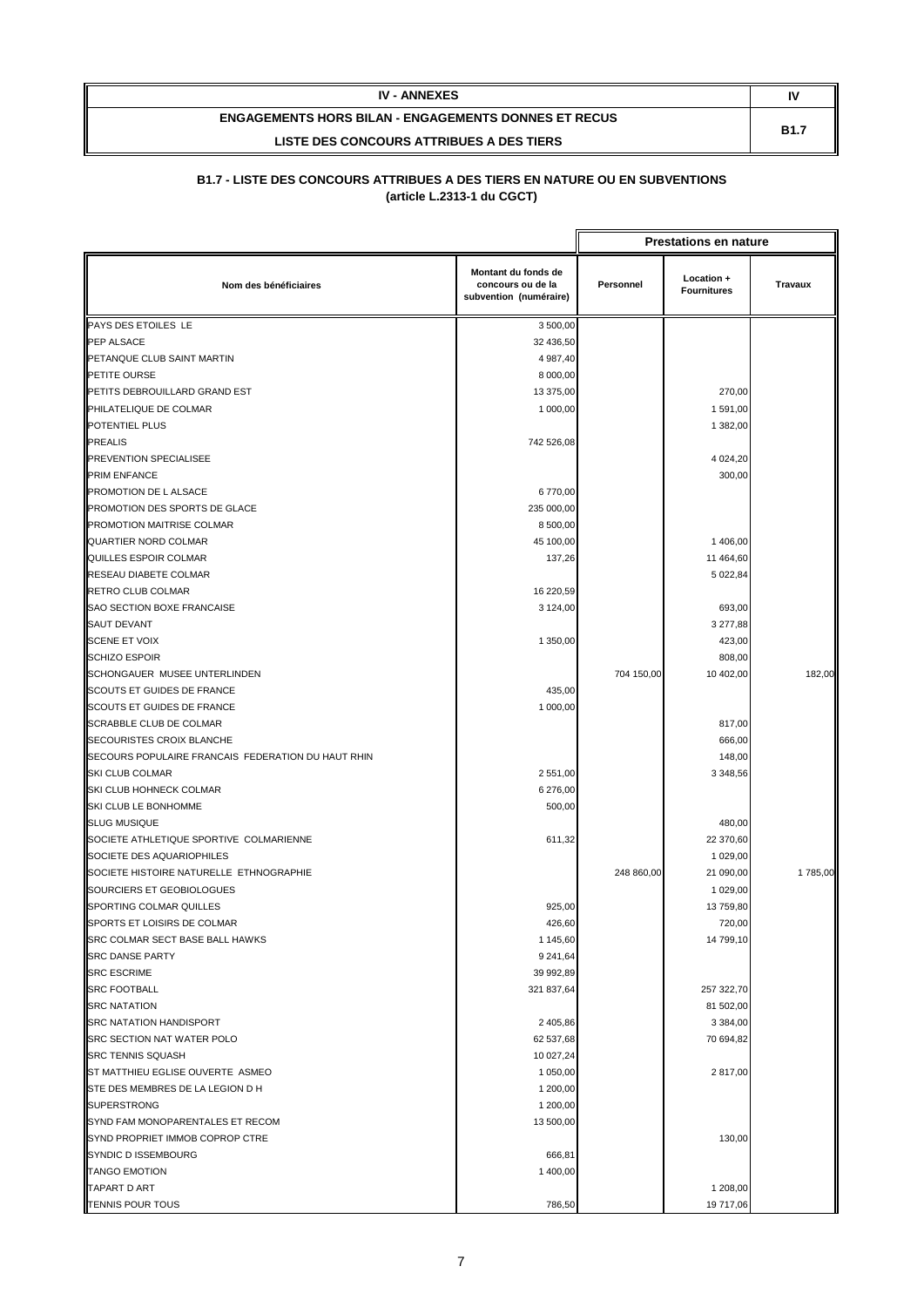| <b>IV - ANNEXES</b>                                         | N           |
|-------------------------------------------------------------|-------------|
| <b>ENGAGEMENTS HORS BILAN - ENGAGEMENTS DONNES ET RECUS</b> | <b>B1.7</b> |
| LISTE DES CONCOURS ATTRIBUES A DES TIERS                    |             |

|                                                          |                                                                    |           | <b>Prestations en nature</b>     |                |
|----------------------------------------------------------|--------------------------------------------------------------------|-----------|----------------------------------|----------------|
| Nom des bénéficiaires                                    | Montant du fonds de<br>concours ou de la<br>subvention (numéraire) | Personnel | Location +<br><b>Fournitures</b> | <b>Travaux</b> |
| THEATRE ALSACIEN DE COLMAR                               | 2 500,00                                                           | 30 517,00 | 8 848,00                         |                |
| THEATRE ANIMATION COLMAR                                 |                                                                    |           | 1 492,00                         |                |
| <b>THEMIS</b>                                            |                                                                    |           | 98,00                            |                |
| TIR 1889 COLMAR                                          | 581,94                                                             |           |                                  |                |
| TOUCH ATOUT COEUR COLMAR                                 | 407,68                                                             |           | 17 689,76                        |                |
| TOURISME EQUESTRE DU HAUT RHIN                           |                                                                    |           | 717,00                           |                |
| <b>TRAVAILLEURS TUNISIENS</b>                            | 1 900,00                                                           |           | 3 200,00                         |                |
| TRIATHLON ALSACE CLUB COLMAR                             | 4 8 4 5,80                                                         |           | 15 942,16                        |                |
| <b>TWIRLING CLUB</b>                                     | 5 817,00                                                           |           | 11 139,25                        |                |
| UFCV COMITE DEPARTEMENTAL DU HAUT RHI                    |                                                                    |           | 569,00                           |                |
| UIACAL INVALIDES ET ANCIENS COMBATTANTS ALSACE LORRAINE  |                                                                    |           | 1 230,00                         |                |
| UNION DEP JEUNES SAP POMPIERS CSP COLMAR                 | 0,00                                                               |           |                                  |                |
| UNION DEPART SAP POMPIERS                                | 2 360,00                                                           |           |                                  |                |
| UNION GENERALE GRANDS INFIRMES                           |                                                                    |           | 817,00                           |                |
| UNION NATIONALE INVALIDES ACCIDENTES DU TRAVAIL          |                                                                    |           | 711,00                           |                |
| UNION NATIONALE SPORTS SCOLAIRES                         | 9 358,89                                                           |           |                                  |                |
| UNION SPORTIVE BASKET COLMAR                             | 3 5 21, 20                                                         |           | 50 973,49                        |                |
| UNION SPORTIVE DE COLMAR                                 | 1929,80                                                            |           | 22 107,26                        |                |
| UNIS VERT CULTURE ET SPORT                               | 1 500,00                                                           |           |                                  |                |
| UNSOR UNION NATIONALE DES SOUS OFFICIERS EN RETRAITE     |                                                                    |           | 422,00                           |                |
| URILCO ALSACE SECTION HAUT RHIN ASSOCIATION DES STOMISES |                                                                    |           |                                  | 422,00         |
| <b>VERTICALE</b>                                         | 2700,00                                                            |           | 108,00                           |                |
| <b>VESTIAIRE INTERCONFESSIONNEL</b>                      |                                                                    |           | 717,00                           |                |
| VIE ET VACANCES LES GENEVRIERS CENTRE DE PLEIN AIR       | 63,75                                                              |           |                                  |                |
| VOSGES TROTTERS DE COLMAR                                | 1 088,00                                                           |           | 720,00                           |                |
| WIHR BASKET BALL                                         |                                                                    |           | 3 348,56                         |                |
|                                                          |                                                                    |           |                                  |                |
| <b>Entreprises</b>                                       | 226 454,05                                                         | 0,00      | 24 307,75                        | 0,00           |
| <b>ABILOS SARL</b>                                       | 4 4 4 9, 27                                                        |           |                                  |                |
| <b>ACTION ET COMPETENCE</b>                              |                                                                    |           | 295,00                           |                |
| AEROPORT DE COLMAR SAS                                   | 12 500,00                                                          |           |                                  |                |
| AMIS DES AVEUGLES STE DES                                |                                                                    |           | 301,00                           |                |
| <b>BOURSE AUX VINS</b>                                   | 19 863,97                                                          |           |                                  |                |
| <b>CAISSE D EPARGNE</b>                                  |                                                                    |           | 719,53                           |                |
| <b>CLEMESSY</b>                                          |                                                                    |           | 3 3 3 1 , 0 8                    |                |
| CORA                                                     |                                                                    |           | 822,32                           |                |
| COTOON INVEST SAS                                        | 364,61                                                             |           |                                  |                |
| CREDIT AGRICOLE ALSACE VOSGES                            |                                                                    |           | 925,11                           |                |
| ETABLISSEMENT FRANCAIS DU SANG EFS                       |                                                                    |           | 1 611,00                         |                |
| <b>GUERANDE SCI</b>                                      | 27 283,43                                                          |           |                                  |                |
| <b>HABITAT GESTION KISTNER</b>                           | 498,73                                                             |           |                                  |                |
| <b>HANSI SARL</b>                                        | 2 5 2 4 , 16                                                       |           |                                  |                |
| KNITTEL ET GEISMAR SCP NOTAIRES ASSOCIES                 |                                                                    |           | 1850,00                          |                |
| <b>LIEBHERR FRANCE SAS</b>                               |                                                                    |           | 1 644,64                         |                |
| LIEBHERR MINING EQUIPEMENT SAS C                         | 80,00                                                              |           | 2 367,40                         |                |
| LIEHR THOMAS EURL SYNDICAT DE COPROPRIETE 22 GRAND       | 443,47                                                             |           |                                  |                |
| <b>MAHLE PISTONS FRANCE</b>                              |                                                                    |           | 822,32                           |                |
| <b>MAVIC</b>                                             |                                                                    |           | 266,00                           |                |
| PFLUG RICHARD                                            | 20,00                                                              |           |                                  |                |
| POLE HABITAT CENTRE ALSACE LA COLMARIENNE DU LOGEMENT    | 131 858,40                                                         |           | 5 298,64                         |                |
| QUAI 58                                                  | 5774,88                                                            |           |                                  |                |
| <b>REGARD AILLEURS</b>                                   | 2 000,00                                                           |           |                                  |                |
| <b>REPERE EURL</b>                                       | 8915,61                                                            |           |                                  |                |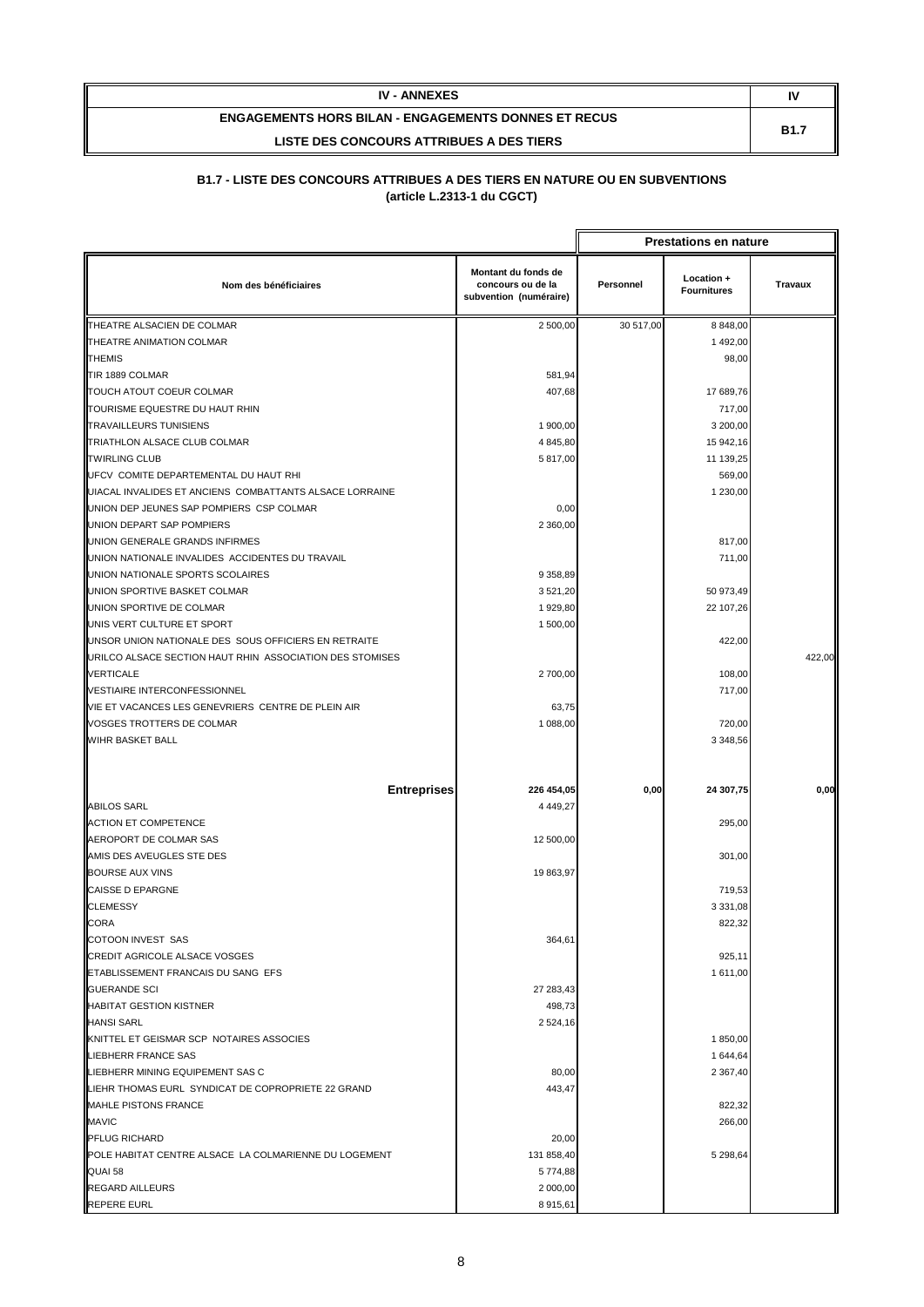| <b>IV - ANNEXES</b>                                         | ĸ           |
|-------------------------------------------------------------|-------------|
| <b>ENGAGEMENTS HORS BILAN - ENGAGEMENTS DONNES ET RECUS</b> |             |
| LISTE DES CONCOURS ATTRIBUES A DES TIERS                    | <b>B1.7</b> |

| <b>Prestations en nature</b>                      |                                                                    |           |                                  |         |
|---------------------------------------------------|--------------------------------------------------------------------|-----------|----------------------------------|---------|
| Nom des bénéficiaires                             | Montant du fonds de<br>concours ou de la<br>subvention (numéraire) | Personnel | Location +<br><b>Fournitures</b> | Travaux |
| <b>SCI ANCIENNE POSTE</b>                         | 1 133,28                                                           |           |                                  |         |
| SCI DU 9 RUE DES TETES                            | 647,41                                                             |           |                                  |         |
| <b>SCI FOHBERGER</b>                              | 4 500,00                                                           |           |                                  |         |
| SOCIETE ALSACIENNE DE PUBLICATIO L ALSACE JOURNAL |                                                                    |           | 719,40                           |         |
| SYNDICAT DE COPROPRIETE                           | 3 596,83                                                           |           |                                  |         |
| <b>TIMKEN EUROPE</b>                              |                                                                    |           | 1 792,46                         |         |
| <b>VIALIS</b>                                     |                                                                    |           | 1 541,85                         |         |
|                                                   |                                                                    |           |                                  |         |
| <b>Personnes physiques</b>                        | 268 279,68                                                         | 0,00      | 0,00                             | 0,00    |
| <b>ABDELLATIF HEDI</b>                            | 100,00                                                             |           |                                  |         |
| ABDERRAZAK--GIL YANICE                            | 75,00                                                              |           |                                  |         |
| ABDOU ZAINABA                                     | 20,00                                                              |           |                                  |         |
| <b>ABDOU CAMERON</b>                              | 100,00                                                             |           |                                  |         |
| <b>ABDOUL ANITA</b>                               | 100,00                                                             |           |                                  |         |
| ABDOUL CHAMAH                                     | 100,00                                                             |           |                                  |         |
| <b>ABEILLON PHILIPPE</b>                          | 3 086,42                                                           |           |                                  |         |
| <b>ABIDI NAJAT</b>                                | 100,00                                                             |           |                                  |         |
| <b>ABIDI SIDI-AHMED</b>                           | 75,00                                                              |           |                                  |         |
| ABIVEN PHILIPPE                                   | 85,95                                                              |           |                                  |         |
| ABOU SARHAN FADI                                  | 100,00                                                             |           |                                  |         |
| ABREU GOMES ALEX                                  | 100,00                                                             |           |                                  |         |
| ABREU GOMES LAURA                                 | 100,00                                                             |           |                                  |         |
| <b>ACER YUSUF</b>                                 | 75,00                                                              |           |                                  |         |
| <b>ACH LYDIE</b>                                  | 100,00                                                             |           |                                  |         |
| <b>ACHERKI MOUNIR</b>                             | 100,00                                                             |           |                                  |         |
| <b>ACKER GUY</b>                                  | 20,00                                                              |           |                                  |         |
| <b>ACKER JEAN</b>                                 | 100,00                                                             |           |                                  |         |
| <b>ACKERMANN VINCENT</b>                          | 20,00                                                              |           |                                  |         |
| <b>AFFANI CORENTIN</b>                            | 75,00                                                              |           |                                  |         |
| <b>AFRIYIE ALEX</b>                               | 100,00                                                             |           |                                  |         |
| <b>AGBOH ASSIA</b>                                | 75,00                                                              |           |                                  |         |
| <b>AGIC SARA</b>                                  | 75,00                                                              |           |                                  |         |
| <b>AGIRBAS SIBEL</b>                              | 100,00                                                             |           |                                  |         |
| <b>AHAMADI ZAEL</b>                               | 75,00                                                              |           |                                  |         |
| AHMAD MOUSSA MARWA                                | 75,00                                                              |           |                                  |         |
| AHOUANMENOU MICKLETTE                             | 100,00                                                             |           |                                  |         |
| <b>AHRES SAID</b>                                 | 20,00                                                              |           |                                  |         |
| AHUI ILAHA                                        | 20,00                                                              |           |                                  |         |
| AIBOUDI SÉRINE                                    | 100,00                                                             |           |                                  |         |
| <b>AIBOUDI SETTI</b>                              | 100,00                                                             |           |                                  |         |
| AÏFI MALIK                                        | 100,00                                                             |           |                                  |         |
| AIRIEAU TIMÉO                                     | 75,00                                                              |           |                                  |         |
| AISSAOUI RAYAN                                    | 100,00                                                             |           |                                  |         |
| AÏTA SIMON                                        | 75,00                                                              |           |                                  |         |
| AKBAS ABDUL-MELIK                                 | 75,00                                                              |           |                                  |         |
| AKOUDAD WIAM                                      | 75,00                                                              |           |                                  |         |
| <b>AKRIMI SOFIENE</b>                             | 100,00                                                             |           |                                  |         |
| <b>AKSOY ZEYNEP</b>                               | 100,00                                                             |           |                                  |         |
| AKYÜZ ISMAIL CEM                                  | 100,00                                                             |           |                                  |         |
| ALAGBADA GENEVIEVE                                | 100,00                                                             |           |                                  |         |
| ALGERER MATHIEU                                   | 100,00                                                             |           |                                  |         |
| ALI ABBES IMRAN                                   | 100,00                                                             |           |                                  |         |
| <b>ALIJA ALISSA</b>                               | 75,00                                                              |           |                                  |         |
| <b>ALJITI AIDA</b>                                | 100,00                                                             |           |                                  |         |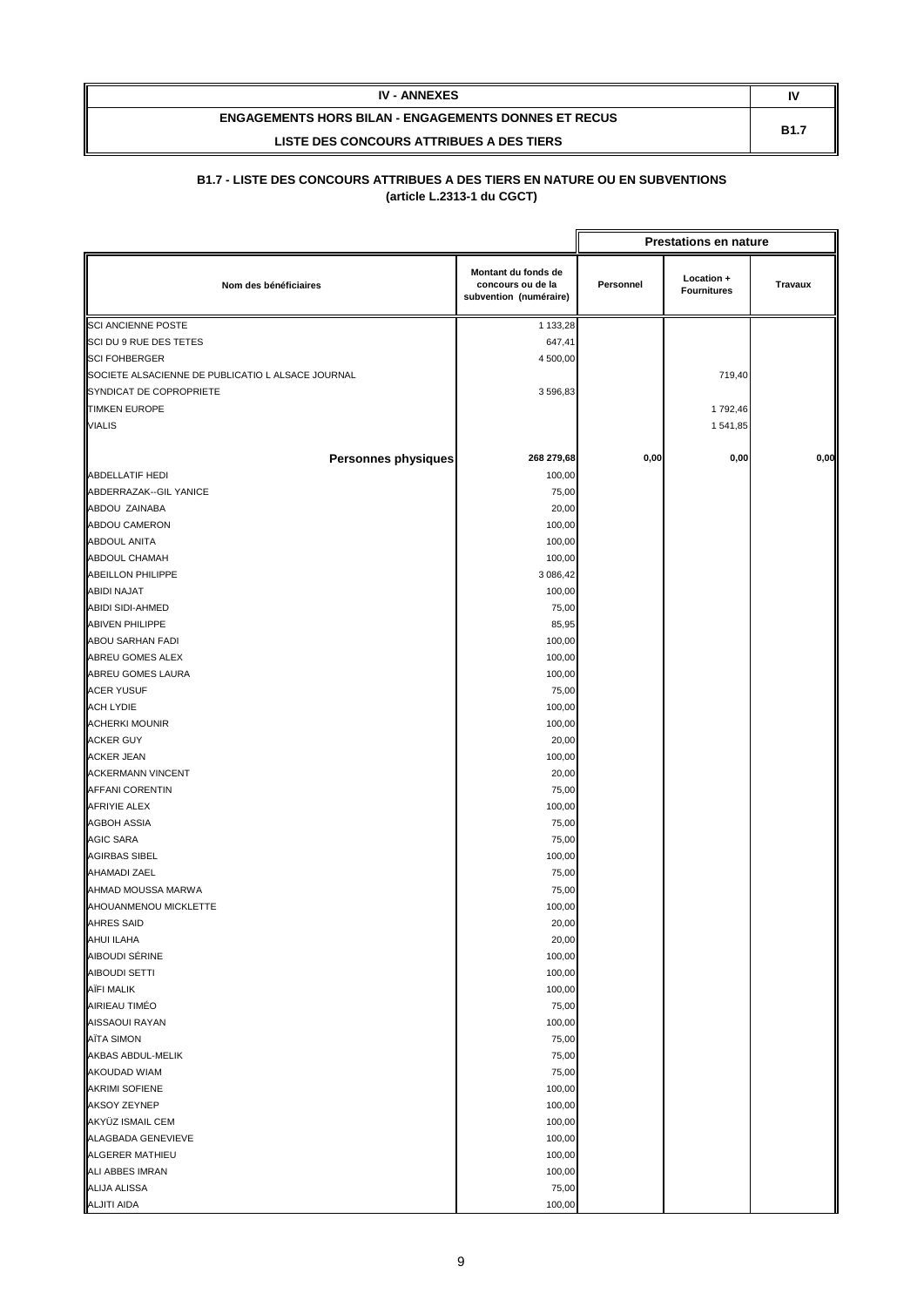| <b>IV - ANNEXES</b>                                         | N           |
|-------------------------------------------------------------|-------------|
| <b>ENGAGEMENTS HORS BILAN - ENGAGEMENTS DONNES ET RECUS</b> | <b>B1.7</b> |
| LISTE DES CONCOURS ATTRIBUES A DES TIERS                    |             |

|                               |                                                                    |           | <b>Prestations en nature</b>     |                |
|-------------------------------|--------------------------------------------------------------------|-----------|----------------------------------|----------------|
| Nom des bénéficiaires         | Montant du fonds de<br>concours ou de la<br>subvention (numéraire) | Personnel | Location +<br><b>Fournitures</b> | <b>Travaux</b> |
| <b>ALLARD STANISLAS</b>       | 100,00                                                             |           |                                  |                |
| <b>ALLKHADDAR ELIAS</b>       | 75,00                                                              |           |                                  |                |
| ALLOUCHE-MNIF CHOUROUK        | 100,00                                                             |           |                                  |                |
| <b>ALMAMIS RABIA</b>          | 100,00                                                             |           |                                  |                |
| <b>ALTAS EKREM</b>            | 20,00                                                              |           |                                  |                |
| <b>ALTINKAYA OKAY</b>         | 75,00                                                              |           |                                  |                |
| ALVAREZ ANTONIO               | 100,00                                                             |           |                                  |                |
| <b>ALVARO LOLA</b>            | 100,00                                                             |           |                                  |                |
| AMANN-JOHO ALICIA             | 100,00                                                             |           |                                  |                |
| AMATA SANA                    | 75,00                                                              |           |                                  |                |
| AMBIL NOËMIE                  | 100,00                                                             |           |                                  |                |
| <b>AMEUR IMANE</b>            | 75,00                                                              |           |                                  |                |
| AMMAR AURÉLIEN                | 100,00                                                             |           |                                  |                |
| AMMARI CAMERONE               | 100,00                                                             |           |                                  |                |
| <b>AMMARI DAVID</b>           | 100,00                                                             |           |                                  |                |
| AMREIN ANASADA                | 75,00                                                              |           |                                  |                |
| ANCEL BRUNO                   | 100,00                                                             |           |                                  |                |
| ANCEL GUSTAVE                 | 100,00                                                             |           |                                  |                |
| <b>ANCEL LAURA</b>            | 100,00                                                             |           |                                  |                |
| <b>ANCEL PRISCILLIA</b>       | 100,00                                                             |           |                                  |                |
| <b>ANCEL WILFRID</b>          | 20,00                                                              |           |                                  |                |
| <b>ANDERSON GISELE</b>        | 20,00                                                              |           |                                  |                |
| <b>ANDRE MARGAUX</b>          | 75,00                                                              |           |                                  |                |
| ANDRES BERNARD                | 100,00                                                             |           |                                  |                |
| ANDRES CHRISTIANE             | 100,00                                                             |           |                                  |                |
| <b>ANDRES NICOLAS</b>         | 100,00                                                             |           |                                  |                |
| ANGELI MICHAEL                | 100,00                                                             |           |                                  |                |
| ANGELICOLA ALEXANDRE          | 20,00                                                              |           |                                  |                |
| <b>ANTCZAK MANON</b>          | 100,00                                                             |           |                                  |                |
| <b>ANTOINE CHARLES</b>        | 100,00                                                             |           |                                  |                |
| <b>ANTOINE PAUL</b>           | 100,00                                                             |           |                                  |                |
| ANTON HERRERA JESSICA         | 100,00                                                             |           |                                  |                |
| ANTONISZYN JEAN-CLAUDE        | 100,00                                                             |           |                                  |                |
| ANTONY ANDRÉ                  | 100,00                                                             |           |                                  |                |
| ANTUNES DUARTE--ACO BENJAMIN  | 75,00                                                              |           |                                  |                |
| AOUADI GHOZLANI NOURA         | 75,00                                                              |           |                                  |                |
| AOUASTI WALID<br>AOUINA AÏCHA | 100,00                                                             |           |                                  |                |
| AOUN SEIYA (M)                | 75,00                                                              |           |                                  |                |
| APPEL-KHOUADRIA ILIES         | 75,00                                                              |           |                                  |                |
| ARAGON RÉMI                   | 100,00<br>100,00                                                   |           |                                  |                |
| <b>ARAS BAKI</b>              | 100,00                                                             |           |                                  |                |
| ARBOUSSET LÉA                 | 100,00                                                             |           |                                  |                |
| ARBOUSSET LUCIE               | 75,00                                                              |           |                                  |                |
| <b>AREKION ANNEVAENIA</b>     | 100,00                                                             |           |                                  |                |
| ARIZMENDI NOAH                | 75,00                                                              |           |                                  |                |
| ARMBRUSTER CÉDRIC             | 100,00                                                             |           |                                  |                |
| ARMENIA TIMÉO                 | 75,00                                                              |           |                                  |                |
| <b>ARMENTANO MARC</b>         | 100,00                                                             |           |                                  |                |
| ARNOULD PAUL                  | 100,00                                                             |           |                                  |                |
| AROUTOUNIAN ARTIOM            | 100,00                                                             |           |                                  |                |
| <b>ARRIGONI ARTHUR</b>        | 75,00                                                              |           |                                  |                |
| <b>ARSLAN ELIF</b>            | 75,00                                                              |           |                                  |                |
| ARSLAN EMRE                   | 75,00                                                              |           |                                  |                |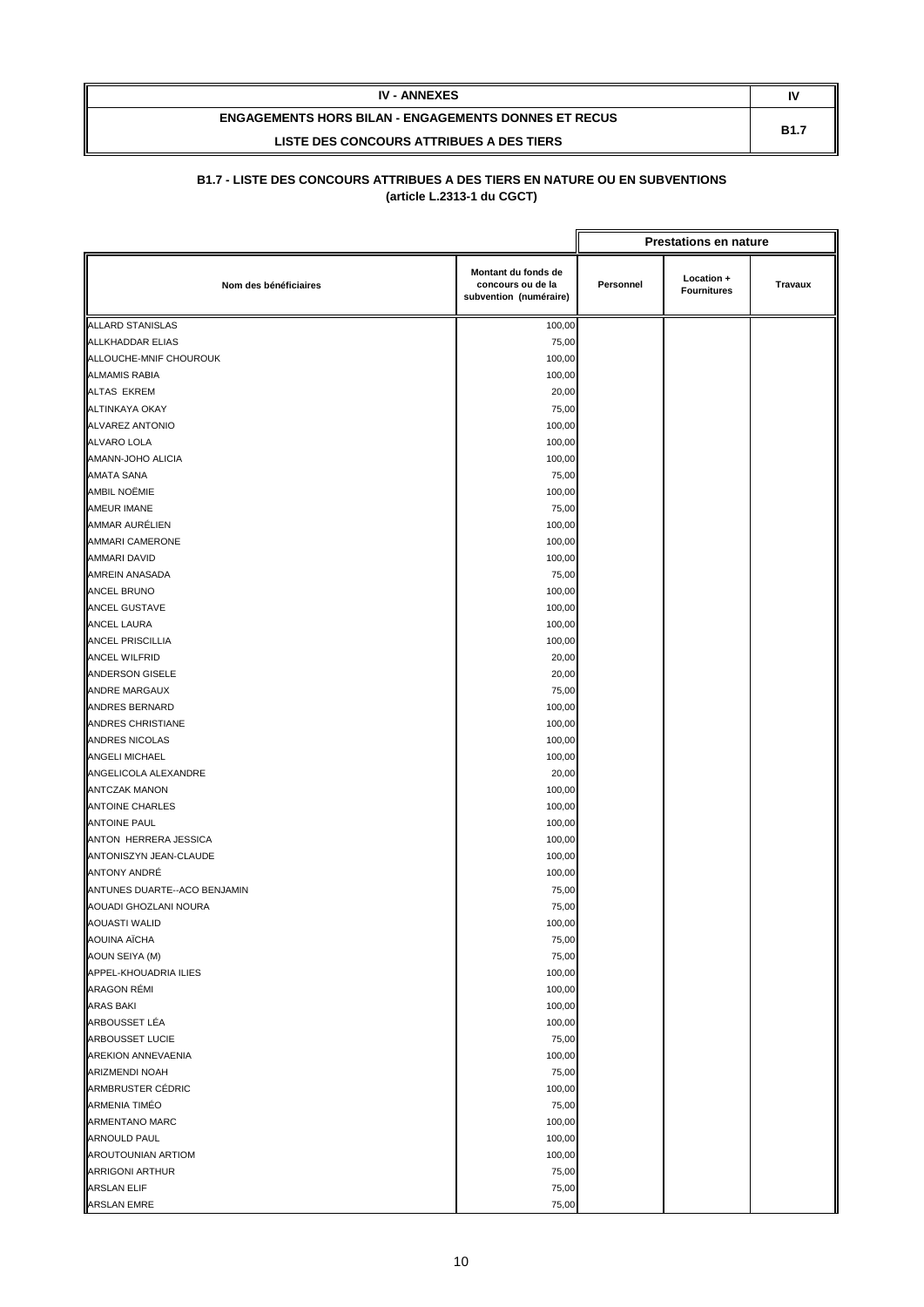| <b>IV - ANNEXES</b>                                         | IV          |
|-------------------------------------------------------------|-------------|
| <b>ENGAGEMENTS HORS BILAN - ENGAGEMENTS DONNES ET RECUS</b> | <b>B1.7</b> |
| LISTE DES CONCOURS ATTRIBUES A DES TIERS                    |             |

|                               |                                                                    |                                                                 | <b>Prestations en nature</b> |  |
|-------------------------------|--------------------------------------------------------------------|-----------------------------------------------------------------|------------------------------|--|
| Nom des bénéficiaires         | Montant du fonds de<br>concours ou de la<br>subvention (numéraire) | Location +<br>Personnel<br><b>Travaux</b><br><b>Fournitures</b> |                              |  |
| <b>ARSLAN HAVANUR</b>         | 100,00                                                             |                                                                 |                              |  |
| <b>ARSLAN NILAY</b>           | 100,00                                                             |                                                                 |                              |  |
| ARSLAN NILUFER                | 100,00                                                             |                                                                 |                              |  |
| ARSLAN YASIN                  | 75,00                                                              |                                                                 |                              |  |
| <b>ASLANKILIC ELCIN</b>       | 100,00                                                             |                                                                 |                              |  |
| ASLLANI ISMET                 | 20,00                                                              |                                                                 |                              |  |
| <b>ASLLANI RINESA</b>         | 100,00                                                             |                                                                 |                              |  |
| ATA RICHART JOËL              | 100,00                                                             |                                                                 |                              |  |
| ATLANI DAVID                  | 20,00                                                              |                                                                 |                              |  |
| <b>ATTAOUI AYOUB</b>          | 75,00                                                              |                                                                 |                              |  |
| ATUG OMER-TAHA                | 75,00                                                              |                                                                 |                              |  |
| ATUG SUDE                     | 100,00                                                             |                                                                 |                              |  |
| ATUG YAKUP-EREN               | 100,00                                                             |                                                                 |                              |  |
| AUGUSTO BRYAN                 | 75,00                                                              |                                                                 |                              |  |
| AUGUSTO CLÉMENT               | 75,00                                                              |                                                                 |                              |  |
| <b>AVDIEV MELINA</b>          | 100,00                                                             |                                                                 |                              |  |
| AVDIJI HAVA                   | 75,00                                                              |                                                                 |                              |  |
| AVDIJI MUHAMED                | 75,00                                                              |                                                                 |                              |  |
| <b>AVDIJI SARA</b>            | 100,00                                                             |                                                                 |                              |  |
| AYADI ELISSIA                 | 75,00                                                              |                                                                 |                              |  |
| <b>AYADI NADER</b>            | 100,00                                                             |                                                                 |                              |  |
| AYADI NESRINE                 | 100,00                                                             |                                                                 |                              |  |
| AYAZ SEMA-INÈS                | 100,00                                                             |                                                                 |                              |  |
| <b>AYDIN GULTEN</b>           | 20,00                                                              |                                                                 |                              |  |
| <b>AYOUB YASSINE</b>          | 100,00                                                             |                                                                 |                              |  |
| AZEMI BAJRAM                  | 100,00                                                             |                                                                 |                              |  |
| <b>AZIZ MONIRE</b>            | 100,00                                                             |                                                                 |                              |  |
| <b>AZMI ELIAS</b>             | 100,00                                                             |                                                                 |                              |  |
| AZNI AZZIZAH ASHA             | 100,00                                                             |                                                                 |                              |  |
| <b>BABEL KÉVIN</b>            | 100,00                                                             |                                                                 |                              |  |
| <b>BABIC ORHIDEJA</b>         | 100,00                                                             |                                                                 |                              |  |
| <b>BACAR VÉRONIQUE</b>        | 100,00                                                             |                                                                 |                              |  |
| <b>BACCHIONI PAUL</b>         | 100,00                                                             |                                                                 |                              |  |
| <b>BACH GERARD</b>            | 100,00                                                             |                                                                 |                              |  |
| <b>BACHIRI--UBERTI LOUNIS</b> | 75,00                                                              |                                                                 |                              |  |
| <b>BACHMANN DORIANE</b>       | 100,00                                                             |                                                                 |                              |  |
| <b>BACHMANN FAUSTINE</b>      | 75,00                                                              |                                                                 |                              |  |
| BACO--VERCOUTTER JANN         | 75,00                                                              |                                                                 |                              |  |
| <b>BADR HANAA</b>             | 100,00                                                             |                                                                 |                              |  |
| BAERENZUNG BÉATRICE           | 100,00                                                             |                                                                 |                              |  |
| <b>BAGHLOUL NAIMA</b>         | 100,00                                                             |                                                                 |                              |  |
| <b>BAHL NADÉGE</b>            | 100,00                                                             |                                                                 |                              |  |
| <b>BAIER DIANA</b>            | 75,00                                                              |                                                                 |                              |  |
| <b>BAILLIF ANTOINE</b>        | 100,00                                                             |                                                                 |                              |  |
| <b>BAJIC MIRKO</b>            | 100,00                                                             |                                                                 |                              |  |
| <b>BAJOC MAXENCE</b>          | 75,00                                                              |                                                                 |                              |  |
| <b>BALASAR AYLIN</b>          | 75,00                                                              |                                                                 |                              |  |
| <b>BALICEVAC BELMA</b>        | 100,00                                                             |                                                                 |                              |  |
| <b>BALLIS ELYN</b>            | 100,00                                                             |                                                                 |                              |  |
| <b>BALLY MARIE CHRISTINE</b>  | 100,00                                                             |                                                                 |                              |  |
| <b>BAMBERG TERESA</b>         | 100,00                                                             |                                                                 |                              |  |
| <b>BARAKU ARIETA</b>          | 100,00                                                             |                                                                 |                              |  |
| <b>BARALLE RAYMONDE</b>       | 100,00                                                             |                                                                 |                              |  |
| <b>BARBARIA SARAH</b>         | 100,00                                                             |                                                                 |                              |  |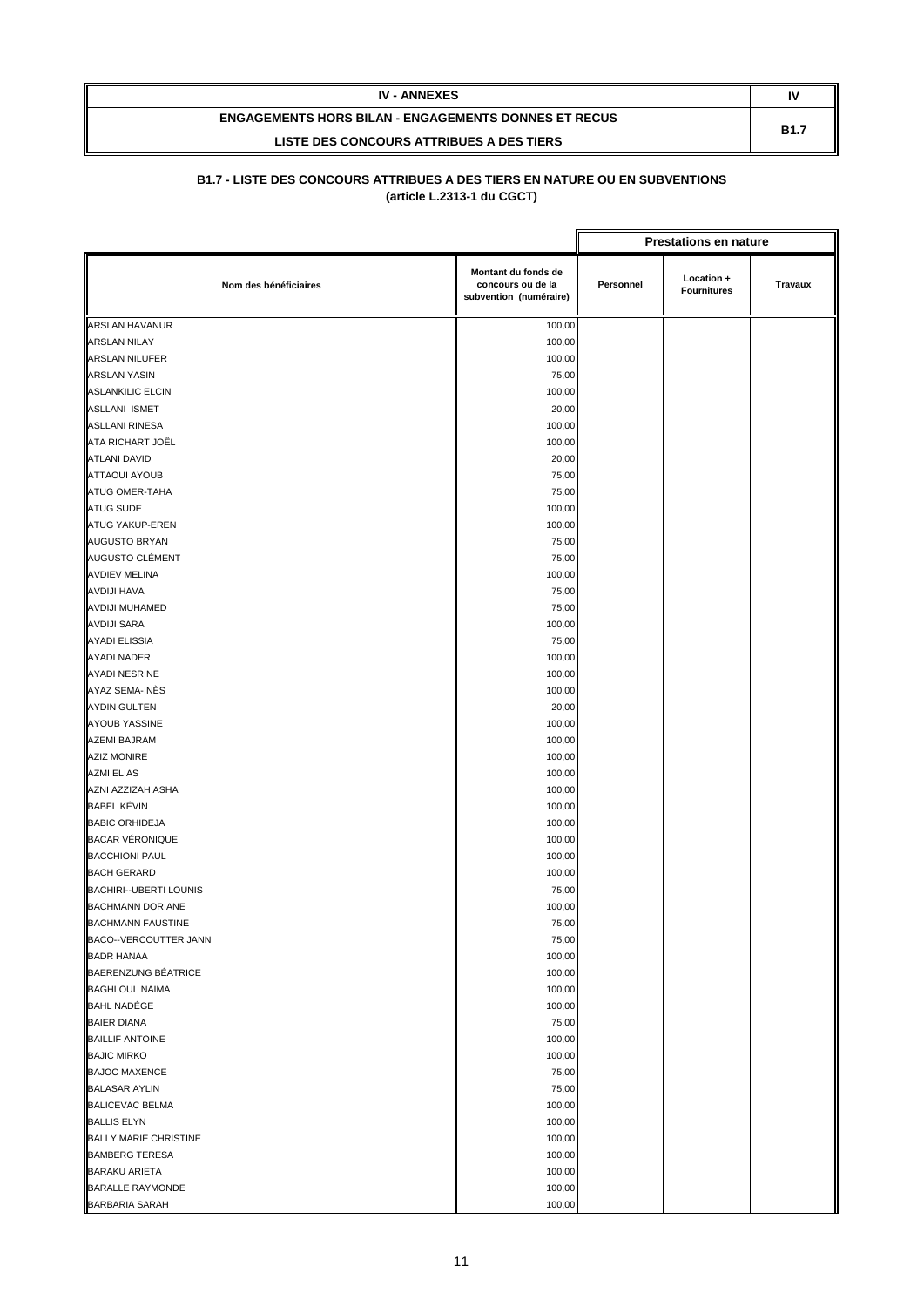| <b>IV - ANNEXES</b>                                         | IV          |
|-------------------------------------------------------------|-------------|
| <b>ENGAGEMENTS HORS BILAN - ENGAGEMENTS DONNES ET RECUS</b> | <b>B1.7</b> |
| LISTE DES CONCOURS ATTRIBUES A DES TIERS                    |             |

|                               |                                                                    |           | <b>Prestations en nature</b>     |         |
|-------------------------------|--------------------------------------------------------------------|-----------|----------------------------------|---------|
| Nom des bénéficiaires         | Montant du fonds de<br>concours ou de la<br>subvention (numéraire) | Personnel | Location +<br><b>Fournitures</b> | Travaux |
| <b>BARBARY CHRISTOPHE</b>     | 100,00                                                             |           |                                  |         |
| <b>BARBE ROSEMONDE</b>        | 20,00                                                              |           |                                  |         |
| <b>BARBOT FERREIRA MARIA</b>  | 100,00                                                             |           |                                  |         |
| <b>BARLIER CHRISTEL</b>       | 95,95                                                              |           |                                  |         |
| <b>BARNOUIN SOPHIE</b>        | 100,00                                                             |           |                                  |         |
| <b>BARON FRÉDÉRIC</b>         | 100,00                                                             |           |                                  |         |
| <b>BAROUR OMAR</b>            | 100,00                                                             |           |                                  |         |
| <b>BARRAUX ETHAN</b>          | 75,00                                                              |           |                                  |         |
| <b>BARRE LOUANE</b>           | 75,00                                                              |           |                                  |         |
| <b>BARRE SARAH</b>            | 75,00                                                              |           |                                  |         |
| <b>BARRET VALERIE</b>         | 20,00                                                              |           |                                  |         |
| <b>BARSCH -- PRIAM SHANNA</b> | 75,00                                                              |           |                                  |         |
| <b>BARTH LAURIANNE</b>        | 200,00                                                             |           |                                  |         |
| <b>BARTH SANDRINE</b>         | 150,00                                                             |           |                                  |         |
| <b>BARTHE JEAN YVES</b>       | 20,00                                                              |           |                                  |         |
| <b>BARTHELEMY HERVÉ</b>       | 100,00                                                             |           |                                  |         |
| <b>BASS ALICE</b>             | 20,00                                                              |           |                                  |         |
| <b>BASS DOMINIQUE</b>         | 100,00                                                             |           |                                  |         |
| <b>BASSET JUHASZ THIMEO</b>   | 75,00                                                              |           |                                  |         |
| <b>BASSLER CAROLINE</b>       | 100,00                                                             |           |                                  |         |
| <b>BASTIDE NATHALIE</b>       | 100,00                                                             |           |                                  |         |
| BATANOV - SCHLUPP LÉONARD     | 100,00                                                             |           |                                  |         |
| <b>BATHEROSSE JUANA</b>       | 100,00                                                             |           |                                  |         |
| <b>BATT SABINE</b>            | 100,00                                                             |           |                                  |         |
| <b>BATTAGLIA CLOÉ</b>         | 100,00                                                             |           |                                  |         |
| <b>BATTESTI NATHAN</b>        | 75,00                                                              |           |                                  |         |
| <b>BATTEUX GÉRALD</b>         | 100,00                                                             |           |                                  |         |
| BATTINGER ALEXANDRE           | 100,00                                                             |           |                                  |         |
| <b>BATTINGER XAVIER</b>       | 100,00                                                             |           |                                  |         |
| <b>BAUDOUX ANTOINE</b>        | 100,00                                                             |           |                                  |         |
| <b>BAUDRILLART TAMARA</b>     | 100,00                                                             |           |                                  |         |
| <b>BAUER CLÉMENCE</b>         | 75,00                                                              |           |                                  |         |
| <b>BAUER SALOMÉ</b>           | 100,00                                                             |           |                                  |         |
| <b>BAULIN KEVIN</b>           | 100,00                                                             |           |                                  |         |
| <b>BAUMANN ELYA</b>           | 75,00                                                              |           |                                  |         |
| <b>BAUMANN RÉGIS</b>          | 100,00                                                             |           |                                  |         |
| <b>BAUMGART JEAN</b>          | 100,00                                                             |           |                                  |         |
| <b>BAVESTRELLO ROSE</b>       | 75,00                                                              |           |                                  |         |
| <b>BAYIR DILAY</b>            | 100,00                                                             |           |                                  |         |
| BAYRAM BETÜL                  | 100,00                                                             |           |                                  |         |
| <b>BEAUFILS ARNAUD</b>        | 100,00                                                             |           |                                  |         |
| <b>BECHER EVA</b>             | 100,00                                                             |           |                                  |         |
| <b>BECHER ROMAIN</b>          | 100,00                                                             |           |                                  |         |
| <b>BECKER HERZOG THEO</b>     | 75,00                                                              |           |                                  |         |
| <b>BECKER KARINE</b>          | 100,00                                                             |           |                                  |         |
| <b>BECKER SYLVIE</b>          | 100,00                                                             |           |                                  |         |
| <b>BEDEL JOËLLE</b>           | 99,90                                                              |           |                                  |         |
| <b>BEGANI LEÏLA</b>           | 100,00                                                             |           |                                  |         |
| <b>BEGAUD GUSTAVE</b>         | 20,00                                                              |           |                                  |         |
| <b>BEKER ILHAN</b>            | 100,00                                                             |           |                                  |         |
| <b>BELFERDI ABDELMALEK</b>    | 100,00                                                             |           |                                  |         |
| <b>BELFERDI AMAR</b>          | 100,00                                                             |           |                                  |         |
| <b>BELFERDI FARID</b>         | 99,50                                                              |           |                                  |         |
| BELFOUL ABDEL ILLAH           | 100,00                                                             |           |                                  |         |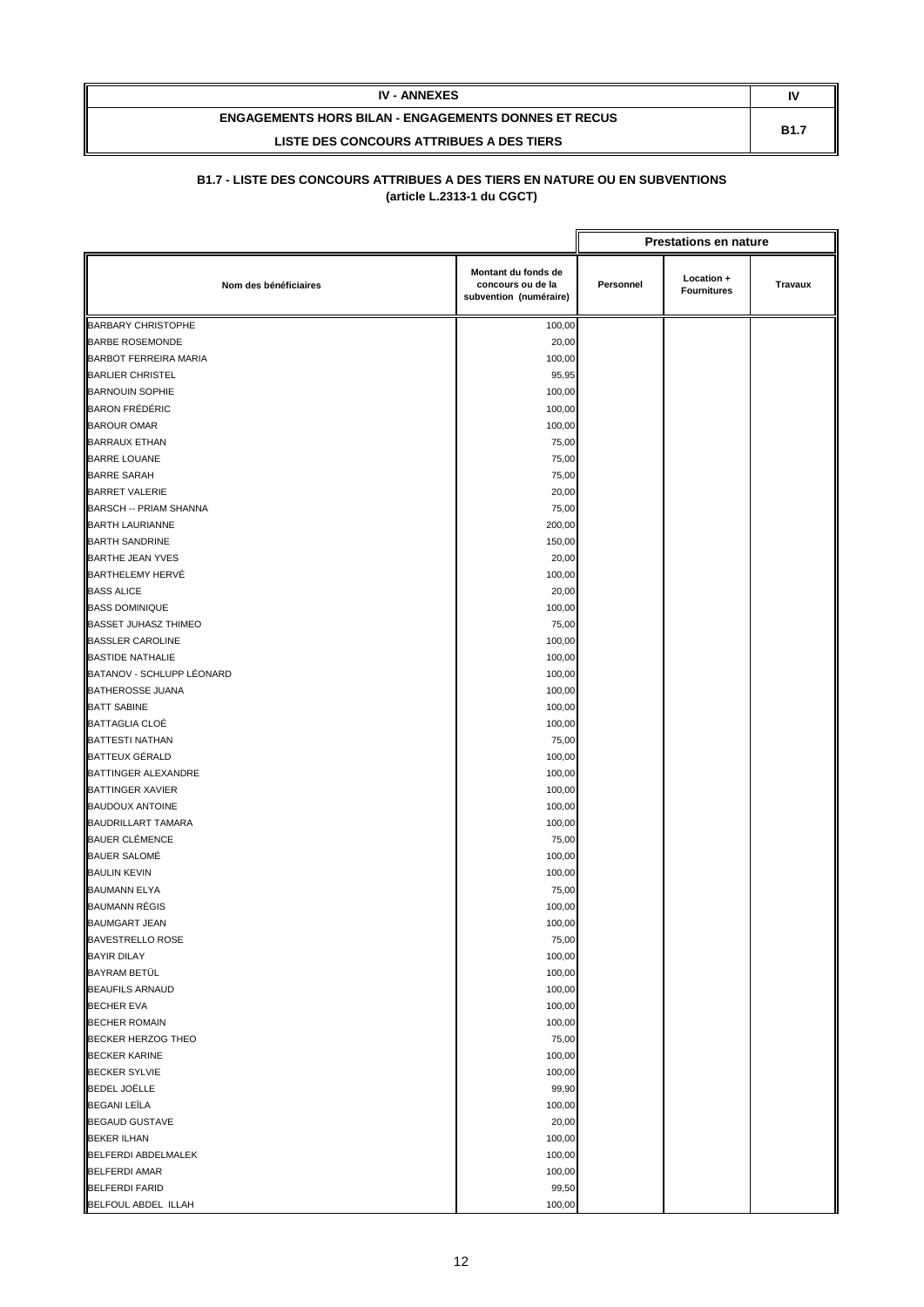| <b>IV - ANNEXES</b>                                         | N           |
|-------------------------------------------------------------|-------------|
| <b>ENGAGEMENTS HORS BILAN - ENGAGEMENTS DONNES ET RECUS</b> | <b>B1.7</b> |
| LISTE DES CONCOURS ATTRIBUES A DES TIERS                    |             |

|                              |                                                                    |           | <b>Prestations en nature</b>     |         |
|------------------------------|--------------------------------------------------------------------|-----------|----------------------------------|---------|
| Nom des bénéficiaires        | Montant du fonds de<br>concours ou de la<br>subvention (numéraire) | Personnel | Location +<br><b>Fournitures</b> | Travaux |
| BELGACEM ADADA KHEIRA        | 100,00                                                             |           |                                  |         |
| <b>BELILITA LINA</b>         | 75,00                                                              |           |                                  |         |
| <b>BELILITA LOUNIS</b>       | 100,00                                                             |           |                                  |         |
| <b>BELKAID HAMZA</b>         | 100,00                                                             |           |                                  |         |
| <b>BELKHALFIA MANAL</b>      | 100,00                                                             |           |                                  |         |
| <b>BELKHALFIA YASSINE</b>    | 100,00                                                             |           |                                  |         |
| <b>BELLONI CONSTANCE</b>     | 100,00                                                             |           |                                  |         |
| <b>BELOU CHARLOTTE</b>       | 75,00                                                              |           |                                  |         |
| <b>BEN ABDALLAH SABINE</b>   | 100,00                                                             |           |                                  |         |
| BEN ABDELLATIF CHEHIDI AMINE | 75,00                                                              |           |                                  |         |
| <b>BEN HAIM DOMINIQUE</b>    | 100,00                                                             |           |                                  |         |
| BEN MANSOUR SOUMAYA          | 100,00                                                             |           |                                  |         |
| <b>BEN RACHED AÏCHA</b>      | 100,00                                                             |           |                                  |         |
| <b>BEN RACHED FATMA</b>      | 100,00                                                             |           |                                  |         |
| <b>BENAALI INES</b>          | 100,00                                                             |           |                                  |         |
| <b>BENAMAR RACHID</b>        | 100,00                                                             |           |                                  |         |
| <b>BENAMMOUNE INÉS</b>       | 75,00                                                              |           |                                  |         |
| <b>BENARD CHRISTELLE</b>     | 100,00                                                             |           |                                  |         |
| <b>BENDOUL ANYSSA</b>        | 100,00                                                             |           |                                  |         |
| <b>BENDOUL ELIOT</b>         | 100,00                                                             |           |                                  |         |
| <b>BENÊT THÉO</b>            | 75,00                                                              |           |                                  |         |
| <b>BENKAMEL ADAME</b>        | 75,00                                                              |           |                                  |         |
| <b>BENKHELIFA SABRA</b>      | 100,00                                                             |           |                                  |         |
| <b>BENNING WILLIAM</b>       | 100,00                                                             |           |                                  |         |
| BENOIT - - GROSSHENY AMÉLIA  | 75,00                                                              |           |                                  |         |
| <b>BENOIT ALEXANDRE</b>      | 100,00                                                             |           |                                  |         |
| <b>BENOIT FABRICE</b>        | 100,00                                                             |           |                                  |         |
| <b>BENSACI SADEH</b>         | 100,00                                                             |           |                                  |         |
| <b>BENSANAH OLGA</b>         | 100,00                                                             |           |                                  |         |
| <b>BENTZ ALEXIS</b>          | 75,00                                                              |           |                                  |         |
| <b>BENTZ AURELIEN</b>        | 75,00                                                              |           |                                  |         |
| <b>BENYAHIA CHAÏMA</b>       | 100,00                                                             |           |                                  |         |
| <b>BERBADJ AHMED</b>         | 100,00                                                             |           |                                  |         |
| <b>BERINGER STEVE</b>        | 100,00                                                             |           |                                  |         |
| <b>BERIOT EMMANUEL</b>       | 100,00                                                             |           |                                  |         |
| <b>BERISA JETON</b>          | 100,00                                                             |           |                                  |         |
| <b>BERISA MEDINA</b>         | 100,00                                                             |           |                                  |         |
| <b>BERISHA AVDUSH</b>        | 100,00                                                             |           |                                  |         |
| <b>BERLAND MICHEL</b>        | 100,00                                                             |           |                                  |         |
| BERMON-VAUTHIER FRANCOISE    | 20,00                                                              |           |                                  |         |
| <b>BERNA ROBERT</b>          | 100,00                                                             |           |                                  |         |
| BERNARD MARIE JEANNE         | 100,00                                                             |           |                                  |         |
| <b>BERNARD MARINE</b>        | 100,00                                                             |           |                                  |         |
| <b>BERNARD MAURICE</b>       | 100,00                                                             |           |                                  |         |
| BERNARD MICHÈLE              | 100,00                                                             |           |                                  |         |
| BERNARDOT SANDRINE           | 200,00                                                             |           |                                  |         |
| BERNHARD(2) JULIEN           | 100,00                                                             |           |                                  |         |
| <b>BERNHARDT CHARLÈNE</b>    | 100,00                                                             |           |                                  |         |
| <b>BERNHARDT MATHIEU</b>     | 100,00                                                             |           |                                  |         |
| <b>BERNHARDT THIBAUT</b>     | 100,00                                                             |           |                                  |         |
| <b>BERRY THEO</b>            | 100,00                                                             |           |                                  |         |
| <b>BERTHET MAUD</b>          | 100,00                                                             |           |                                  |         |
| <b>BERTHET SERGE</b>         | 20,00                                                              |           |                                  |         |
| <b>BERTOT DAVID</b>          | 100,00                                                             |           |                                  |         |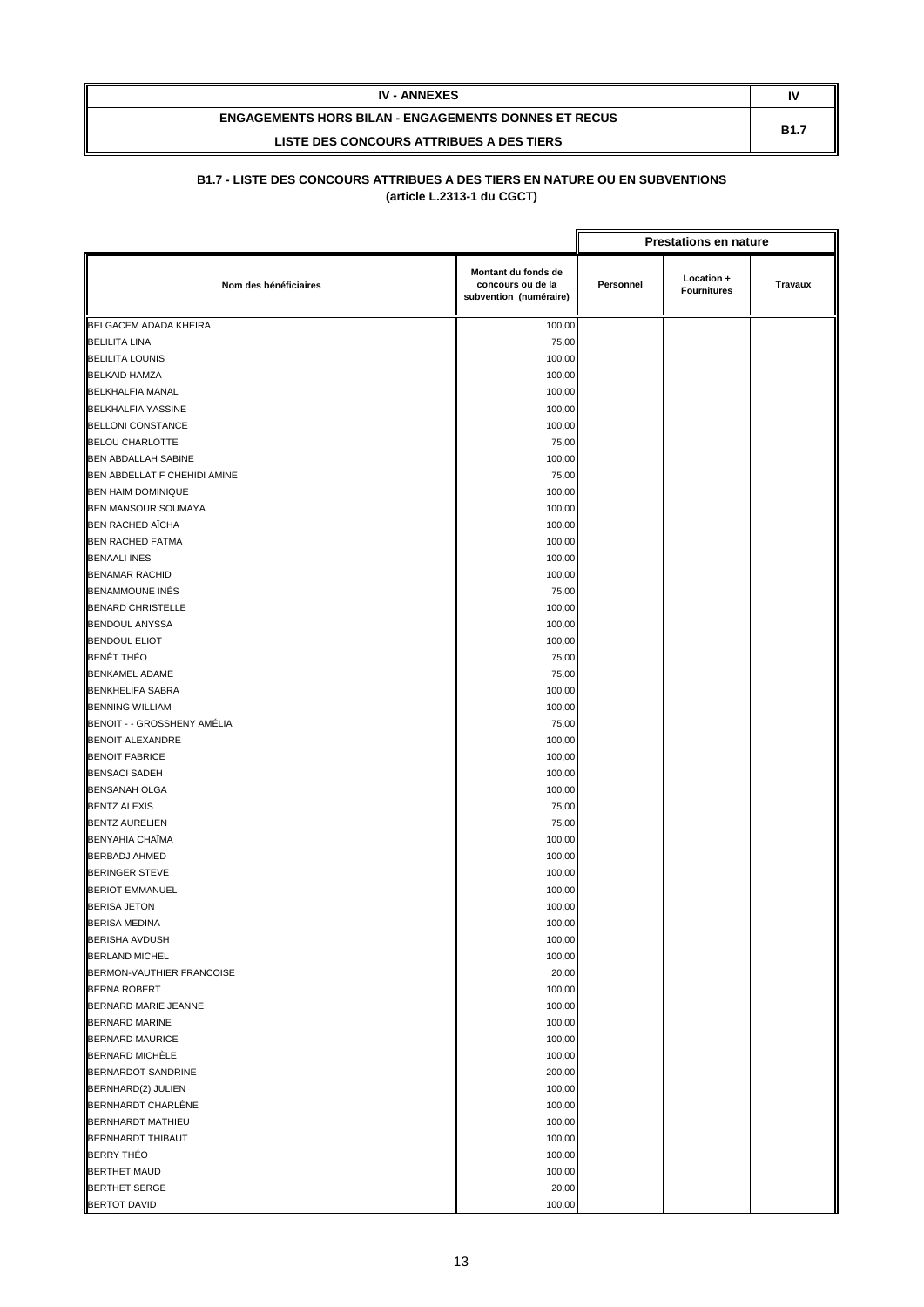| <b>IV - ANNEXES</b>                                         | I١          |
|-------------------------------------------------------------|-------------|
| <b>ENGAGEMENTS HORS BILAN - ENGAGEMENTS DONNES ET RECUS</b> | <b>B1.7</b> |
| LISTE DES CONCOURS ATTRIBUES A DES TIERS                    |             |

|                                | <b>Prestations en nature</b>                                       |           |                                  |                |
|--------------------------------|--------------------------------------------------------------------|-----------|----------------------------------|----------------|
| Nom des bénéficiaires          | Montant du fonds de<br>concours ou de la<br>subvention (numéraire) | Personnel | Location +<br><b>Fournitures</b> | <b>Travaux</b> |
| <b>BERTRAND ELODIE</b>         | 100,00                                                             |           |                                  |                |
| <b>BESANCON GAËLLE</b>         | 100,00                                                             |           |                                  |                |
| <b>BESANCON PHILIPPE</b>       | 20,00                                                              |           |                                  |                |
| <b>BESIC BENJAMIN</b>          | 100,00                                                             |           |                                  |                |
| <b>BESSALEM RANIA</b>          | 100,00                                                             |           |                                  |                |
| <b>BESSALEM SAMIR</b>          | 100,00                                                             |           |                                  |                |
| <b>BESSEUX LORIS</b>           | 100,00                                                             |           |                                  |                |
| <b>BETTINGER LAURA</b>         | 100,00                                                             |           |                                  |                |
| BEYER - ANCEL GWENDOLINE       | 75,00                                                              |           |                                  |                |
| BEYER ANTOINETTE               | 100,00                                                             |           |                                  |                |
| BEYER ELÉNA                    | 75,00                                                              |           |                                  |                |
| BEYER MÉLISSA                  | 100,00                                                             |           |                                  |                |
| <b>BEYER MYRIAM</b>            | 75,00                                                              |           |                                  |                |
| <b>BEYER TIMÉO</b>             | 75,00                                                              |           |                                  |                |
| <b>BEYER YVES</b>              | 100,00                                                             |           |                                  |                |
| <b>BIANCHI MATTÉO</b>          | 100,00                                                             |           |                                  |                |
| <b>BICKEL ERIC</b>             | 100,00                                                             |           |                                  |                |
| <b>BIEDERMANN NICOLAS</b>      | 100,00                                                             |           |                                  |                |
| <b>BIEGLE JEAN-FRANÇOIS</b>    | 100,00                                                             |           |                                  |                |
| <b>BIEGLE JULIEN</b>           | 100,00                                                             |           |                                  |                |
| <b>BIEGLE NATHAN</b>           | 75,00                                                              |           |                                  |                |
| <b>BIEHLMANN CHRISTELLE</b>    | 100,00                                                             |           |                                  |                |
| <b>BIEHLMANN MATHIS</b>        | 75,00                                                              |           |                                  |                |
| <b>BIENAIME RAPHAELA</b>       | 20,00                                                              |           |                                  |                |
| <b>BIHLER ELIOT</b>            | 20,00                                                              |           |                                  |                |
| <b>BILIAC MARCEL</b>           | 100,00                                                             |           |                                  |                |
| <b>BILON MATHIS</b>            | 100,00                                                             |           |                                  |                |
| BIMAI MAÉVA                    | 75,00                                                              |           |                                  |                |
| <b>BINA CHARLOTTE</b>          | 100,00                                                             |           |                                  |                |
| <b>BINDLER YVETTE</b>          | 100,00                                                             |           |                                  |                |
| <b>BIQUE TERENCE</b>           | 100,00                                                             |           |                                  |                |
| <b>BIRINGER NAIL</b>           | 75,00                                                              |           |                                  |                |
| <b>BIRKEL BERNARD</b>          | 100,00                                                             |           |                                  |                |
| <b>BISCHOFF JUSTINE</b>        | 75,00                                                              |           |                                  |                |
| <b>BISKUPSKI MAÏA</b>          | 75,00                                                              |           |                                  |                |
| <b>BISSEY EVA</b>              | 75,00                                                              |           |                                  |                |
| <b>BLACHE PIERRE</b>           | 100,00                                                             |           |                                  |                |
| <b>BLAISE MICHÈLE</b>          | 100,00                                                             |           |                                  |                |
| <b>BLAISE YANNIS</b>           | 99,95                                                              |           |                                  |                |
| <b>BLANCHARD CAMILLE</b>       | 100,00                                                             |           |                                  |                |
| <b>BLANCHET GAMBINI MARISE</b> | 100,00                                                             |           |                                  |                |
| <b>BLANCHON JEROME</b>         | 20,00                                                              |           |                                  |                |
| <b>BLANCO LUISA</b>            | 100,00                                                             |           |                                  |                |
| <b>BLAUHOELLIG KINSLEY</b>     | 100,00                                                             |           |                                  |                |
| <b>BLEAS LUDOVIC</b>           | 100,00                                                             |           |                                  |                |
| <b>BLIND MYRIAM</b>            | 100,00                                                             |           |                                  |                |
| <b>BLOCHER RAYMOND</b>         | 100,00                                                             |           |                                  |                |
| BLONDEL MARIE-LORRAINE         | 100,00                                                             |           |                                  |                |
| <b>BOBERIETHER MATHIAS</b>     | 75,00                                                              |           |                                  |                |
| <b>BOCHLER MÉLANIE</b>         | 100,00                                                             |           |                                  |                |
| <b>BOCHLER YOANN</b>           | 100,00                                                             |           |                                  |                |
| <b>BODEIN CLÉA</b>             | 75,00                                                              |           |                                  |                |
| <b>BODEIN ELODIE</b>           | 100,00                                                             |           |                                  |                |
| <b>BODEIN ERIC</b>             | 75,00                                                              |           |                                  |                |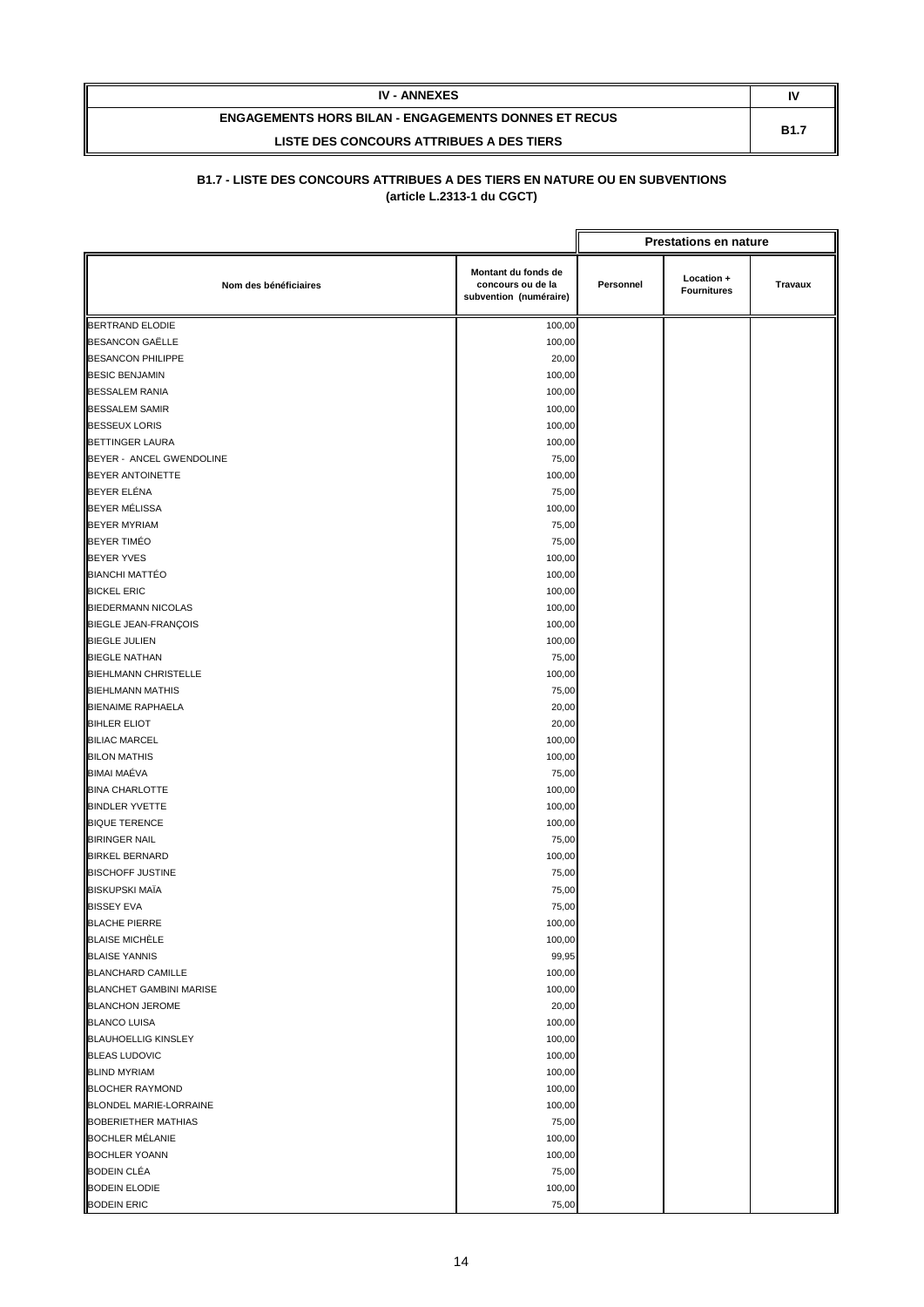| <b>IV - ANNEXES</b>                                         | IV          |
|-------------------------------------------------------------|-------------|
| <b>ENGAGEMENTS HORS BILAN - ENGAGEMENTS DONNES ET RECUS</b> | <b>B1.7</b> |
| LISTE DES CONCOURS ATTRIBUES A DES TIERS                    |             |

|                             |                                                                    |           | <b>Prestations en nature</b>     |         |
|-----------------------------|--------------------------------------------------------------------|-----------|----------------------------------|---------|
| Nom des bénéficiaires       | Montant du fonds de<br>concours ou de la<br>subvention (numéraire) | Personnel | Location +<br><b>Fournitures</b> | Travaux |
| <b>BODEIN LOANE</b>         | 75,00                                                              |           |                                  |         |
| <b>BODEIN LUCAS</b>         | 100,00                                                             |           |                                  |         |
| <b>BODEIN MAXENCE</b>       | 75,00                                                              |           |                                  |         |
| <b>BODEIN PAMELLA</b>       | 100,00                                                             |           |                                  |         |
| <b>BODEIN SANDRINE</b>      | 100,00                                                             |           |                                  |         |
| BODEIN--HESSLE GAËTAN       | 100,00                                                             |           |                                  |         |
| <b>BODINO BOJIC DENNIS</b>  | 75,00                                                              |           |                                  |         |
| <b>BOEGLIN JEAN</b>         | 100,00                                                             |           |                                  |         |
| <b>BOEHM ANELINE</b>        | 200,00                                                             |           |                                  |         |
| <b>BOEHRER CAROLINE</b>     | 100,00                                                             |           |                                  |         |
| <b>BOEHRER PHILIPPE</b>     | 100,00                                                             |           |                                  |         |
| <b>BOENLE LAURA</b>         | 75,00                                                              |           |                                  |         |
| <b>BOESCH STÉPHANIE</b>     | 100,00                                                             |           |                                  |         |
| BOGNER-PAGURA ARTHUR        | 100,00                                                             |           |                                  |         |
| BOGNER-PAGURA LOUIS         | 100,00                                                             |           |                                  |         |
| <b>BOHN DOMINIQUE</b>       | 20,00                                                              |           |                                  |         |
| <b>BOHN JULIE</b>           | 100,00                                                             |           |                                  |         |
| <b>BOHNER REMY</b>          | 100,00                                                             |           |                                  |         |
| <b>BOITEUX FANNY</b>        | 99,95                                                              |           |                                  |         |
| <b>BOLLA ANNE-CATHERINE</b> | 100,00                                                             |           |                                  |         |
| <b>BOLOTOVA IRINA</b>       | 100,00                                                             |           |                                  |         |
| <b>BOMO LOUISON</b>         | 75,00                                                              |           |                                  |         |
| <b>BON AUGUSTIN</b>         | 75,00                                                              |           |                                  |         |
| <b>BONETTO MAGALI</b>       | 100,00                                                             |           |                                  |         |
| <b>BONHEUR MELISSA</b>      | 100,00                                                             |           |                                  |         |
| BONNAFOUS GÉRALDINE         | 100,00                                                             |           |                                  |         |
| <b>BONNEFOUS DIDIER</b>     | 99,95                                                              |           |                                  |         |
| <b>BOPAKA JULIENNE</b>      | 100,00                                                             |           |                                  |         |
| <b>BORG CAMILLE</b>         | 75,00                                                              |           |                                  |         |
| <b>BOSCH JEAN PIERRE</b>    | 100,00                                                             |           |                                  |         |
| <b>BOSCH SOPHY</b>          | 100,00                                                             |           |                                  |         |
| <b>BOSSART AURÉLIE</b>      | 100,00                                                             |           |                                  |         |
| <b>BOSSART LYLIAN</b>       | 75,00                                                              |           |                                  |         |
| <b>BOSTAN GOKHAN</b>        | 100,00                                                             |           |                                  |         |
| <b>BOTTAZZI CLAUDE</b>      | 100,00                                                             |           |                                  |         |
| <b>BOTTIN MAUD</b>          | 100,00                                                             |           |                                  |         |
| BOTTLAENDER FREDERIC        | 20,00                                                              |           |                                  |         |
| BOTTLAENDER ANNA            | 100,00                                                             |           |                                  |         |
| BOTTLAENDER NOÉMIE          | 100,00                                                             |           |                                  |         |
| <b>BOUABCA AMIDA</b>        | 41,76                                                              |           |                                  |         |
| <b>BOUACHA MYRIAM</b>       | 100,00                                                             |           |                                  |         |
| <b>BOUBGHAL SIRINE</b>      | 75,00                                                              |           |                                  |         |
| <b>BOUCHAREB SOUNDOS</b>    | 75,00                                                              |           |                                  |         |
| <b>BOUCHELKIA SONIA</b>     | 100,00                                                             |           |                                  |         |
| <b>BOUCHELKIA WASSIM</b>    | 100,00                                                             |           |                                  |         |
| <b>BOUCHER GAUTHIER</b>     | 100,00                                                             |           |                                  |         |
| <b>BOUCHHEID ELSA</b>       | 75,00                                                              |           |                                  |         |
| <b>BOUCHOT JULIEN</b>       | 100,00                                                             |           |                                  |         |
| <b>BOUCHY YASMINE</b>       | 75,00                                                              |           |                                  |         |
| <b>BOUDEBOUZ IBRAHIM</b>    | 75,00                                                              |           |                                  |         |
| <b>BOUDJRIOU NAILA</b>      | 75,00                                                              |           |                                  |         |
| <b>BOUDRA SOFIANE</b>       | 100,00                                                             |           |                                  |         |
| <b>BOUFRIOUA YANIS</b>      | 75,00                                                              |           |                                  |         |
| BOUGARBA MARWANE            | 100,00                                                             |           |                                  |         |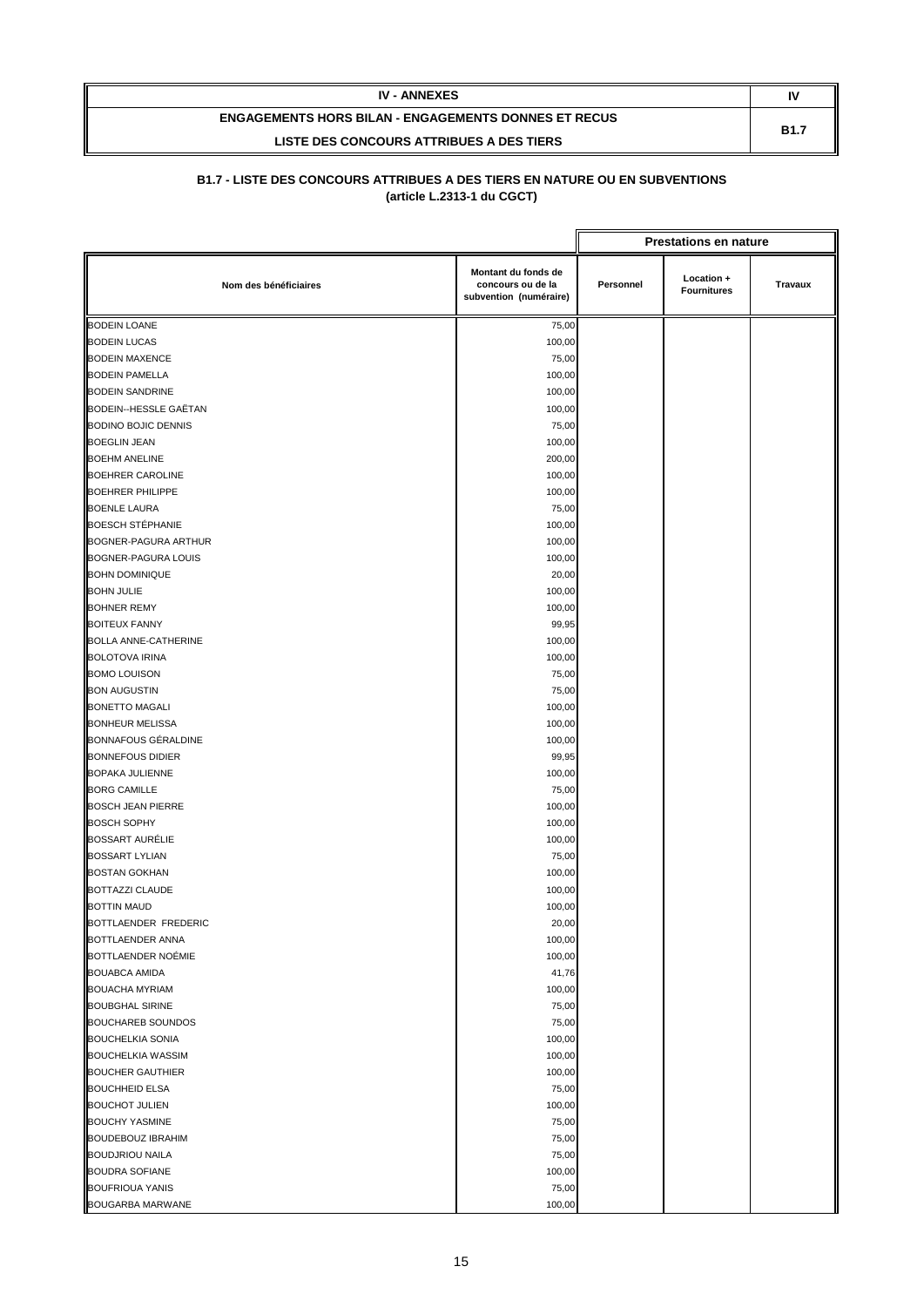| <b>IV - ANNEXES</b>                                         | N           |
|-------------------------------------------------------------|-------------|
| <b>ENGAGEMENTS HORS BILAN - ENGAGEMENTS DONNES ET RECUS</b> | <b>B1.7</b> |
| LISTE DES CONCOURS ATTRIBUES A DES TIERS                    |             |

|                             |                                                                    |           | <b>Prestations en nature</b>     |         |
|-----------------------------|--------------------------------------------------------------------|-----------|----------------------------------|---------|
| Nom des bénéficiaires       | Montant du fonds de<br>concours ou de la<br>subvention (numéraire) | Personnel | Location +<br><b>Fournitures</b> | Travaux |
| <b>BOUGUADOUMA SARAH</b>    | 75,00                                                              |           |                                  |         |
| <b>BOUHABILA ZAKARIA</b>    | 100,00                                                             |           |                                  |         |
| <b>BOUHOU HADDOU</b>        | 100,00                                                             |           |                                  |         |
| <b>BOUJAAFAR INĖS</b>       | 100,00                                                             |           |                                  |         |
| <b>BOUKHANA YANIS</b>       | 75,00                                                              |           |                                  |         |
| <b>BOUKHEZAR SALAH</b>      | 100,00                                                             |           |                                  |         |
| <b>BOULANGER CHRISTOPHE</b> | 100,00                                                             |           |                                  |         |
| <b>BOULERE YOANN</b>        | 100,00                                                             |           |                                  |         |
| <b>BOULMAIZ YOUSRA</b>      | 75,00                                                              |           |                                  |         |
| <b>BOULNOIS DYLAN</b>       | 100,00                                                             |           |                                  |         |
| <b>BOUMAZZA NADIA</b>       | 100,00                                                             |           |                                  |         |
| <b>BOURABAH BOUCHRA</b>     | 99,00                                                              |           |                                  |         |
| <b>BOURABAH DJABRI</b>      | 100,00                                                             |           |                                  |         |
| <b>BOURDIER DAMIEN</b>      | 100,00                                                             |           |                                  |         |
| <b>BOURLON GERARD</b>       | 20,00                                                              |           |                                  |         |
| <b>BOURLON OCÉANE</b>       | 100,00                                                             |           |                                  |         |
| <b>BOURREAU CHRISTINE</b>   | 20,00                                                              |           |                                  |         |
| <b>BOURSE LILIAN</b>        | 100,00                                                             |           |                                  |         |
| <b>BOURTALE MINA</b>        | 100,00                                                             |           |                                  |         |
| BOURY-COHEN HÉLOÏSE         | 100,00                                                             |           |                                  |         |
| <b>BOUSMAHA HANANE</b>      | 75,00                                                              |           |                                  |         |
| <b>BOUSSAID AMÉLIE</b>      | 100,00                                                             |           |                                  |         |
| <b>BOUTEILLER JORDAN</b>    | 100,00                                                             |           |                                  |         |
| <b>BOUVERET JEAN-LUC</b>    | 100,00                                                             |           |                                  |         |
| <b>BOUZIANE NORHEN</b>      | 100,00                                                             |           |                                  |         |
| <b>BOVAR FLORA</b>          | 75,00                                                              |           |                                  |         |
| <b>BOYER MARIUS</b>         | 100,00                                                             |           |                                  |         |
| <b>BOZKURT KAAN</b>         | 75,00                                                              |           |                                  |         |
| <b>BOZKURT YUSULF</b>       | 100,00                                                             |           |                                  |         |
| <b>BRAESCH ANNETTE</b>      | 100,00                                                             |           |                                  |         |
| BRANCATO PROVVIDENZA        | 100,00                                                             |           |                                  |         |
| <b>BRAND NINO</b>           | 75,00                                                              |           |                                  |         |
| <b>BRANKOVIC MICHEL</b>     | 100,00                                                             |           |                                  |         |
| <b>BRAULT MICHEL</b>        | 100,00                                                             |           |                                  |         |
| <b>BRAUN MÉLINE</b>         | 75,00                                                              |           |                                  |         |
| <b>BRAUN TIMOTHÉ</b>        | 100,00                                                             |           |                                  |         |
| <b>BRAUNEISEN FLORIAN</b>   | 100,00                                                             |           |                                  |         |
| <b>BRELLE SHAINA</b>        | 75,00                                                              |           |                                  |         |
| <b>BREMBER ROLANDE</b>      | 100,00                                                             |           |                                  |         |
| <b>BRESSON ELISA</b>        | 100,00                                                             |           |                                  |         |
| <b>BRETON DANIÉLE</b>       | 100,00                                                             |           |                                  |         |
| <b>BRETON GUILLAUME</b>     | 20,00                                                              |           |                                  |         |
| <b>BRETZ MARIANNE</b>       | 100,00                                                             |           |                                  |         |
| <b>BRETZ ROGER</b>          | 100,00                                                             |           |                                  |         |
| <b>BRETZ ROMAIN</b>         | 100,00                                                             |           |                                  |         |
| <b>BRINI SARAH</b>          | 75,00                                                              |           |                                  |         |
| <b>BRISSAC RAYAN MEDDY</b>  | 100,00                                                             |           |                                  |         |
| <b>BROGLIN ALAIN</b>        | 20,00                                                              |           |                                  |         |
| <b>BROGLIN PATRICIA</b>     | 40,00                                                              |           |                                  |         |
| <b>BRONNER SARAH</b>        | 100,00                                                             |           |                                  |         |
| <b>BROSSAUD PIERRE</b>      | 100,00                                                             |           |                                  |         |
| <b>BRUN CORENTIN</b>        | 100,00                                                             |           |                                  |         |
| <b>BRUN MARIUS</b>          | 75,00                                                              |           |                                  |         |
| <b>BRUNET MAËVA</b>         | 100,00                                                             |           |                                  |         |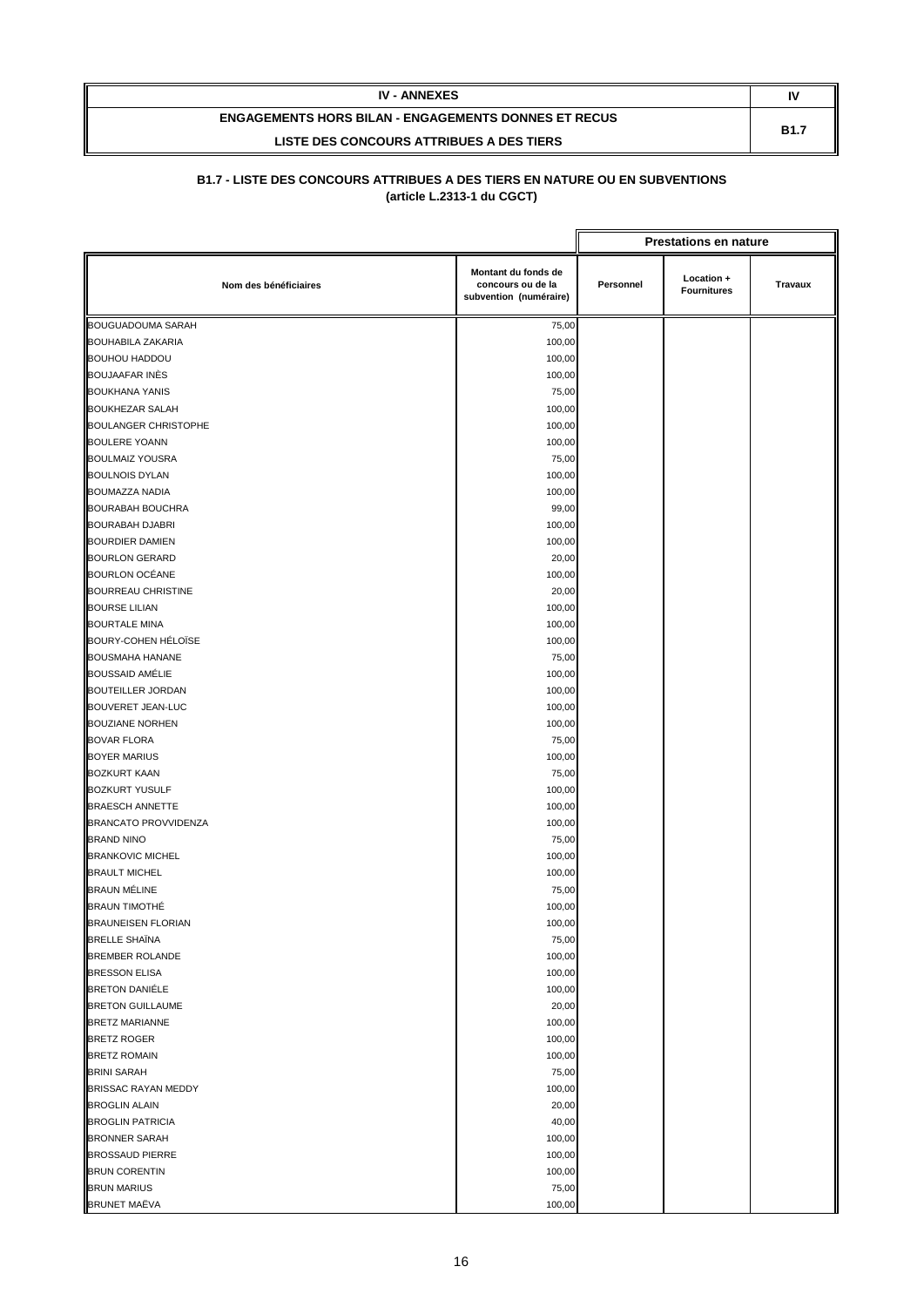| <b>IV - ANNEXES</b>                                         | I١          |
|-------------------------------------------------------------|-------------|
| <b>ENGAGEMENTS HORS BILAN - ENGAGEMENTS DONNES ET RECUS</b> | <b>B1.7</b> |
| LISTE DES CONCOURS ATTRIBUES A DES TIERS                    |             |

|                               | <b>Prestations en nature</b>                                       |           |                                  |         |
|-------------------------------|--------------------------------------------------------------------|-----------|----------------------------------|---------|
| Nom des bénéficiaires         | Montant du fonds de<br>concours ou de la<br>subvention (numéraire) | Personnel | Location +<br><b>Fournitures</b> | Travaux |
| <b>BRUNNENKANT KENZA</b>      | 75,00                                                              |           |                                  |         |
| <b>BRUNNER AXEL</b>           | 100,00                                                             |           |                                  |         |
| BRUNNER JEAN-MICHEL           | 20,00                                                              |           |                                  |         |
| <b>BRUNSPERGER CHRISTIANE</b> | 200,00                                                             |           |                                  |         |
| <b>BRUZZESE MICKAEL</b>       | 100,00                                                             |           |                                  |         |
| <b>BUCH-FORTIN BERNARD</b>    | 646,53                                                             |           |                                  |         |
| <b>BUDZYNSKI STANISLAS</b>    | 100,00                                                             |           |                                  |         |
| <b>BUJALA WERONIKA</b>        | 75,00                                                              |           |                                  |         |
| <b>BULBUL ESMA</b>            | 100,00                                                             |           |                                  |         |
| <b>BUOB NATHAN</b>            | 100,00                                                             |           |                                  |         |
| <b>BURCKERT ARNAUD</b>        | 75,00                                                              |           |                                  |         |
| <b>BUREK AMINA</b>            | 75,00                                                              |           |                                  |         |
| <b>BUREK FATA</b>             | 100,00                                                             |           |                                  |         |
| <b>BURGER FLORIANE</b>        | 100,00                                                             |           |                                  |         |
| <b>BURGER MARINE</b>          | 100,00                                                             |           |                                  |         |
| <b>BURGER MAUREEN</b>         | 75,00                                                              |           |                                  |         |
| <b>BURGER NOÉMIE</b>          | 100,00                                                             |           |                                  |         |
| <b>BURGY DAVID</b>            | 20,00                                                              |           |                                  |         |
| <b>BURGY DAVID</b>            | 100,00                                                             |           |                                  |         |
| <b>BURTY ANNETTE</b>          | 100,00                                                             |           |                                  |         |
| <b>BURZESE PIERRE</b>         | 100,00                                                             |           |                                  |         |
| <b>BUSCHBACHER ERIC</b>       | 100,00                                                             |           |                                  |         |
| <b>BUSSER ELISABETH</b>       | 100,00                                                             |           |                                  |         |
| <b>BUTUN DEFNE</b>            | 75,00                                                              |           |                                  |         |
| <b>BYRON STEVEN</b>           | 100,00                                                             |           |                                  |         |
| CABRAL DOS SANTOS MIRA        | 100,00                                                             |           |                                  |         |
| <b>CADE MAËLYSS</b>           | 75,00                                                              |           |                                  |         |
| CAFFARD RAYMONDE              | 100,00                                                             |           |                                  |         |
| <b>CAGLAR BATUHAN</b>         | 100,00                                                             |           |                                  |         |
| <b>CAHEN LAETITIA</b>         | 20,00                                                              |           |                                  |         |
| <b>CAILLARD SIMONE</b>        | 100,00                                                             |           |                                  |         |
| <b>CAKIN GULER</b>            | 100,00                                                             |           |                                  |         |
| <b>CAKIN SULEYMAN</b>         | 100,00                                                             |           |                                  |         |
| <b>CAKIN YASAR</b>            | 100,00                                                             |           |                                  |         |
| <b>CAKIR NUR</b>              | 100,00                                                             |           |                                  |         |
| CALCATERRA GRAZIELLA          | 100,00                                                             |           |                                  |         |
| CALCATERRA MURIEL             | 100,00                                                             |           |                                  |         |
| CALDAINI SARAH                | 100,00                                                             |           |                                  |         |
| CALLERAME EVA                 | 75,00                                                              |           |                                  |         |
| CALVANO-CANUT MARIE-HELENE    | 20,00                                                              |           |                                  |         |
| <b>CAMARASA CARINE</b>        | 100,00                                                             |           |                                  |         |
| <b>CAMBIER JOSSELIN</b>       | 100,00                                                             |           |                                  |         |
| <b>CAMBIER XAVIER</b>         | 20,00                                                              |           |                                  |         |
| <b>CAMBON CHRISTIAN</b>       | 100,00                                                             |           |                                  |         |
| <b>CANCE THOMAS</b>           | 100,00                                                             |           |                                  |         |
| CAPELO IGOR                   | 100,00                                                             |           |                                  |         |
| <b>CAPITANI ALISON</b>        | 100,00                                                             |           |                                  |         |
| <b>CAQUELIN YVES</b>          | 100,00                                                             |           |                                  |         |
| <b>CARABIN EVELYNE</b>        | 100,00                                                             |           |                                  |         |
| <b>CARABIN LINA</b>           | 100,00                                                             |           |                                  |         |
| <b>CARAT LORINE</b>           | 75,00                                                              |           |                                  |         |
| <b>CARINGI ERICA</b>          | 100,00                                                             |           |                                  |         |
| CARLIER--SORIANO ELINE        | 75,00                                                              |           |                                  |         |
| <b>CARMONT MATHYS</b>         | 75,00                                                              |           |                                  |         |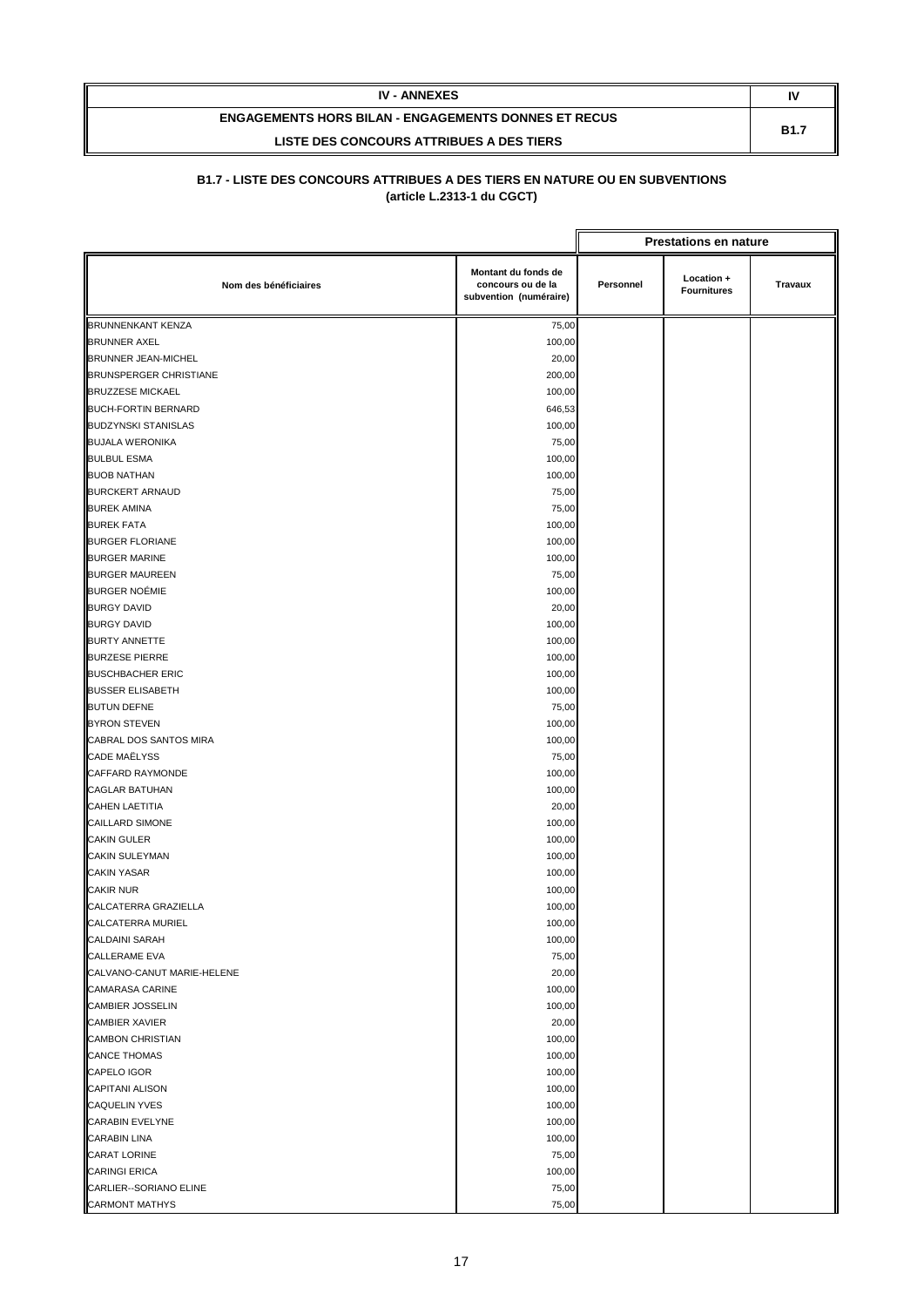| <b>IV - ANNEXES</b>                                         | N           |
|-------------------------------------------------------------|-------------|
| <b>ENGAGEMENTS HORS BILAN - ENGAGEMENTS DONNES ET RECUS</b> | <b>B1.7</b> |
| LISTE DES CONCOURS ATTRIBUES A DES TIERS                    |             |

|                                      |                                                                    |                                                                 | <b>Prestations en nature</b> |  |
|--------------------------------------|--------------------------------------------------------------------|-----------------------------------------------------------------|------------------------------|--|
| Nom des bénéficiaires                | Montant du fonds de<br>concours ou de la<br>subvention (numéraire) | Location +<br>Personnel<br><b>Travaux</b><br><b>Fournitures</b> |                              |  |
| <b>CARNOVALE LYDIA</b>               | 100,00                                                             |                                                                 |                              |  |
| <b>CARPENTIER CHRISTIAN</b>          | 20,00                                                              |                                                                 |                              |  |
| CARRASCO DOLORÈS                     | 100,00                                                             |                                                                 |                              |  |
| <b>CARRE CLAUDINE</b>                | 100,00                                                             |                                                                 |                              |  |
| <b>CARREIRA CHRISTELLE</b>           | 20,00                                                              |                                                                 |                              |  |
| <b>CARRILLO SERGIO</b>               | 100,00                                                             |                                                                 |                              |  |
| <b>CARROUE SÉBASTIEN</b>             | 100,00                                                             |                                                                 |                              |  |
| <b>CARTADE MAGALI</b>                | 100,00                                                             |                                                                 |                              |  |
| CASANOVA MARIE                       | 100,00                                                             |                                                                 |                              |  |
| <b>CASOTTI LUCAS</b>                 | 100,00                                                             |                                                                 |                              |  |
| <b>CASTELNAU ADRIEN</b>              | 75,00                                                              |                                                                 |                              |  |
| <b>CASTILLON MELODY</b>              | 100,00                                                             |                                                                 |                              |  |
| CASTRONOVO ANGELO                    | 100,00                                                             |                                                                 |                              |  |
| CASTRONOVO GIUSEPPE                  | 100,00                                                             |                                                                 |                              |  |
| <b>CAUBERT KILYAN</b>                | 75,00                                                              |                                                                 |                              |  |
| CAUBERT LÉA                          | 100,00                                                             |                                                                 |                              |  |
| <b>CAUBERT MATHIS</b>                | 75,00                                                              |                                                                 |                              |  |
| <b>CAYCI DERYA</b>                   | 100,00                                                             |                                                                 |                              |  |
| <b>CAYLUS JEAN</b>                   | 100,00                                                             |                                                                 |                              |  |
| <b>CAYLUS MARIE</b>                  | 75,00                                                              |                                                                 |                              |  |
| <b>CENT GIULIANA</b>                 | 75,00                                                              |                                                                 |                              |  |
| <b>CERAN KADIR</b>                   | 20,00                                                              |                                                                 |                              |  |
| <b>CERAN KADIR</b>                   | 100,00                                                             |                                                                 |                              |  |
| <b>CERAN ZEKERIYA</b>                | 100,00                                                             |                                                                 |                              |  |
| <b>CERANOGLU YUSUF</b>               | 75,00                                                              |                                                                 |                              |  |
| CERATI - - ENGEL TONY                | 75,00                                                              |                                                                 |                              |  |
| <b>CESARE GIUSEPPE</b>               | 100,00                                                             |                                                                 |                              |  |
| <b>CEVIK SIMAY</b>                   | 100,00                                                             |                                                                 |                              |  |
| CHAABI HAFEZ                         | 89,95                                                              |                                                                 |                              |  |
| <b>CHABON MARINE</b>                 | 100,00                                                             |                                                                 |                              |  |
| CHADLI FATIMA-ZAHRA                  | 75,00                                                              |                                                                 |                              |  |
| CHAMPONNOIS ELÉONORE                 | 100,00                                                             |                                                                 |                              |  |
| CHANUT COLETTTE                      | 100,00                                                             |                                                                 |                              |  |
| <b>CHARIFI SALMA</b>                 | 100,00                                                             |                                                                 |                              |  |
| CHARLEBOIS NOÉMIE<br>CHARLES OCÉANE  | 75,00                                                              |                                                                 |                              |  |
| CHARLET BRUNO                        | 100,00                                                             |                                                                 |                              |  |
| CHARPENTRAT ROMANE                   | 100,00                                                             |                                                                 |                              |  |
| <b>CHARRETEUR NOE</b>                | 100,00                                                             |                                                                 |                              |  |
|                                      | 75,00                                                              |                                                                 |                              |  |
| CHAULIN AUDREY<br>CHAUNAVEL SEVERINE | 100,00<br>100,00                                                   |                                                                 |                              |  |
| <b>CHEBBAH SARAH</b>                 | 75,00                                                              |                                                                 |                              |  |
| CHEBBALE MUSTAPHA                    | 100,00                                                             |                                                                 |                              |  |
| <b>CHEGUETTINE ISHAK</b>             | 75,00                                                              |                                                                 |                              |  |
| CHEIKH LAHLOU SOUFIANE               | 100,00                                                             |                                                                 |                              |  |
| CHEMLAL ABDELKADER                   | 75,00                                                              |                                                                 |                              |  |
| <b>CHENILCO TIA</b>                  | 75,00                                                              |                                                                 |                              |  |
| CHENOUKI RAYANE                      | 100,00                                                             |                                                                 |                              |  |
| CHERGUI DOUNIA                       | 100,00                                                             |                                                                 |                              |  |
| CHERKAOUI LAYANA                     | 75,00                                                              |                                                                 |                              |  |
| CHEROUEL MAROUA                      | 100,00                                                             |                                                                 |                              |  |
| <b>CHEROUEL SAFA</b>                 | 100,00                                                             |                                                                 |                              |  |
| CHETBI CHEÏMA                        | 75,00                                                              |                                                                 |                              |  |
| <b>CHETBI YOUSSEF</b>                | 75,00                                                              |                                                                 |                              |  |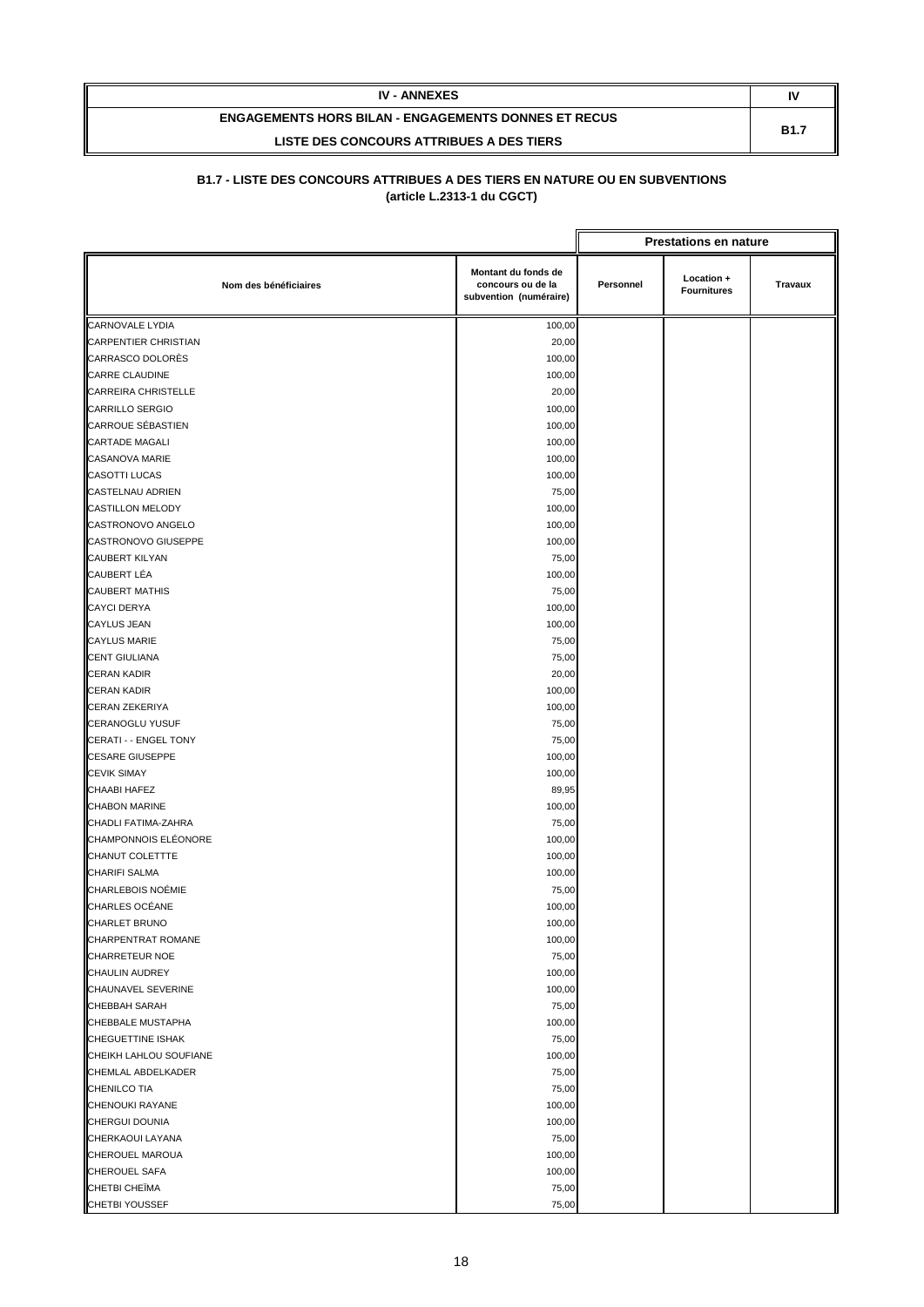| <b>IV - ANNEXES</b>                                         | N           |
|-------------------------------------------------------------|-------------|
| <b>ENGAGEMENTS HORS BILAN - ENGAGEMENTS DONNES ET RECUS</b> | <b>B1.7</b> |
| LISTE DES CONCOURS ATTRIBUES A DES TIERS                    |             |

|                           |                                                                    |           | <b>Prestations en nature</b>     |                |
|---------------------------|--------------------------------------------------------------------|-----------|----------------------------------|----------------|
| Nom des bénéficiaires     | Montant du fonds de<br>concours ou de la<br>subvention (numéraire) | Personnel | Location +<br><b>Fournitures</b> | <b>Travaux</b> |
| CHEVALIER CATHERINE       | 100,00                                                             |           |                                  |                |
| CHICIUDEAN MARIA          | 100,00                                                             |           |                                  |                |
| CHIKH MAÏSSA              | 75,00                                                              |           |                                  |                |
| CHINAMA ENZO              | 75,00                                                              |           |                                  |                |
| CHIPOT CLAUDE             | 100,00                                                             |           |                                  |                |
| <b>CHIRON AXEL</b>        | 100,00                                                             |           |                                  |                |
| <b>CHLIHI IMANE</b>       | 100,00                                                             |           |                                  |                |
| CHLIHI LEÏLA              | 75,00                                                              |           |                                  |                |
| <b>CHLIHI RIYAD</b>       | 75,00                                                              |           |                                  |                |
| <b>CHOUCHANE YASSINE</b>  | 99,95                                                              |           |                                  |                |
| CHOUDJAY MARIAME          | 20,00                                                              |           |                                  |                |
| CHOUDJAY MARIANNE         | 50,00                                                              |           |                                  |                |
| <b>CHOUITTEUR ILYES</b>   | 75,00                                                              |           |                                  |                |
| CHOULANT JEANNE           | 75,00                                                              |           |                                  |                |
| <b>CHOULANT LOUISE</b>    | 75,00                                                              |           |                                  |                |
| <b>CHRIST DORIS</b>       | 100,00                                                             |           |                                  |                |
| CHRISTOPHE FRANÇOIS       | 100,00                                                             |           |                                  |                |
| CHRISTOPHE MANON          | 75,00                                                              |           |                                  |                |
| CICEK GÖZDE               | 75,00                                                              |           |                                  |                |
| <b>CIFCI ATILLA</b>       | 75,00                                                              |           |                                  |                |
| <b>CLAUDEL JULIE</b>      | 100,00                                                             |           |                                  |                |
| CLAUDIO MBUNGA ORVÉDI     | 75,00                                                              |           |                                  |                |
| CLAUDIO-NSIMBA HADASSA    | 100,00                                                             |           |                                  |                |
| <b>CLAUSS SOFIA</b>       | 75,00                                                              |           |                                  |                |
| <b>CLERC CHRISTOPHE</b>   | 99,95                                                              |           |                                  |                |
| <b>CLERGUE EMMA</b>       | 75,00                                                              |           |                                  |                |
| <b>CLERGUE JULIEN</b>     | 100,00                                                             |           |                                  |                |
| <b>CLERGUE MARGUERITE</b> | 1 689,85                                                           |           |                                  |                |
| <b>CLERGUE YANN</b>       | 100,00                                                             |           |                                  |                |
| <b>CLOG BRUNO</b>         | 100,00                                                             |           |                                  |                |
| <b>CLOR CÉDRIC</b>        | 100,00                                                             |           |                                  |                |
| <b>COATSALIOU PATRICK</b> | 100,00                                                             |           |                                  |                |
| <b>COCILOVO ROSARIA</b>   | 89,95                                                              |           |                                  |                |
| <b>COESTESQUIS CÉDRIC</b> | 100,00                                                             |           |                                  |                |
| COIN AURÉLIEN             | 100,00                                                             |           |                                  |                |
| COLEIRO GENEVIÉVE         | 100,00                                                             |           |                                  |                |
| <b>COLIN LEELOU</b>       | 100,00                                                             |           |                                  |                |
| COLLILIEUX PASCALE        | 100,00                                                             |           |                                  |                |
| <b>COLOTTE KAYLAH</b>     | 100,00                                                             |           |                                  |                |
| <b>COLOTTE MAURANE</b>    | 100,00                                                             |           |                                  |                |
| <b>COMBO SAMRA</b>        | 75,00                                                              |           |                                  |                |
| <b>COME MARINE</b>        | 100,00                                                             |           |                                  |                |
| <b>CONOCI OLIVIA</b>      | 100,00                                                             |           |                                  |                |
| <b>CONRAD EMMA</b>        | 100,00                                                             |           |                                  |                |
| <b>CONRAD MONIQUE</b>     | 100,00                                                             |           |                                  |                |
| CONREAUX CHRISTOPHE       | 100,00                                                             |           |                                  |                |
| <b>CONTET ELOI</b>        | 75,00                                                              |           |                                  |                |
| CONTI ABDEL-HAKIM         | 75,00                                                              |           |                                  |                |
| <b>COQK JHANAELLE</b>     | 75,00                                                              |           |                                  |                |
| <b>CORNELIUS JANINE</b>   | 100,00                                                             |           |                                  |                |
| <b>CORNELIUS VIVIANE</b>  | 75,00                                                              |           |                                  |                |
| <b>CORSETTI THOMAS</b>    | 100,00                                                             |           |                                  |                |
| <b>COSKUN AKSEL</b>       | 75,00                                                              |           |                                  |                |
| <b>COSSART GRÉGORIE</b>   | 100,00                                                             |           |                                  |                |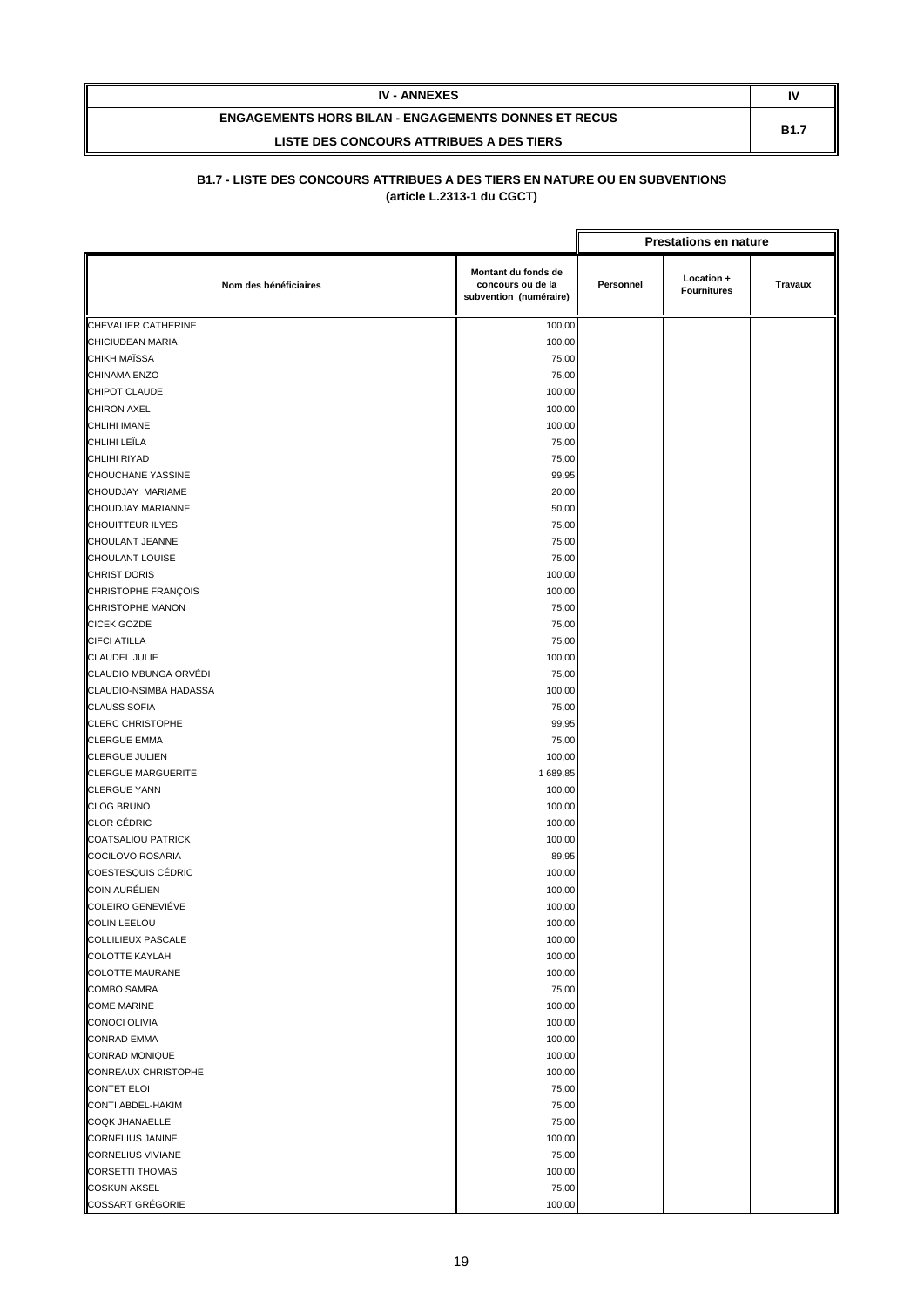| <b>IV - ANNEXES</b>                                         | N           |
|-------------------------------------------------------------|-------------|
| <b>ENGAGEMENTS HORS BILAN - ENGAGEMENTS DONNES ET RECUS</b> | <b>B1.7</b> |
| LISTE DES CONCOURS ATTRIBUES A DES TIERS                    |             |

|                            |                                                                    | <b>Prestations en nature</b> |                                  |         |
|----------------------------|--------------------------------------------------------------------|------------------------------|----------------------------------|---------|
| Nom des bénéficiaires      | Montant du fonds de<br>concours ou de la<br>subvention (numéraire) | Personnel                    | Location +<br><b>Fournitures</b> | Travaux |
| <b>COSTA LILIANA</b>       | 100,00                                                             |                              |                                  |         |
| <b>COSTE CÉLINE</b>        | 100,00                                                             |                              |                                  |         |
| <b>COSTE NOÉMIE</b>        | 75,00                                                              |                              |                                  |         |
| <b>COTE CAMILLE</b>        | 100,00                                                             |                              |                                  |         |
| <b>COTINAUT BAPTISTE</b>   | 75,00                                                              |                              |                                  |         |
| <b>COTTENET MARINE</b>     | 100,00                                                             |                              |                                  |         |
| COULIBALY SAFIATOU         | 75,00                                                              |                              |                                  |         |
| <b>COULMANCE FANNY</b>     | 100,00                                                             |                              |                                  |         |
| <b>COURTOIS HADRIEN</b>    | 100,00                                                             |                              |                                  |         |
| <b>COUTURIER BATHILDE</b>  | 20,00                                                              |                              |                                  |         |
| <b>COUTY MATHIAS</b>       | 100,00                                                             |                              |                                  |         |
| <b>COUTY NAHNA</b>         | 100,00                                                             |                              |                                  |         |
| <b>COUVAL CYRIELLE</b>     | 100,00                                                             |                              |                                  |         |
| <b>CRAND OLIVIER</b>       | 99,95                                                              |                              |                                  |         |
| <b>CREPELLE AUGUSTIN</b>   | 100,00                                                             |                              |                                  |         |
| <b>CREVOISIER JULIEN</b>   | 100,00                                                             |                              |                                  |         |
| <b>CRISPINO ALICIA</b>     | 100,00                                                             |                              |                                  |         |
| <b>CRUSSON JOAN</b>        | 75,00                                                              |                              |                                  |         |
| <b>CRUZOL THOMAS</b>       | 100,00                                                             |                              |                                  |         |
| <b>CUBAT JEAN-MARC</b>     | 20,00                                                              |                              |                                  |         |
| <b>CUNKUS ESMA</b>         | 100,00                                                             |                              |                                  |         |
| <b>CUSTIC AJLA</b>         | 100,00                                                             |                              |                                  |         |
| <b>CWIKOWSKA WIKTORIA</b>  | 100,00                                                             |                              |                                  |         |
| DA CAMARA NOBREGA CAROLINE | 100,00                                                             |                              |                                  |         |
| DA CONCEICAO STELLA        | 100,00                                                             |                              |                                  |         |
| DA COSTA ANTONIO ANTONIO   | 100,00                                                             |                              |                                  |         |
| DA COSTA CLARA             | 75,00                                                              |                              |                                  |         |
| DA COSTA LÉNA              | 75,00                                                              |                              |                                  |         |
| DA COSTA ORLANDO           | 100,00                                                             |                              |                                  |         |
| DA CUNHA GEORGES           | 99,95                                                              |                              |                                  |         |
| DA FONSECA ELSA            | 100,00                                                             |                              |                                  |         |
| DA SILVA ADAM              | 75,00                                                              |                              |                                  |         |
| DA SILVA WALTER            | 20,00                                                              |                              |                                  |         |
| DA SILVA--RIBEIRO EVA      | 75,00                                                              |                              |                                  |         |
| DAGDEVIREN SENEL           | 100,00                                                             |                              |                                  |         |
| D'AGOSTINI MATHÉO          | 100,00                                                             |                              |                                  |         |
| <b>DAGUIER MICHEL</b>      | 200,00                                                             |                              |                                  |         |
| DAHMANI HOUCINE            | 100,00                                                             |                              |                                  |         |
| <b>DAHMANI SELMA</b>       | 75,00                                                              |                              |                                  |         |
| DAHMS- - DUC STEVEN        | 75,00                                                              |                              |                                  |         |
| DAHNINI JAMAL              | 99,95                                                              |                              |                                  |         |
| DAHNOUCHE NAÏLA            | 75,00                                                              |                              |                                  |         |
| DAMBRON CHLOÉ              | 75,00                                                              |                              |                                  |         |
| DAMM HÉLÉNE                | 200,00                                                             |                              |                                  |         |
| DANEL MORGANE              | 100,00                                                             |                              |                                  |         |
| <b>DANIEL ALICE</b>        | 100,00                                                             |                              |                                  |         |
| DANIEL LUCAS               | 75,00                                                              |                              |                                  |         |
| DANIEL MARIE LOUISE        | 100,00                                                             |                              |                                  |         |
| DANIEL MARIE-THÉRÈSE       | 100,00                                                             |                              |                                  |         |
| <b>DANNER LISA</b>         | 100,00                                                             |                              |                                  |         |
| <b>DAO LISE</b>            | 75,00                                                              |                              |                                  |         |
| <b>DAOUDI JESSY</b>        | 100,00                                                             |                              |                                  |         |
| DARDENNE JADE              | 75,00                                                              |                              |                                  |         |
| <b>DAROUSSI AARON</b>      | 75,00                                                              |                              |                                  |         |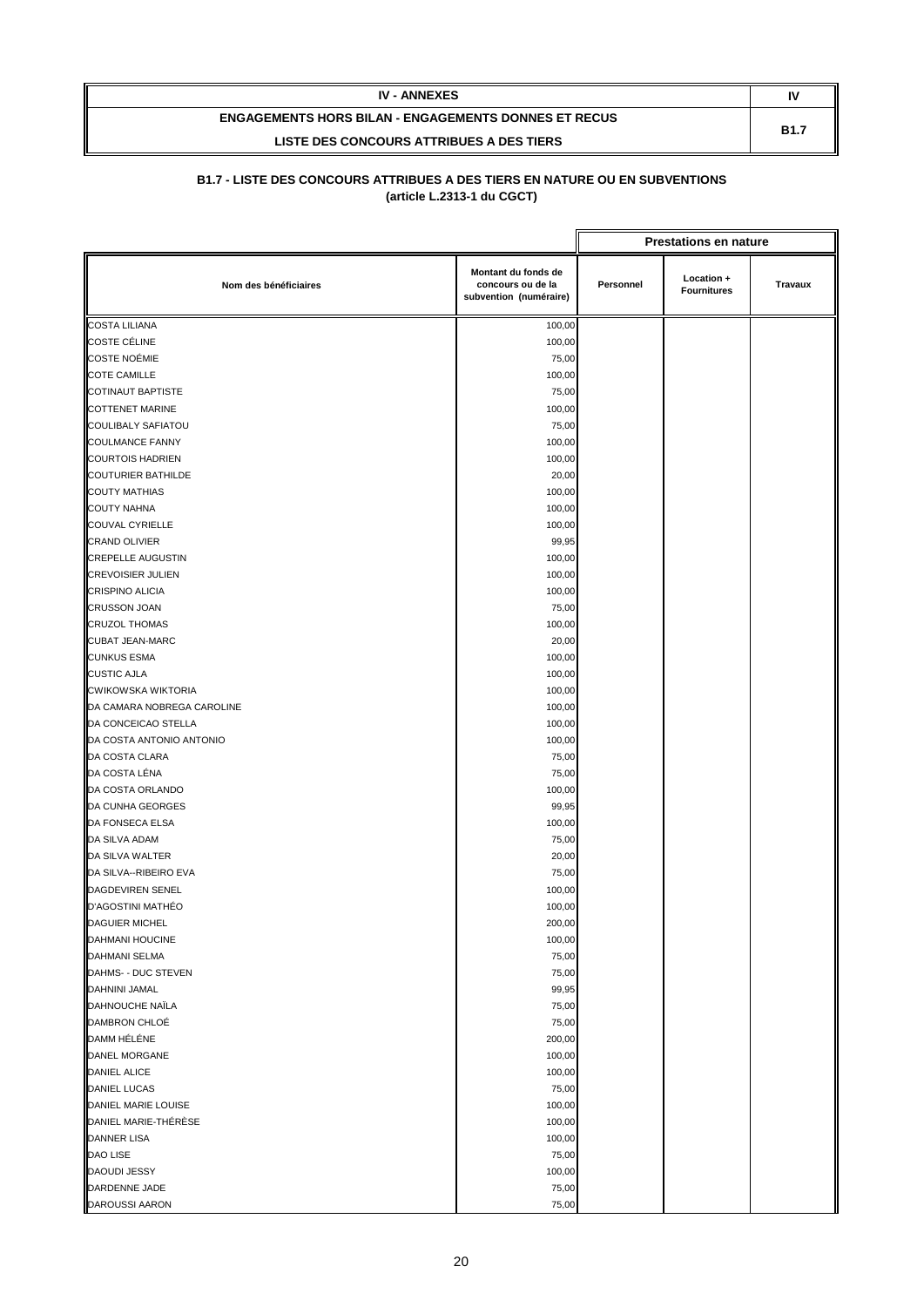| <b>IV - ANNEXES</b>                                         | I١          |
|-------------------------------------------------------------|-------------|
| <b>ENGAGEMENTS HORS BILAN - ENGAGEMENTS DONNES ET RECUS</b> | <b>B1.7</b> |
| LISTE DES CONCOURS ATTRIBUES A DES TIERS                    |             |

|                          |                                                                    |           | <b>Prestations en nature</b>     |         |
|--------------------------|--------------------------------------------------------------------|-----------|----------------------------------|---------|
| Nom des bénéficiaires    | Montant du fonds de<br>concours ou de la<br>subvention (numéraire) | Personnel | Location +<br><b>Fournitures</b> | Travaux |
| DASSONVILLE ROMANE       | 75,00                                                              |           |                                  |         |
| DAULL MADELEINE          | 100,00                                                             |           |                                  |         |
| DAUVILLIE TIMOTHÉ        | 75,00                                                              |           |                                  |         |
| DE ALMEIDA JOACHIM       | 20,00                                                              |           |                                  |         |
| DE CARVALHO FRANÇOISE    | 100,00                                                             |           |                                  |         |
| DE CARVALHO XAVIER JOSÉ  | 100,00                                                             |           |                                  |         |
| <b>DE FREITAS AMBRE</b>  | 100,00                                                             |           |                                  |         |
| DE GASPERI ANGELINA      | 75,00                                                              |           |                                  |         |
| DE LORENZI ENZO          | 100,00                                                             |           |                                  |         |
| DE NARDIS ENES           | 75,00                                                              |           |                                  |         |
| DE OLIVEIRA ANTHONY      | 100,00                                                             |           |                                  |         |
| DE OLIVEIRA NELSON       | 100,00                                                             |           |                                  |         |
| DE PIN MAEVA             | 100,00                                                             |           |                                  |         |
| DE PREVAL BENOIT         | 100,00                                                             |           |                                  |         |
| DE SOUSA FEIJO JÉSUCELLE | 100,00                                                             |           |                                  |         |
| DEBEAUCE MAEL            | 75,00                                                              |           |                                  |         |
| DEBIONNE CONSTANCE       | 100,00                                                             |           |                                  |         |
| <b>DEBUSSCHER KARINE</b> | 100,00                                                             |           |                                  |         |
| <b>DEBZA IMAD</b>        | 100,00                                                             |           |                                  |         |
| DECHRISTE CLÉMENCE       | 75,00                                                              |           |                                  |         |
| <b>DECHRISTE GAËLLE</b>  | 75,00                                                              |           |                                  |         |
| <b>DECKERT SANDRA</b>    | 100,00                                                             |           |                                  |         |
| DECOURVIERES JEAN-MARC   | 100,00                                                             |           |                                  |         |
| <b>DEFAY ADRIEN</b>      | 75,00                                                              |           |                                  |         |
| <b>DEFAY JULIETTE</b>    | 100,00                                                             |           |                                  |         |
| DEFOORT HÉLÈNE           | 100,00                                                             |           |                                  |         |
| DEFRANCE MICKAËL         | 100,00                                                             |           |                                  |         |
| <b>DEGE HASAN</b>        | 100,00                                                             |           |                                  |         |
| <b>DEGE MUSTAFA</b>      | 100,00                                                             |           |                                  |         |
| <b>DEGE YAREN</b>        | 75,00                                                              |           |                                  |         |
| <b>DEGEN NESSI</b>       | 75,00                                                              |           |                                  |         |
| <b>DEGILA DAVID</b>      | 75,00                                                              |           |                                  |         |
| <b>DEGILA YANN</b>       | 75,00                                                              |           |                                  |         |
| <b>DEGOUT ETIENNE</b>    | 100,00                                                             |           |                                  |         |
| DEL BURGO AUDREY         | 100,00                                                             |           |                                  |         |
| DELACOTE NELLY           | 100,00                                                             |           |                                  |         |
| DELAHAYE CARLA           | 75,00                                                              |           |                                  |         |
| DELAHAYE CAROLE          | 100,00                                                             |           |                                  |         |
| DELAROQUE CHRISTOPHE     | 20,00                                                              |           |                                  |         |
| DELAUDE MICKAËL          | 100,00                                                             |           |                                  |         |
| DELEVOYE DIMITRI         | 100,00                                                             |           |                                  |         |
| DELGRANDE THÉODORE       | 75,00                                                              |           |                                  |         |
| <b>DELIC ISMET</b>       | 100,00                                                             |           |                                  |         |
| <b>DELIC SAFET</b>       | 100,00                                                             |           |                                  |         |
| DELICE ZULEYHA           | 100,00                                                             |           |                                  |         |
| <b>DELION CHRISTOPHE</b> | 100,00                                                             |           |                                  |         |
| <b>DELIZY LILA</b>       | 75,00                                                              |           |                                  |         |
| DELLA LIBERA MATHIEU     | 100,00                                                             |           |                                  |         |
| DELLOUE SÉBASTIEN        | 100,00                                                             |           |                                  |         |
| <b>DELMOTTE ANNE</b>     | 100,00                                                             |           |                                  |         |
| <b>DELVAL CHAKIB</b>     | 100,00                                                             |           |                                  |         |
| <b>DEMICHEV FATIMA</b>   | 100,00                                                             |           |                                  |         |
| <b>DEMIR MERYEM</b>      | 100,00                                                             |           |                                  |         |
| <b>DEMIR RIZA</b>        | 100,00                                                             |           |                                  |         |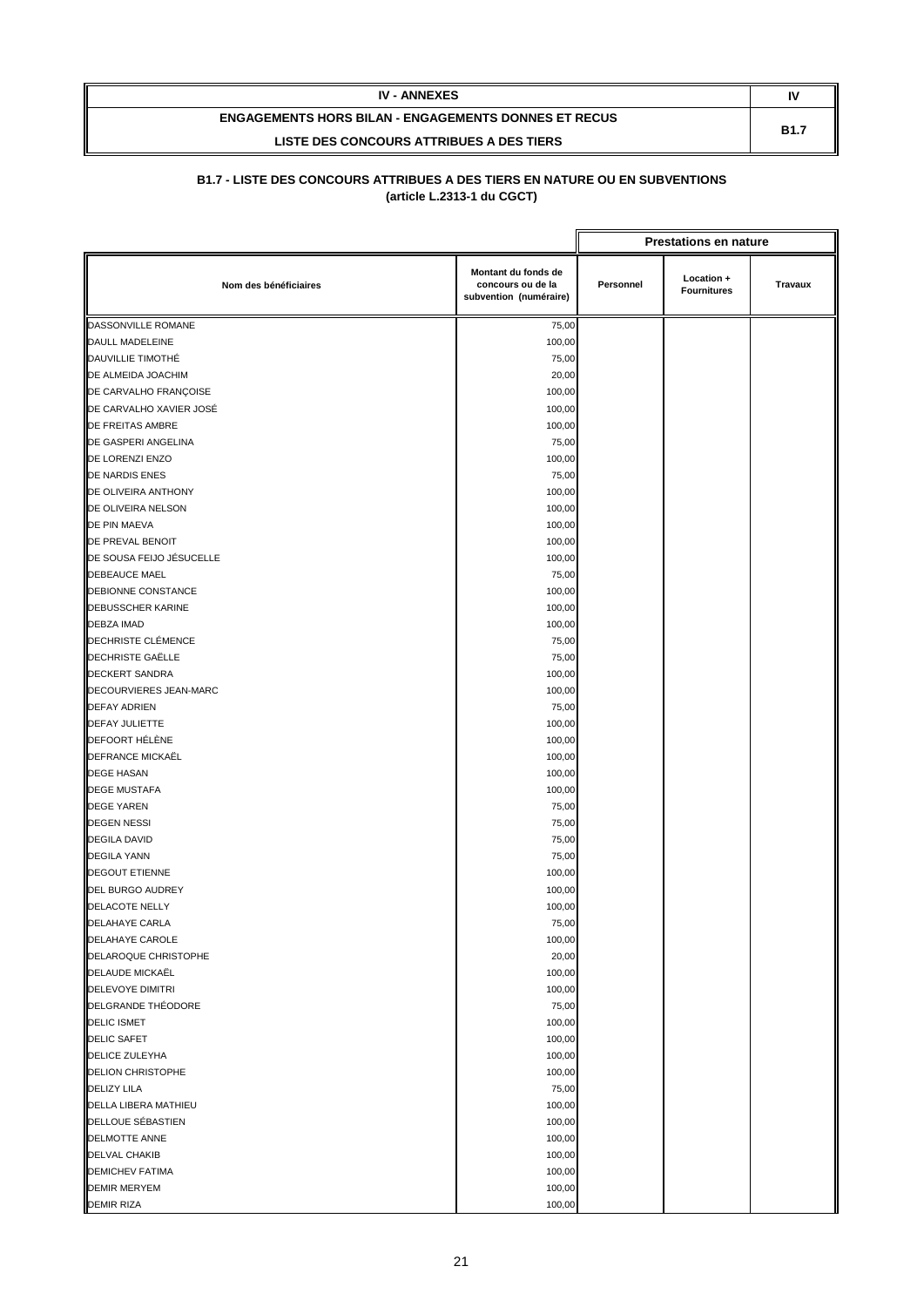| <b>IV - ANNEXES</b>                                         | I١          |
|-------------------------------------------------------------|-------------|
| <b>ENGAGEMENTS HORS BILAN - ENGAGEMENTS DONNES ET RECUS</b> | <b>B1.7</b> |
| LISTE DES CONCOURS ATTRIBUES A DES TIERS                    |             |

|                             | <b>Prestations en nature</b>                                       |           |                                  |         |
|-----------------------------|--------------------------------------------------------------------|-----------|----------------------------------|---------|
| Nom des bénéficiaires       | Montant du fonds de<br>concours ou de la<br>subvention (numéraire) | Personnel | Location +<br><b>Fournitures</b> | Travaux |
| <b>DEMIRCI ESRA</b>         | 100,00                                                             |           |                                  |         |
| <b>DEMIRCI MARIE-ANDREE</b> | 20,00                                                              |           |                                  |         |
| <b>DEMIREL FURKAN</b>       | 100,00                                                             |           |                                  |         |
| <b>DEMIREL MERVE</b>        | 100,00                                                             |           |                                  |         |
| DENIS SÉBASTIEN             | 100,00                                                             |           |                                  |         |
| DENNEFELD MARIE DOMINIQUE   | 100,00                                                             |           |                                  |         |
| <b>DEPARIS MATTHIEU</b>     | 100,00                                                             |           |                                  |         |
| <b>DERBAL HOCINE</b>        | 100,00                                                             |           |                                  |         |
| <b>DEREN SEMI</b>           | 100,00                                                             |           |                                  |         |
| <b>DERIN EMINE</b>          | 100,00                                                             |           |                                  |         |
| <b>DERIN KUBRA</b>          | 100,00                                                             |           |                                  |         |
| <b>DERINCK GHISLAIN</b>     | 200,00                                                             |           |                                  |         |
| DERVISEVIC MUSTAFA          | 20,00                                                              |           |                                  |         |
| <b>DESBORDES PIERRE</b>     | 100,00                                                             |           |                                  |         |
| <b>DESENLIS PHILIPPE</b>    | 100,00                                                             |           |                                  |         |
| DESSORT LÉA                 | 100,00                                                             |           |                                  |         |
| DEULNIAU CAROL              | 100,00                                                             |           |                                  |         |
| DEULNIAU JEAN-JACQUES       | 100,00                                                             |           |                                  |         |
| <b>DEVIENNE GAEL</b>        | 100,00                                                             |           |                                  |         |
| DHOUAYEB MOHAMED            | 20,00                                                              |           |                                  |         |
| DI TROIA LYDIA              | 100,00                                                             |           |                                  |         |
| DI VITO DAVID               | 75,00                                                              |           |                                  |         |
| DIALLO AMADOU WOURY         | 100,00                                                             |           |                                  |         |
| <b>DIAS--PIEROT ELIOTT</b>  | 75,00                                                              |           |                                  |         |
| DIDIERJEAN YVETTE           | 100,00                                                             |           |                                  |         |
| DIDIERLAURENT XAVIER        | 100,00                                                             |           |                                  |         |
| <b>DIEBOLT LOUISE</b>       | 100,00                                                             |           |                                  |         |
| <b>DIETSCH NICOLAS</b>      | 100,00                                                             |           |                                  |         |
| <b>DIETSCH PIERRE-JEAN</b>  | 100,00                                                             |           |                                  |         |
| <b>DILGER ROSETTE</b>       | 100,00                                                             |           |                                  |         |
| <b>DILLIER ISABELLE</b>     | 100,00                                                             |           |                                  |         |
| <b>DIMANCHE CÉLIA</b>       | 100,00                                                             |           |                                  |         |
| <b>DIMEO GUILLAUME</b>      | 100,00                                                             |           |                                  |         |
| <b>DINC MIKAIL</b>          | 75,00                                                              |           |                                  |         |
| <b>DINTINGER TIMOTHÉE</b>   | 100,00                                                             |           |                                  |         |
| <b>DIONGUE EMA</b>          | 75,00                                                              |           |                                  |         |
| <b>DIOP RAYMONDE</b>        | 100,00                                                             |           |                                  |         |
| <b>DIRINGER EMMA</b>        | 100,00                                                             |           |                                  |         |
| DIRNINGER CHRISTOPHE        | 20,00                                                              |           |                                  |         |
| <b>DIRNINGER MARTINE</b>    | 100,00                                                             |           |                                  |         |
| DISCHLER MATÉO              | 100,00                                                             |           |                                  |         |
| <b>D'ISIDORO MARCEL</b>     | 100,00                                                             |           |                                  |         |
| <b>DJAILI HAMID</b>         | 100,00                                                             |           |                                  |         |
| <b>DJEBBI TEIMA</b>         | 100,00                                                             |           |                                  |         |
| <b>DJEBLI ALI</b>           | 100,00                                                             |           |                                  |         |
| <b>DJEBLI INES</b>          | 75,00                                                              |           |                                  |         |
| <b>DJEBLI KAYS</b>          | 100,00                                                             |           |                                  |         |
| <b>DJEBLI YANIS</b>         | 75,00                                                              |           |                                  |         |
| DO SOUTO EMMA               | 75,00                                                              |           |                                  |         |
| DOGAN NURSEN                | 84,90                                                              |           |                                  |         |
| DOLLE LISANDRO              | 75,00                                                              |           |                                  |         |
| DOLLO ELOUAN                | 75,00                                                              |           |                                  |         |
| DOLTER CAROLINE             | 100,00                                                             |           |                                  |         |
| DOLZAN MORGANE              | 75,00                                                              |           |                                  |         |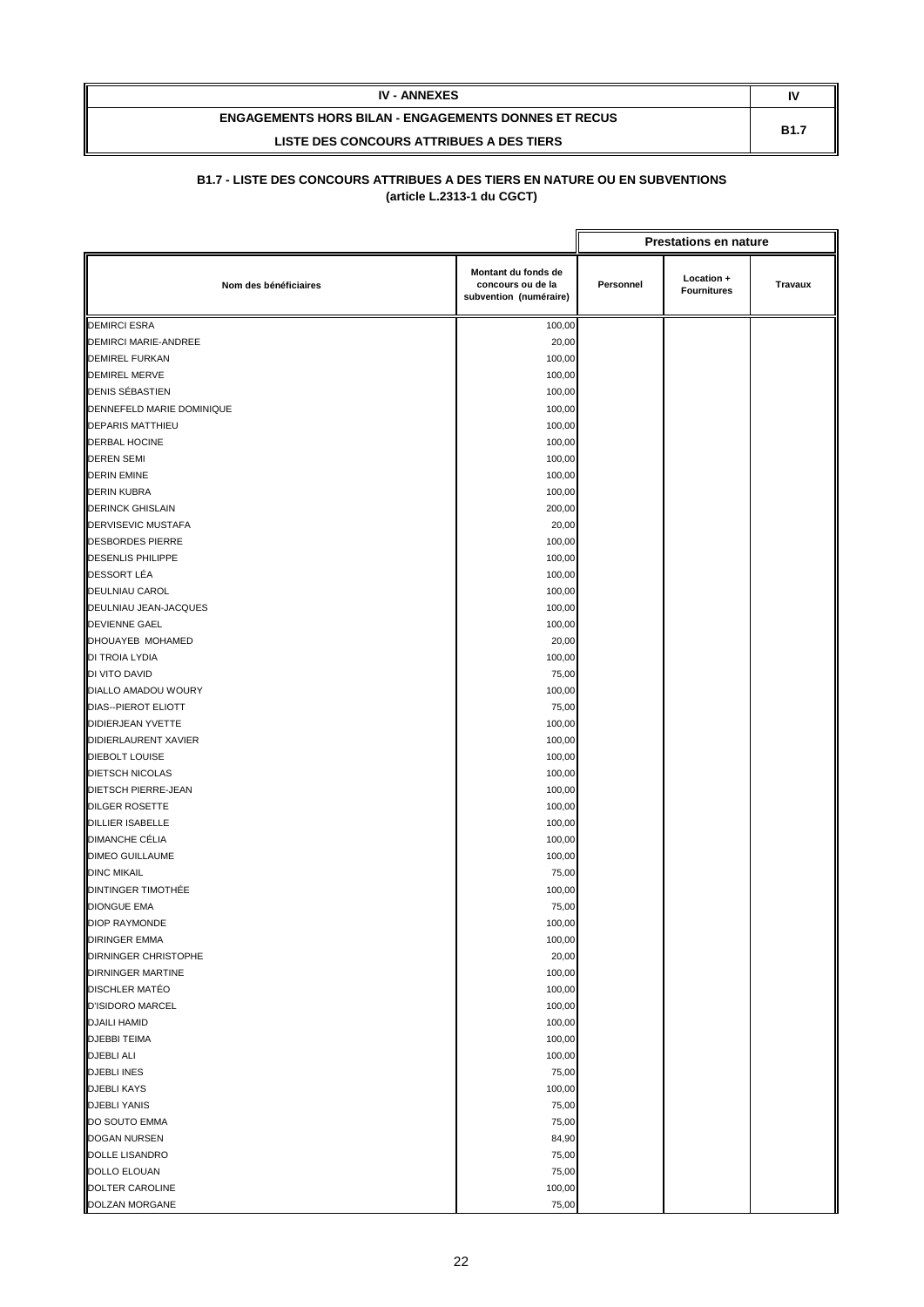| <b>IV - ANNEXES</b>                                         | N           |
|-------------------------------------------------------------|-------------|
| <b>ENGAGEMENTS HORS BILAN - ENGAGEMENTS DONNES ET RECUS</b> | <b>B1.7</b> |
| LISTE DES CONCOURS ATTRIBUES A DES TIERS                    |             |

|                             |                                                                    |           | <b>Prestations en nature</b>     |         |
|-----------------------------|--------------------------------------------------------------------|-----------|----------------------------------|---------|
| Nom des bénéficiaires       | Montant du fonds de<br>concours ou de la<br>subvention (numéraire) | Personnel | Location +<br><b>Fournitures</b> | Travaux |
| <b>DOMINGUES YOHAN</b>      | 100,00                                                             |           |                                  |         |
| DOMINGUEZ RAYAN             | 100,00                                                             |           |                                  |         |
| DORGLER FRANÇOISE           | 100,00                                                             |           |                                  |         |
| DOS REIS JEAN               | 100,00                                                             |           |                                  |         |
| <b>DOS REIS LISE</b>        | 75,00                                                              |           |                                  |         |
| DOS SANTOS AMÉLINE          | 100,00                                                             |           |                                  |         |
| DOS SANTOS CIDALIA          | 100,00                                                             |           |                                  |         |
| DOS SANTOS PEDRO ALBERT     | 100,00                                                             |           |                                  |         |
| DOS SANTOS SONIA            | 100,00                                                             |           |                                  |         |
| DOS SANTOS SORAIA           | 100,00                                                             |           |                                  |         |
| <b>DRAGO RENAUD</b>         | 100,00                                                             |           |                                  |         |
| DRAGUTINOVIC FILIP          | 100,00                                                             |           |                                  |         |
| DRAME KARAMBA               | 75,00                                                              |           |                                  |         |
| DREMONT CÔME                | 75,00                                                              |           |                                  |         |
| <b>DREYFUS ELISE</b>        | 100,00                                                             |           |                                  |         |
| DRIESBACH BERNARD           | 100,00                                                             |           |                                  |         |
| DU CAILAR LAURENCE          | 100,00                                                             |           |                                  |         |
| DUARTE NASCIMENTO JEAN-PAUL | 200,00                                                             |           |                                  |         |
| <b>DUBOIS OLIVIER</b>       | 100,00                                                             |           |                                  |         |
| <b>DUBOS AURÉLIEN</b>       | 100,00                                                             |           |                                  |         |
| DUBOURGNOUX THEVENOT YANN   | 75,00                                                              |           |                                  |         |
| DUBREUIL SYLVIE             | 100,00                                                             |           |                                  |         |
| DUBS ANGÉLIQUE              | 100,00                                                             |           |                                  |         |
| <b>DUBUISSON VALENTIN</b>   | 75,00                                                              |           |                                  |         |
| DUCHARME LYDIE              | 100,00                                                             |           |                                  |         |
| DUCHENE DANIEL              | 100,00                                                             |           |                                  |         |
| DUCHMANN JEAN-JACQUES       | 100,00                                                             |           |                                  |         |
| <b>DUDI SELMAN</b>          | 100,00                                                             |           |                                  |         |
| <b>DUFOUR BERTRAND</b>      | 20,00                                                              |           |                                  |         |
| DUFRENEY NATHALIE           | 20,00                                                              |           |                                  |         |
| DUHARTE ESTELLE             | 100,00                                                             |           |                                  |         |
| DUHARTE GARCIA OLIVER       | 75,00                                                              |           |                                  |         |
| <b>DUHR YVES</b>            | 100,00                                                             |           |                                  |         |
| DUJARDIN FABIENNE           | 99,95                                                              |           |                                  |         |
| DUMAS NATHANAËL             | 75,00                                                              |           |                                  |         |
| <b>DUMONT ALEXANDRE</b>     | 100,00                                                             |           |                                  |         |
| <b>DUMONT JOELLE</b>        | 100,00                                                             |           |                                  |         |
| DUMOULIN CATHERINE          | 200,00                                                             |           |                                  |         |
| DUNEMANN RALPH              | 20,00                                                              |           |                                  |         |
| DUPRE RAYANE                | 75,00                                                              |           |                                  |         |
| <b>DURAM ADEM</b>           | 100,00                                                             |           |                                  |         |
| <b>DURAN OSMAN</b>          | 100,00                                                             |           |                                  |         |
| DURINGER CÉDRIC             | 100,00                                                             |           |                                  |         |
| DUROCHER JOËLLE             | 100,00                                                             |           |                                  |         |
| DUVAL ELODIE                | 20,00                                                              |           |                                  |         |
| DWIDJOSISWOJO JOSHUA        | 75,00                                                              |           |                                  |         |
| DWIDJOSISWOJO MATTHIAS      | 99,95                                                              |           |                                  |         |
| <b>EBELIN MÉLANIE</b>       | 100,00                                                             |           |                                  |         |
| EBRARD KURAYA MASUMI        | 20,00                                                              |           |                                  |         |
| <b>ECANVIL XAVIER</b>       | 100,00                                                             |           |                                  |         |
| <b>ECK YOANN</b>            | 100,00                                                             |           |                                  |         |
| <b>ECKERT ELSA</b>          | 100,00                                                             |           |                                  |         |
| <b>ECOFFET MARIE</b>        | 100,00                                                             |           |                                  |         |
| ECOFFET VALÉRIE             | 100,00                                                             |           |                                  |         |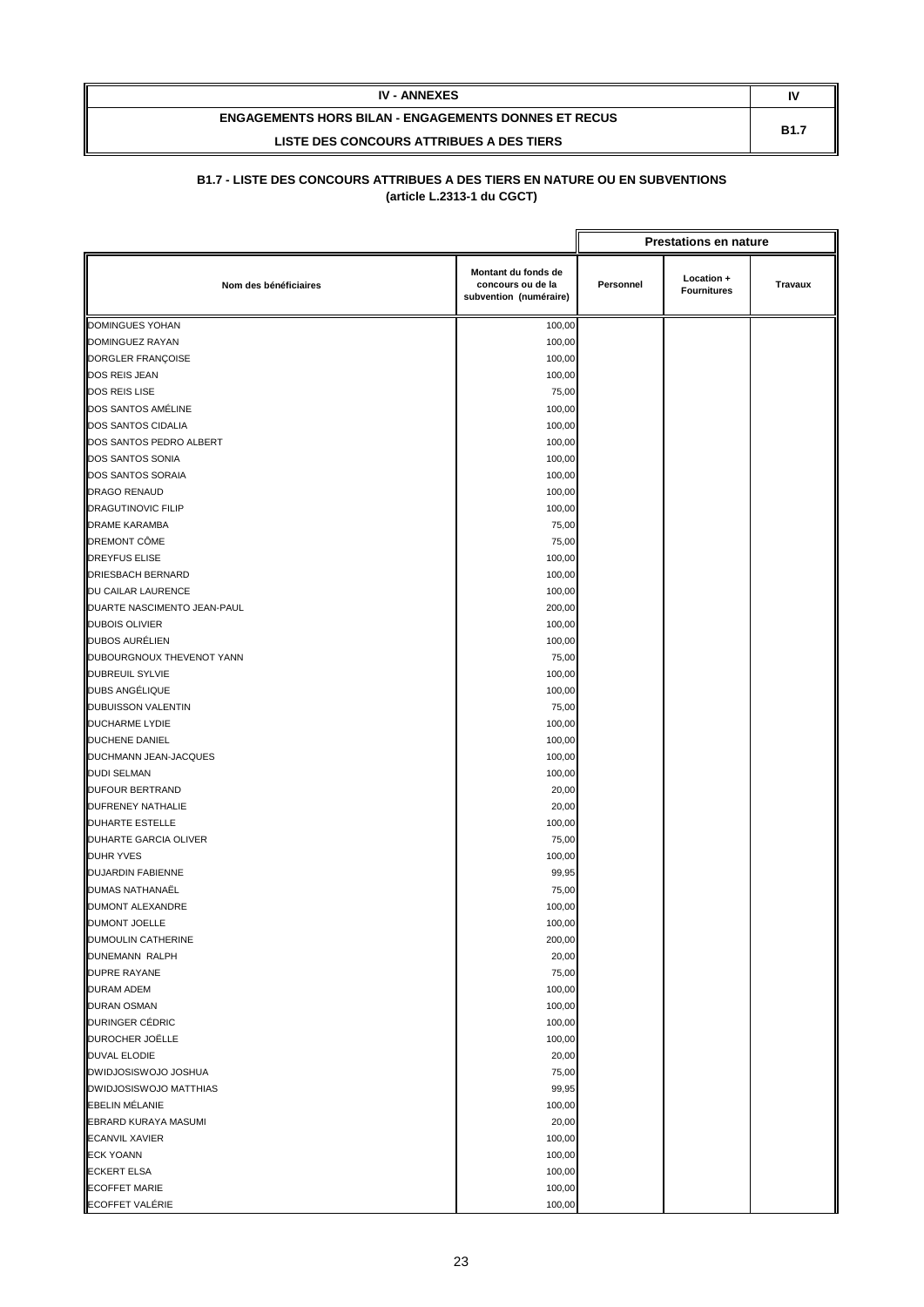| <b>IV - ANNEXES</b>                                         | N           |
|-------------------------------------------------------------|-------------|
| <b>ENGAGEMENTS HORS BILAN - ENGAGEMENTS DONNES ET RECUS</b> | <b>B1.7</b> |
| LISTE DES CONCOURS ATTRIBUES A DES TIERS                    |             |

|                             |                                                                    | <b>Prestations en nature</b> |                                  |         |
|-----------------------------|--------------------------------------------------------------------|------------------------------|----------------------------------|---------|
| Nom des bénéficiaires       | Montant du fonds de<br>concours ou de la<br>subvention (numéraire) | Personnel                    | Location +<br><b>Fournitures</b> | Travaux |
| <b>EDEL FIX GUILLAUME</b>   | 100,00                                                             |                              |                                  |         |
| <b>EDEL GRÉGOIRE</b>        | 100,00                                                             |                              |                                  |         |
| <b>EDEL JEAN PAUL</b>       | 100,00                                                             |                              |                                  |         |
| <b>EDWIGE JULIA</b>         | 75,00                                                              |                              |                                  |         |
| EHRETSMANN JEAN-JACQUES     | 100,00                                                             |                              |                                  |         |
| <b>EHRHARDT PAUL EDMOND</b> | 100,00                                                             |                              |                                  |         |
| <b>EHRHART LUCIEN</b>       | 75,00                                                              |                              |                                  |         |
| <b>EHRSAM YVES</b>          | 100,00                                                             |                              |                                  |         |
| <b>EINSETLER JEAN MARC</b>  | 100,00                                                             |                              |                                  |         |
| EISENBRAUNN NATHALIE        | 100,00                                                             |                              |                                  |         |
| <b>EKE SUZANNE</b>          | 100,00                                                             |                              |                                  |         |
| <b>EKINCI NAZAN</b>         | 100,00                                                             |                              |                                  |         |
| EL AROUI RACHID             | 100,00                                                             |                              |                                  |         |
| <b>EL BLYDY SOFIANE</b>     | 75,00                                                              |                              |                                  |         |
| EL BOUKYLY ALEXANDRA        | 100,00                                                             |                              |                                  |         |
| EL HAKIMI OMAR              | 100,00                                                             |                              |                                  |         |
| EL HALLANI BOUCHAIB         | 90,00                                                              |                              |                                  |         |
| EL HALLANI JAWAD            | 75,00                                                              |                              |                                  |         |
| EL HAMDI--ZOUITINA DENIAH   | 75,00                                                              |                              |                                  |         |
| EL KALAI RYAD               | 75,00                                                              |                              |                                  |         |
| <b>EL KAMILI INES</b>       | 100,00                                                             |                              |                                  |         |
| EL KHERIME MARIAME          | 100,00                                                             |                              |                                  |         |
| EL KHERIME NOWMAN           | 100,00                                                             |                              |                                  |         |
| EL MEJDOUB ABDELKADER       | 20,00                                                              |                              |                                  |         |
| EL YOUSSFI MÉLIYA           | 75,00                                                              |                              |                                  |         |
| <b>ELSHANI DRILON</b>       | 100,00                                                             |                              |                                  |         |
| <b>ENAUX YOLANDE</b>        | 100,00                                                             |                              |                                  |         |
| <b>ENGIN BARAN</b>          | 89,90                                                              |                              |                                  |         |
| <b>ENGIN BELFIN</b>         | 100,00                                                             |                              |                                  |         |
| ENNAJMI TIEB ROMAYSAA       | 100,00                                                             |                              |                                  |         |
| <b>ENNESSER MURIELLE</b>    | 100,00                                                             |                              |                                  |         |
| <b>ENTZ GLWADYS</b>         | 100,00                                                             |                              |                                  |         |
| <b>EPPINGER ROLAND</b>      | 100,00                                                             |                              |                                  |         |
| <b>ERASLAN AYSE</b>         | 100,00                                                             |                              |                                  |         |
| <b>ERASLAN HAKAN</b>        | 75,00                                                              |                              |                                  |         |
| <b>EREN KAAN</b>            | 100,00                                                             |                              |                                  |         |
| EREN KÉNAN                  | 100,00                                                             |                              |                                  |         |
| <b>ERNST MANON</b>          | 75,00                                                              |                              |                                  |         |
| <b>ESCHBACH DÉBORAH</b>     | 100,00                                                             |                              |                                  |         |
| <b>ESCOBAR DIEGO</b>        | 100,00                                                             |                              |                                  |         |
| <b>ESLINE NICOLA</b>        | 100,00                                                             |                              |                                  |         |
| <b>ESQUER ISABELLE</b>      | 100,00                                                             |                              |                                  |         |
| <b>ES-SAKHI SALWA</b>       | 100,00                                                             |                              |                                  |         |
| <b>ESTELLE GILLES</b>       | 100,00                                                             |                              |                                  |         |
| <b>ETIENNE ADRIEN</b>       | 100,00                                                             |                              |                                  |         |
| <b>ETIENNE EVE</b>          | 100,00                                                             |                              |                                  |         |
| <b>ETTWILLER ELISABETH</b>  | 100,00                                                             |                              |                                  |         |
| <b>EUZEN ALBAN</b>          | 75,00                                                              |                              |                                  |         |
| EVE AURÉLIE                 | 100,00                                                             |                              |                                  |         |
| <b>EZ ZINE BOCHRA</b>       | 100,00                                                             |                              |                                  |         |
| <b>EZZERRAR JAWAD</b>       | 100,00                                                             |                              |                                  |         |
| <b>FABRET YVAN</b>          | 20,00                                                              |                              |                                  |         |
| <b>FAGES FABIOLA</b>        | 100,00                                                             |                              |                                  |         |
| <b>FAGHNNA KHALED</b>       | 99,95                                                              |                              |                                  |         |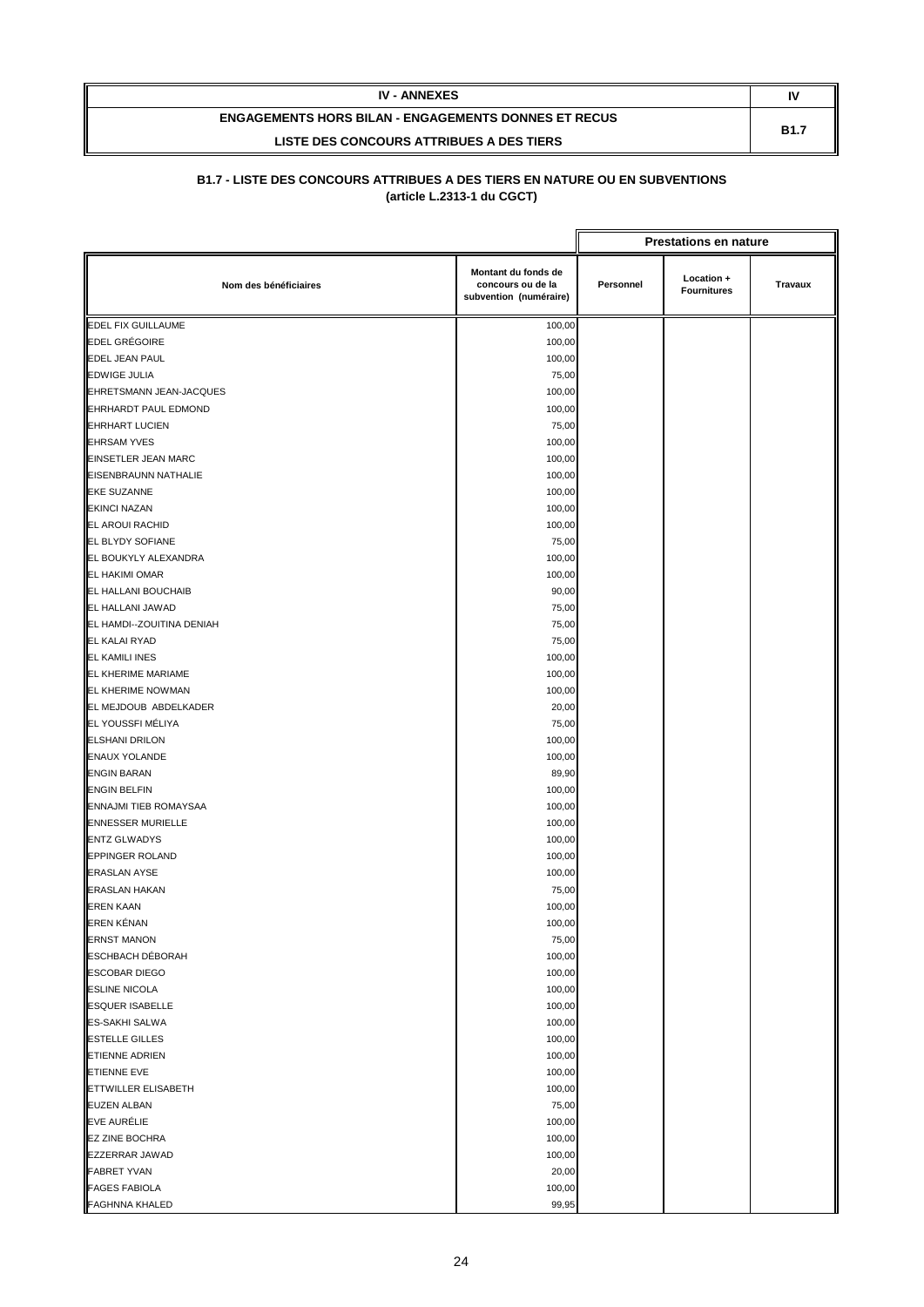| <b>IV - ANNEXES</b>                                         | N           |
|-------------------------------------------------------------|-------------|
| <b>ENGAGEMENTS HORS BILAN - ENGAGEMENTS DONNES ET RECUS</b> | <b>B1.7</b> |
| LISTE DES CONCOURS ATTRIBUES A DES TIERS                    |             |

|                                                  |                                                                    | <b>Prestations en nature</b> |                                  |         |
|--------------------------------------------------|--------------------------------------------------------------------|------------------------------|----------------------------------|---------|
| Nom des bénéficiaires                            | Montant du fonds de<br>concours ou de la<br>subvention (numéraire) | Personnel                    | Location +<br><b>Fournitures</b> | Travaux |
| <b>FAGNONI KEVIN</b>                             | 100,00                                                             |                              |                                  |         |
| <b>FAION CÉLINE</b>                              | 100,00                                                             |                              |                                  |         |
| <b>FAISST ERWANN</b>                             | 100,00                                                             |                              |                                  |         |
| <b>FAIVRE NOËLINE</b>                            | 100,00                                                             |                              |                                  |         |
| <b>FALBRIARD CHRISTIAN</b>                       | 100,00                                                             |                              |                                  |         |
| <b>FALCONE MARIE LOUISE</b>                      | 100,00                                                             |                              |                                  |         |
| <b>FALJI BOUCHAIB</b>                            | 100,00                                                             |                              |                                  |         |
| <b>FALJI INES</b>                                | 75,00                                                              |                              |                                  |         |
| FATAHALLAH ABDELKADER                            | 100,00                                                             |                              |                                  |         |
| <b>FAURE MATTEO</b>                              | 75,00                                                              |                              |                                  |         |
| <b>FAURIAUX SIMEON</b>                           | 75,00                                                              |                              |                                  |         |
| <b>FAVIER HERVE</b>                              | 9 3 24, 74                                                         |                              |                                  |         |
| <b>FAVIER JUSTIN</b>                             | 100,00                                                             |                              |                                  |         |
| FEDAÏLI RYAN-AYMEN                               | 75,00                                                              |                              |                                  |         |
| <b>FEDERLEN ANDRÉ</b>                            | 100,00                                                             |                              |                                  |         |
| <b>FEKIR YASSIN</b>                              | 100,00                                                             |                              |                                  |         |
| <b>FELLMAN SARAH</b>                             | 100,00                                                             |                              |                                  |         |
| <b>FELLMANN ARNAUD</b>                           | 100,00                                                             |                              |                                  |         |
| <b>FELTHAM PETER</b>                             | 100,00                                                             |                              |                                  |         |
| <b>FELTZ JEAN JACQUES</b>                        | 100,00                                                             |                              |                                  |         |
| <b>FELZINGER DANIEL</b>                          | 100,00                                                             |                              |                                  |         |
| <b>FENNICHE DOUAA</b>                            | 100,00                                                             |                              |                                  |         |
| <b>FERDOELLE HANNAH-BELLA</b>                    | 75,00                                                              |                              |                                  |         |
| <b>FERNANDES ANDRÉ</b>                           | 100,00                                                             |                              |                                  |         |
| FERNANDES PERESTRELO ALEXANDRE                   | 75,00                                                              |                              |                                  |         |
| FERRAUX-SALOU SELENE                             | 75,00                                                              |                              |                                  |         |
| <b>FERREIRA ANNE</b>                             | 100,00                                                             |                              |                                  |         |
| <b>FERREIRA JOAQUIM</b>                          | 100,00                                                             |                              |                                  |         |
| <b>FETAOVSKI KEVIN</b>                           | 75,00                                                              |                              |                                  |         |
| FETZER AMÉLIE MARIE                              | 100,00                                                             |                              |                                  |         |
| FEUERMANN SÉLÉNA                                 | 100,00                                                             |                              |                                  |         |
| <b>FEVRIER ROMAIN</b>                            | 100,00                                                             |                              |                                  |         |
| <b>FIAT LUCIEN</b>                               | 100,00                                                             |                              |                                  |         |
| <b>FICHAUX GAELLE</b>                            | 100,00                                                             |                              |                                  |         |
| <b>FICHTER ELINA</b>                             | 75,00                                                              |                              |                                  |         |
| <b>FIETTA ERWANN</b>                             | 75,00                                                              |                              |                                  |         |
| <b>FIGUEIREDO LEONISA</b>                        | 20,00                                                              |                              |                                  |         |
| <b>FIKRY LINA</b>                                |                                                                    |                              |                                  |         |
| FINOCCHIO MATTEO                                 | 75,00                                                              |                              |                                  |         |
| <b>FISCHER CHRISTIANE</b>                        | 100,00                                                             |                              |                                  |         |
| <b>FISCHER JULIEN</b>                            | 100,00<br>100,00                                                   |                              |                                  |         |
| <b>FISCHER NATHAN</b>                            |                                                                    |                              |                                  |         |
| FISCHER--IGHODARO JESSICA                        | 100,00                                                             |                              |                                  |         |
|                                                  | 75,00                                                              |                              |                                  |         |
| <b>FLAVIAT PASCAL</b>                            | 20,00                                                              |                              |                                  |         |
| <b>FLECK ROBERT</b><br><b>FLECKINGER GINETTE</b> | 20,00<br>100,00                                                    |                              |                                  |         |
| <b>FLEITH ANNICK</b>                             |                                                                    |                              |                                  |         |
|                                                  | 100,00                                                             |                              |                                  |         |
| <b>FLEITH EMMANUELLE</b>                         | 100,00                                                             |                              |                                  |         |
| <b>FLEITH JOSIANE</b>                            | 200,00                                                             |                              |                                  |         |
| <b>FLEITH LÉO</b>                                | 75,00                                                              |                              |                                  |         |
| FLEITH NOÉ                                       | 75,00                                                              |                              |                                  |         |
| <b>FLESCH CORENTIN</b>                           | 100,00                                                             |                              |                                  |         |
| <b>FLEURENTIN JORDAN</b>                         | 75,00                                                              |                              |                                  |         |
| FLEXAS HIPPOLYTE                                 | 100,00                                                             |                              |                                  |         |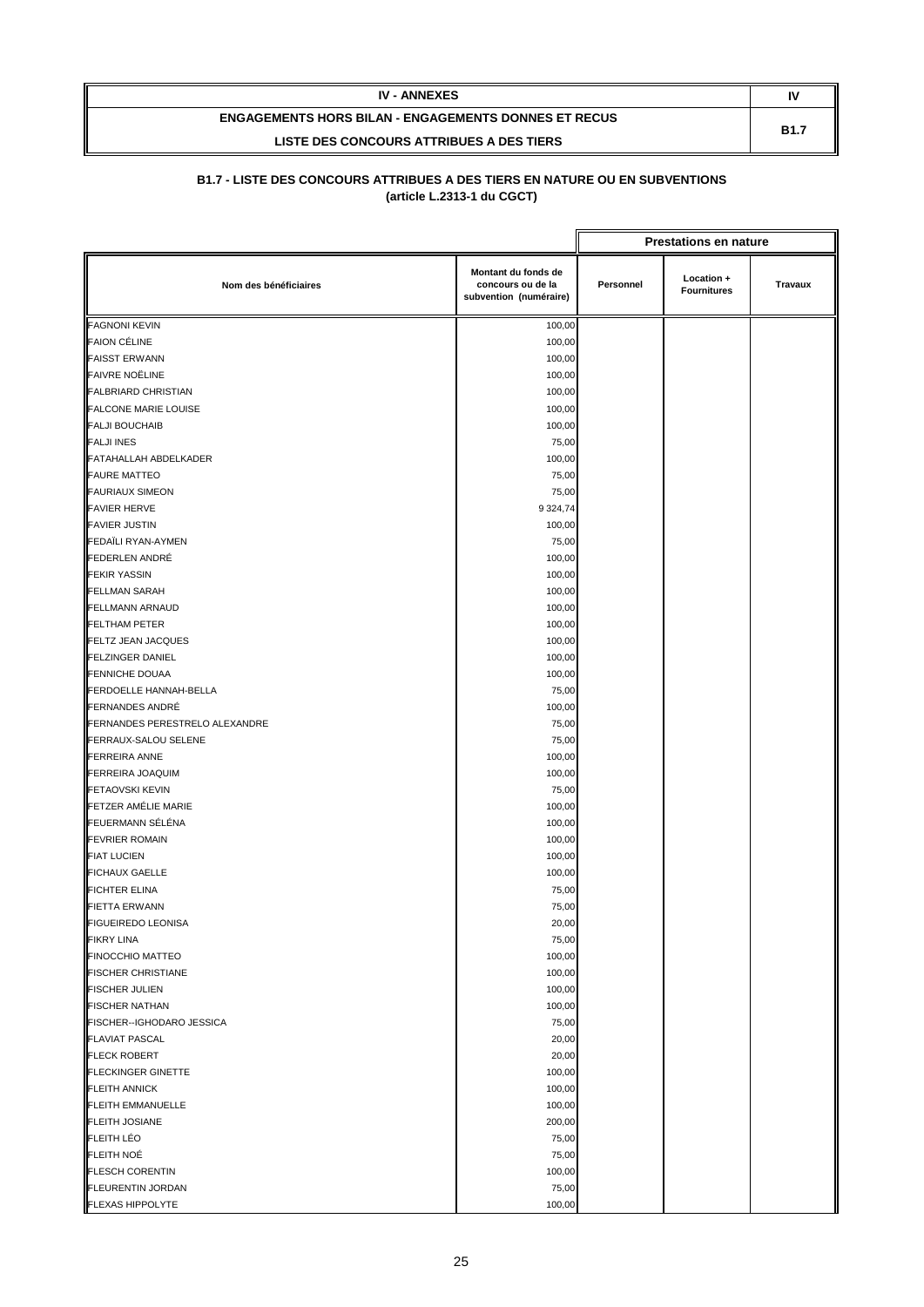| <b>IV - ANNEXES</b>                                         | IV          |
|-------------------------------------------------------------|-------------|
| <b>ENGAGEMENTS HORS BILAN - ENGAGEMENTS DONNES ET RECUS</b> | <b>B1.7</b> |
| LISTE DES CONCOURS ATTRIBUES A DES TIERS                    |             |

|                               |                                                                    |           | <b>Prestations en nature</b>     |         |
|-------------------------------|--------------------------------------------------------------------|-----------|----------------------------------|---------|
| Nom des bénéficiaires         | Montant du fonds de<br>concours ou de la<br>subvention (numéraire) | Personnel | Location +<br><b>Fournitures</b> | Travaux |
| <b>FLODERER NELLY</b>         | 100,00                                                             |           |                                  |         |
| FLORENCE - - CHOULANT ANTONIN | 75,00                                                              |           |                                  |         |
| FNOUNI--ASSENJEE YASSUBE      | 75,00                                                              |           |                                  |         |
| FOERSTER-ROYET THÉO           | 75,00                                                              |           |                                  |         |
| <b>FOESSER ALEXIS</b>         | 100,00                                                             |           |                                  |         |
| <b>FOHRER JEAN-LUC</b>        | 20,00                                                              |           |                                  |         |
| <b>FOHRER ROGER</b>           | 100,00                                                             |           |                                  |         |
| <b>FOHRER THOMAS</b>          | 75,00                                                              |           |                                  |         |
| <b>FONTAINE BRICE</b>         | 100,00                                                             |           |                                  |         |
| <b>FONTAINE MAUD</b>          | 100,00                                                             |           |                                  |         |
| FONTANA LÉANA                 | 75,00                                                              |           |                                  |         |
| <b>FORESTIER CÉDRIC</b>       | 100,00                                                             |           |                                  |         |
| <b>FORESTIER MARIE</b>        | 100,00                                                             |           |                                  |         |
| <b>FORGET GUY</b>             | 20,00                                                              |           |                                  |         |
| <b>FORTÉ ALICE</b>            | 100,00                                                             |           |                                  |         |
| <b>FOUCAULT BÉATRICE</b>      | 200,00                                                             |           |                                  |         |
| <b>FOURNIER JEAN</b>          | 20,00                                                              |           |                                  |         |
| <b>FRANCK JEAN-LUC</b>        | 20,00                                                              |           |                                  |         |
| <b>FRANCO ESTER</b>           | 100,00                                                             |           |                                  |         |
| <b>FRANTZ MARION</b>          | 100,00                                                             |           |                                  |         |
| <b>FRANZETTI PATRICK</b>      | 100,00                                                             |           |                                  |         |
| <b>FREITAS BRYAN VICTOR</b>   | 100,00                                                             |           |                                  |         |
| <b>FRENKEL TABÉA</b>          | 75,00                                                              |           |                                  |         |
| <b>FRESSE CLÉMENTINE</b>      | 100,00                                                             |           |                                  |         |
| FREUND VALÉRIE                | 100,00                                                             |           |                                  |         |
| <b>FREYDRICH GAETAN</b>       | 75,00                                                              |           |                                  |         |
| FREYMUTH RAPHAËL              | 75,00                                                              |           |                                  |         |
| <b>FRICK ANTOINE</b>          | 100,00                                                             |           |                                  |         |
| <b>FRIEH LILIANE</b>          | 100,00                                                             |           |                                  |         |
| <b>FRIEH SABINE</b>           | 20,00                                                              |           |                                  |         |
| <b>FRISCH THEO</b>            | 75,00                                                              |           |                                  |         |
| <b>FRITZ LUCETTE</b>          | 200,00                                                             |           |                                  |         |
| <b>FUCHS CATHERINE</b>        | 100,00                                                             |           |                                  |         |
| <b>FUCHS MICHEL</b>           | 100,00                                                             |           |                                  |         |
| <b>FUHRER MARIE</b>           | 100,00                                                             |           |                                  |         |
| <b>FURSTOSS EMILIE</b>        | 100,00                                                             |           |                                  |         |
| <b>GABRIEL GEOFFREY</b>       | 100,00                                                             |           |                                  |         |
| <b>GAETAN ALINE</b>           | 100,00                                                             |           |                                  |         |
| <b>GALAND LUCAS</b>           | 100,00                                                             |           |                                  |         |
| <b>GALATI LÉO</b>             | 75,00                                                              |           |                                  |         |
| <b>GALATI SALVATORE</b>       | 20,00                                                              |           |                                  |         |
| <b>GALATI STELLINA</b>        | 75,00                                                              |           |                                  |         |
| <b>GAMBIER GÉRARD</b>         | 99,95                                                              |           |                                  |         |
| <b>GANGLOFF LANA</b>          | 75,00                                                              |           |                                  |         |
| <b>GANGLOFF LOLA</b>          | 75,00                                                              |           |                                  |         |
| <b>GARCIA NOAH</b>            | 100,00                                                             |           |                                  |         |
| <b>GARCIA NOGUERA DIEGO</b>   | 75,00                                                              |           |                                  |         |
| <b>GARERI FABIO</b>           | 100,00                                                             |           |                                  |         |
| <b>GARERI SANDRA</b>          | 100,00                                                             |           |                                  |         |
| <b>GARINET MATHILDE</b>       | 75,00                                                              |           |                                  |         |
| <b>GARNIER PIERRE</b>         | 100,00                                                             |           |                                  |         |
| <b>GAROFALO ALEXIS</b>        | 100,00                                                             |           |                                  |         |
| GASPAR GOMES JONATHAN         | 100,00                                                             |           |                                  |         |
| <b>GASSER PAULINE</b>         | 100,00                                                             |           |                                  |         |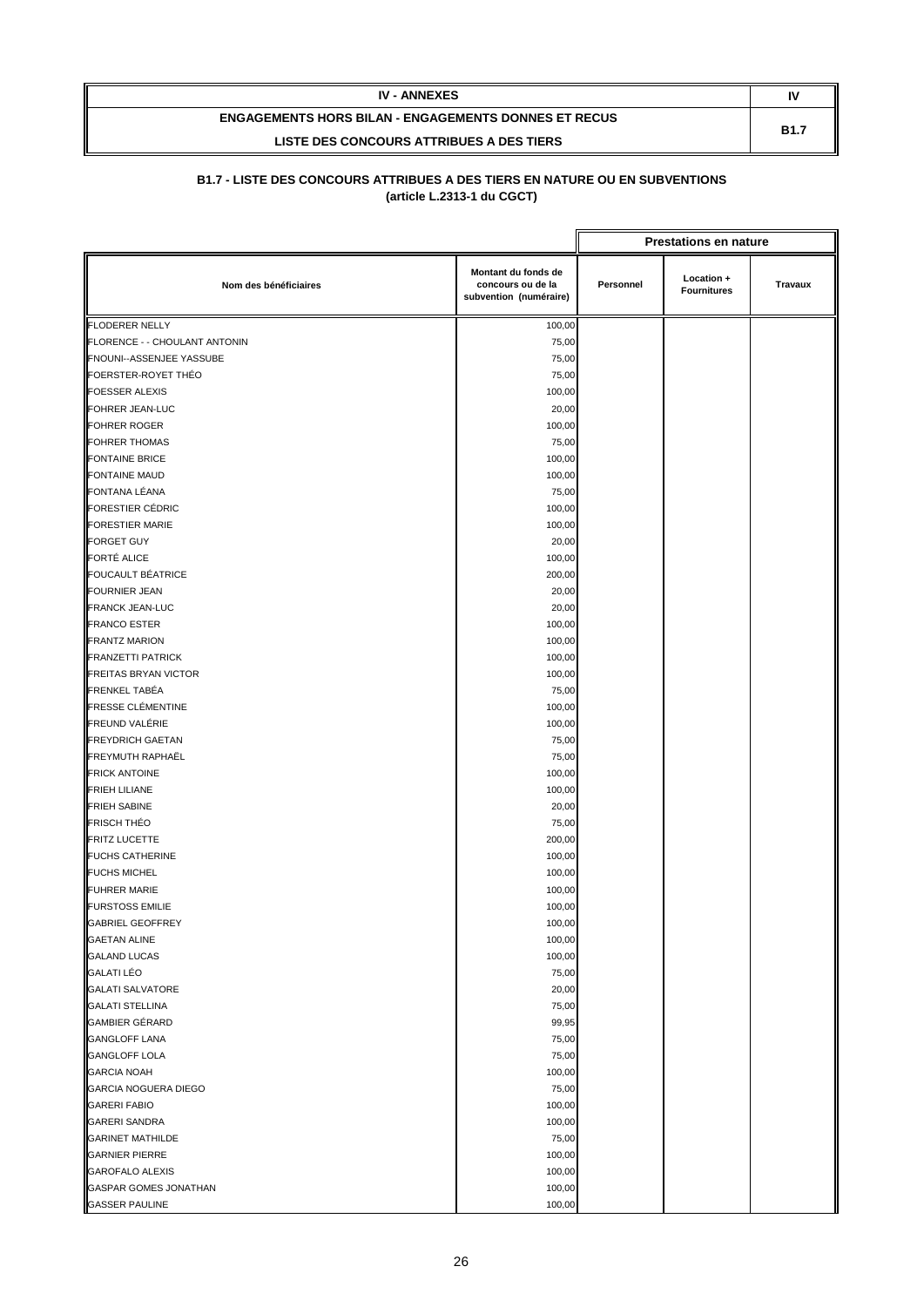| <b>IV - ANNEXES</b>                                         | IV          |
|-------------------------------------------------------------|-------------|
| <b>ENGAGEMENTS HORS BILAN - ENGAGEMENTS DONNES ET RECUS</b> | <b>B1.7</b> |
| LISTE DES CONCOURS ATTRIBUES A DES TIERS                    |             |

|                                 |                                                                    |           | <b>Prestations en nature</b>     |         |
|---------------------------------|--------------------------------------------------------------------|-----------|----------------------------------|---------|
| Nom des bénéficiaires           | Montant du fonds de<br>concours ou de la<br>subvention (numéraire) | Personnel | Location +<br><b>Fournitures</b> | Travaux |
| <b>GATTO GABRIEL</b>            | 100,00                                                             |           |                                  |         |
| <b>GATTY STEVE</b>              | 100,00                                                             |           |                                  |         |
| <b>GAUBERT TIAGO</b>            | 75,00                                                              |           |                                  |         |
| <b>GAUCHEY LOU</b>              | 75,00                                                              |           |                                  |         |
| <b>GAUDE LAURENT</b>            | 100,00                                                             |           |                                  |         |
| <b>GAUTHIER SOLENE</b>          | 75,00                                                              |           |                                  |         |
| <b>GAVINO JONATHAN</b>          | 100,00                                                             |           |                                  |         |
| <b>GAWLAS WILLIAM</b>           | 75,00                                                              |           |                                  |         |
| <b>GEFFA CHARLES</b>            | 100,00                                                             |           |                                  |         |
| <b>GEHIN ANDRÉ</b>              | 100,00                                                             |           |                                  |         |
| <b>GEISMAR LOLA</b>             | 75,00                                                              |           |                                  |         |
| <b>GELDREICH COLINE</b>         | 75,00                                                              |           |                                  |         |
| <b>GENC TULINE</b>              | 100,00                                                             |           |                                  |         |
| <b>GENCER YASIN</b>             | 100,00                                                             |           |                                  |         |
| <b>GENSBEITEL VINCENT</b>       | 100,00                                                             |           |                                  |         |
| <b>GEOERGER STÉPHANIE</b>       | 100,00                                                             |           |                                  |         |
| <b>GEOFFROY DAVID</b>           | 100,00                                                             |           |                                  |         |
| <b>GEORGE DIANE</b>             | 75,00                                                              |           |                                  |         |
| <b>GEORGES LÉA</b>              | 100,00                                                             |           |                                  |         |
| <b>GERARD MARINE</b>            | 75,00                                                              |           |                                  |         |
| <b>GERARD MOLLY</b>             | 75,00                                                              |           |                                  |         |
| <b>GERBER FLORENCE</b>          | 100,00                                                             |           |                                  |         |
| <b>GERBIER PRUNE</b>            | 75,00                                                              |           |                                  |         |
| <b>GESELL CHRISTOPHE</b>        | 100,00                                                             |           |                                  |         |
| <b>GESTER VÉRONIQUE</b>         | 100,00                                                             |           |                                  |         |
| <b>GEULIN AXEL</b>              | 100,00                                                             |           |                                  |         |
| <b>GEULIN STÉPHANE</b>          | 100,00                                                             |           |                                  |         |
| <b>GHAOUES ADEM</b>             | 100,00                                                             |           |                                  |         |
| <b>GHAZLI OMNIA</b>             | 100,00                                                             |           |                                  |         |
| <b>GHAZOUANI MAHER</b>          | 75,00                                                              |           |                                  |         |
| GIAMMARIA ALESSANDRO            | 100,00                                                             |           |                                  |         |
| <b>GIBIINO MATHIS</b>           | 75,00                                                              |           |                                  |         |
| <b>GIBSON ROLAND</b>            | 100,00                                                             |           |                                  |         |
| <b>GIL INES</b>                 | 100,00                                                             |           |                                  |         |
| <b>GILART YAIMA</b>             | 100,00                                                             |           |                                  |         |
| <b>GILCH SIMONE</b>             | 200,00                                                             |           |                                  |         |
| GILLIGMANN DESHAYES CHRISTOPHER | 100,00                                                             |           |                                  |         |
| <b>GIOT GÄEL</b>                | 100,00                                                             |           |                                  |         |
| <b>GIOVANE ELIO</b>             | 75,00                                                              |           |                                  |         |
| <b>GIRARD FABIEN</b>            | 100,00                                                             |           |                                  |         |
| GIRARD LÉA                      | 75,00                                                              |           |                                  |         |
| <b>GIRARD NATHAN</b>            | 75,00                                                              |           |                                  |         |
| GIRARD-CHOPIN EVA               | 75,00                                                              |           |                                  |         |
| <b>GIROUD FRANCK</b>            | 100,00                                                             |           |                                  |         |
| <b>GISIE NATHALIE</b>           | 100,00                                                             |           |                                  |         |
| GIURGIUMAN ALEXANDRE            | 100,00                                                             |           |                                  |         |
| <b>GLAICHE YANIS</b>            | 75,00                                                              |           |                                  |         |
| <b>GOBY THIERRY</b>             | 100,00                                                             |           |                                  |         |
| <b>GOEPFERT TANGUY</b>          | 100,00                                                             |           |                                  |         |
| <b>GOIS HEMAMA</b>              | 100,00                                                             |           |                                  |         |
| <b>GOLDE JULIAN</b>             | 75,00                                                              |           |                                  |         |
| <b>GOLLY ANNABELLE</b>          | 100,00                                                             |           |                                  |         |
| <b>GOMES ANTOINE</b>            | 100,00                                                             |           |                                  |         |
| GOMES DA SILVA BRIAN            | 100,00                                                             |           |                                  |         |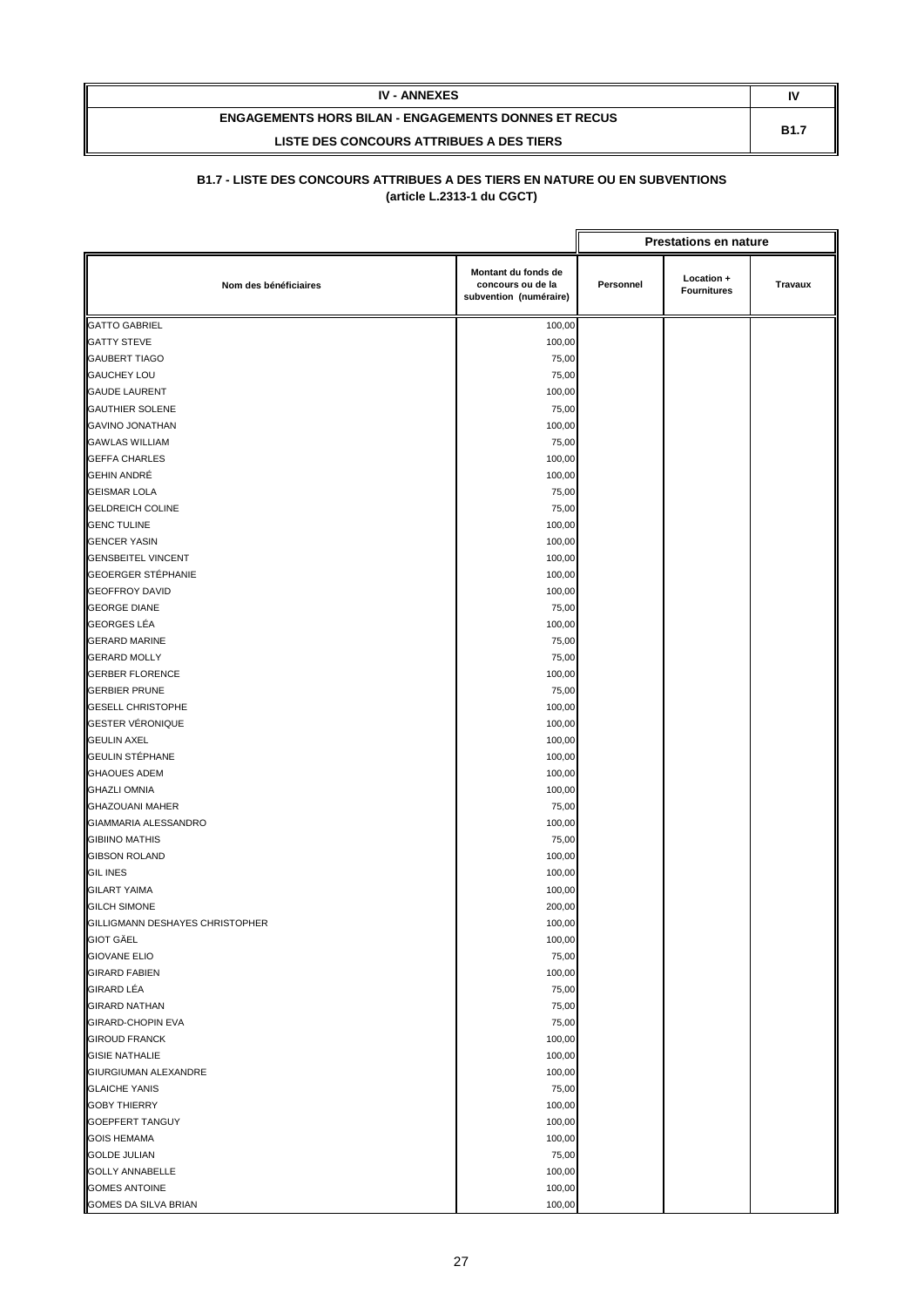| <b>IV - ANNEXES</b>                                         | IV          |
|-------------------------------------------------------------|-------------|
| <b>ENGAGEMENTS HORS BILAN - ENGAGEMENTS DONNES ET RECUS</b> | <b>B1.7</b> |
| LISTE DES CONCOURS ATTRIBUES A DES TIERS                    |             |

|                                |                                                                    |           | <b>Prestations en nature</b>     |         |
|--------------------------------|--------------------------------------------------------------------|-----------|----------------------------------|---------|
| Nom des bénéficiaires          | Montant du fonds de<br>concours ou de la<br>subvention (numéraire) | Personnel | Location +<br><b>Fournitures</b> | Travaux |
| <b>GOMES VITORIA</b>           | 20,00                                                              |           |                                  |         |
| <b>GOMIS SANDRINE</b>          | 20,00                                                              |           |                                  |         |
| <b>GONNIN LUCAS</b>            | 100,00                                                             |           |                                  |         |
| <b>GONZALEZ CONSTANTIN</b>     | 75,00                                                              |           |                                  |         |
| <b>GORSY MAGALI</b>            | 100,00                                                             |           |                                  |         |
| <b>GOSTERIR UMUT</b>           | 100,00                                                             |           |                                  |         |
| <b>GOUBLAIRE LUCAS</b>         | 100,00                                                             |           |                                  |         |
| <b>GOUDAF MAÏA</b>             | 75,00                                                              |           |                                  |         |
| <b>GOUILLON DAMIEN</b>         | 75,00                                                              |           |                                  |         |
| <b>GOUILLON HUGUES</b>         | 75,00                                                              |           |                                  |         |
| <b>GOUJON MALICIA</b>          | 100,00                                                             |           |                                  |         |
| <b>GOUJON THOMAS</b>           | 100,00                                                             |           |                                  |         |
| <b>GOURLIN CLAIRE</b>          | 100,00                                                             |           |                                  |         |
| <b>GOUROUSSOU ROSE</b>         | 100,00                                                             |           |                                  |         |
| <b>GOUTELLE MARION</b>         | 100,00                                                             |           |                                  |         |
| <b>GOUZIN JULIETTE</b>         | 75,00                                                              |           |                                  |         |
| <b>GOUZOUAZI MICHELE</b>       | 100,00                                                             |           |                                  |         |
| <b>GOZEL ELIF</b>              | 75,00                                                              |           |                                  |         |
| <b>GOZEL-EREN NACIYE</b>       | 100,00                                                             |           |                                  |         |
| GOZUYUKARI MÉLISSA             | 75,00                                                              |           |                                  |         |
| <b>GRAEHLING BENJAMIN</b>      | 100,00                                                             |           |                                  |         |
| <b>GRAEHLING FAHISAL</b>       | 100,00                                                             |           |                                  |         |
| <b>GRAFF ESTELLE</b>           | 100,00                                                             |           |                                  |         |
| <b>GRAFF FABRICE</b>           | 100,00                                                             |           |                                  |         |
| <b>GRAFF NICOLAS</b>           | 100,00                                                             |           |                                  |         |
| <b>GRANDIDIER NICOLAS</b>      | 100,00                                                             |           |                                  |         |
| <b>GRANDJEAN PAUL</b>          | 75,00                                                              |           |                                  |         |
| <b>GRANGEOT VAHINA PAULINE</b> | 100,00                                                             |           |                                  |         |
| <b>GRASSIN JEAN MICHEL</b>     | 100,00                                                             |           |                                  |         |
| <b>GRATWOHL NOAH</b>           | 75,00                                                              |           |                                  |         |
| <b>GRAZI NATHAN</b>            | 75,00                                                              |           |                                  |         |
| <b>GRAZZIANO LAETITIA</b>      | 100,00                                                             |           |                                  |         |
| <b>GRECO JOSÉ</b>              | 75,00                                                              |           |                                  |         |
| <b>GREGOIRE TARWIN CREIG</b>   | 100,00                                                             |           |                                  |         |
| <b>GREGORIO RUI MANUEL</b>     | 100,00                                                             |           |                                  |         |
| <b>GREWIS LUCIE</b>            | 100,00                                                             |           |                                  |         |
| <b>GRICHI MOHAMED</b>          | 75,00                                                              |           |                                  |         |
| <b>GRIES EMELINE</b>           | 75,00                                                              |           |                                  |         |
| <b>GRIOT LAETITIA</b>          | 100,00                                                             |           |                                  |         |
| <b>GROENKE CHRISTINE</b>       | 100,00                                                             |           |                                  |         |
| <b>GROENKE VIRGINIE</b>        | 100,00                                                             |           |                                  |         |
| <b>GROS MALLAURY</b>           | 100,00                                                             |           |                                  |         |
| <b>GROSS MELEAK</b>            | 100,00                                                             |           |                                  |         |
| <b>GROSSHENNY MARGOT</b>       | 75,00                                                              |           |                                  |         |
| <b>GROSSHENY PASCAL</b>        | 100,00                                                             |           |                                  |         |
| <b>GROSSHENY PASCAL</b>        | 100,00                                                             |           |                                  |         |
| <b>GRUHN ANGÉLIQUE</b>         | 75,00                                                              |           |                                  |         |
| GUCÜKO - - SEGOVIA HATICE      | 75,00                                                              |           |                                  |         |
| <b>GUCUYENER CILEM</b>         | 100,00                                                             |           |                                  |         |
| GÜCÜYENER TUFAN                | 100,00                                                             |           |                                  |         |
| GUCUYENER ZEYNEP               | 75,00                                                              |           |                                  |         |
| <b>GUDEN REYHAN</b>            | 100,00                                                             |           |                                  |         |
| <b>GUELLIL AICHA</b>           | 100,00                                                             |           |                                  |         |
| GUERIN CHLOÉ                   | 100,00                                                             |           |                                  |         |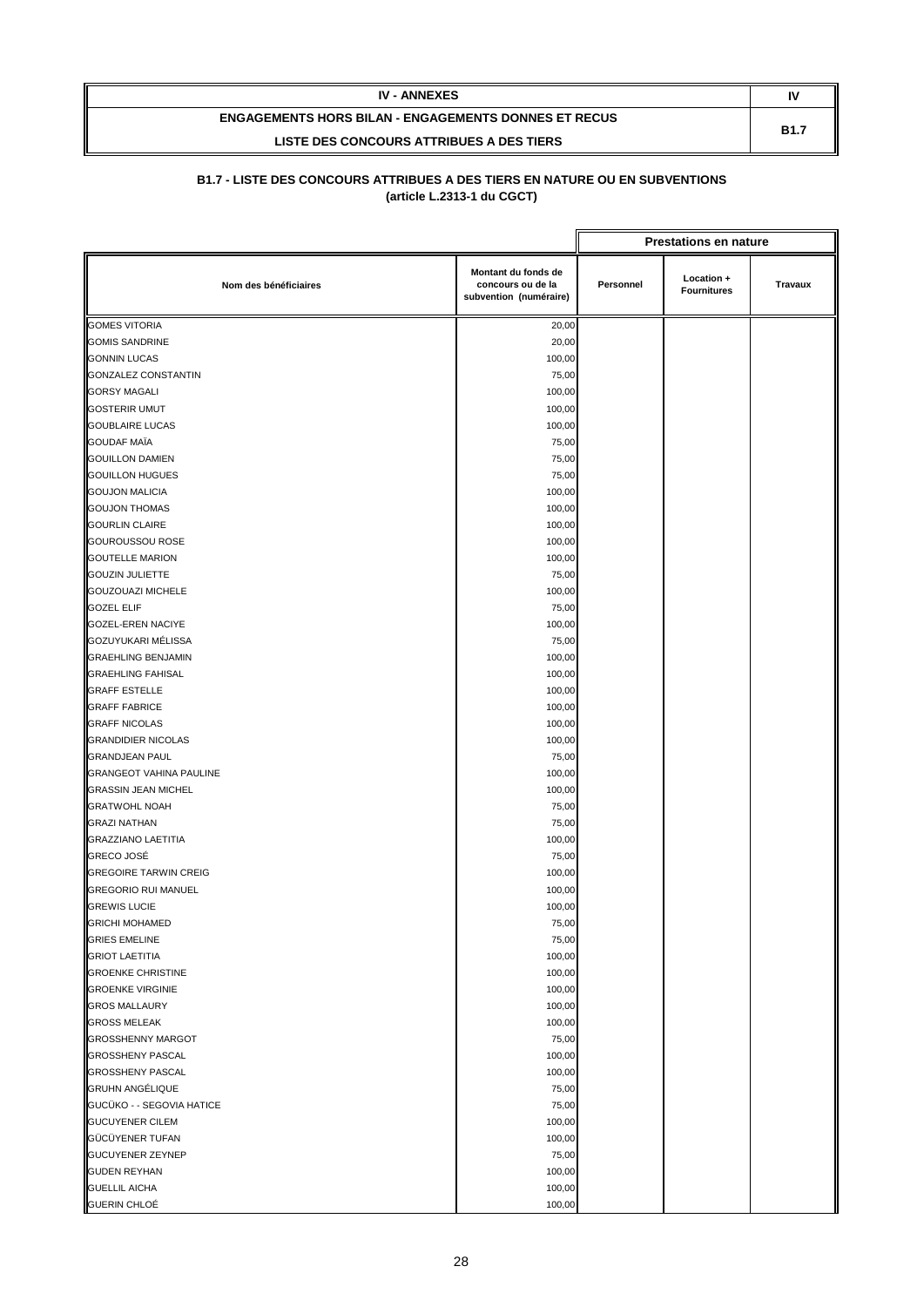| <b>IV - ANNEXES</b>                                         | IV          |
|-------------------------------------------------------------|-------------|
| <b>ENGAGEMENTS HORS BILAN - ENGAGEMENTS DONNES ET RECUS</b> | <b>B1.7</b> |
| LISTE DES CONCOURS ATTRIBUES A DES TIERS                    |             |

|                            |                                                                    |                                                                 | <b>Prestations en nature</b> |  |
|----------------------------|--------------------------------------------------------------------|-----------------------------------------------------------------|------------------------------|--|
| Nom des bénéficiaires      | Montant du fonds de<br>concours ou de la<br>subvention (numéraire) | Location +<br>Personnel<br><b>Travaux</b><br><b>Fournitures</b> |                              |  |
| <b>GUERNOUB SALIHA</b>     | 100,00                                                             |                                                                 |                              |  |
| <b>GUERRA FLAVIO</b>       | 75,00                                                              |                                                                 |                              |  |
| <b>GUESDON JADEN</b>       | 100,00                                                             |                                                                 |                              |  |
| <b>GUICHAOUA LILIANE</b>   | 100,00                                                             |                                                                 |                              |  |
| <b>GUIDAT STEPHANE</b>     | 28,00                                                              |                                                                 |                              |  |
| <b>GUIDEMANN NATACHA</b>   | 20,00                                                              |                                                                 |                              |  |
| <b>GUIDON KELIAN</b>       | 75,00                                                              |                                                                 |                              |  |
| <b>GUILBERT ANAÏS</b>      | 100,00                                                             |                                                                 |                              |  |
| <b>GUILBERT ETHAN</b>      | 75,00                                                              |                                                                 |                              |  |
| GUILHERMINO JOSÉ           | 100,00                                                             |                                                                 |                              |  |
| <b>GUILLAIN LOU</b>        | 75,00                                                              |                                                                 |                              |  |
| <b>GUILLET SYLVAINE</b>    | 20,00                                                              |                                                                 |                              |  |
| GUIRA AZDINE               | 1 525,00                                                           |                                                                 |                              |  |
| <b>GUIRA YANIS</b>         | 75,00                                                              |                                                                 |                              |  |
| <b>GUIRIABOYE STELLINA</b> | 75,00                                                              |                                                                 |                              |  |
| <b>GULCAN YUNUS-EMRE</b>   | 100,00                                                             |                                                                 |                              |  |
| <b>GULMANN CYRILLE</b>     | 100,00                                                             |                                                                 |                              |  |
| <b>GULMANN JOSETTE</b>     | 100,00                                                             |                                                                 |                              |  |
| <b>GUMUS MUCAHID</b>       | 100,00                                                             |                                                                 |                              |  |
| <b>GUMUS MUSTAFA</b>       | 100,00                                                             |                                                                 |                              |  |
| <b>GUMUSTAS RAVZA</b>      | 75,00                                                              |                                                                 |                              |  |
| <b>GUNDOGAN MESUT</b>      | 100,00                                                             |                                                                 |                              |  |
| <b>GUNDOGAN YAHYA</b>      | 100,00                                                             |                                                                 |                              |  |
| <b>GUNKEL ISABELLE</b>     | 100,00                                                             |                                                                 |                              |  |
| <b>GURBUZ ALIEFE</b>       | 75,00                                                              |                                                                 |                              |  |
| GÜVEN SUEDA                | 75,00                                                              |                                                                 |                              |  |
| <b>GUVENC NURIYE</b>       | 100,00                                                             |                                                                 |                              |  |
| <b>GUYOMARD MORGANE</b>    | 100,00                                                             |                                                                 |                              |  |
| <b>GUYON VINCENT</b>       | 100,00                                                             |                                                                 |                              |  |
| <b>HAAS ALLAN</b>          | 100,00                                                             |                                                                 |                              |  |
| <b>HAAS ERIC</b>           | 100,00                                                             |                                                                 |                              |  |
| <b>HAASER LÉO</b>          | 100,00                                                             |                                                                 |                              |  |
| <b>HABECKER NAOMI</b>      | 75,00                                                              |                                                                 |                              |  |
| <b>HABIB DIANA</b>         | 100,00                                                             |                                                                 |                              |  |
| <b>HABLITZ MANON</b>       | 20,00                                                              |                                                                 |                              |  |
| <b>HABLITZ SYLVAIN</b>     | 100,00                                                             |                                                                 |                              |  |
| HADDADOU MOHAMED-AMINE     | 75,00                                                              |                                                                 |                              |  |
| HADJ - ABDALLAH INAYA      | 75,00                                                              |                                                                 |                              |  |
| HADJ-ABDALLAH INÈS         | 75,00                                                              |                                                                 |                              |  |
| <b>HAEBIG ALEXANDRE</b>    | 100,00                                                             |                                                                 |                              |  |
| HAEFFELE FRANÇOISE         | 100,00                                                             |                                                                 |                              |  |
| HAEFFLER DIDIER            | 100,00                                                             |                                                                 |                              |  |
| <b>HAEGELI JEAN-MARIE</b>  | 100,00                                                             |                                                                 |                              |  |
| HAEMMERLE-DUPILLE KENZO    | 75,00                                                              |                                                                 |                              |  |
| HAESSLER OLIVIER           | 20,00                                                              |                                                                 |                              |  |
| HAFFNER DANIELLE           | 100,00                                                             |                                                                 |                              |  |
| HAFFNER-DEISS PAULINE      | 100,00                                                             |                                                                 |                              |  |
| <b>HAHN ROGER</b>          | 100,00                                                             |                                                                 |                              |  |
| HALEP MIKAËL               | 100,00                                                             |                                                                 |                              |  |
| <b>HALICKI PHILIPPE</b>    | 99,95                                                              |                                                                 |                              |  |
| <b>HALILOVIC SANDRO</b>    | 100,00                                                             |                                                                 |                              |  |
| <b>HALLER CONSTANTIN</b>   | 100,00                                                             |                                                                 |                              |  |
| <b>HALLER FRANÇOIS</b>     | 100,00                                                             |                                                                 |                              |  |
| HALTER JÉRÔME              | 75,00                                                              |                                                                 |                              |  |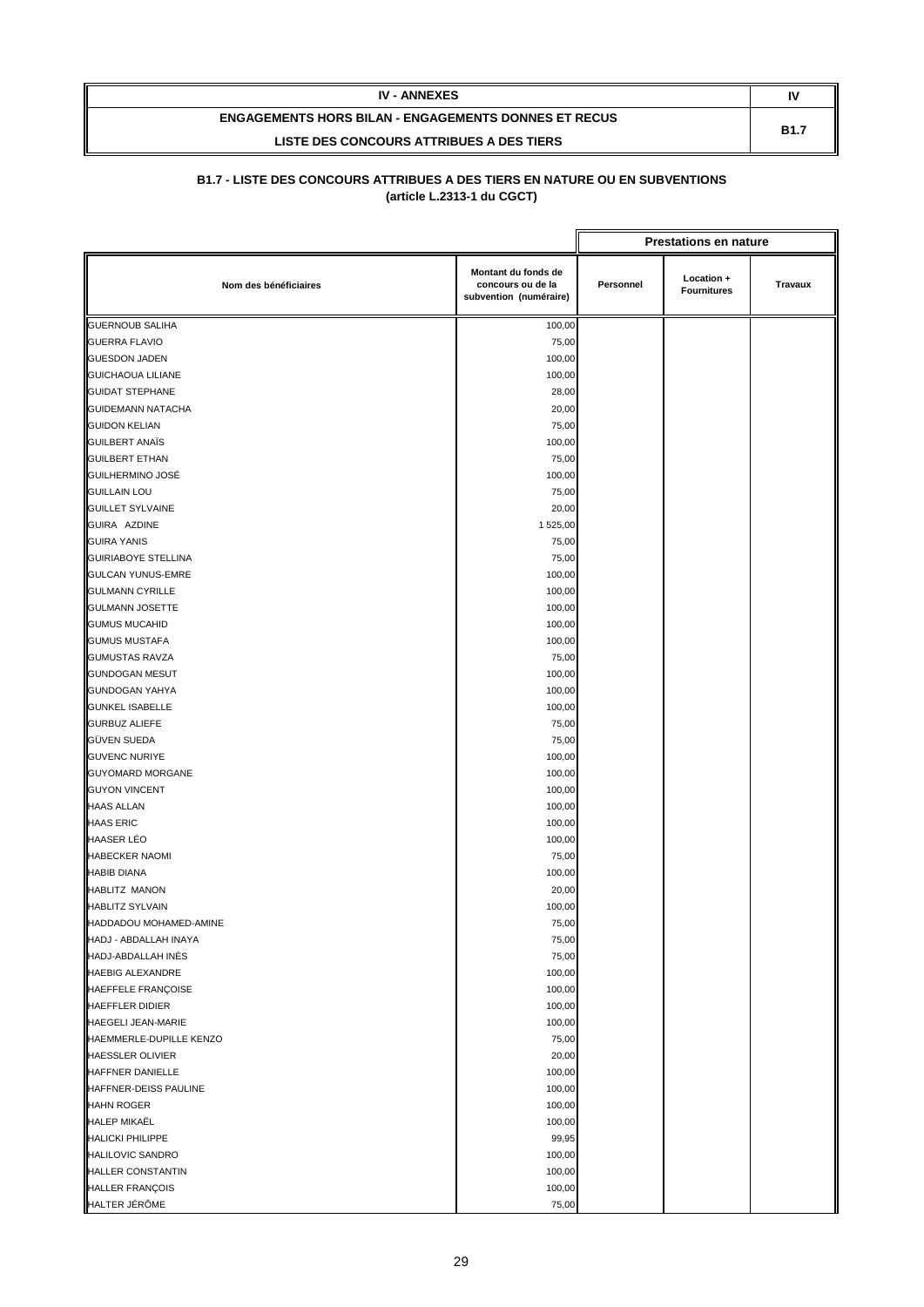| <b>IV - ANNEXES</b>                                         | N           |
|-------------------------------------------------------------|-------------|
| <b>ENGAGEMENTS HORS BILAN - ENGAGEMENTS DONNES ET RECUS</b> | <b>B1.7</b> |
| LISTE DES CONCOURS ATTRIBUES A DES TIERS                    |             |

|                           |                                                                    |           | <b>Prestations en nature</b>     |                |
|---------------------------|--------------------------------------------------------------------|-----------|----------------------------------|----------------|
| Nom des bénéficiaires     | Montant du fonds de<br>concours ou de la<br>subvention (numéraire) | Personnel | Location +<br><b>Fournitures</b> | <b>Travaux</b> |
| <b>HAMADA OUSSENI</b>     | 99,90                                                              |           |                                  |                |
| <b>HAMDAN MAHMOUD</b>     | 100,00                                                             |           |                                  |                |
| <b>HAMMAMI ANISSE</b>     | 100,00                                                             |           |                                  |                |
| <b>HAMMER OPHÉLIE</b>     | 100,00                                                             |           |                                  |                |
| HAMZAOUI YAMINA           | 20,00                                                              |           |                                  |                |
| <b>HANNIOUI SAFIYA</b>    | 75,00                                                              |           |                                  |                |
| HANSER MARIE-SOPHIE       | 100,00                                                             |           |                                  |                |
| <b>HANSER MATHILDE</b>    | 100,00                                                             |           |                                  |                |
| <b>HAOULI LINA NOUR</b>   | 75,00                                                              |           |                                  |                |
| <b>HARANT BENOÏT</b>      | 100,00                                                             |           |                                  |                |
| <b>HARRAD TAHA</b>        | 100,00                                                             |           |                                  |                |
| <b>HARRANG EVA</b>        | 100,00                                                             |           |                                  |                |
| HARRER VALENTIN           | 100,00                                                             |           |                                  |                |
| <b>HARTER ELIOTT</b>      | 100,00                                                             |           |                                  |                |
| <b>HARTMANN MARIUS</b>    | 20,00                                                              |           |                                  |                |
| <b>HARTMANN ODILE</b>     | 100,00                                                             |           |                                  |                |
| HASSENFORDER MAXENCE      | 75,00                                                              |           |                                  |                |
| HATTERER MARIE-CLAUDE     | 100,00                                                             |           |                                  |                |
| <b>HAUMESSER LUCIENNE</b> | 100,00                                                             |           |                                  |                |
| <b>HAUSHERR ALIX</b>      | 75,00                                                              |           |                                  |                |
| <b>HAUSHERR GEORGES</b>   | 100,00                                                             |           |                                  |                |
| <b>HAYAER JASON</b>       | 75,00                                                              |           |                                  |                |
| <b>HAZIRI SILVIA</b>      | 75,00                                                              |           |                                  |                |
| <b>HECHNER JULES</b>      | 100,00                                                             |           |                                  |                |
| <b>HECKER FRÉDÉRIC</b>    | 100,00                                                             |           |                                  |                |
| <b>HECKER ROLAND</b>      | 100,00                                                             |           |                                  |                |
| <b>HEDHLI ANISS</b>       | 100,00                                                             |           |                                  |                |
| <b>HEDHLI LINDA</b>       | 100,00                                                             |           |                                  |                |
| <b>HEDHLI MOUHAMED</b>    | 75,00                                                              |           |                                  |                |
| <b>HEDON MAIA</b>         | 100,00                                                             |           |                                  |                |
| <b>HEIL CLARA</b>         | 100,00                                                             |           |                                  |                |
| HEIMBURGER AMANDINA       | 100,00                                                             |           |                                  |                |
| <b>HEIMBURGER BERNARD</b> | 100,00                                                             |           |                                  |                |
| <b>HEIMBURGER LOUIS</b>   | 75,00                                                              |           |                                  |                |
| <b>HEIMBURGER LOUIS</b>   | 100,00                                                             |           |                                  |                |
| <b>HEIMBURGER THIERRY</b> | 99,95                                                              |           |                                  |                |
| <b>HEINIMANN FABRICE</b>  | 100,00                                                             |           |                                  |                |
| <b>HEINRICH MARION</b>    | 100,00                                                             |           |                                  |                |
| <b>HEINRICH MARTIN</b>    | 75,00                                                              |           |                                  |                |
| <b>HEINRICH NIL</b>       | 100,00                                                             |           |                                  |                |
| HEITZLER NATHALIE MARIE   | 100,00                                                             |           |                                  |                |
| HEITZLER STÉPHANE         | 100,00                                                             |           |                                  |                |
| <b>HELENE ENTZMANN</b>    | 150,00                                                             |           |                                  |                |
| <b>HELF ANNICK</b>        | 100,00                                                             |           |                                  |                |
| <b>HELFER CHRISTIAN</b>   | 100,00                                                             |           |                                  |                |
| <b>HELFER MARCEL</b>      | 100,00                                                             |           |                                  |                |
| <b>HELLER PATRICIA</b>    | 20,00                                                              |           |                                  |                |
| <b>HELLICH RAPHAËL</b>    | 100,00                                                             |           |                                  |                |
| <b>HENRIQUES LÉONOR</b>   | 100,00                                                             |           |                                  |                |
| <b>HENRY MARLÉNE</b>      | 100,00                                                             |           |                                  |                |
| <b>HENTZEL TIAGO</b>      | 75,00                                                              |           |                                  |                |
| <b>HERESON RUDY</b>       | 20,00                                                              |           |                                  |                |
| <b>HERMES NICOLAS</b>     | 100,00                                                             |           |                                  |                |
| <b>HERQUE CHARLINE</b>    | 100,00                                                             |           |                                  |                |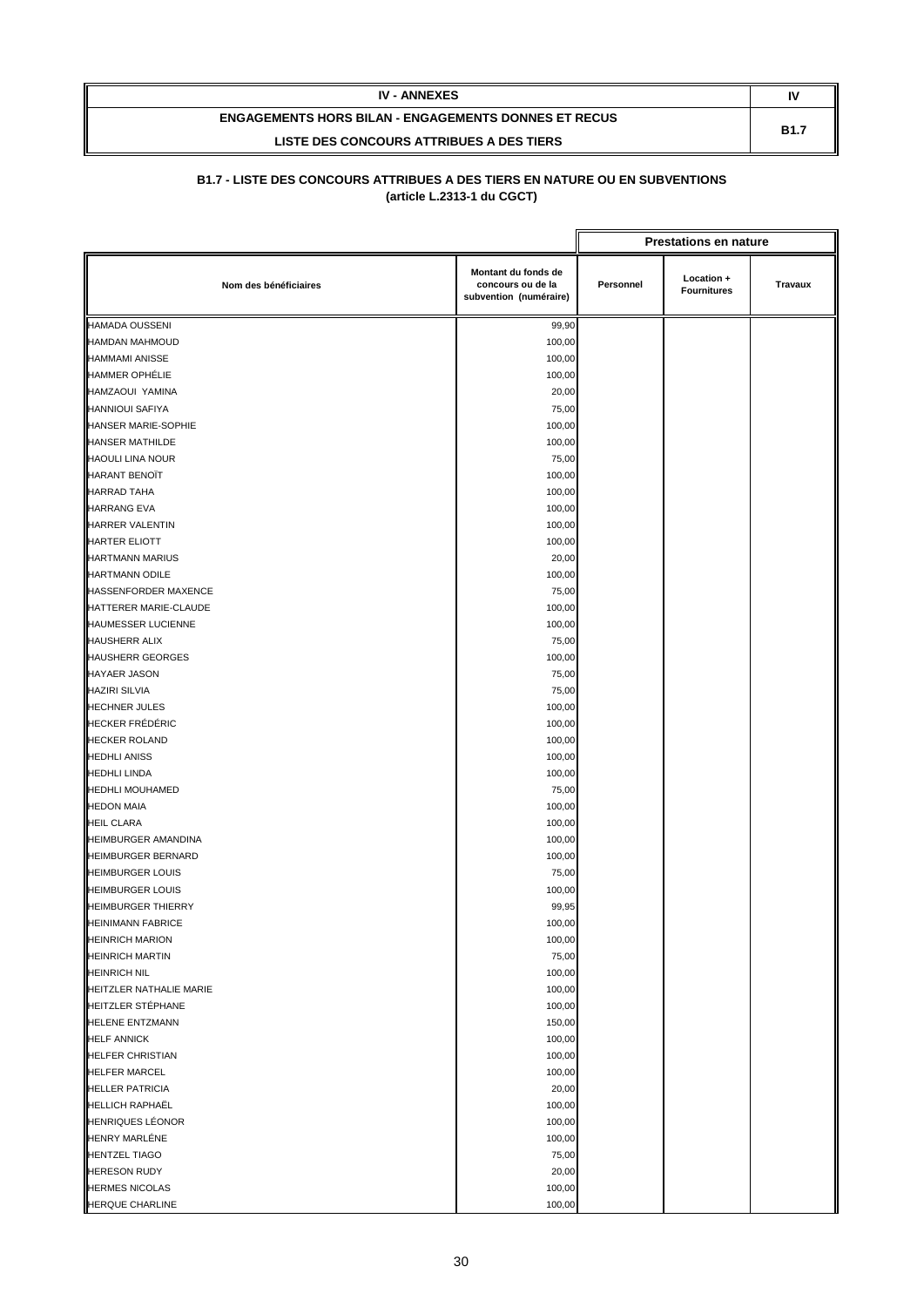| <b>IV - ANNEXES</b>                                         | I١          |
|-------------------------------------------------------------|-------------|
| <b>ENGAGEMENTS HORS BILAN - ENGAGEMENTS DONNES ET RECUS</b> | <b>B1.7</b> |
| LISTE DES CONCOURS ATTRIBUES A DES TIERS                    |             |

|                                          |                                                                    |           | <b>Prestations en nature</b>     |                |
|------------------------------------------|--------------------------------------------------------------------|-----------|----------------------------------|----------------|
| Nom des bénéficiaires                    | Montant du fonds de<br>concours ou de la<br>subvention (numéraire) | Personnel | Location +<br><b>Fournitures</b> | <b>Travaux</b> |
| <b>HERTRICH BERNARD</b>                  | 100,00                                                             |           |                                  |                |
| <b>HERZOG - - GEILLER LUCAS</b>          | 75,00                                                              |           |                                  |                |
| <b>HERZOG JONAS</b>                      | 100,00                                                             |           |                                  |                |
| <b>HERZOG MORGANE</b>                    | 100,00                                                             |           |                                  |                |
| <b>HERZOG NOA</b>                        | 100,00                                                             |           |                                  |                |
| <b>HERZOG SAMANTHA</b>                   | 100,00                                                             |           |                                  |                |
| HERZOG-DAVID ALIÉNOR                     | 75,00                                                              |           |                                  |                |
| <b>HESSLE GUILLAUME</b>                  | 100,00                                                             |           |                                  |                |
| <b>HEUACKER MICKAËL</b>                  | 100,00                                                             |           |                                  |                |
| HEYBERGER--MONOT MAXENCE                 | 75,00                                                              |           |                                  |                |
| <b>HEYD SUZANNE</b>                      | 100,00                                                             |           |                                  |                |
| <b>HEYER LIONEL</b>                      | 100,00                                                             |           |                                  |                |
| HIBADE SCHNEIDER JOELLE                  | 20,00                                                              |           |                                  |                |
| HILDENBRAND JEAN                         | 833,85                                                             |           |                                  |                |
| <b>HINSCHBERGER LOUIS</b>                | 75,00                                                              |           |                                  |                |
| <b>HIRACHI BARAKA</b>                    | 100,00                                                             |           |                                  |                |
| <b>HIRTZ LUNIELLE</b>                    | 75,00                                                              |           |                                  |                |
| <b>HISSUNG ELISABETH</b>                 | 100,00                                                             |           |                                  |                |
| <b>HODZIC MUHAMED</b>                    | 100,00                                                             |           |                                  |                |
| HOFER NATHALIE POUR HOFER AMELIE (FILLE) | 500,00                                                             |           |                                  |                |
| HOFFERT CÉCILE                           | 100,00                                                             |           |                                  |                |
| HOFFMANN EVELYNE                         | 100,00                                                             |           |                                  |                |
| HOFFMANN--GEHBAUER NORAH                 | 75,00                                                              |           |                                  |                |
| <b>HOHL SABINE</b>                       | 100,00                                                             |           |                                  |                |
| <b>HOLBECQ PHILIPPE</b>                  | 100,00                                                             |           |                                  |                |
| HOLDER ALINE                             | 100,00                                                             |           |                                  |                |
| <b>HOLDER KILLIAN</b>                    | 75,00                                                              |           |                                  |                |
| <b>HOLDER MAYLEEN</b>                    | 75,00                                                              |           |                                  |                |
| HOLLENWEGER ANITA                        | 100,00                                                             |           |                                  |                |
| <b>HOPP FABIENNE</b>                     | 100,00                                                             |           |                                  |                |
| <b>HORESH JUSTINE</b>                    | 100,00                                                             |           |                                  |                |
| <b>HORESH LOUISON</b>                    | 100,00                                                             |           |                                  |                |
| <b>HOUEL ELISABETH</b>                   | 100,00                                                             |           |                                  |                |
| <b>HOURLIER GILLES</b>                   | 100,00                                                             |           |                                  |                |
| <b>HUBER ARNAULT</b>                     | 100,00                                                             |           |                                  |                |
| HUEBER NATACHA                           | 75,00                                                              |           |                                  |                |
| HUG-DIAZ LYNA                            | 75,00                                                              |           |                                  |                |
| <b>HUGEL NATHAN</b>                      | 100,00                                                             |           |                                  |                |
| <b>HUGG PATRICE</b>                      | 20,00                                                              |           |                                  |                |
| <b>HUGLIN MARIE-LOUISE</b>               | 100,00                                                             |           |                                  |                |
| <b>HUGUENIN ELIOT</b>                    | 100,00                                                             |           |                                  |                |
| <b>HUMBRECHT THEO</b>                    | 75,00                                                              |           |                                  |                |
| <b>HUMMEL CAMMY</b>                      | 100,00                                                             |           |                                  |                |
| HUNSINGER ROLLAND                        | 100,00                                                             |           |                                  |                |
| HUNZINGER ZOÉ                            | 100,00                                                             |           |                                  |                |
| <b>HUREMOVIC ALMA</b>                    | 100,00                                                             |           |                                  |                |
| <b>HUSER THOMAS</b>                      | 100,00                                                             |           |                                  |                |
| <b>HUSIC HAVA</b>                        | 100,00                                                             |           |                                  |                |
| <b>HUSSER ANNY</b>                       | 100,00                                                             |           |                                  |                |
| <b>HUSSER HUGUETTE</b>                   | 100,00                                                             |           |                                  |                |
| <b>HUSSER JACQUELINE</b>                 | 100,00                                                             |           |                                  |                |
| HUTSCHKA ANDRÉ                           | 100,00                                                             |           |                                  |                |
| <b>IFAKIREN AYOUB</b>                    | 75,00                                                              |           |                                  |                |
| IFRAH ANDRÉA                             | 100,00                                                             |           |                                  |                |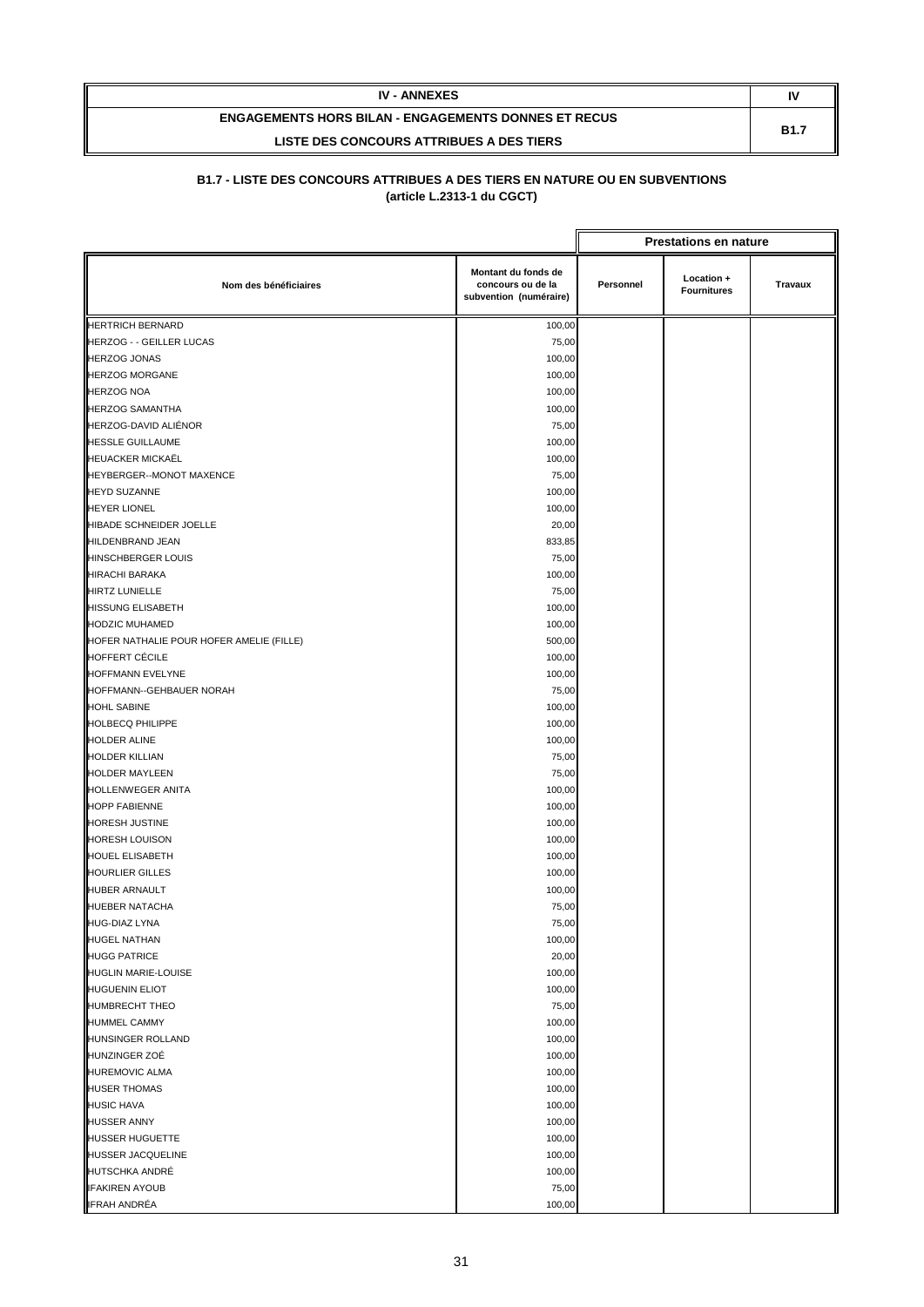| <b>IV - ANNEXES</b>                                         | IV          |
|-------------------------------------------------------------|-------------|
| <b>ENGAGEMENTS HORS BILAN - ENGAGEMENTS DONNES ET RECUS</b> | <b>B1.7</b> |
| LISTE DES CONCOURS ATTRIBUES A DES TIERS                    |             |

|                          |                                                                    |           | <b>Prestations en nature</b>     |         |
|--------------------------|--------------------------------------------------------------------|-----------|----------------------------------|---------|
| Nom des bénéficiaires    | Montant du fonds de<br>concours ou de la<br>subvention (numéraire) | Personnel | Location +<br><b>Fournitures</b> | Travaux |
| IFRAH DÉBORAH            | 75,00                                                              |           |                                  |         |
| <b>ILTIS KATIA</b>       | 100,00                                                             |           |                                  |         |
| <b>IMPELLIZZERI ROSA</b> | 100,00                                                             |           |                                  |         |
| <b>IMRAZENE INES</b>     | 100,00                                                             |           |                                  |         |
| <b>INGOLD MARJORIE</b>   | 100,00                                                             |           |                                  |         |
| <b>INKAYA ZEKI</b>       | 20,00                                                              |           |                                  |         |
| <b>ISAYEVA IBRAHIM</b>   | 100,00                                                             |           |                                  |         |
| <b>ISAYEVA KISA</b>      | 100,00                                                             |           |                                  |         |
| <b>IWANIW JOHANA</b>     | 100,00                                                             |           |                                  |         |
| JABRANE SABRI            | 100,00                                                             |           |                                  |         |
| JABRANE SELMA            | 100,00                                                             |           |                                  |         |
| JABRE JULIA              | 75,00                                                              |           |                                  |         |
| <b>JACK MATTIS</b>       | 100,00                                                             |           |                                  |         |
| JACOB ANNA RITA          | 100,00                                                             |           |                                  |         |
| JACQUEMIN MATÉO          | 100,00                                                             |           |                                  |         |
| JACQUEMIN PAULINE        | 100,00                                                             |           |                                  |         |
| JACQUES ALEXANDRE        | 75,00                                                              |           |                                  |         |
| <b>JACQUES MAXIME</b>    | 100,00                                                             |           |                                  |         |
| <b>JADIDI SUELIKA</b>    | 100,00                                                             |           |                                  |         |
| <b>JAM LUCILE</b>        | 100,00                                                             |           |                                  |         |
| <b>JANIAK FANNY</b>      | 100,00                                                             |           |                                  |         |
| <b>JANIAK SAANA</b>      | 75,00                                                              |           |                                  |         |
| JANUZI FLORENTINA        | 100,00                                                             |           |                                  |         |
| JANUZI RINESA            | 100,00                                                             |           |                                  |         |
| JARGOYAN NAZIK           | 100,00                                                             |           |                                  |         |
| JASAREVIC DJEIVA         | 75,00                                                              |           |                                  |         |
| <b>JEHIN PHILIPPE</b>    | 20,00                                                              |           |                                  |         |
| JEHL AXELLE              | 100,00                                                             |           |                                  |         |
| JEHL DANIELLE            | 100,00                                                             |           |                                  |         |
| JEHL LÉO                 | 100,00                                                             |           |                                  |         |
| <b>JEHL SWANN</b>        | 100,00                                                             |           |                                  |         |
| JEMILI AZIZA             | 100,00                                                             |           |                                  |         |
| JEMILI MOHAMED AZIZ      | 75,00                                                              |           |                                  |         |
| <b>JERIDI JIHED</b>      | 100,00                                                             |           |                                  |         |
| JERIDI LINA              | 75,00                                                              |           |                                  |         |
| <b>JERIDI SANA</b>       | 75,00                                                              |           |                                  |         |
| JESSLEN JONATHAN         | 100,00                                                             |           |                                  |         |
| <b>JIL LUTHRINGER</b>    | 1 000,00                                                           |           |                                  |         |
| <b>JIN PATRICK</b>       | 100,00                                                             |           |                                  |         |
| JOCTEUR CLAIRE           | 100,00                                                             |           |                                  |         |
| JOHO GUILLAUME           | 100,00                                                             |           |                                  |         |
| JOHO RENÉE               | 100,00                                                             |           |                                  |         |
| <b>JOLY ANNAELLE</b>     | 100,00                                                             |           |                                  |         |
| <b>JOLY BENOIT</b>       | 100,00                                                             |           |                                  |         |
| JONAK BRUNO LEA          | 75,00                                                              |           |                                  |         |
| JOOS ZOÉ                 | 100,00                                                             |           |                                  |         |
| JOUFFROY XAVIER          | 100,00                                                             |           |                                  |         |
| JOVANOVIC DARIANA        | 100,00                                                             |           |                                  |         |
| JOVANOVIC DUSICA         | 80,00                                                              |           |                                  |         |
| JUDAS BLANDINE           | 20,00                                                              |           |                                  |         |
| JUDAS BLANDINE           | 100,00                                                             |           |                                  |         |
| JUNG ANNE CLAIRE         | 100,00                                                             |           |                                  |         |
| JUNG ELODIE              | 75,00                                                              |           |                                  |         |
| JUNG NICOLAS             | 20,00                                                              |           |                                  |         |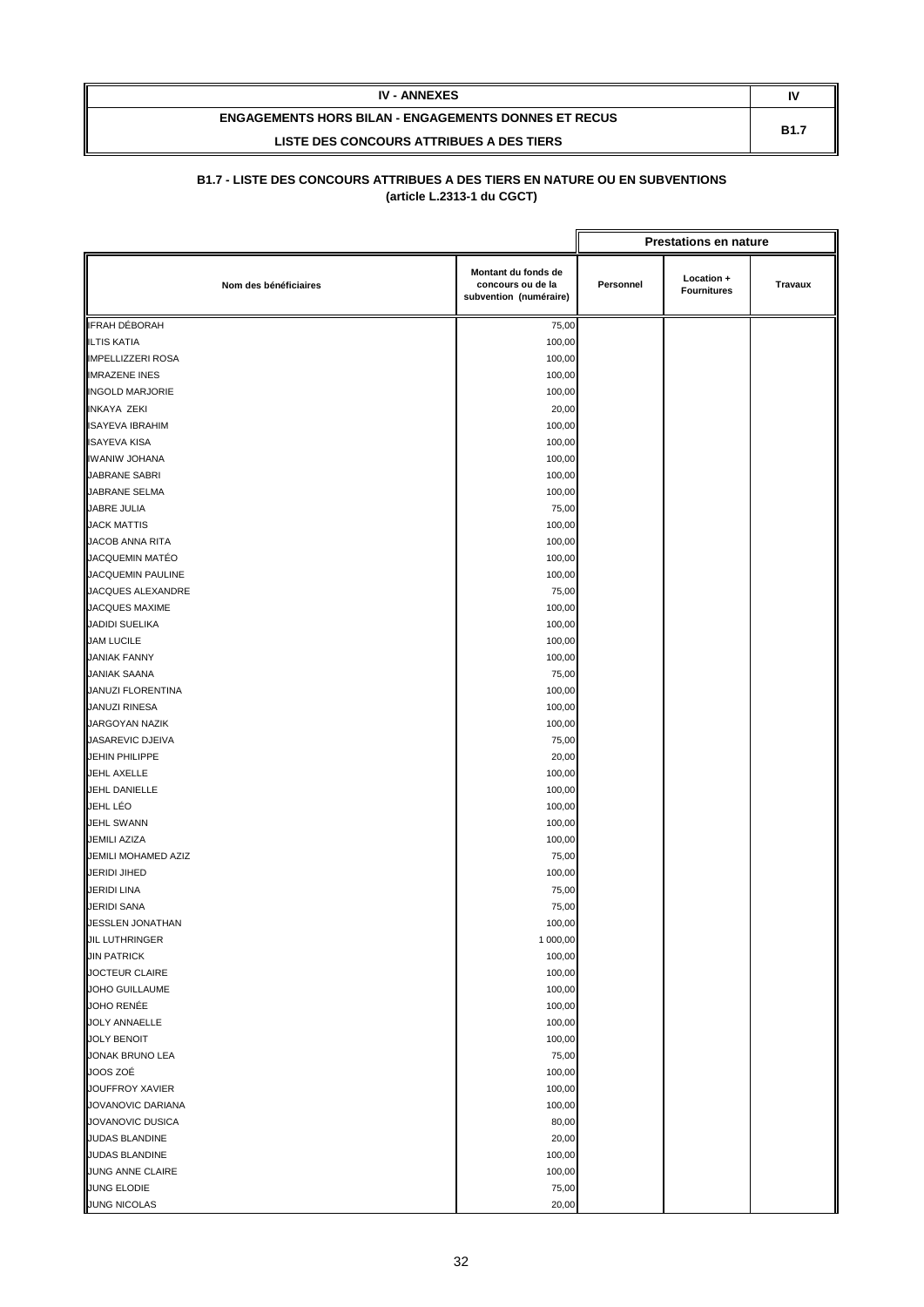| <b>IV - ANNEXES</b>                                         | IV          |
|-------------------------------------------------------------|-------------|
| <b>ENGAGEMENTS HORS BILAN - ENGAGEMENTS DONNES ET RECUS</b> | <b>B1.7</b> |
| LISTE DES CONCOURS ATTRIBUES A DES TIERS                    |             |

|                            |                                                                    |           | <b>Prestations en nature</b>     |         |
|----------------------------|--------------------------------------------------------------------|-----------|----------------------------------|---------|
| Nom des bénéficiaires      | Montant du fonds de<br>concours ou de la<br>subvention (numéraire) | Personnel | Location +<br><b>Fournitures</b> | Travaux |
| <b>JUNG PAULINE</b>        | 100,00                                                             |           |                                  |         |
| JUNUZOVIC AMIR             | 99,00                                                              |           |                                  |         |
| JUSKOWIAK JEAN-PHILIPPE    | 100,00                                                             |           |                                  |         |
| KAÇAR HASAN ALI            | 100,00                                                             |           |                                  |         |
| KADDOUR BAKIR MOHAMED      | 100,00                                                             |           |                                  |         |
| KADDOUR-BAKIR ANTONY       | 75,00                                                              |           |                                  |         |
| <b>KAERLE VINCENT</b>      | 100,00                                                             |           |                                  |         |
| KALENDER ZEHRINA           | 20,00                                                              |           |                                  |         |
| <b>KALKAN FIKRET</b>       | 75,00                                                              |           |                                  |         |
| KAM MAEVA                  | 75,00                                                              |           |                                  |         |
| <b>KAMBERI ERDUAN</b>      | 100,00                                                             |           |                                  |         |
| KAMMERER VALÉRIE           | 100,00                                                             |           |                                  |         |
| KANNEMACHER SUZANNE        | 100,00                                                             |           |                                  |         |
| <b>KAPLAN YASIN</b>        | 100,00                                                             |           |                                  |         |
| <b>KAPP BENOIT</b>         | 100,00                                                             |           |                                  |         |
| <b>KAPP EMMA</b>           | 75,00                                                              |           |                                  |         |
| KARADAVUT IBRAHIM          | 100,00                                                             |           |                                  |         |
| <b>KARAKOC ISHAK</b>       | 75,00                                                              |           |                                  |         |
| <b>KARAKOC YUNUS</b>       | 100,00                                                             |           |                                  |         |
| <b>KARM ISAAC</b>          | 100,00                                                             |           |                                  |         |
| <b>KASIKCI SELIN</b>       | 100,00                                                             |           |                                  |         |
| <b>KASTEL MARION</b>       | 2 923,26                                                           |           |                                  |         |
| <b>KASTELEYN SANDRINE</b>  | 100,00                                                             |           |                                  |         |
| <b>KASTLER ANTHONY</b>     | 100,00                                                             |           |                                  |         |
| KATZENBERGER ZELLER EMILIE | 75,00                                                              |           |                                  |         |
| KAUFFMAN MALIKA            | 100,00                                                             |           |                                  |         |
| KAUFFMANN AURIANE          | 100,00                                                             |           |                                  |         |
| KAUFFMANN CHANEL           | 100,00                                                             |           |                                  |         |
| KAUFFMANN EDITH            | 100,00                                                             |           |                                  |         |
| KAUFFMANN LAURENCE         | 200,00                                                             |           |                                  |         |
| KAUFFMANN STEVEN           | 100,00                                                             |           |                                  |         |
| <b>KAUFFMANN THIERRY</b>   | 20,00                                                              |           |                                  |         |
| KAYNAR EMIRHAN-YILMAZ      | 75,00                                                              |           |                                  |         |
| <b>KAYNAR MUMIN</b>        | 100,00                                                             |           |                                  |         |
| KEBE MAHAMADOU             | 100,00                                                             |           |                                  |         |
| <b>KELLER BRICE</b>        | 100,00                                                             |           |                                  |         |
| <b>KELLER DENIS</b>        | 100,00                                                             |           |                                  |         |
| <b>KEMPF ADELINE</b>       | 100,00                                                             |           |                                  |         |
| <b>KEMPF AURÉLIE</b>       | 100,00                                                             |           |                                  |         |
| <b>KEMPF EMILIE</b>        | 75,00                                                              |           |                                  |         |
| <b>KEMPF GÉRARD</b>        | 200,00                                                             |           |                                  |         |
| <b>KEMPF JEAN-DANIEL</b>   | 100,00                                                             |           |                                  |         |
| <b>KEMPF KATIA</b>         | 20,00                                                              |           |                                  |         |
| <b>KEMPF LAURINNE</b>      | 75,00                                                              |           |                                  |         |
| <b>KEMPF LILIANE</b>       | 100,00                                                             |           |                                  |         |
| <b>KEMPF LOUISE</b>        | 75,00                                                              |           |                                  |         |
| <b>KEMPF XAVIER</b>        | 100,00                                                             |           |                                  |         |
| <b>KENTZINGER RÉMY</b>     | 100,00                                                             |           |                                  |         |
| KERBACHE LAKHIARI          | 20,00                                                              |           |                                  |         |
| <b>KESKIN DIDEM</b>        | 100,00                                                             |           |                                  |         |
| <b>KESKIN ILAYDA</b>       | 100,00                                                             |           |                                  |         |
| <b>KESKIN SULEYMAN</b>     | 20,00                                                              |           |                                  |         |
| <b>KHALKY JAWAD</b>        | 100,00                                                             |           |                                  |         |
| <b>KHALKY MANEL</b>        | 75,00                                                              |           |                                  |         |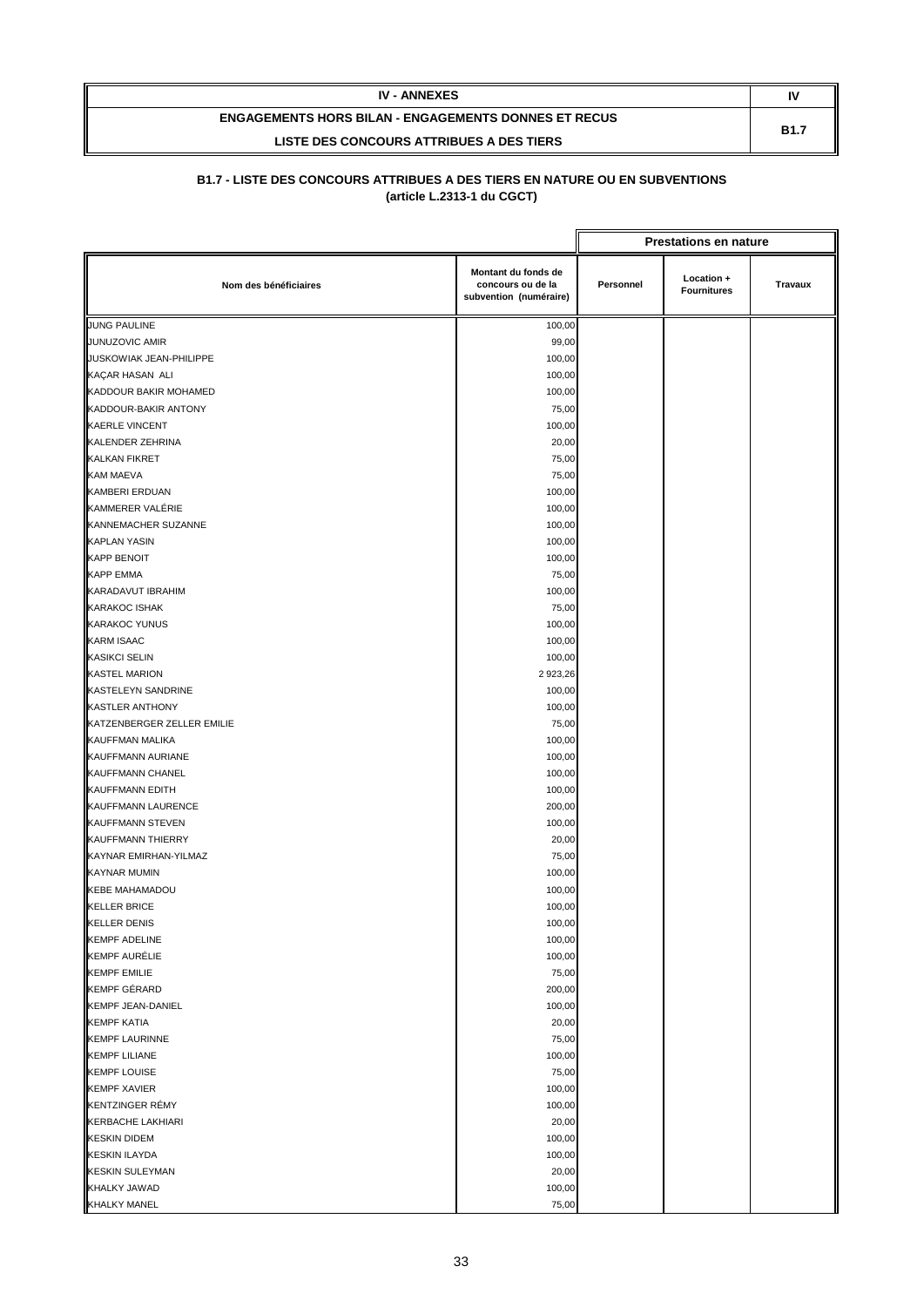| <b>IV - ANNEXES</b>                                         | N           |
|-------------------------------------------------------------|-------------|
| <b>ENGAGEMENTS HORS BILAN - ENGAGEMENTS DONNES ET RECUS</b> | <b>B1.7</b> |
| LISTE DES CONCOURS ATTRIBUES A DES TIERS                    |             |

|                           |                                                                    |           | <b>Prestations en nature</b>     |         |
|---------------------------|--------------------------------------------------------------------|-----------|----------------------------------|---------|
| Nom des bénéficiaires     | Montant du fonds de<br>concours ou de la<br>subvention (numéraire) | Personnel | Location +<br><b>Fournitures</b> | Travaux |
| <b>KHALKY SELMA</b>       | 100,00                                                             |           |                                  |         |
| <b>KHARCHI LAURA</b>      | 100,00                                                             |           |                                  |         |
| KHELIFI AICHA             | 100,00                                                             |           |                                  |         |
| KHELIL HICHAM             | 99,95                                                              |           |                                  |         |
| <b>KHELIL NESRINE</b>     | 75,00                                                              |           |                                  |         |
| <b>KHELIL SAMY</b>        | 75,00                                                              |           |                                  |         |
| <b>KHENIFAR MESSAOUD</b>  | 89,00                                                              |           |                                  |         |
| KHIREDDINE MOHAMED        | 100,00                                                             |           |                                  |         |
| <b>KIEFER EMMA</b>        | 75,00                                                              |           |                                  |         |
| KIEFFER GEOFFREY          | 100,00                                                             |           |                                  |         |
| <b>KIEFFER NOA</b>        | 75,00                                                              |           |                                  |         |
| KIELWASSER CATHERINE      | 200,00                                                             |           |                                  |         |
| KIEN-CLAUDEL TITOUAN      | 100,00                                                             |           |                                  |         |
| KIENER FRANÇOIS           | 100,00                                                             |           |                                  |         |
| KIENER JEAN-PAUL          | 100,00                                                             |           |                                  |         |
| KIENLÉ VITTORIA           | 75,00                                                              |           |                                  |         |
| KILIC ALEYNA              | 100,00                                                             |           |                                  |         |
| KILIC KEZBAN              | 100,00                                                             |           |                                  |         |
| <b>KILIC NIHAT</b>        | 100,00                                                             |           |                                  |         |
| KINDERSTUTH JULIA         | 75,00                                                              |           |                                  |         |
| KIRALY VALENTIN           | 100,00                                                             |           |                                  |         |
| KIRECHE MOHAMED           | 100,00                                                             |           |                                  |         |
| <b>KIRY CHARLOTTE</b>     | 100,00                                                             |           |                                  |         |
| KISA HIRANUR-JULIDE       | 75,00                                                              |           |                                  |         |
| <b>KLAI ILYES</b>         | 75,00                                                              |           |                                  |         |
| KLAÏ YASMINE              | 75,00                                                              |           |                                  |         |
| KLEIN - - CLERC DÉVA-MILA | 75,00                                                              |           |                                  |         |
| <b>KLEIN DANIELE</b>      | 100,00                                                             |           |                                  |         |
| <b>KLEIN DIDIER</b>       | 100,00                                                             |           |                                  |         |
| KLEIN JEAN-CLAUDE         | 20,00                                                              |           |                                  |         |
| <b>KLEIN ROMAIN</b>       | 100,00                                                             |           |                                  |         |
| <b>KLEIN SIMON FLORA</b>  | 100,00                                                             |           |                                  |         |
| <b>KLEIN SYLVAIN</b>      | 100,00                                                             |           |                                  |         |
| <b>KLEIN VIRGINIE</b>     | 100,00                                                             |           |                                  |         |
| KLEISSLER JULYE           | 75,00                                                              |           |                                  |         |
| <b>KLEM MICHEL</b>        | 100,00                                                             |           |                                  |         |
| <b>KLEMENT ELISA</b>      | 75,00                                                              |           |                                  |         |
| KLESPITZ PIERRE           | 100,00                                                             |           |                                  |         |
| <b>KLOEPFER ERINE</b>     | 75,00                                                              |           |                                  |         |
| KNITTEL ANTOINE           | 75,00                                                              |           |                                  |         |
| <b>KNOPF CAMILLE</b>      | 100,00                                                             |           |                                  |         |
| <b>KOCAK IBRAHIM</b>      | 84,90                                                              |           |                                  |         |
| KOCH CHRISTELLE           | 100,00                                                             |           |                                  |         |
| KOCH COLETTE              | 100,00                                                             |           |                                  |         |
| KOCH-BILZ TESS            | 75,00                                                              |           |                                  |         |
| KOEBEL ANDRÉ              | 100,00                                                             |           |                                  |         |
| <b>KOENIG GILBERT</b>     | 99,95                                                              |           |                                  |         |
| <b>KOENIG ROBERT</b>      | 100,00                                                             |           |                                  |         |
| KOENIG VERONIQUE          | 20,00                                                              |           |                                  |         |
| KOFFEL ROMANE             | 75,00                                                              |           |                                  |         |
| KOHLER LÉO                | 75,00                                                              |           |                                  |         |
| KOLENOVIC MÉLINDA         | 75,00                                                              |           |                                  |         |
| <b>KOLIC MUSTAFA</b>      | 99,90                                                              |           |                                  |         |
| KOLLAROVITS THOMAS        | 75,00                                                              |           |                                  |         |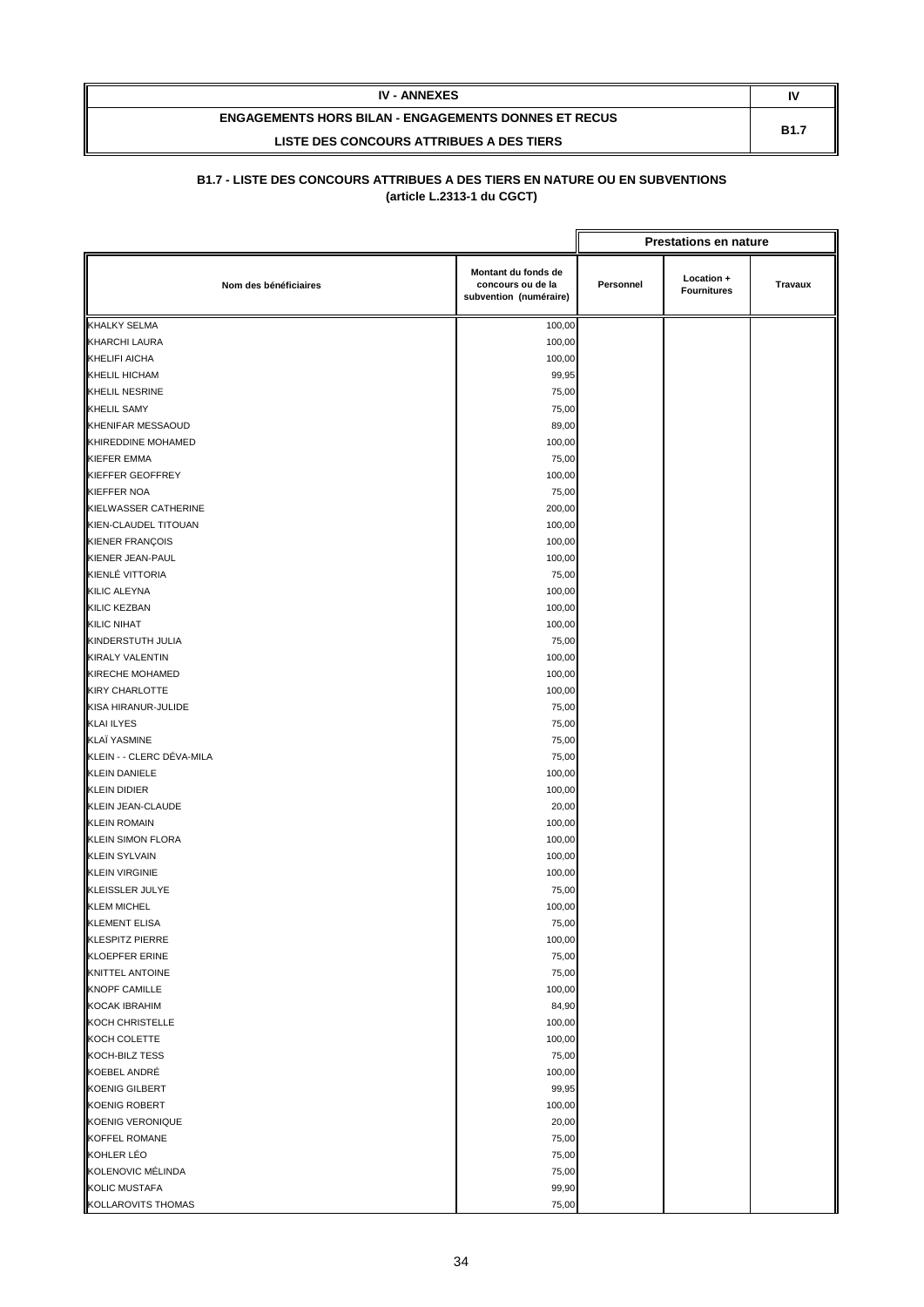| <b>IV - ANNEXES</b>                                         | IV          |
|-------------------------------------------------------------|-------------|
| <b>ENGAGEMENTS HORS BILAN - ENGAGEMENTS DONNES ET RECUS</b> | <b>B1.7</b> |
| LISTE DES CONCOURS ATTRIBUES A DES TIERS                    |             |

|                                 |                                                                    |           | <b>Prestations en nature</b>     |                |
|---------------------------------|--------------------------------------------------------------------|-----------|----------------------------------|----------------|
| Nom des bénéficiaires           | Montant du fonds de<br>concours ou de la<br>subvention (numéraire) | Personnel | Location +<br><b>Fournitures</b> | <b>Travaux</b> |
| <b>KOPP DANIELLE</b>            | 100,00                                                             |           |                                  |                |
| KOPP JÉRÉMYA                    | 75,00                                                              |           |                                  |                |
| <b>KOPP JULIEN</b>              | 100,00                                                             |           |                                  |                |
| <b>KORKMAZ DONDU</b>            | 20,00                                                              |           |                                  |                |
| <b>KORKMAZ MERYEM</b>           | 100,00                                                             |           |                                  |                |
| <b>KORKMAZ SEMIHA</b>           | 20,00                                                              |           |                                  |                |
| <b>KORN ESTELLE</b>             | 100,00                                                             |           |                                  |                |
| KORN MARIE-THÉRÈSE              | 100,00                                                             |           |                                  |                |
| <b>KORNMANN CLAIRE</b>          | 100,00                                                             |           |                                  |                |
| KÔSE LERZAN                     | 100,00                                                             |           |                                  |                |
| KOSSAHL CÉLINE                  | 100,00                                                             |           |                                  |                |
| <b>KOUESSAN LEO</b>             | 75,00                                                              |           |                                  |                |
| KOUESSAN NOÉMIE                 | 100,00                                                             |           |                                  |                |
| <b>KRAFFT CLARA</b>             | 100,00                                                             |           |                                  |                |
| <b>KRAFFT CLARA</b>             | 100,00                                                             |           |                                  |                |
| <b>KRAFFT MARIE ELISABETH</b>   | 100,00                                                             |           |                                  |                |
| <b>KRAJCOVIC MEDHI</b>          | 100,00                                                             |           |                                  |                |
| <b>KRANZ ANNICK</b>             | 100,00                                                             |           |                                  |                |
| <b>KRANZER DAVID</b>            | 100,00                                                             |           |                                  |                |
| <b>KREBS KARINE</b>             | 99,95                                                              |           |                                  |                |
| <b>KREMBEL JACQUES</b>          | 20,00                                                              |           |                                  |                |
| KRESS JÉRÉMY                    | 100,00                                                             |           |                                  |                |
| <b>KRETZ MICHEL</b>             | 100,00                                                             |           |                                  |                |
| <b>KRIZEK JULIETTE</b>          | 75,00                                                              |           |                                  |                |
| KROMER MARIE-THÉRÉSE            | 100,00                                                             |           |                                  |                |
| KRUCZKOWSKA SZTUCHLIK KATARZYNA | 100,00                                                             |           |                                  |                |
| <b>KUANG WEILIN</b>             | 94,90                                                              |           |                                  |                |
| <b>KUCUK ESRA</b>               | 100,00                                                             |           |                                  |                |
| <b>KUCUK TUGRA</b>              | 75,00                                                              |           |                                  |                |
| <b>KUENTZLER ORLANDO</b>        | 75,00                                                              |           |                                  |                |
| <b>KUHLMANN ADELINE</b>         | 100,00                                                             |           |                                  |                |
| <b>KUHLMANN EMERIC</b>          | 75,00                                                              |           |                                  |                |
| KUHLMANN MYRIAM                 | 100,00                                                             |           |                                  |                |
| <b>KUNEGEL ADRIEN</b>           | 100,00                                                             |           |                                  |                |
| <b>KUNEMANN MIREILLE</b>        | 100,00                                                             |           |                                  |                |
| <b>KUNTZ SONIA</b>              | 100,00                                                             |           |                                  |                |
| KUNTZMANN ILONA                 | 100,00                                                             |           |                                  |                |
| KURTZ MARIE-LOUISE              | 100,00                                                             |           |                                  |                |
| <b>KURTZ MIKE</b>               | 100,00                                                             |           |                                  |                |
| LA RUSSA CARLA                  | 75,00                                                              |           |                                  |                |
| LABBE ANNE-SOPHIE               | 100,00                                                             |           |                                  |                |
| <b>LABRECHE NADIA</b>           | 100,00                                                             |           |                                  |                |
| <b>LACH CHRISTOPHE</b>          | 100,00                                                             |           |                                  |                |
| <b>LACHEBI SOFIANE</b>          | 100,00                                                             |           |                                  |                |
| <b>LACONI AYMERIC</b>           | 100,00                                                             |           |                                  |                |
| LACOUR LÉONARD                  | 100,00                                                             |           |                                  |                |
| LAEMMEL VALENTINE               | 100,00                                                             |           |                                  |                |
| LAFAGE BERNADETTE               | 75,00                                                              |           |                                  |                |
| LAFARGE MATHÉO                  | 75,00                                                              |           |                                  |                |
| LAGANNE GRÉGOIRE                | 100,00                                                             |           |                                  |                |
| <b>LAGARDE ALAIN</b>            | 100,00                                                             |           |                                  |                |
| <b>LAHRIRE AMINA</b>            | 100,00                                                             |           |                                  |                |
| <b>LAIB SAMRA</b>               | 100,00                                                             |           |                                  |                |
| <b>LAIDIA OSMAN</b>             | 20,00                                                              |           |                                  |                |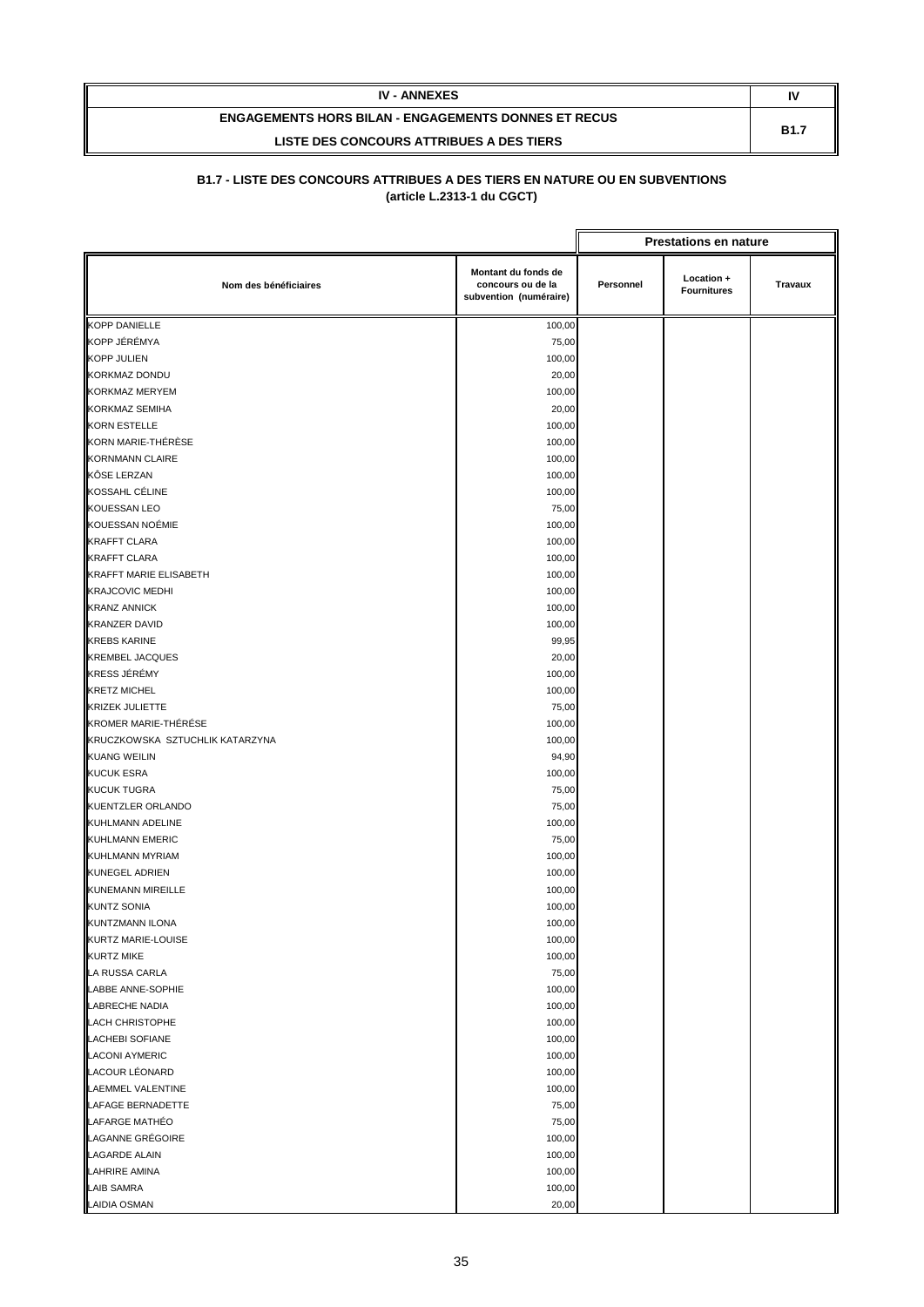| <b>IV - ANNEXES</b>                                         | N           |
|-------------------------------------------------------------|-------------|
| <b>ENGAGEMENTS HORS BILAN - ENGAGEMENTS DONNES ET RECUS</b> | <b>B1.7</b> |
| LISTE DES CONCOURS ATTRIBUES A DES TIERS                    |             |

|                                 |                                                                    |           | <b>Prestations en nature</b>     |                |
|---------------------------------|--------------------------------------------------------------------|-----------|----------------------------------|----------------|
| Nom des bénéficiaires           | Montant du fonds de<br>concours ou de la<br>subvention (numéraire) | Personnel | Location +<br><b>Fournitures</b> | <b>Travaux</b> |
| <b>LAKANE JORDANE</b>           | 75,00                                                              |           |                                  |                |
| <b>LAL MANDEEP</b>              | 100,00                                                             |           |                                  |                |
| LANCELIN STÉPHANE               | 100,00                                                             |           |                                  |                |
| <b>LANDBECK HENRIETTE</b>       | 100,00                                                             |           |                                  |                |
| <b>LANDOLT MARJORIE</b>         | 100,00                                                             |           |                                  |                |
| <b>LANDOLT QUENTIN</b>          | 75,00                                                              |           |                                  |                |
| LANGOLF JÉRÉMY                  | 75,00                                                              |           |                                  |                |
| <b>LAOUAR INES</b>              | 100,00                                                             |           |                                  |                |
| <b>LAPLANCHE MICHELE</b>        | 20,00                                                              |           |                                  |                |
| LARAICHI MOHAMED                | 100,00                                                             |           |                                  |                |
| LARGUITO HÉLÈNE                 | 100,00                                                             |           |                                  |                |
| LASSABLIERE GAUTIER             | 100,00                                                             |           |                                  |                |
| <b>LASSIAT JEAN MARC</b>        | 100,00                                                             |           |                                  |                |
| <b>LASSON ANNIE</b>             | 100,00                                                             |           |                                  |                |
| <b>LATKA ODISE</b>              | 100,00                                                             |           |                                  |                |
| <b>LATRACH SARRA</b>            | 75,00                                                              |           |                                  |                |
| <b>LAUNAY MAËLIS</b>            | 75,00                                                              |           |                                  |                |
| <b>LAURENT COLETTE</b>          | 100,00                                                             |           |                                  |                |
| <b>LAURENT FAIROUZE</b>         | 100,00                                                             |           |                                  |                |
| <b>LAURENT ISABELLE</b>         | 100,00                                                             |           |                                  |                |
| <b>LAURENT VICTOIRE</b>         | 100,00                                                             |           |                                  |                |
| LAU-SAUVION DAPHNÉE             | 75,00                                                              |           |                                  |                |
| <b>LAVENTIN ANISSA</b>          | 75,00                                                              |           |                                  |                |
| <b>LAZEV JOANNA</b>             | 100,00                                                             |           |                                  |                |
| LAZZARI NORBERT                 | 100,00                                                             |           |                                  |                |
| LE BLANC MARIE                  | 100,00                                                             |           |                                  |                |
| LE BRUMANT SAVANAH              | 75,00                                                              |           |                                  |                |
| LE CALLONNEC CÉLINE             | 100,00                                                             |           |                                  |                |
| LE DANTEC FLORIAN               | 100,00                                                             |           |                                  |                |
| LE GAC JEAN-FRANCOIS            | 20,00                                                              |           |                                  |                |
| LE GOFF DOMINIQUE               | 20,00                                                              |           |                                  |                |
| LE GOFFIC MAXIME                | 100,00                                                             |           |                                  |                |
| LE JOLY WILLIAM                 | 100,00                                                             |           |                                  |                |
| LE MAITRE SARAH                 | 100,00                                                             |           |                                  |                |
| <b>LEAL FRANÇOISE</b>           | 100,00                                                             |           |                                  |                |
| LEBEAU JULIETTE                 | 100,00                                                             |           |                                  |                |
| LEBEAU MÉGANE                   | 75,00                                                              |           |                                  |                |
| LEBORGNE BRYAN                  |                                                                    |           |                                  |                |
| LEBOUBE AMÉLIE                  | 100,00                                                             |           |                                  |                |
| LECLERC VÉRONIQUE               | 100,00                                                             |           |                                  |                |
| LECOLE - - VOGEL KÉNAN          | 100,00                                                             |           |                                  |                |
| <b>LECOMTE JONAS</b>            | 75,00                                                              |           |                                  |                |
| LEDOUX LÉA                      | 75,00                                                              |           |                                  |                |
| <b>LEFEBVRE MAËL</b>            | 75,00                                                              |           |                                  |                |
|                                 | 75,00                                                              |           |                                  |                |
| LEFEBVRE OCÉANE<br>LEFEVRE LUCA | 100,00<br>100,00                                                   |           |                                  |                |
| LEFEVRE NICOLE                  |                                                                    |           |                                  |                |
|                                 | 100,00                                                             |           |                                  |                |
| <b>LEGALL JEAN-LUC</b>          | 20,00                                                              |           |                                  |                |
| LEGENDRE AURÉLIEN               | 99,50                                                              |           |                                  |                |
| <b>LEGENDRE GEORGES</b>         | 99,50                                                              |           |                                  |                |
| <b>LEGER TOM</b>                | 100,00                                                             |           |                                  |                |
| <b>LEGHOUIL AYMAN</b>           | 100,00                                                             |           |                                  |                |
| LEIBER MARINE                   | 100,00                                                             |           |                                  |                |
| LEIBUNDGUT BOUTAHRI HANANE      | 100,00                                                             |           |                                  |                |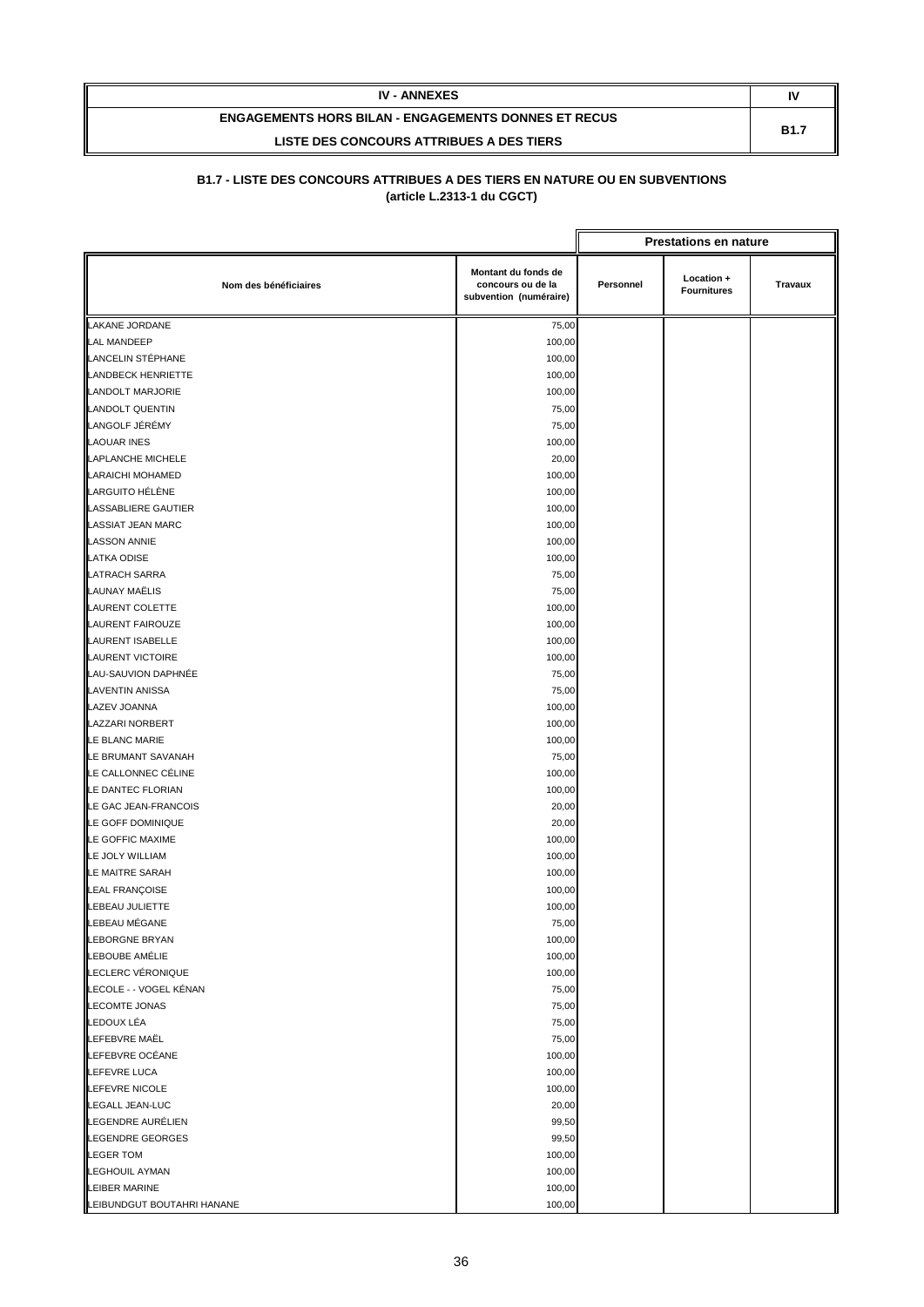| <b>IV - ANNEXES</b>                                         | N           |
|-------------------------------------------------------------|-------------|
| <b>ENGAGEMENTS HORS BILAN - ENGAGEMENTS DONNES ET RECUS</b> | <b>B1.7</b> |
| LISTE DES CONCOURS ATTRIBUES A DES TIERS                    |             |

|                           |                                                                    |           | <b>Prestations en nature</b>     |         |
|---------------------------|--------------------------------------------------------------------|-----------|----------------------------------|---------|
| Nom des bénéficiaires     | Montant du fonds de<br>concours ou de la<br>subvention (numéraire) | Personnel | Location +<br><b>Fournitures</b> | Travaux |
| LEITE MATHILDA            | 100,00                                                             |           |                                  |         |
| <b>LEKA FATMIR</b>        | 94,90                                                              |           |                                  |         |
| <b>LEKLOU LUCAS</b>       | 100,00                                                             |           |                                  |         |
| <b>LELIEUR LUCAS</b>      | 100,00                                                             |           |                                  |         |
| <b>LEMAIRE DIMITRI</b>    | 100,00                                                             |           |                                  |         |
| <b>LEMAIRE OLIVIER</b>    | 100,00                                                             |           |                                  |         |
| <b>LEMOINE JEAN-LUC</b>   | 100,00                                                             |           |                                  |         |
| <b>LENGAUER LOUIS</b>     | 100,00                                                             |           |                                  |         |
| <b>LENHARDT SARAH</b>     | 100,00                                                             |           |                                  |         |
| LEON RUIZ CHRISTOPHE      | 100,00                                                             |           |                                  |         |
| <b>LEONE FLORIE</b>       | 100,00                                                             |           |                                  |         |
| <b>LEON-RUIZ LINA</b>     | 100,00                                                             |           |                                  |         |
| <b>LEPEE MAGALI</b>       | 100,00                                                             |           |                                  |         |
| LEPERCQ HUGO              | 75,00                                                              |           |                                  |         |
| LEPIOUFLE HÉLINA          | 75,00                                                              |           |                                  |         |
| LÉPOLARD NICOLAS          | 100,00                                                             |           |                                  |         |
| <b>LEPPERT FANNY</b>      | 100,00                                                             |           |                                  |         |
| <b>LEPPERT SABINE</b>     | 100,00                                                             |           |                                  |         |
| LEROUX MARYLINE           | 100,00                                                             |           |                                  |         |
| <b>LEROY CHANCE</b>       | 100,00                                                             |           |                                  |         |
| LESCOUTE SUZANNE          | 100,00                                                             |           |                                  |         |
| LETZELTER JULIEN          | 100,00                                                             |           |                                  |         |
| <b>LEVARAY ADRIEN</b>     | 100,00                                                             |           |                                  |         |
| <b>LEVY SYLVAIN</b>       | 100,00                                                             |           |                                  |         |
| LHEUREUX APOLLINE         | 100,00                                                             |           |                                  |         |
| LICHTENAUER JEAN-LOUIS    | 100,00                                                             |           |                                  |         |
| LIEBESCHITZ THIBAUD       | 100,00                                                             |           |                                  |         |
| LIECHTENHAUER MIREILLE    | 0,00                                                               |           |                                  |         |
| LIEGEOIS EDITH            | 100,00                                                             |           |                                  |         |
| <b>LIEPPE FAUSTINE</b>    | 75,00                                                              |           |                                  |         |
| <b>LIERMANN DAVID</b>     | 100,00                                                             |           |                                  |         |
| <b>LIMBAKA KING DAVID</b> | 100,00                                                             |           |                                  |         |
| <b>LINCKER RENAUD</b>     | 100,00                                                             |           |                                  |         |
| LINCKS CÉDRIC             | 100,00                                                             |           |                                  |         |
| <b>LINDECKER LELIO</b>    | 75,00                                                              |           |                                  |         |
| <b>LIONS LUDOVIC</b>      | 100,00                                                             |           |                                  |         |
| <b>LISCH LAURENT</b>      | 100,00                                                             |           |                                  |         |
| LISS OLIVIER              | 20,00                                                              |           |                                  |         |
| LITHARD THIBAUT           | 100,00                                                             |           |                                  |         |
| LITZLER GWENDOLINE        | 100,00                                                             |           |                                  |         |
| <b>LIZIER CHRISTIANE</b>  | 100,00                                                             |           |                                  |         |
| <b>LLEDO JOSE</b>         | 100,00                                                             |           |                                  |         |
| LOBET AMBRE               | 100,00                                                             |           |                                  |         |
| <b>LOCHTENBERGH LISA</b>  | 100,00                                                             |           |                                  |         |
| LOÏAL RAYMOND-JUNIOR      | 100,00                                                             |           |                                  |         |
| LOMBOTO JOYCE             | 100,00                                                             |           |                                  |         |
| LONDERO ALÉJANDRO         | 100,00                                                             |           |                                  |         |
| <b>LOOS ANAELLE</b>       | 75,00                                                              |           |                                  |         |
| <b>LOPES FRANCK</b>       | 100,00                                                             |           |                                  |         |
| LORIA CHRISTELLE          | 100,00                                                             |           |                                  |         |
| <b>LORSON GASTON</b>      | 100,00                                                             |           |                                  |         |
| LOTZ LYDIE ANNE           | 100,00                                                             |           |                                  |         |
| LOU XIAN MIN              | 65,00                                                              |           |                                  |         |
| LOUISY DANIEL             | 100,00                                                             |           |                                  |         |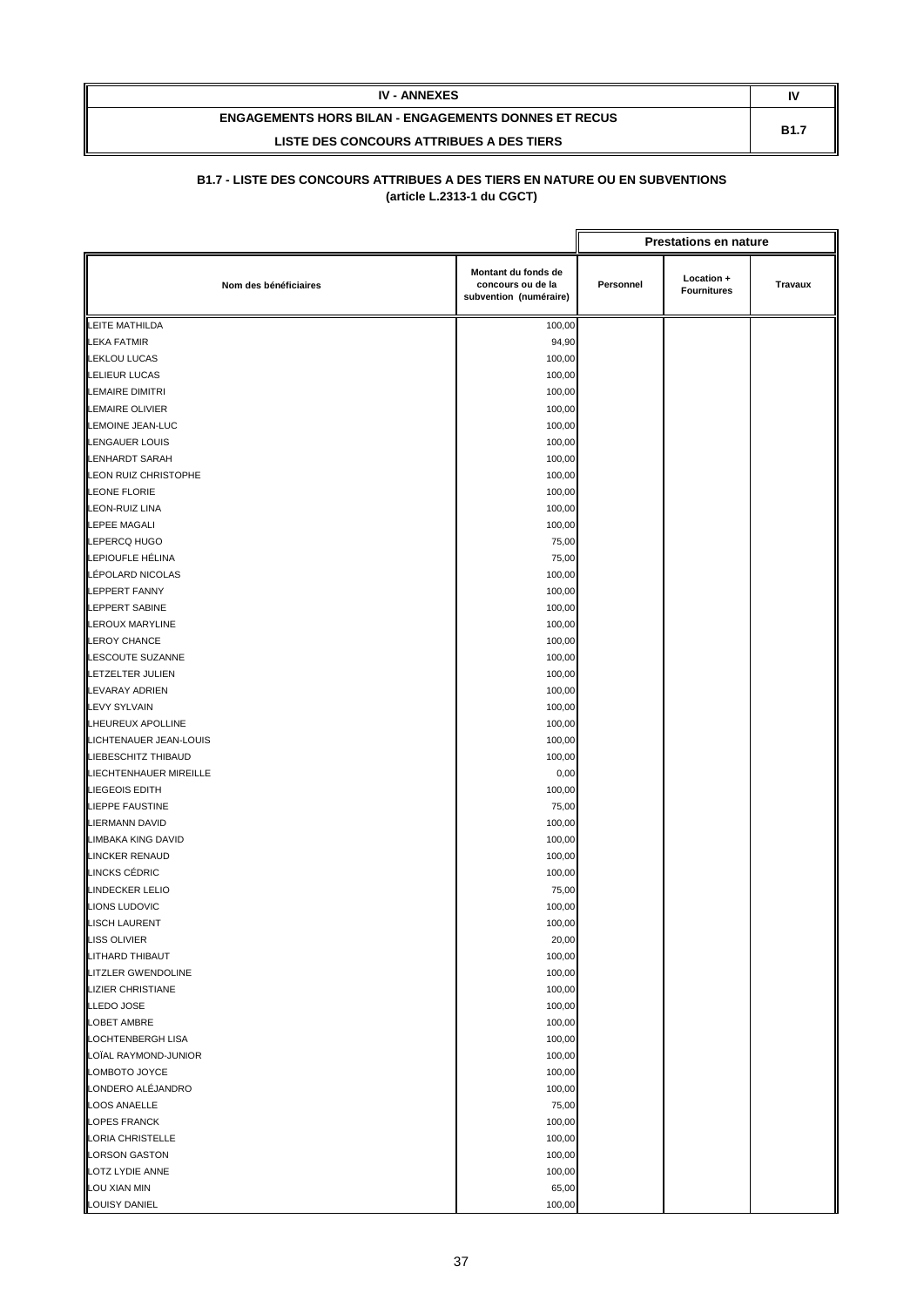| <b>IV - ANNEXES</b>                                         | N           |
|-------------------------------------------------------------|-------------|
| <b>ENGAGEMENTS HORS BILAN - ENGAGEMENTS DONNES ET RECUS</b> | <b>B1.7</b> |
| LISTE DES CONCOURS ATTRIBUES A DES TIERS                    |             |

|                            |                                                                    | <b>Prestations en nature</b> |                                  |                |
|----------------------------|--------------------------------------------------------------------|------------------------------|----------------------------------|----------------|
| Nom des bénéficiaires      | Montant du fonds de<br>concours ou de la<br>subvention (numéraire) | Personnel                    | Location +<br><b>Fournitures</b> | <b>Travaux</b> |
| <b>LOUNI ILHAN</b>         | 75,00                                                              |                              |                                  |                |
| <b>LUDOLF CAROLINE</b>     | 100,00                                                             |                              |                                  |                |
| LUDWIG-DARDARD MARIE POL   | 37,25                                                              |                              |                                  |                |
| LUPFER NATACHA             | 100,00                                                             |                              |                                  |                |
| <b>LUTZ CORENTIN</b>       | 100,00                                                             |                              |                                  |                |
| LUTZ JULIA                 | 100,00                                                             |                              |                                  |                |
| <b>LUTZ MEHDI</b>          | 100,00                                                             |                              |                                  |                |
| <b>MAALEM SAFIA</b>        | 75,00                                                              |                              |                                  |                |
| MAC INTOSCH NESTOR         | 100,00                                                             |                              |                                  |                |
| <b>MACCANI LOÏC</b>        | 99,95                                                              |                              |                                  |                |
| MADANI CHAÏMA              | 75,00                                                              |                              |                                  |                |
| <b>MADANI ZAÏD</b>         | 75,00                                                              |                              |                                  |                |
| <b>MADEN DIDEM</b>         | 75,00                                                              |                              |                                  |                |
| MADONNA OPHÉLY             | 75,00                                                              |                              |                                  |                |
| <b>MAECHLER ALICE</b>      | 100,00                                                             |                              |                                  |                |
| MAETZ NOÉ                  | 100,00                                                             |                              |                                  |                |
| MAETZ--DEWULF STANISLAS    | 75,00                                                              |                              |                                  |                |
| MAFUALA SYNTHIA            | 100,00                                                             |                              |                                  |                |
| MAGNOLIA CHRISTOPHE        | 100,00                                                             |                              |                                  |                |
| MAGUNDA WALUSIMBI SHIRNEAD | 75,00                                                              |                              |                                  |                |
| <b>MAHBOUB LEÏLA</b>       | 75,00                                                              |                              |                                  |                |
| MAHE CYRIELLE              | 100,00                                                             |                              |                                  |                |
| <b>MAHLER RUBEN</b>        | 100,00                                                             |                              |                                  |                |
| MAHMUTI ALLMEDIA           | 100,00                                                             |                              |                                  |                |
| MAILLIER JEAN-MARIE        | 436,00                                                             |                              |                                  |                |
| MAILLOT ANNEGELINIA        | 75,00                                                              |                              |                                  |                |
| <b>MAIMARAN SACHA</b>      | 75,00                                                              |                              |                                  |                |
| MAIO CÉDRIC                | 100,00                                                             |                              |                                  |                |
| <b>MAIO MANUEL</b>         | 100,00                                                             |                              |                                  |                |
| <b>MAIO SUZANNE</b>        | 100,00                                                             |                              |                                  |                |
| <b>MAIRE BENOIT</b>        | 100,00                                                             |                              |                                  |                |
| <b>MAIRE CLÉO</b>          | 100,00                                                             |                              |                                  |                |
| <b>MAIRE FRANÇOIS</b>      | 100,00                                                             |                              |                                  |                |
| MAIRE FRECHARD FRANÇOISE   | 100,00                                                             |                              |                                  |                |
| MAITREL JEAN-LOUIS         | 20,00                                                              |                              |                                  |                |
| MAKHLOUFI ABDESLEM         | 100,00                                                             |                              |                                  |                |
| MALEZIEUX ETIENNE          | 100,00                                                             |                              |                                  |                |
| MALFARA SARA               | 100,00                                                             |                              |                                  |                |
| <b>MALJEAN ALEXIS</b>      | 100,00                                                             |                              |                                  |                |
| MALLEJAC PIERRE            | 100,00                                                             |                              |                                  |                |
| <b>MALLET BARBARA</b>      | 100,00                                                             |                              |                                  |                |
| <b>MALRAISON THIERRY</b>   | 100,00                                                             |                              |                                  |                |
| <b>MALRAISON VICTOR</b>    | 75,00                                                              |                              |                                  |                |
| <b>MAMI YASMINA</b>        | 100,00                                                             |                              |                                  |                |
| <b>MAMOYAN MARINA</b>      | 100,00                                                             |                              |                                  |                |
| MAMOYAN NOUBAR             | 100,00                                                             |                              |                                  |                |
| <b>MANIGHETTI NINON</b>    | 100,00                                                             |                              |                                  |                |
| <b>MANN JEAN-LUC</b>       | 100,00                                                             |                              |                                  |                |
| <b>MANSION CHRISTIAN</b>   | 100,00                                                             |                              |                                  |                |
| <b>MANSION MARTINA</b>     | 100,00                                                             |                              |                                  |                |
| <b>MANSOT EMMA</b>         | 75,00                                                              |                              |                                  |                |
| MANSOURI AZIZ              | 100,00                                                             |                              |                                  |                |
| <b>MANTICI MURAT</b>       | 100,00                                                             |                              |                                  |                |
| MARCEL KEVIN               | 100,00                                                             |                              |                                  |                |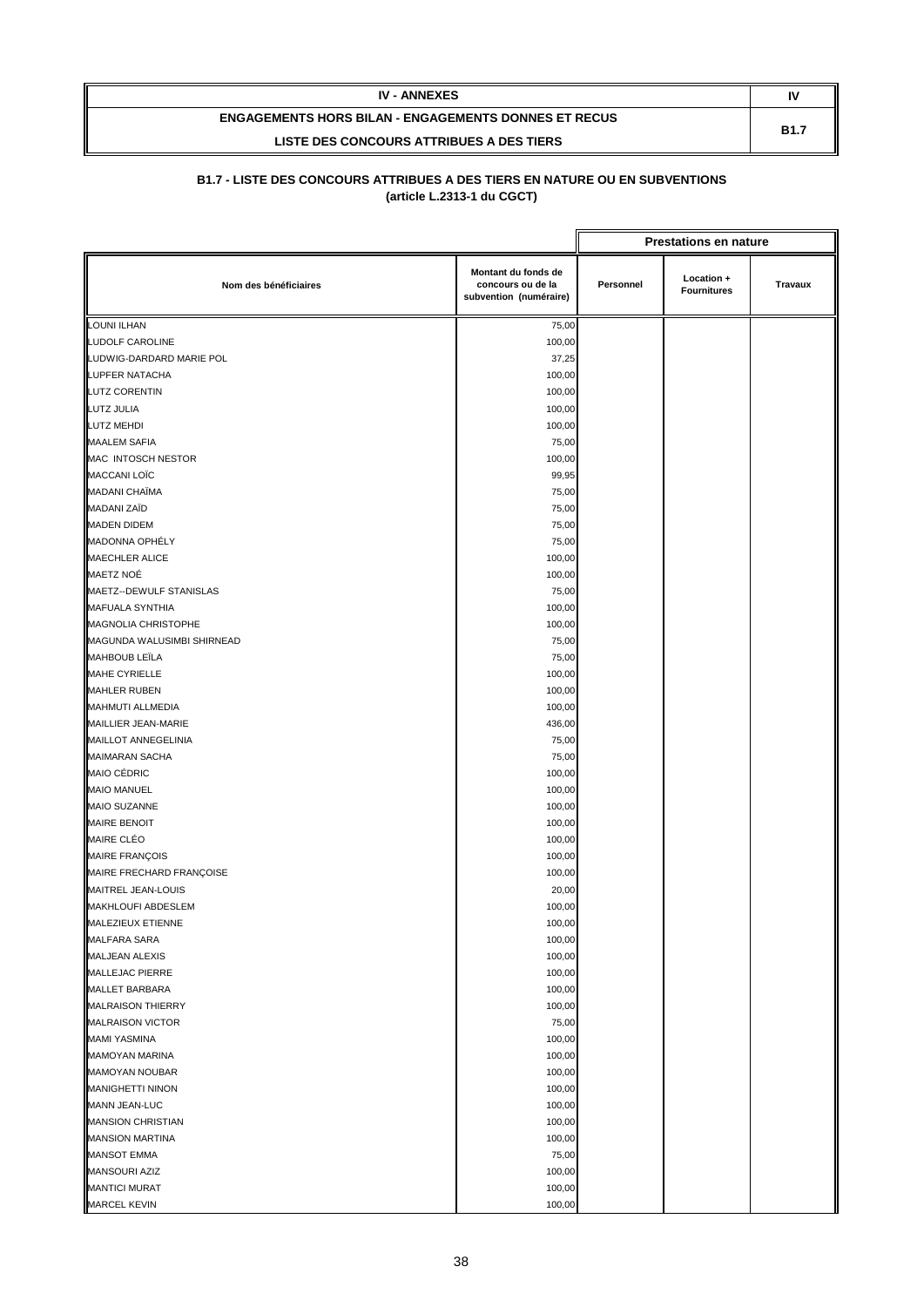| <b>IV - ANNEXES</b>                                         | IV          |
|-------------------------------------------------------------|-------------|
| <b>ENGAGEMENTS HORS BILAN - ENGAGEMENTS DONNES ET RECUS</b> | <b>B1.7</b> |
| LISTE DES CONCOURS ATTRIBUES A DES TIERS                    |             |

|                             |                                                                    |           | <b>Prestations en nature</b>     |                |
|-----------------------------|--------------------------------------------------------------------|-----------|----------------------------------|----------------|
| Nom des bénéficiaires       | Montant du fonds de<br>concours ou de la<br>subvention (numéraire) | Personnel | Location +<br><b>Fournitures</b> | <b>Travaux</b> |
| MARCELLIN SANDRA            | 100,00                                                             |           |                                  |                |
| MARCHAL--MARCIANO LUCAS     | 75,00                                                              |           |                                  |                |
| MARCHAND JEAN LUC           | 100,00                                                             |           |                                  |                |
| MARCHAND JOSEPHA            | 100,00                                                             |           |                                  |                |
| <b>MARCHANT HILAIRE</b>     | 100,00                                                             |           |                                  |                |
| <b>MARCINEK SÉBASTIEN</b>   | 100,00                                                             |           |                                  |                |
| <b>MARCONNET ELIOTT</b>     | 75,00                                                              |           |                                  |                |
| MARGOT SEMY                 | 100,00                                                             |           |                                  |                |
| <b>MARIATHAS NICOLAS</b>    | 75,00                                                              |           |                                  |                |
| <b>MARING CHLOÉ</b>         | 75,00                                                              |           |                                  |                |
| <b>MARINHO EVAN</b>         | 100,00                                                             |           |                                  |                |
| MARINHO JOAO                | 100,00                                                             |           |                                  |                |
| MARKGRAF REBECCA            | 100,00                                                             |           |                                  |                |
| <b>MARMILLOT MARIE</b>      | 100,00                                                             |           |                                  |                |
| <b>MARQUES DA MATA ZHIA</b> | 100,00                                                             |           |                                  |                |
| MARSCHAL JEAN-PAUL          | 100,00                                                             |           |                                  |                |
| MARSOLLIAU AXEL             | 75,00                                                              |           |                                  |                |
| <b>MART ATAKAN</b>          | 100,00                                                             |           |                                  |                |
| <b>MARTH ALAIN</b>          | 100,00                                                             |           |                                  |                |
| <b>MARTHE PASCAL</b>        | 100,00                                                             |           |                                  |                |
| <b>MARTIN LAURENCE</b>      | 100,00                                                             |           |                                  |                |
| <b>MARTIN MARGUERITE</b>    | 100,00                                                             |           |                                  |                |
| <b>MARTIN MARINA</b>        | 100,00                                                             |           |                                  |                |
| MARTINEZ CLÉMENT            | 100,00                                                             |           |                                  |                |
| MARTINEZ-GONZALEZ ROSE      | 100,00                                                             |           |                                  |                |
| <b>MARTINS JOSÉ</b>         | 0,00                                                               |           |                                  |                |
| MARTINS NUNES DIEGO         | 75,00                                                              |           |                                  |                |
| MARTY ALEXANDRA             | 100,00                                                             |           |                                  |                |
| <b>MARY GUILLAUME</b>       | 100,00                                                             |           |                                  |                |
| MARY GWENDOLINE             | 100,00                                                             |           |                                  |                |
| MARZOUGUI INĖS              | 75,00                                                              |           |                                  |                |
| MAS JEAN-YVES               | 100,00                                                             |           |                                  |                |
| MASDEBAIL CHANTAL           | 100,00                                                             |           |                                  |                |
| <b>MASINA FABIO</b>         | 100,00                                                             |           |                                  |                |
| MASSELIER MATHEO            | 75,00                                                              |           |                                  |                |
| MASSERAN MELISSA            | 100,00                                                             |           |                                  |                |
| MASSICOT JOËL               | 100,00                                                             |           |                                  |                |
| MASSON ELODIE               | 100,00                                                             |           |                                  |                |
| <b>MASSON LYDIA</b>         | 100,00                                                             |           |                                  |                |
| <b>MATA NAJOUA</b>          | 100,00                                                             |           |                                  |                |
| MATARI AMINE                | 100,00                                                             |           |                                  |                |
| <b>MATEUS HELENA</b>        | 100,00                                                             |           |                                  |                |
| MATHIEU ALEXANDRE           | 100,00                                                             |           |                                  |                |
| MATHIEU AURÉLIEN            | 100,00                                                             |           |                                  |                |
| <b>MATTEI BRUNO</b>         | 100,00                                                             |           |                                  |                |
| MATTER AURELINE             | 100,00                                                             |           |                                  |                |
| <b>MATTER CHRISTIAN</b>     | 100,00                                                             |           |                                  |                |
| <b>MATTER MAXIME</b>        | 100,00                                                             |           |                                  |                |
| MATTMULLER ISABELLE         | 100,00                                                             |           |                                  |                |
| MATTMULLER LÉA              | 75,00                                                              |           |                                  |                |
| <b>MAUNIER THIERRY</b>      | 100,00                                                             |           |                                  |                |
| <b>MAURER EMMA</b>          | 75,00                                                              |           |                                  |                |
| <b>MAURER SAMIR</b>         | 75,00                                                              |           |                                  |                |
| MAURIZE ATHÉNAÏS            | 100,00                                                             |           |                                  |                |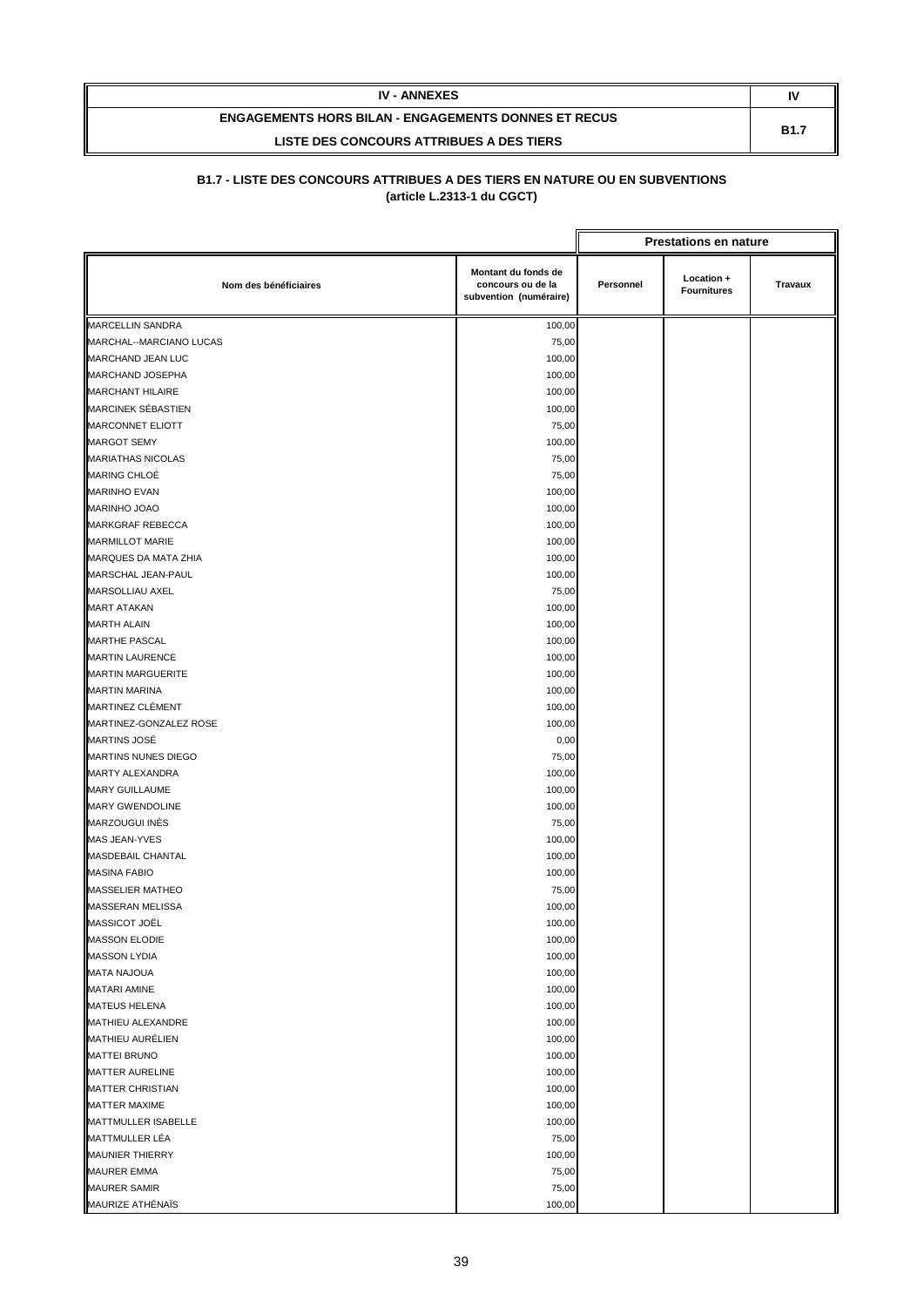| <b>IV - ANNEXES</b>                                         | N           |
|-------------------------------------------------------------|-------------|
| <b>ENGAGEMENTS HORS BILAN - ENGAGEMENTS DONNES ET RECUS</b> | <b>B1.7</b> |
| LISTE DES CONCOURS ATTRIBUES A DES TIERS                    |             |

|                            |                                                                    |           | <b>Prestations en nature</b>     |         |
|----------------------------|--------------------------------------------------------------------|-----------|----------------------------------|---------|
| Nom des bénéficiaires      | Montant du fonds de<br>concours ou de la<br>subvention (numéraire) | Personnel | Location +<br><b>Fournitures</b> | Travaux |
| MAURY DREYER JOELLE        | 20,00                                                              |           |                                  |         |
| <b>MAUS GILBERT</b>        | 100,00                                                             |           |                                  |         |
| <b>MAXHUNI ELSA</b>        | 100,00                                                             |           |                                  |         |
| MAY STÉPHANIE              | 100,00                                                             |           |                                  |         |
| <b>MAYER GUY</b>           | 20,00                                                              |           |                                  |         |
| <b>MAYISCI GAMZE</b>       | 100,00                                                             |           |                                  |         |
| M'BEDING-OROMBIA NOWA      | 75,00                                                              |           |                                  |         |
| MBELE KAMALADUA DADDY      | 74,00                                                              |           |                                  |         |
| <b>MEBOLD ELSA</b>         | 100,00                                                             |           |                                  |         |
| <b>MEBOLD EVA</b>          | 100,00                                                             |           |                                  |         |
| <b>MEBOLD ILIENA</b>       | 75,00                                                              |           |                                  |         |
| MEBOLD JÉROME              | 100,00                                                             |           |                                  |         |
| MEBOLD STEVE               | 100,00                                                             |           |                                  |         |
| <b>MEBOLD YANN</b>         | 75,00                                                              |           |                                  |         |
| <b>MECHAALA YANNIS</b>     | 100,00                                                             |           |                                  |         |
| <b>MECHERGUI BEYA</b>      | 75,00                                                              |           |                                  |         |
| MECHIGHEL NOHAM            | 75,00                                                              |           |                                  |         |
| MEDJEDOVIC LEYID           | 75,00                                                              |           |                                  |         |
| <b>MEDJERAB RYAD</b>       | 100,00                                                             |           |                                  |         |
| <b>MEGHZILI DRIFA</b>      | 37,47                                                              |           |                                  |         |
| MEGUELLATI BRIGITTE        | 100,00                                                             |           |                                  |         |
| <b>MEHARFI PASCAL</b>      | 100,00                                                             |           |                                  |         |
| <b>MEHIGUENI MAISSA</b>    | 75,00                                                              |           |                                  |         |
| <b>MEHIGUENI SAMY</b>      | 75,00                                                              |           |                                  |         |
| <b>MEHLEN DOMINIQUE</b>    | 100,00                                                             |           |                                  |         |
| MEHLEN JOCELYN             | 100,00                                                             |           |                                  |         |
| MEICHLER KÉVIN             | 100,00                                                             |           |                                  |         |
| MEISTERMANN CHRISTIAN      | 100,00                                                             |           |                                  |         |
| MEISTERTZHEIM ALICIA       | 75,00                                                              |           |                                  |         |
| MEISTERTZHEIM ZOE          | 75,00                                                              |           |                                  |         |
| <b>MEJRI MANAR</b>         | 100,00                                                             |           |                                  |         |
| <b>MELARD ETIENNE</b>      | 100,00                                                             |           |                                  |         |
| MELKUMYAN MARIAM           | 100,00                                                             |           |                                  |         |
| MELLAC PACÔME              | 100,00                                                             |           |                                  |         |
| MELLAC TAO                 | 100,00                                                             |           |                                  |         |
| <b>MELONI SIMON</b>        | 100,00                                                             |           |                                  |         |
| MENDEZ MANUELA             | 100,00                                                             |           |                                  |         |
| MENDY RÉGIS                | 100,00                                                             |           |                                  |         |
| <b>MENGES BRIGITTE</b>     | 100,00                                                             |           |                                  |         |
| <b>MENNRATH LOUIS</b>      | 100,00                                                             |           |                                  |         |
| <b>MENZEL DORIAN</b>       | 100,00                                                             |           |                                  |         |
| <b>MERAH KENZA</b>         | 100,00                                                             |           |                                  |         |
| <b>MERCAN EMIR</b>         | 100,00                                                             |           |                                  |         |
| <b>MERCAN YILMAZ</b>       | 100,00                                                             |           |                                  |         |
| <b>MERCERON ANNE</b>       | 20,00                                                              |           |                                  |         |
| <b>MERCKLE ROGER</b>       | 100,00                                                             |           |                                  |         |
| <b>MERCKLEN ANNE-MARIE</b> | 100,00                                                             |           |                                  |         |
| MERGENTHALER PATRICK       | 100,00                                                             |           |                                  |         |
| <b>MERIMECHE NASSIM</b>    | 100,00                                                             |           |                                  |         |
| MERIMECHE SOFIENE          | 100,00                                                             |           |                                  |         |
| <b>METHAL YOSRA</b>        | 100,00                                                             |           |                                  |         |
| <b>METIN LUCY</b>          | 75,00                                                              |           |                                  |         |
| <b>METTLER MAEVA</b>       | 75,00                                                              |           |                                  |         |
| MEYER - - GUILLEMIN ETHAN  | 75,00                                                              |           |                                  |         |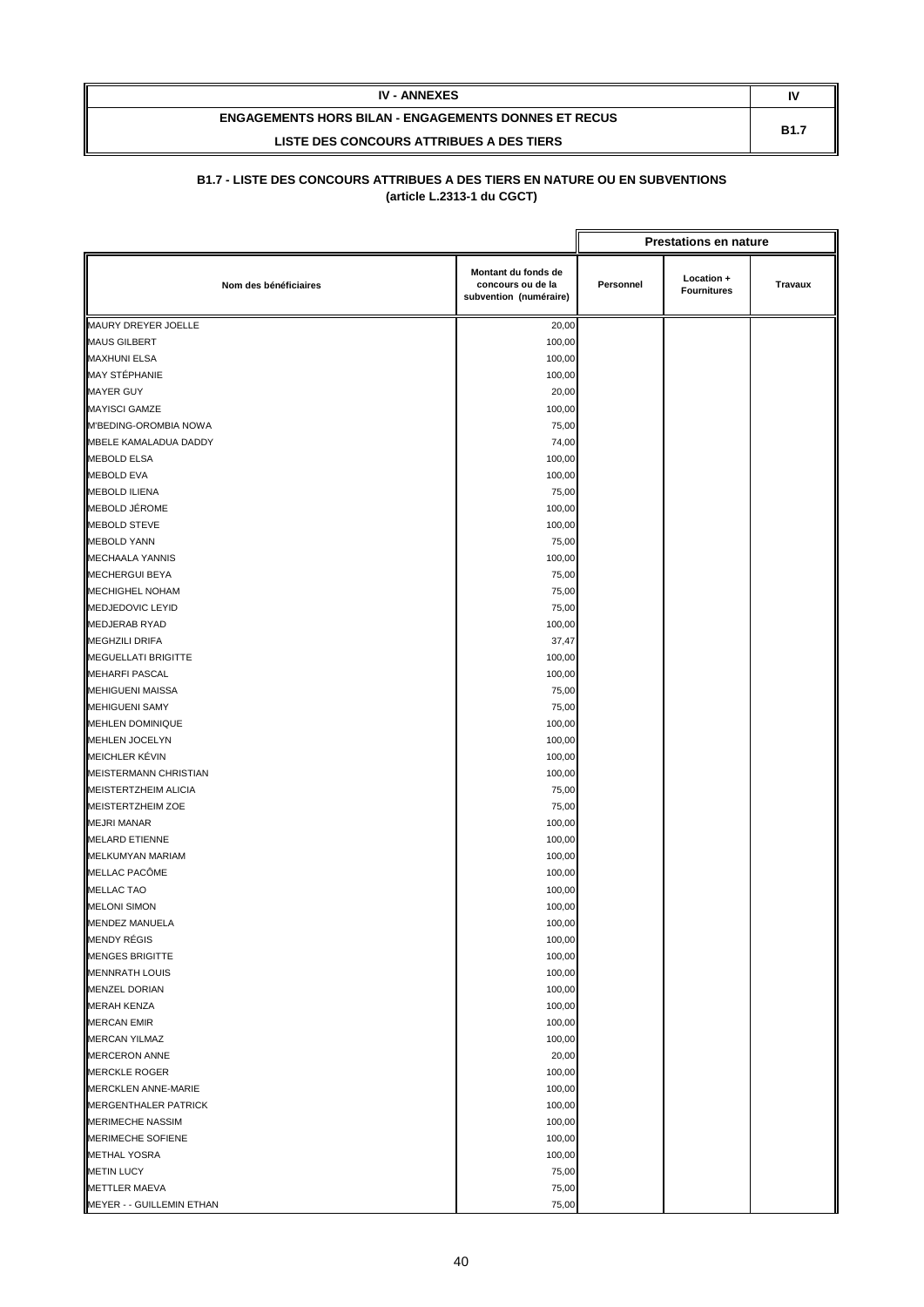| <b>IV - ANNEXES</b>                                         | IV          |
|-------------------------------------------------------------|-------------|
| <b>ENGAGEMENTS HORS BILAN - ENGAGEMENTS DONNES ET RECUS</b> | <b>B1.7</b> |
| LISTE DES CONCOURS ATTRIBUES A DES TIERS                    |             |

|                            | <b>Prestations en nature</b>                                       |           |                                  |         |
|----------------------------|--------------------------------------------------------------------|-----------|----------------------------------|---------|
| Nom des bénéficiaires      | Montant du fonds de<br>concours ou de la<br>subvention (numéraire) | Personnel | Location +<br><b>Fournitures</b> | Travaux |
| MEYER - - SPEICHER KRYSTAL | 75,00                                                              |           |                                  |         |
| <b>MEYER ADAM</b>          | 75,00                                                              |           |                                  |         |
| <b>MEYER ALYSON</b>        | 75,00                                                              |           |                                  |         |
| <b>MEYER AMÉLIE</b>        | 100,00                                                             |           |                                  |         |
| MEYER AURÉLIEN             | 100,00                                                             |           |                                  |         |
| <b>MEYER BASTIAN</b>       | 75,00                                                              |           |                                  |         |
| <b>MEYER BERNARD</b>       | 20,00                                                              |           |                                  |         |
| <b>MEYER CLAUDIA</b>       | 100,00                                                             |           |                                  |         |
| <b>MEYER FABRICE</b>       | 100,00                                                             |           |                                  |         |
| <b>MEYER GRÉGORY</b>       | 100,00                                                             |           |                                  |         |
| MEYER JEAN FREDERIC        | 20,00                                                              |           |                                  |         |
| MEYER JEAN-PAUL            | 100,00                                                             |           |                                  |         |
| <b>MEYER JULES</b>         | 100,00                                                             |           |                                  |         |
| <b>MEYER KEVIN</b>         | 75,00                                                              |           |                                  |         |
| <b>MEYER LAURA</b>         | 100,00                                                             |           |                                  |         |
| <b>MEYER LÉO</b>           | 75,00                                                              |           |                                  |         |
| <b>MEYER LOUIS</b>         | 20,00                                                              |           |                                  |         |
| <b>MEYER MAËLLE</b>        | 75,00                                                              |           |                                  |         |
| <b>MEYER NATHAN</b>        | 100,00                                                             |           |                                  |         |
| MEYER NOÉ                  | 75,00                                                              |           |                                  |         |
| <b>MEYER OLIVIER</b>       | 100,00                                                             |           |                                  |         |
| <b>MEYER PHILIPPE</b>      | 20,00                                                              |           |                                  |         |
| <b>MEYER SEMIH</b>         | 75,00                                                              |           |                                  |         |
| <b>MEYER TANIA</b>         | 100,00                                                             |           |                                  |         |
| <b>MEYER THIBAUT</b>       | 75,00                                                              |           |                                  |         |
| <b>MGUIL MERIEM</b>        | 100,00                                                             |           |                                  |         |
| MHEDHBI - - PIQUET ELYAS   | 75,00                                                              |           |                                  |         |
| <b>MICHEL NILS</b>         | 75,00                                                              |           |                                  |         |
| MICHELIN MAELINE           | 75,00                                                              |           |                                  |         |
| MICLO ELISE                | 100,00                                                             |           |                                  |         |
| MIDDLETON MARINE           | 75,00                                                              |           |                                  |         |
| MIGLIONICO FRÉDÉRIC        | 100,00                                                             |           |                                  |         |
| <b>MIHALCA VASILE</b>      | 100,00                                                             |           |                                  |         |
| MIKUZIS RAIMONDAS          | 100,00                                                             |           |                                  |         |
| MILTO LYNE                 | 75,00                                                              |           |                                  |         |
| <b>MIOLLANY FRANCIS</b>    | 100,00                                                             |           |                                  |         |
| <b>MIR TIMÉO</b>           | 75,00                                                              |           |                                  |         |
| MIRZOYAN MARIAM            | 75,00                                                              |           |                                  |         |
| <b>MISAINE ALAIN</b>       | 100,00                                                             |           |                                  |         |
| <b>MISHIMA AKIHIKO</b>     | 100,00                                                             |           |                                  |         |
| <b>MISS OTMANE</b>         | 100,00                                                             |           |                                  |         |
| <b>MITROVIC MONIKA</b>     | 100,00                                                             |           |                                  |         |
| MOCHEL ELISE               | 75,00                                                              |           |                                  |         |
| <b>MOCOEUR MILO</b>        | 75,00                                                              |           |                                  |         |
| MOEGLIN ANNE-LAURE         | 100,00                                                             |           |                                  |         |
| MOEGLING ELSA              | 100,00                                                             |           |                                  |         |
| MOHAMAD MOUSSA HAWA        | 75,00                                                              |           |                                  |         |
| MOHAMED BILEL              | 75,00                                                              |           |                                  |         |
| MOHAMED INAYA              | 75,00                                                              |           |                                  |         |
| MOISA JOSÉPHINA            | 75,00                                                              |           |                                  |         |
| <b>MOISO PIERRE</b>        | 100,00                                                             |           |                                  |         |
| <b>MOLLIERE THOMAS</b>     | 75,00                                                              |           |                                  |         |
| <b>MONCUIT ANNA</b>        | 100,00                                                             |           |                                  |         |
| MONGROLLE PATRICK          | 20,00                                                              |           |                                  |         |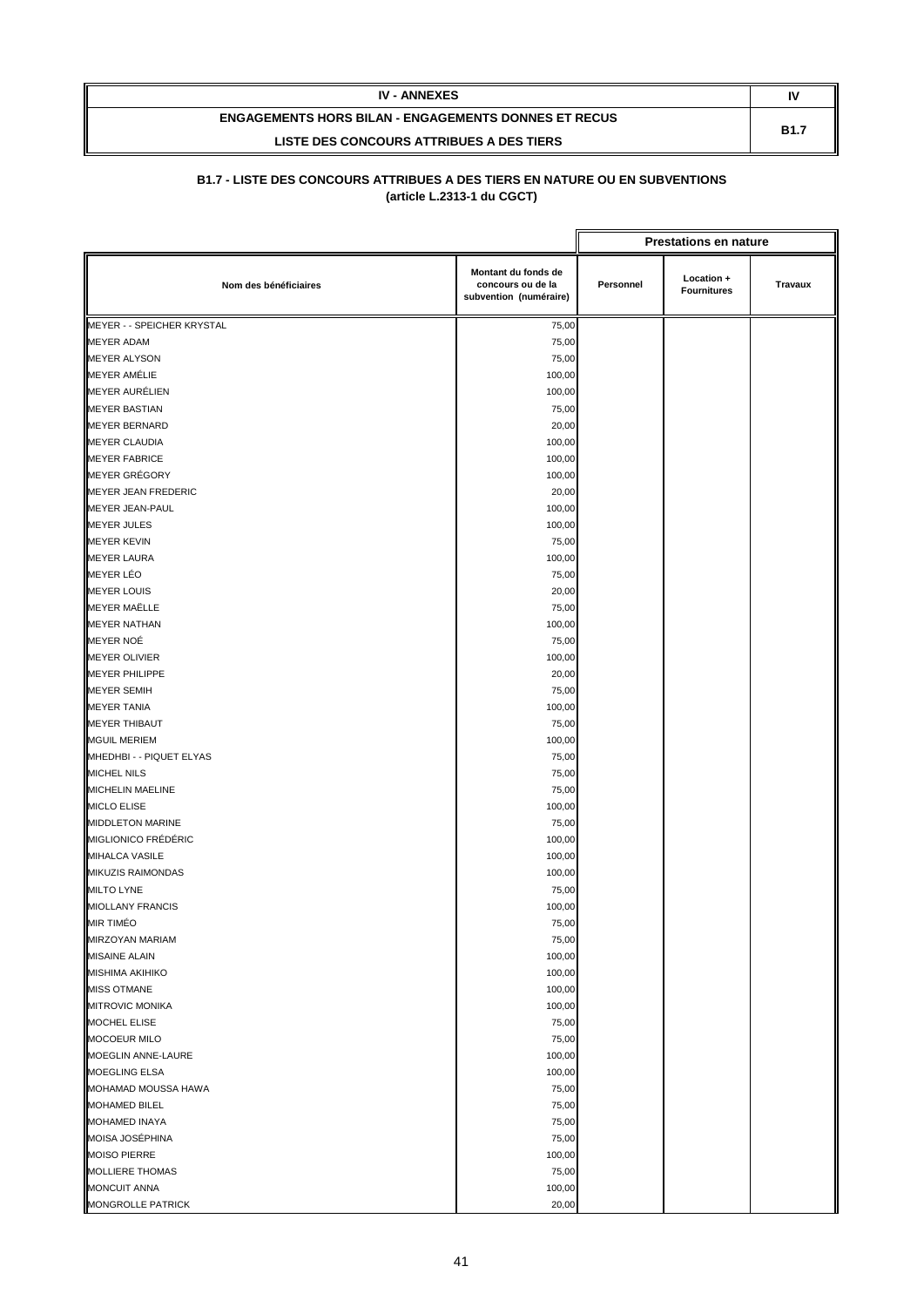| <b>IV - ANNEXES</b>                                         | I١          |
|-------------------------------------------------------------|-------------|
| <b>ENGAGEMENTS HORS BILAN - ENGAGEMENTS DONNES ET RECUS</b> | <b>B1.7</b> |
| LISTE DES CONCOURS ATTRIBUES A DES TIERS                    |             |

|                                                  |                                                                    |           | <b>Prestations en nature</b>     |         |
|--------------------------------------------------|--------------------------------------------------------------------|-----------|----------------------------------|---------|
| Nom des bénéficiaires                            | Montant du fonds de<br>concours ou de la<br>subvention (numéraire) | Personnel | Location +<br><b>Fournitures</b> | Travaux |
| <b>MONGROLLE PATRICK</b>                         | 100,00                                                             |           |                                  |         |
| <b>MONNIER AURÉLIE</b>                           | 100,00                                                             |           |                                  |         |
| MONTELLA LAURINE                                 | 100,00                                                             |           |                                  |         |
| MONTREUIL ISABELLE                               | 100,00                                                             |           |                                  |         |
| <b>MORAND EDDIE</b>                              | 100,00                                                             |           |                                  |         |
| <b>MOREIRA JOAO</b>                              | 20,00                                                              |           |                                  |         |
| <b>MOREIRA VIRGILIO</b>                          | 100,00                                                             |           |                                  |         |
| MOREL MARIE-LOUISE                               | 100,00                                                             |           |                                  |         |
| <b>MOREL THÉO</b>                                | 100,00                                                             |           |                                  |         |
| <b>MORENO EMANUEL</b>                            | 100,00                                                             |           |                                  |         |
| <b>MORGANTI EMMA</b>                             | 100,00                                                             |           |                                  |         |
| <b>MORITZ BÉATRICE</b>                           | 100,00                                                             |           |                                  |         |
| <b>MORITZ ELISE</b>                              | 100,00                                                             |           |                                  |         |
| <b>MORTADA DARYA</b>                             | 100,00                                                             |           |                                  |         |
| MOSBAH MOHAMED                                   | 100,00                                                             |           |                                  |         |
| <b>MOSER DANIELE</b>                             | 100,00                                                             |           |                                  |         |
| <b>MOSER MANON</b>                               | 75,00                                                              |           |                                  |         |
| <b>MOSER MIKE</b>                                | 100,00                                                             |           |                                  |         |
| <b>MOSER MONIQUE</b>                             | 100,00                                                             |           |                                  |         |
| MOTZ JEANNETTE                                   | 100,00                                                             |           |                                  |         |
| MOUBTASSIM RANYA                                 | 100,00                                                             |           |                                  |         |
| MOUBTASSSIM BOUCHTA                              | 100,00                                                             |           |                                  |         |
| <b>MOUFTI AZIZ</b>                               | 100,00                                                             |           |                                  |         |
|                                                  |                                                                    |           |                                  |         |
| <b>MOULIN LAURENT</b><br><b>MOUSSIER PASKINE</b> | 100,00                                                             |           |                                  |         |
|                                                  | 100,00                                                             |           |                                  |         |
| <b>MOUTI SAMIRA</b>                              | 20,00                                                              |           |                                  |         |
| <b>MOUTON BARBARA</b>                            | 100,00                                                             |           |                                  |         |
| MRABTI-KADDOUR CHEHRAZADE                        | 100,00                                                             |           |                                  |         |
| <b>MUDUT CIHAT</b>                               | 100,00                                                             |           |                                  |         |
| <b>MUHADINI LINDON</b>                           | 100,00                                                             |           |                                  |         |
| <b>MUHARA EMRE</b>                               | 100,00                                                             |           |                                  |         |
| <b>MUHARA YAREN</b>                              | 100,00                                                             |           |                                  |         |
| <b>MULLAN BRIAN</b>                              | 100,00                                                             |           |                                  |         |
| MULLER ANOUCHKA                                  | 100,00                                                             |           |                                  |         |
| <b>MULLER CAROLINE</b>                           | 100,00                                                             |           |                                  |         |
| MULLER CÉLINE                                    | 100,00                                                             |           |                                  |         |
| MULLER DELPHINE                                  | 100,00                                                             |           |                                  |         |
| MULLER ENZO                                      | 75,00                                                              |           |                                  |         |
| <b>MULLER FRANCK</b>                             | 100,00                                                             |           |                                  |         |
| MULLER FRANÇOIS                                  | 100,00                                                             |           |                                  |         |
| MULLER FRÉDÉRIC                                  | 75,00                                                              |           |                                  |         |
| MULLER GRÉGORY                                   | 100,00                                                             |           |                                  |         |
| MULLER HELENA                                    | 100,00                                                             |           |                                  |         |
| <b>MULLER JEAN</b>                               | 100,00                                                             |           |                                  |         |
| <b>MULLER LÉA</b>                                | 75,00                                                              |           |                                  |         |
| MULLER LUDOVIC                                   | 100,00                                                             |           |                                  |         |
| <b>MULLER OLIVIER</b>                            | 100,00                                                             |           |                                  |         |
| <b>MULLER SAÏF</b>                               | 100,00                                                             |           |                                  |         |
| <b>MULLER SERGE</b>                              | 100,00                                                             |           |                                  |         |
| MULLER STÉPHANIE                                 | 100,00                                                             |           |                                  |         |
| MULLER YOLANDE                                   | 100,00                                                             |           |                                  |         |
| MUNCH JOSIANE                                    | 100,00                                                             |           |                                  |         |
| <b>MUNCH ROMANE</b>                              | 75,00                                                              |           |                                  |         |
| MUNDINGER LOÏC                                   | 100,00                                                             |           |                                  |         |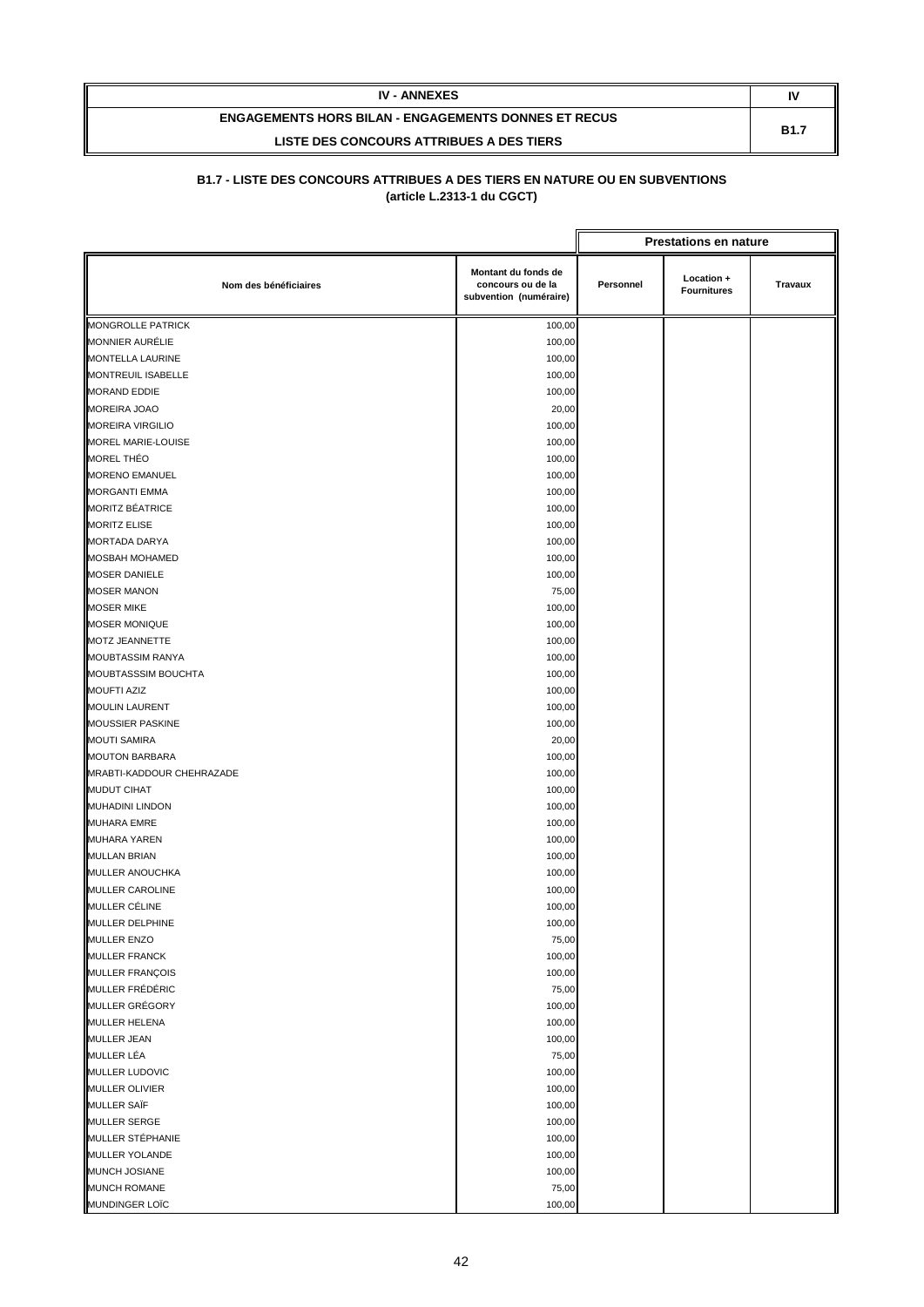| <b>IV - ANNEXES</b>                                         | N           |
|-------------------------------------------------------------|-------------|
| <b>ENGAGEMENTS HORS BILAN - ENGAGEMENTS DONNES ET RECUS</b> | <b>B1.7</b> |
| LISTE DES CONCOURS ATTRIBUES A DES TIERS                    |             |

|                             |                                                                    | <b>Prestations en nature</b> |                                  |         |
|-----------------------------|--------------------------------------------------------------------|------------------------------|----------------------------------|---------|
| Nom des bénéficiaires       | Montant du fonds de<br>concours ou de la<br>subvention (numéraire) | Personnel                    | Location +<br><b>Fournitures</b> | Travaux |
| <b>MUNIER CHRISTIAN</b>     | 20,00                                                              |                              |                                  |         |
| MUNSCH JEAN-PAUL            | 100,00                                                             |                              |                                  |         |
| <b>MUNZING MANON</b>        | 100,00                                                             |                              |                                  |         |
| <b>MURE ROBERT</b>          | 100,00                                                             |                              |                                  |         |
| <b>MURRISCH CORINNE</b>     | 100,00                                                             |                              |                                  |         |
| MURSCHEL EMMA               | 75,00                                                              |                              |                                  |         |
| MURSCHEL YOUNESS            | 100,00                                                             |                              |                                  |         |
| MUSTAFA GEYLAN              | 75,00                                                              |                              |                                  |         |
| MUSTAFOVSKI BÉARA           | 75,00                                                              |                              |                                  |         |
| MUSY MURGIA BERNADETTE      | 100,00                                                             |                              |                                  |         |
| <b>MUTLU JADE</b>           | 75,00                                                              |                              |                                  |         |
| <b>NAAMANE FATIMA</b>       | 100,00                                                             |                              |                                  |         |
| NABOULET AURORE             | 100,00                                                             |                              |                                  |         |
| <b>NACHBAR JEAN</b>         | 20,00                                                              |                              |                                  |         |
| <b>NADIR AMINA</b>          | 75,00                                                              |                              |                                  |         |
| <b>NAGEL CORALIE</b>        | 100,00                                                             |                              |                                  |         |
| <b>NAGEL STEVEN</b>         | 100,00                                                             |                              |                                  |         |
| NAGHMOUCHI RAYHAN           | 100,00                                                             |                              |                                  |         |
| NAGHRACHI MALAK             | 100,00                                                             |                              |                                  |         |
| <b>NAKIMULI SHIRLEY</b>     | 75,00                                                              |                              |                                  |         |
| NATHOU CHAMILA              | 100,00                                                             |                              |                                  |         |
| <b>NAY MICKÄEL</b>          | 100,00                                                             |                              |                                  |         |
| <b>NEAS VICTORIA</b>        | 75,00                                                              |                              |                                  |         |
| <b>NEDJAR HASEN</b>         | 94,90                                                              |                              |                                  |         |
| <b>NEDJAR MOHAMED</b>       | 100,00                                                             |                              |                                  |         |
| <b>NEFF SUZANNE</b>         | 100,00                                                             |                              |                                  |         |
| NEGER MARIE-THÉODETTE       | 100,00                                                             |                              |                                  |         |
| <b>NEGHOUCHE DRIS</b>       | 100,00                                                             |                              |                                  |         |
| <b>NELSON TEUESIL DARIO</b> | 100,00                                                             |                              |                                  |         |
| <b>NETO--RHAIEM AXEL</b>    | 75,00                                                              |                              |                                  |         |
| <b>NGUYEN GABRIEL</b>       | 75,00                                                              |                              |                                  |         |
| <b>NGUYEN JIMMY</b>         | 100,00                                                             |                              |                                  |         |
| NGUYEN THI THU HA           | 100,00                                                             |                              |                                  |         |
| <b>NHU HOANG</b>            | 100,00                                                             |                              |                                  |         |
| NHU PHAN LINH               | 100,00                                                             |                              |                                  |         |
| NIANG ISMAËL                | 75,00                                                              |                              |                                  |         |
| NICVERT CLÉMENT             | 75,00                                                              |                              |                                  |         |
| NIEDERGANG MARGOT           | 100,00                                                             |                              |                                  |         |
| NIGGEL-GIDEMANN CARMÉLIA    | 100,00                                                             |                              |                                  |         |
| NILLES THÉO                 | 75,00                                                              |                              |                                  |         |
| <b>NIVOIX ELISE</b>         | 100,00                                                             |                              |                                  |         |
| NKADILU NZOLA JÉREMY        | 75,00                                                              |                              |                                  |         |
| NOEHRINGER ALEXIS           | 100,00                                                             |                              |                                  |         |
| <b>NOEL AYLINE</b>          | 75,00                                                              |                              |                                  |         |
| <b>NOEL JADE</b>            | 100,00                                                             |                              |                                  |         |
| <b>NOIREL EVA</b>           | 100,00                                                             |                              |                                  |         |
| <b>NOIROT ROMAIN</b>        | 75,00                                                              |                              |                                  |         |
| <b>NOLL JEAN PHILIPPE</b>   | 20,00                                                              |                              |                                  |         |
| <b>NOLL JEAN-MARC</b>       | 100,00                                                             |                              |                                  |         |
| NOLL JEAN-PHILIPPE          | 100,00                                                             |                              |                                  |         |
| NORMAND CÉCILE              | 100,00                                                             |                              |                                  |         |
| NOUAOURIA AMINE             | 100,00                                                             |                              |                                  |         |
| NOUJAID DOUNIA              | 100,00                                                             |                              |                                  |         |
| NOVA-PIMENTEL LOGANN        | 100,00                                                             |                              |                                  |         |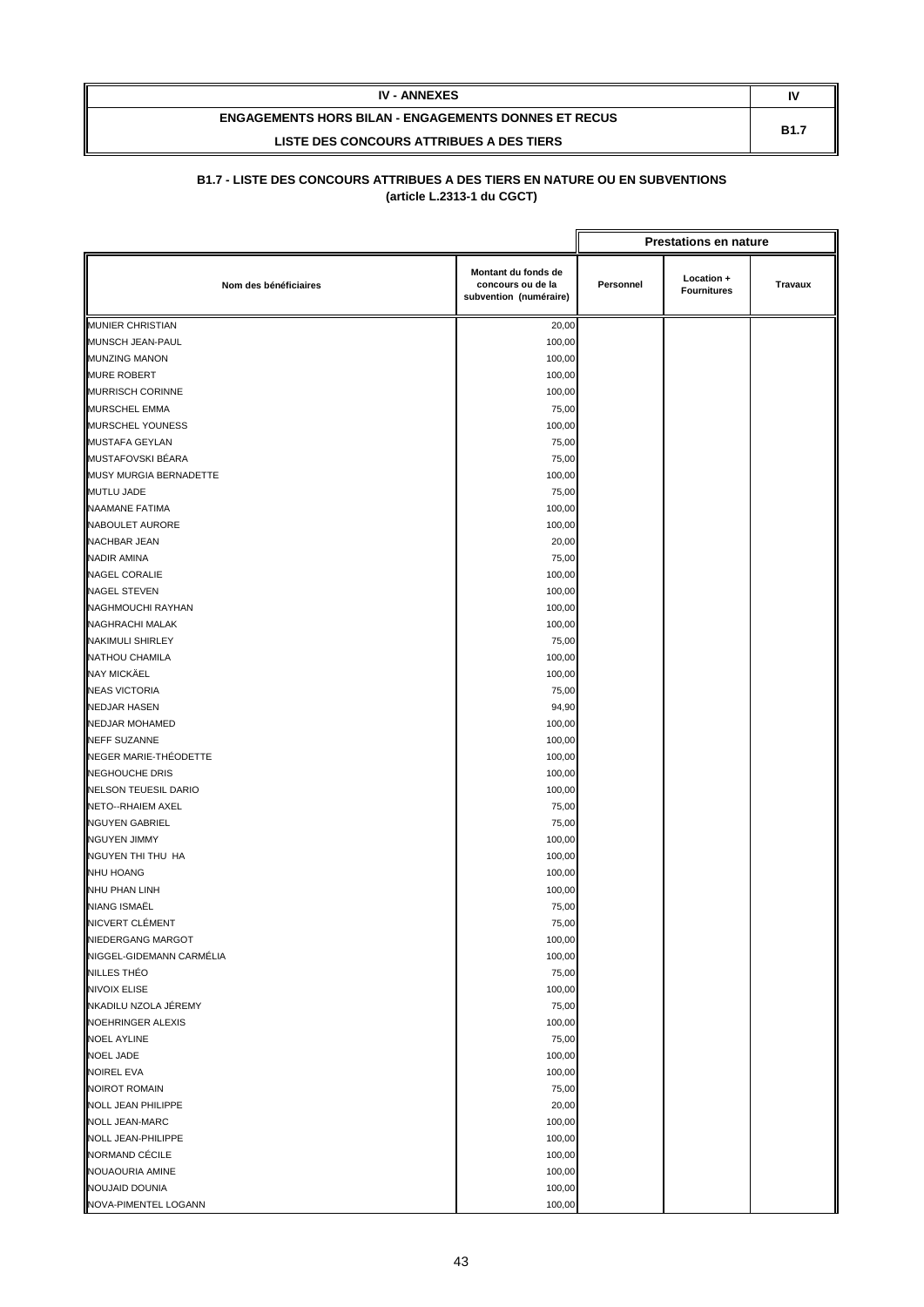| <b>IV - ANNEXES</b>                                         |             |
|-------------------------------------------------------------|-------------|
| <b>ENGAGEMENTS HORS BILAN - ENGAGEMENTS DONNES ET RECUS</b> | <b>B1.7</b> |
| LISTE DES CONCOURS ATTRIBUES A DES TIERS                    |             |

|                           |                                                                    |           | <b>Prestations en nature</b>     |         |
|---------------------------|--------------------------------------------------------------------|-----------|----------------------------------|---------|
| Nom des bénéficiaires     | Montant du fonds de<br>concours ou de la<br>subvention (numéraire) | Personnel | Location +<br><b>Fournitures</b> | Travaux |
| NOYELLE THÉO              | 100,00                                                             |           |                                  |         |
| <b>NSOULI ROLA</b>        | 95,95                                                              |           |                                  |         |
| <b>NUEZ RICHARD</b>       | 20,00                                                              |           |                                  |         |
| <b>NUNES ALEXIS</b>       | 100,00                                                             |           |                                  |         |
| <b>NUNNINGER FREDERIC</b> | 20,00                                                              |           |                                  |         |
| NUSSBAUM OCÉANE           | 100,00                                                             |           |                                  |         |
| <b>OHANA MYRIAM</b>       | 100,00                                                             |           |                                  |         |
| OHL JESSICA               | 100,00                                                             |           |                                  |         |
| OHL-OSTER CLEYA           | 75,00                                                              |           |                                  |         |
| O'KEEF FLORIAN            | 100,00                                                             |           |                                  |         |
| ÖKSÜZ RUMEYSA             | 75,00                                                              |           |                                  |         |
| <b>OLRY SYLVIE</b>        | 100,00                                                             |           |                                  |         |
| OLRY THÉO                 | 100,00                                                             |           |                                  |         |
| <b>OMARI FAOUZI</b>       | 100,00                                                             |           |                                  |         |
| <b>OMAROVA NANA</b>       | 100,00                                                             |           |                                  |         |
| <b>OMEROVIC MATHILDA</b>  | 75,00                                                              |           |                                  |         |
| ONDOUA ASSENG LAURENCE    | 100,00                                                             |           |                                  |         |
| ORENBAS ZEYNEP            | 100,00                                                             |           |                                  |         |
| <b>ORHAN OZLEM</b>        | 100,00                                                             |           |                                  |         |
| ORSAT CLÉMENCE            | 75,00                                                              |           |                                  |         |
| ORTLIEB ANTOINE           | 75,00                                                              |           |                                  |         |
| ORY - GENIN ALEXANDRE     | 100,00                                                             |           |                                  |         |
| <b>OSADTSA LEV</b>        | 100,00                                                             |           |                                  |         |
| <b>OSMANI ESTEBAN</b>     | 100,00                                                             |           |                                  |         |
| OSTER JEAN-PHILIPPE       | 20,00                                                              |           |                                  |         |
| <b>OSTER NATHALIE</b>     | 100,00                                                             |           |                                  |         |
| <b>OTT ANNA</b>           | 100,00                                                             |           |                                  |         |
| <b>OTT DAVID</b>          | 100,00                                                             |           |                                  |         |
| OTT DÉBORAH               | 100,00                                                             |           |                                  |         |
| <b>OTT EVAN</b>           | 100,00                                                             |           |                                  |         |
| <b>OTT GUILLAUME</b>      | 100,00                                                             |           |                                  |         |
| <b>OTT HICHAM</b>         | 75,00                                                              |           |                                  |         |
| OTT JOSÉPHINE             | 75,00                                                              |           |                                  |         |
| <b>OTT MELVYN</b>         | 75,00                                                              |           |                                  |         |
| OTT OCÉANE                | 100,00                                                             |           |                                  |         |
| <b>OTT OLGA</b>           | 75,00                                                              |           |                                  |         |
| OTTENWAELDER KIARA        | 75,00                                                              |           |                                  |         |
| OTTENWAELDER LAURINE      | 100,00                                                             |           |                                  |         |
| <b>OTTER MANULANI</b>     | 100,00                                                             |           |                                  |         |
| <b>OUADI JOSHUA</b>       | 100,00                                                             |           |                                  |         |
| <b>OUADI YASMINE</b>      | 100,00                                                             |           |                                  |         |
| <b>OUDART LÉO</b>         | 100,00                                                             |           |                                  |         |
| <b>OUDIN GREGORY</b>      | 100,00                                                             |           |                                  |         |
| <b>OUISSI RAYAN</b>       | 100,00                                                             |           |                                  |         |
| <b>OURTILANI AMBRE</b>    | 75,00                                                              |           |                                  |         |
| <b>OURTILANI PATRICK</b>  | 99,90                                                              |           |                                  |         |
| <b>OUVRY ALINE</b>        | 100,00                                                             |           |                                  |         |
| ÖZCAN NILSENA             | 75,00                                                              |           |                                  |         |
| <b>OZKAN BORA</b>         | 75,00                                                              |           |                                  |         |
| <b>OZKAN DILARA</b>       | 75,00                                                              |           |                                  |         |
| <b>OZKAN NAZIFE</b>       | 89,90                                                              |           |                                  |         |
| <b>OZKAN TOLGA</b>        | 100,00                                                             |           |                                  |         |
| <b>OZTEPE SEMIHA</b>      | 99,90                                                              |           |                                  |         |
| <b>OZVEREN CEM</b>        | 75,00                                                              |           |                                  |         |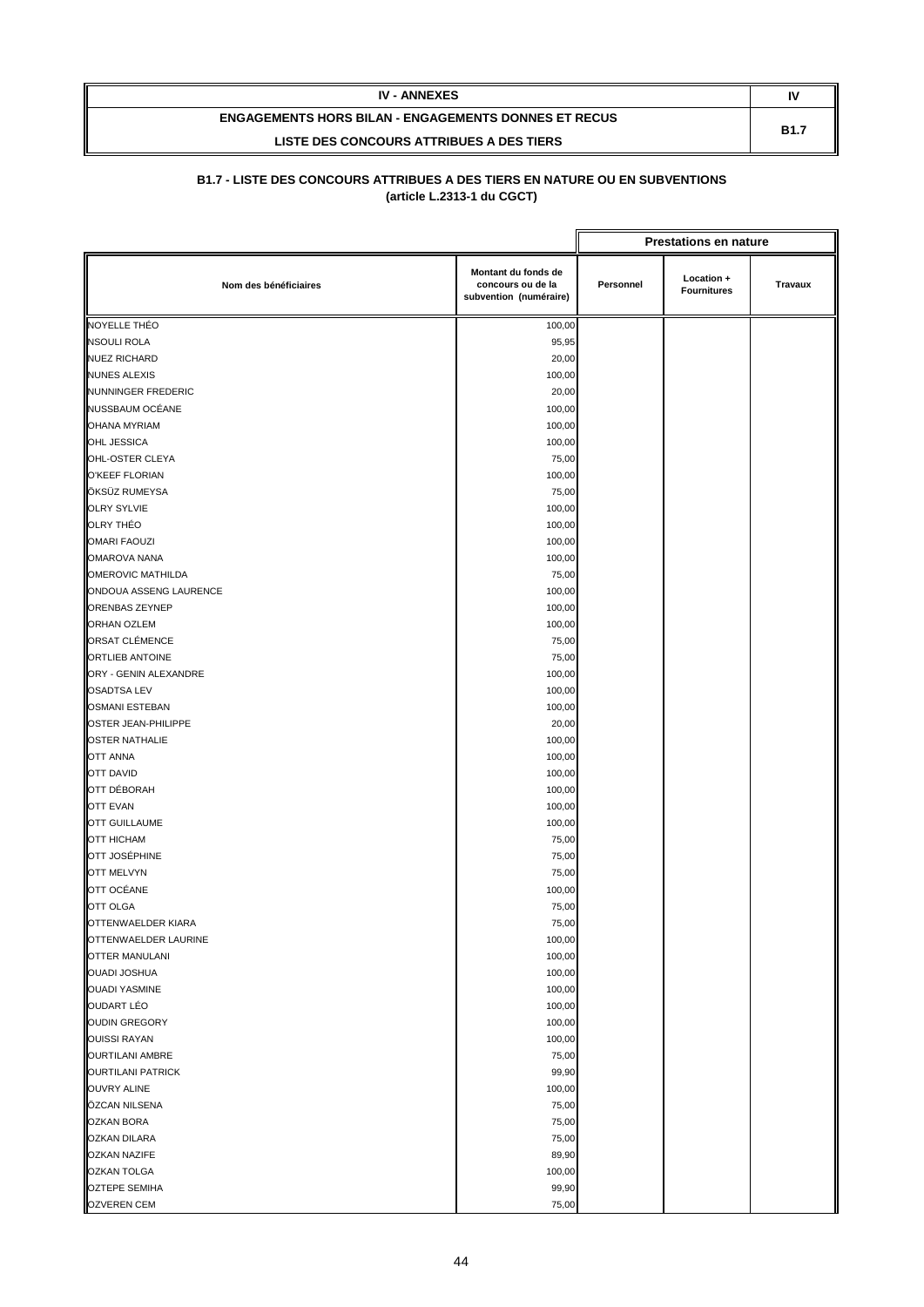| <b>IV - ANNEXES</b>                                         | N           |
|-------------------------------------------------------------|-------------|
| <b>ENGAGEMENTS HORS BILAN - ENGAGEMENTS DONNES ET RECUS</b> | <b>B1.7</b> |
| LISTE DES CONCOURS ATTRIBUES A DES TIERS                    |             |

|                          |                                                                    |                                                                 | <b>Prestations en nature</b> |  |
|--------------------------|--------------------------------------------------------------------|-----------------------------------------------------------------|------------------------------|--|
| Nom des bénéficiaires    | Montant du fonds de<br>concours ou de la<br>subvention (numéraire) | Location +<br>Personnel<br><b>Travaux</b><br><b>Fournitures</b> |                              |  |
| PACCALIN JEAN            | 100,00                                                             |                                                                 |                              |  |
| PADUCH MARIE EVE         | 416,49                                                             |                                                                 |                              |  |
| PAGANI ETIENNE           | 200,00                                                             |                                                                 |                              |  |
| PALERMITI ENZO           | 100,00                                                             |                                                                 |                              |  |
| PALETA MEVLUDIN          | 20,00                                                              |                                                                 |                              |  |
| PANETTA CÉLINE           | 100,00                                                             |                                                                 |                              |  |
| PAPIRER BERNADETTE       | 100,00                                                             |                                                                 |                              |  |
| PARENT AINA              | 100,00                                                             |                                                                 |                              |  |
| PARLAK AYLIN             | 75,00                                                              |                                                                 |                              |  |
| <b>PARLAK SELIM</b>      | 75,00                                                              |                                                                 |                              |  |
| PARMENTIER LAETITIA      | 94,90                                                              |                                                                 |                              |  |
| PARMENTIER LUCETTE       | 100,00                                                             |                                                                 |                              |  |
| PATALANO JADE            | 100,00                                                             |                                                                 |                              |  |
| PATRONELLA ORAZIO        | 100,00                                                             |                                                                 |                              |  |
| PAUCHARD LOAN            | 75,00                                                              |                                                                 |                              |  |
| PAUCHET ANNE LISE        | 100,00                                                             |                                                                 |                              |  |
| PAULEZ MILÈNE            | 100,00                                                             |                                                                 |                              |  |
| PAULUS MARIE ODILE       | 100,00                                                             |                                                                 |                              |  |
| PAUTLER--PEZZOLI CÉSAR   | 75,00                                                              |                                                                 |                              |  |
| <b>PAVIOT WALIS</b>      | 100,00                                                             |                                                                 |                              |  |
| PEAN ALEXANDRE           | 100,00                                                             |                                                                 |                              |  |
| PECHE REMI               | 100,00                                                             |                                                                 |                              |  |
| PECHEY JULIE             | 100,00                                                             |                                                                 |                              |  |
| PEDIC-STILINOVIC ANITA   | 100,00                                                             |                                                                 |                              |  |
| PEGON JULIEN             | 100,00                                                             |                                                                 |                              |  |
| PEIFFER BRUNO            | 100,00                                                             |                                                                 |                              |  |
| PELLETIER GUY            | 20,00                                                              |                                                                 |                              |  |
| PENSERINI THOMAS         | 100,00                                                             |                                                                 |                              |  |
| PERALTA ANAÏS            | 100,00                                                             |                                                                 |                              |  |
| <b>PEREGI ALICIA</b>     | 75,00                                                              |                                                                 |                              |  |
| PEREIRA MANUEL           | 20,00                                                              |                                                                 |                              |  |
| PEREIRA DO CARMO NICOLAS | 100,00                                                             |                                                                 |                              |  |
| PEREIRA LYAM             | 100,00                                                             |                                                                 |                              |  |
| PERESTRELO JEROME        | 100,00                                                             |                                                                 |                              |  |
| PERGOLESI AURÉLIEN       | 100,00                                                             |                                                                 |                              |  |
| PERIGNON JULIE           | 100,00                                                             |                                                                 |                              |  |
| PERINOTTO FRANÇOIS       | 200,00                                                             |                                                                 |                              |  |
| PERIS NADJA              | 100,00                                                             |                                                                 |                              |  |
| PERISIC IVANA            | 75,00                                                              |                                                                 |                              |  |
| PERISIC JULIA            | 75,00                                                              |                                                                 |                              |  |
| PERLADE LIONEL           | 100,00                                                             |                                                                 |                              |  |
| PEROLLI JUSUF-YLL        | 100,00                                                             |                                                                 |                              |  |
| PERRACHE MARC            | 100,00                                                             |                                                                 |                              |  |
| PERREE LEELOU            | 75,00                                                              |                                                                 |                              |  |
| PERRIN ERIC              | 100,00                                                             |                                                                 |                              |  |
| PETER CARLA              | 100,00                                                             |                                                                 |                              |  |
| PETERMANN EMMA           | 100,00                                                             |                                                                 |                              |  |
| PETERS BINTOU            | 100,00                                                             |                                                                 |                              |  |
| PETIT ANDRIAN            | 75,00                                                              |                                                                 |                              |  |
| PETITDEMANGE DENISE      | 100,00                                                             |                                                                 |                              |  |
| PETITDEMANGE EDOUARD     | 100,00                                                             |                                                                 |                              |  |
| PETITDEMANGE EMILIE      | 75,00                                                              |                                                                 |                              |  |
| PETITDEMANGE SOLENE      | 100,00                                                             |                                                                 |                              |  |
| PETITGARS JEAN-LOUIS     | 100,00                                                             |                                                                 |                              |  |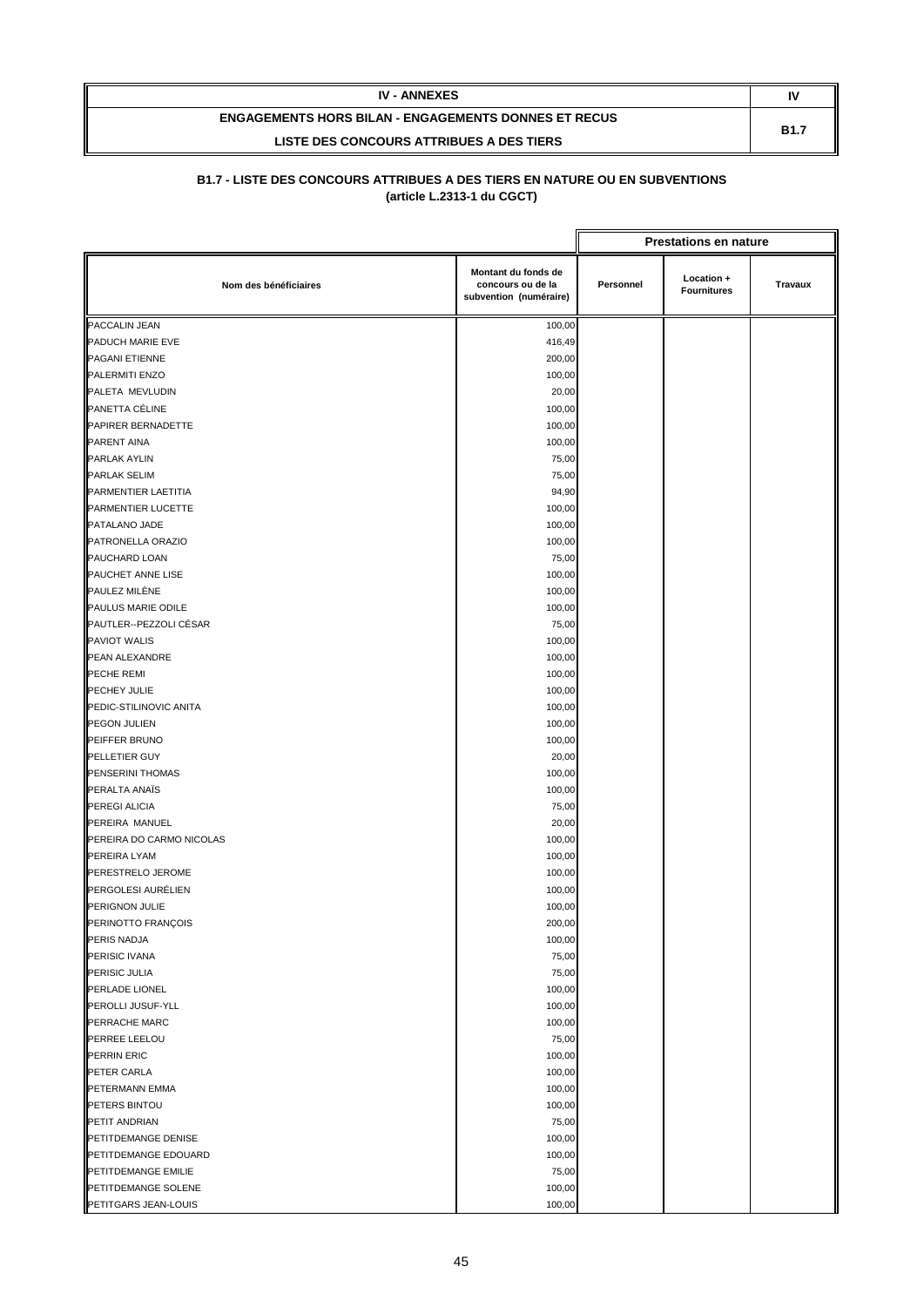| <b>IV - ANNEXES</b>                                         | IV          |
|-------------------------------------------------------------|-------------|
| <b>ENGAGEMENTS HORS BILAN - ENGAGEMENTS DONNES ET RECUS</b> | <b>B1.7</b> |
| LISTE DES CONCOURS ATTRIBUES A DES TIERS                    |             |

|                                    |                                                                    |           | <b>Prestations en nature</b>     |                |
|------------------------------------|--------------------------------------------------------------------|-----------|----------------------------------|----------------|
| Nom des bénéficiaires              | Montant du fonds de<br>concours ou de la<br>subvention (numéraire) | Personnel | Location +<br><b>Fournitures</b> | <b>Travaux</b> |
| PFEMMERT PAULINE                   | 100,00                                                             |           |                                  |                |
| PFERTZEL APOLLINE                  | 75,00                                                              |           |                                  |                |
| PFERTZEL JEAN                      | 100,00                                                             |           |                                  |                |
| PFISTER MYRIAM                     | 100,00                                                             |           |                                  |                |
| PFLEGER MELANIE                    | 100,00                                                             |           |                                  |                |
| PHILIPPE MARIE                     | 100,00                                                             |           |                                  |                |
| PHILIPPO NADINE                    | 20,00                                                              |           |                                  |                |
| PHULPIN LÉA                        | 75,00                                                              |           |                                  |                |
| PIAS COBAS ALEJANDRO               | 100,00                                                             |           |                                  |                |
| PICARD ANGÉLA                      | 100,00                                                             |           |                                  |                |
| PICARD MAURICE                     | 100,00                                                             |           |                                  |                |
| PICAUDE MATHIEU                    | 75,00                                                              |           |                                  |                |
| PICCINNO CLARA                     | 100,00                                                             |           |                                  |                |
| PICHON FREDERIC                    | 20,00                                                              |           |                                  |                |
| PICO DE OLIVEIRA AINHOA            | 0,00                                                               |           |                                  |                |
| PIENIAZEK LIONEL                   | 20,00                                                              |           |                                  |                |
| PIERNOT ALEXANDRE                  | 75,00                                                              |           |                                  |                |
| PIERRAT GAUTHIER                   | 100,00                                                             |           |                                  |                |
| PIERRE CLÉMENCE                    | 100,00                                                             |           |                                  |                |
| PIERRE SANDRA                      | 100,00                                                             |           |                                  |                |
| PIERREL THIBAUT                    | 100,00                                                             |           |                                  |                |
| PIERREVELCIN BASTIEN               | 100,00                                                             |           |                                  |                |
| PIMMEL JEAN MARC                   | 100,00                                                             |           |                                  |                |
| PINARCI ZEYNEP                     | 20,00                                                              |           |                                  |                |
| <b>PINARCI GOKHAN</b>              | 100,00                                                             |           |                                  |                |
| PINET MARTIN                       | 75,00                                                              |           |                                  |                |
| PINO ESTEBAN                       | 75,00                                                              |           |                                  |                |
| <b>PINON SYLVIA</b>                | 100,00                                                             |           |                                  |                |
| PINTO CARLA                        | 100,00                                                             |           |                                  |                |
| PIQUET PASQUET CHANTAL             | 100,00                                                             |           |                                  |                |
| PIRRA MAËLISSE                     | 75,00                                                              |           |                                  |                |
| PISCHOFF FRANCOISE                 | 99,90                                                              |           |                                  |                |
| PISELLI MÉLISSA                    | 75,00                                                              |           |                                  |                |
| PITTET JACQUES                     | 100,00                                                             |           |                                  |                |
| PIVERON CHRISTINE                  | 100,00                                                             |           |                                  |                |
| PLATZ LYLOU                        | 75,00                                                              |           |                                  |                |
| PLET CAROLINE                      | 100,00                                                             |           |                                  |                |
| PODER MAXIME                       | 100,00                                                             |           |                                  |                |
| PODIC RAIF-HANAN                   | 100,00                                                             |           |                                  |                |
| POINT CATHERINE                    | 100,00                                                             |           |                                  |                |
| POIREL MATHILDE                    | 100,00                                                             |           |                                  |                |
| POIROT ERIC                        | 100,00                                                             |           |                                  |                |
| POIROT REGIS                       | 100,00                                                             |           |                                  |                |
| POIROUX LISE                       | 100,00                                                             |           |                                  |                |
| PONGRATZ RODOLPHE<br>PORHAN MEHMET | 100,00                                                             |           |                                  |                |
| POROSYAN AMALIA                    | 40,00                                                              |           |                                  |                |
| PORRET ALEXANDRE                   | 100,00<br>75,00                                                    |           |                                  |                |
| PORTAL ERIC                        | 100,00                                                             |           |                                  |                |
| POSPIESZYNSKI SAMUEL               | 75,00                                                              |           |                                  |                |
| POSPIESZYNSKI SOPHIE               | 100,00                                                             |           |                                  |                |
| POUILLET QUENTIN                   | 100,00                                                             |           |                                  |                |
| POURPUECH YVETTE                   | 100,00                                                             |           |                                  |                |
| POUSSE ARIELLE                     | 20,00                                                              |           |                                  |                |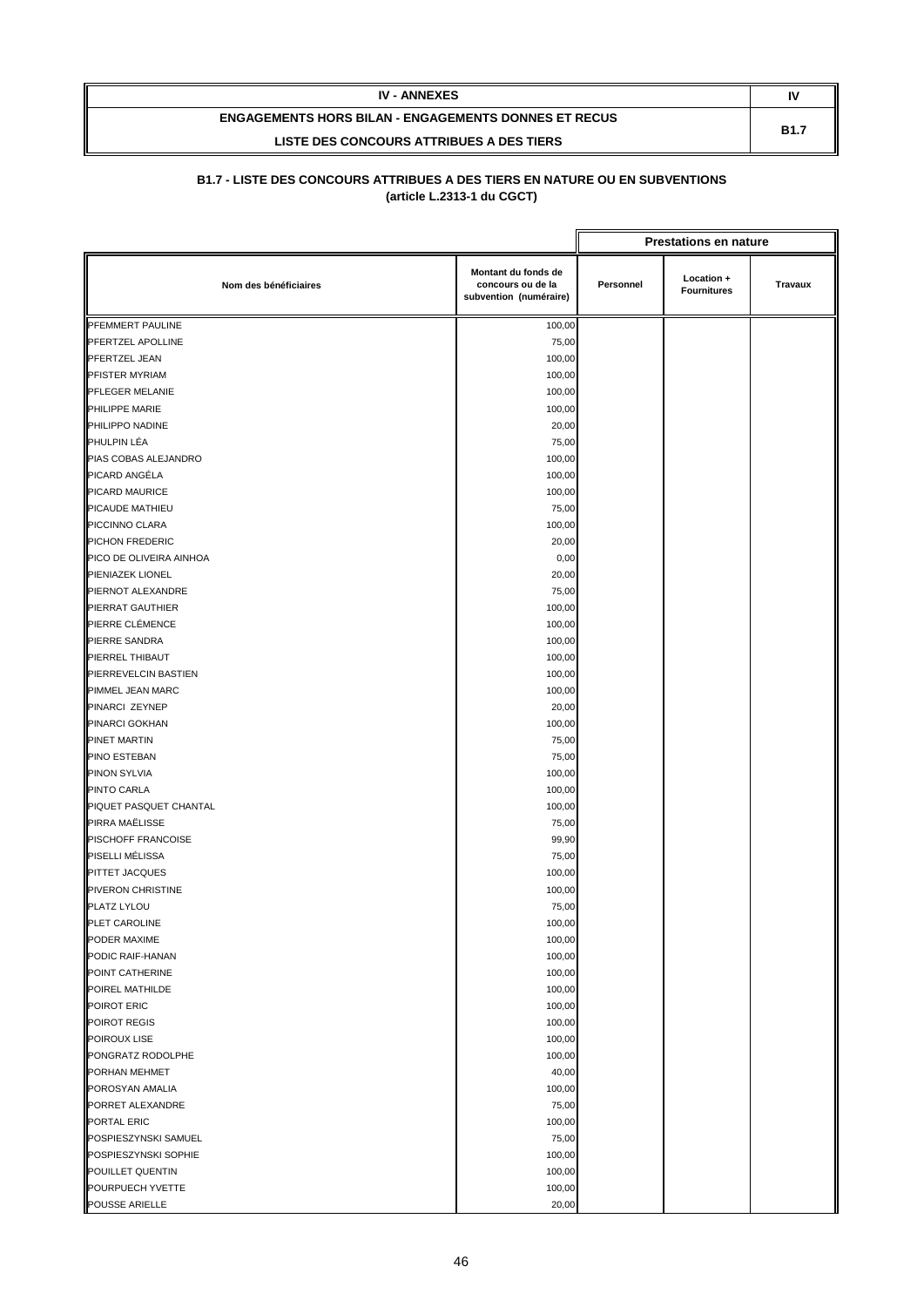| <b>IV - ANNEXES</b>                                         | IV          |
|-------------------------------------------------------------|-------------|
| <b>ENGAGEMENTS HORS BILAN - ENGAGEMENTS DONNES ET RECUS</b> | <b>B1.7</b> |
| LISTE DES CONCOURS ATTRIBUES A DES TIERS                    |             |

|                             |                                                                    | <b>Prestations en nature</b> |                                  |         |
|-----------------------------|--------------------------------------------------------------------|------------------------------|----------------------------------|---------|
| Nom des bénéficiaires       | Montant du fonds de<br>concours ou de la<br>subvention (numéraire) | Personnel                    | Location +<br><b>Fournitures</b> | Travaux |
| PREISS CLAUDE               | 100,00                                                             |                              |                                  |         |
| PREISS GRUNENWALD CONSTANCE | 75,00                                                              |                              |                                  |         |
| PREISS GRUNENWALD MATTHIEU  | 100,00                                                             |                              |                                  |         |
| PREISS--GRUNENWALD APOLLINE | 100,00                                                             |                              |                                  |         |
| PREUD' HOMME DIANE          | 100,00                                                             |                              |                                  |         |
| PREVOST MARIE               | 75,00                                                              |                              |                                  |         |
| PREVOST VINCIANE            | 100,00                                                             |                              |                                  |         |
| PRIAM MARLON                | 75,00                                                              |                              |                                  |         |
| PROBST MARTIN               | 75,00                                                              |                              |                                  |         |
| PROCHASSON ANTOINE          | 100,00                                                             |                              |                                  |         |
| PRUD'HOMME MEGANE           | 100,00                                                             |                              |                                  |         |
| PUJOL JEAN-MARIE            | 100,00                                                             |                              |                                  |         |
| QUENTIN RÉMY                | 100,00                                                             |                              |                                  |         |
| <b>QUINTANA ANAÏS</b>       | 100,00                                                             |                              |                                  |         |
| RABAH IMÈNE                 | 75,00                                                              |                              |                                  |         |
| RABAH ZAHRA                 | 75,00                                                              |                              |                                  |         |
| RABIA AMIR                  | 100,00                                                             |                              |                                  |         |
| RACHAK AKIM                 | 75,00                                                              |                              |                                  |         |
| RAIMUNDO JOAQUIM            | 100,00                                                             |                              |                                  |         |
| RAÏS FAIZA                  | 100,00                                                             |                              |                                  |         |
| RAMBAUD LOUISON             | 75,00                                                              |                              |                                  |         |
| RAMBAUD XAVIER              | 100,00                                                             |                              |                                  |         |
| RAMBEAUD ALPHONSE           | 100,00                                                             |                              |                                  |         |
| RAMBEAUD LILY               | 100,00                                                             |                              |                                  |         |
| RAMBOUR COLLEEN             | 75,00                                                              |                              |                                  |         |
| RAMDANI MYRIAM              | 100,00                                                             |                              |                                  |         |
| <b>RAMI PRIMO</b>           | 100,00                                                             |                              |                                  |         |
| RANIERI CLAUDIA             | 100,00                                                             |                              |                                  |         |
| RAPP GENEVIÉVE              | 100,00                                                             |                              |                                  |         |
| RAYYAYE ETHAN               | 75,00                                                              |                              |                                  |         |
| REALI DOMINIQUE             | 100,00                                                             |                              |                                  |         |
| REBHOLTZ THÉO               | 75,00                                                              |                              |                                  |         |
| <b>REBISCHUNG LUCIE</b>     | 100,00                                                             |                              |                                  |         |
| <b>RECHER GUILLAUME</b>     | 100,00                                                             |                              |                                  |         |
| RECHRECHE AMINA             | 75,00                                                              |                              |                                  |         |
| <b>REDL ANDREAS</b>         | 20,00                                                              |                              |                                  |         |
| <b>REICHENAUER DENIS</b>    | 100,00                                                             |                              |                                  |         |
| REITER CLARA                | 75,00                                                              |                              |                                  |         |
| <b>REITER FABIENNE</b>      | 100,00                                                             |                              |                                  |         |
| REITER LILY                 | 75,00                                                              |                              |                                  |         |
| REMETTER ALBERTINE          | 100,00                                                             |                              |                                  |         |
| REMETTER AMÉLIE             | 100,00                                                             |                              |                                  |         |
| <b>RENEUVE PATRICK</b>      | 100,00                                                             |                              |                                  |         |
| <b>RENIS OLIVIA</b>         | 100,00                                                             |                              |                                  |         |
| RENNETEAU LAURENT           | 100,00                                                             |                              |                                  |         |
| RENON FRÉDÉRIC              | 100,00                                                             |                              |                                  |         |
| <b>RENON MARTIN</b>         | 100,00                                                             |                              |                                  |         |
| <b>RERAT SIMON</b>          | 100,00                                                             |                              |                                  |         |
| RESIDOVIC KENAN             | 100,00                                                             |                              |                                  |         |
| <b>REVAKA TIMMY</b>         | 1 000,00                                                           |                              |                                  |         |
| <b>REY MELISSA</b>          | 100,00                                                             |                              |                                  |         |
| <b>REYES KEVIN</b>          | 100,00                                                             |                              |                                  |         |
| <b>RHODE DIMY</b>           | 100,00                                                             |                              |                                  |         |
| RIAHI WASSIM                | 75,00                                                              |                              |                                  |         |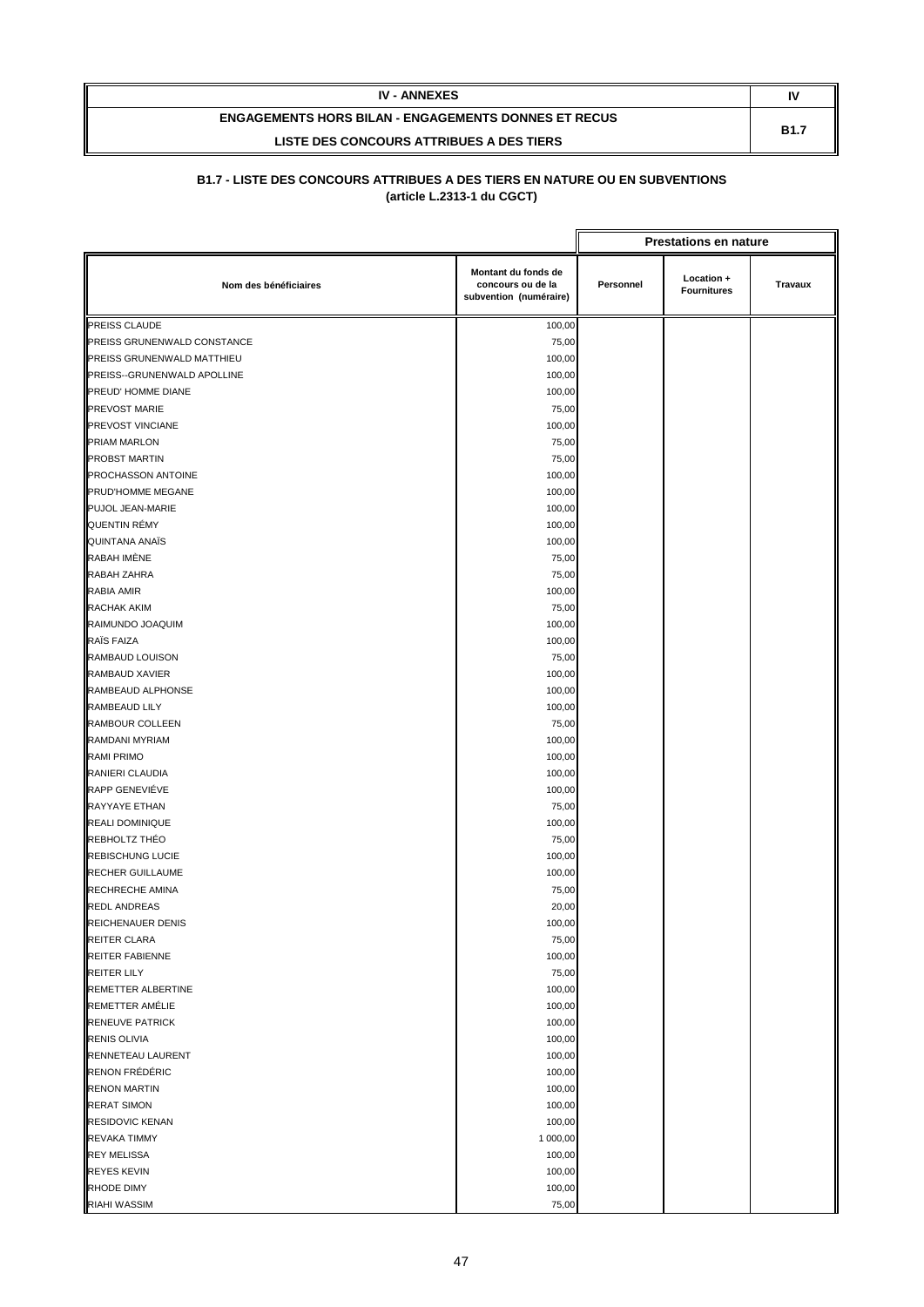| <b>IV - ANNEXES</b>                                         | IV          |
|-------------------------------------------------------------|-------------|
| <b>ENGAGEMENTS HORS BILAN - ENGAGEMENTS DONNES ET RECUS</b> | <b>B1.7</b> |
| LISTE DES CONCOURS ATTRIBUES A DES TIERS                    |             |

|                           |                                                                    |           | <b>Prestations en nature</b>     |                |
|---------------------------|--------------------------------------------------------------------|-----------|----------------------------------|----------------|
| Nom des bénéficiaires     | Montant du fonds de<br>concours ou de la<br>subvention (numéraire) | Personnel | Location +<br><b>Fournitures</b> | <b>Travaux</b> |
| <b>RIANE SAMIA</b>        | 100,00                                                             |           |                                  |                |
| RIBAIRA JUAN              | 100,00                                                             |           |                                  |                |
| <b>RIBEIRO UGO</b>        | 100,00                                                             |           |                                  |                |
| RICARD FRANÇIS            | 100,00                                                             |           |                                  |                |
| RICHARD EMMANUELLE        | 100,00                                                             |           |                                  |                |
| <b>RICHARD LEO</b>        | 100,00                                                             |           |                                  |                |
| <b>RICHARD WENDY</b>      | 100,00                                                             |           |                                  |                |
| <b>RICHARD YANIS</b>      | 100,00                                                             |           |                                  |                |
| RICHART ALEXANDRE         | 100,00                                                             |           |                                  |                |
| RICHART RAPHAËL           | 100,00                                                             |           |                                  |                |
| RIEAU KAÏS                | 75,00                                                              |           |                                  |                |
| <b>RIEDINGER TONY-LEE</b> | 100,00                                                             |           |                                  |                |
| <b>RIEGER ERIC</b>        | 100,00                                                             |           |                                  |                |
| RIESS MÉLINA              | 100,00                                                             |           |                                  |                |
| RIESTERER ALEXANDRE       | 100,00                                                             |           |                                  |                |
| <b>RIGEL FLORENCE</b>     | 100,00                                                             |           |                                  |                |
| RINALDI DANA              | 75,00                                                              |           |                                  |                |
| <b>RINCKLIN LUCAS</b>     | 75,00                                                              |           |                                  |                |
| RINDERKNECHT CÉLINE       | 100,00                                                             |           |                                  |                |
| <b>RINNER GUILLAUME</b>   | 100,00                                                             |           |                                  |                |
| RINNER JOSÉE              | 100,00                                                             |           |                                  |                |
| RISACHER LAURENT          | 100,00                                                             |           |                                  |                |
| RITTER ANITA              | 100,00                                                             |           |                                  |                |
| <b>RITTER CELINE</b>      | 99,95                                                              |           |                                  |                |
| RITTER NIRINA             | 75,00                                                              |           |                                  |                |
| RITTER YOANN              | 100,00                                                             |           |                                  |                |
| RITZENTHALER EDITH        | 100,00                                                             |           |                                  |                |
| RITZENTHALER MANON        | 75,00                                                              |           |                                  |                |
| RITZENTHALER MARC         | 100,00                                                             |           |                                  |                |
| <b>RIVIERE HELINE</b>     | 100,00                                                             |           |                                  |                |
| <b>RIVIERE MANON</b>      | 75,00                                                              |           |                                  |                |
| RIVOALLAN GUILLAUME       | 374,56                                                             |           |                                  |                |
| ROBERJOT JADE             | 100,00                                                             |           |                                  |                |
| ROBERT CÉLINE             | 100,00                                                             |           |                                  |                |
| <b>ROBERT JACQUES</b>     | 100,00                                                             |           |                                  |                |
| ROBERT VICTOR-JUNIOR      | 75,00                                                              |           |                                  |                |
| ROBERTO BACALHAU MARTIM   | 75,00                                                              |           |                                  |                |
| ROBIN NICOLAS             | 100,00                                                             |           |                                  |                |
| <b>ROBY KELYME</b>        | 75,00                                                              |           |                                  |                |
| ROCHDI SOPHIE             | 100,00                                                             |           |                                  |                |
| ROCHOTTE NELL             | 100,00                                                             |           |                                  |                |
| RODENSTEIN PAUL           | 100,00                                                             |           |                                  |                |
| RODENSTEIN PHILIPPE       | 20,00                                                              |           |                                  |                |
| RODIER RIDJY              | 100,00                                                             |           |                                  |                |
| RODRIGUE STÉPHANIE        | 100,00                                                             |           |                                  |                |
| RODRIGUES SILVA CASSANDRA | 100,00                                                             |           |                                  |                |
| RODRIGUES SILVA LOANE     | 100,00                                                             |           |                                  |                |
| <b>ROHMER LOU</b>         | 100,00                                                             |           |                                  |                |
| ROHMER NOAH               | 75,00                                                              |           |                                  |                |
| ROHRER DELPHINE           | 100,00                                                             |           |                                  |                |
| <b>ROLOFF MATHIS</b>      | 75,00                                                              |           |                                  |                |
| ROMAGNY MAYLANE           | 75,00                                                              |           |                                  |                |
| ROMANO CHANTAL            | 200,00                                                             |           |                                  |                |
| ROMASKA CAMERONN          | 100,00                                                             |           |                                  |                |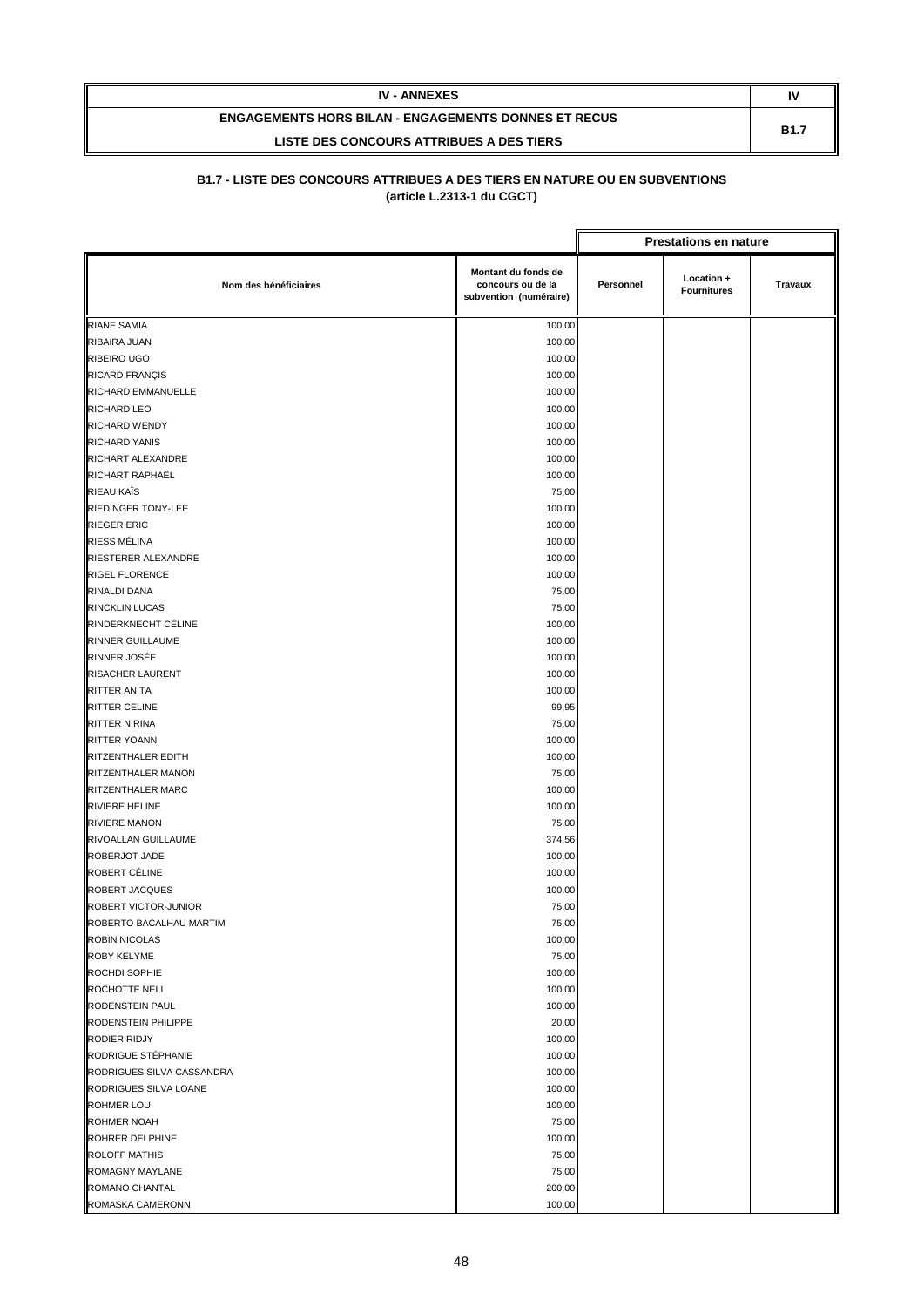| <b>IV - ANNEXES</b>                                         | IV          |
|-------------------------------------------------------------|-------------|
| <b>ENGAGEMENTS HORS BILAN - ENGAGEMENTS DONNES ET RECUS</b> | <b>B1.7</b> |
| LISTE DES CONCOURS ATTRIBUES A DES TIERS                    |             |

|                         |                                                                    |           | <b>Prestations en nature</b>     |                |
|-------------------------|--------------------------------------------------------------------|-----------|----------------------------------|----------------|
| Nom des bénéficiaires   | Montant du fonds de<br>concours ou de la<br>subvention (numéraire) | Personnel | Location +<br><b>Fournitures</b> | <b>Travaux</b> |
| ROMINGER CLÉMENCE       | 75,00                                                              |           |                                  |                |
| RONARC H YANNICK        | 100,00                                                             |           |                                  |                |
| RONCARI PATRICIA        | 100,00                                                             |           |                                  |                |
| ROPERS MAÉVA            | 100,00                                                             |           |                                  |                |
| ROQUEJEOFFRE LISE       | 100,00                                                             |           |                                  |                |
| <b>ROSADO MANUEL</b>    | 100,00                                                             |           |                                  |                |
| ROSENFELDER MARTINE     | 2 664,52                                                           |           |                                  |                |
| <b>ROSSETTI ANTHONY</b> | 100,00                                                             |           |                                  |                |
| ROSSI ALEXANDRA         | 100,00                                                             |           |                                  |                |
| ROSSI CLÉMENT           | 75,00                                                              |           |                                  |                |
| <b>ROSSI GUY</b>        | 500,00                                                             |           |                                  |                |
| ROTH EDOUARD            | 75,00                                                              |           |                                  |                |
| <b>ROTH FRANÇIS</b>     | 100,00                                                             |           |                                  |                |
| ROTH JEAN-LUC           | 100,00                                                             |           |                                  |                |
| <b>ROTH VIRGINIE</b>    | 100,00                                                             |           |                                  |                |
| ROTHENFLUG ELISA        | 100,00                                                             |           |                                  |                |
| <b>ROTSAERT KRISS</b>   | 100,00                                                             |           |                                  |                |
| ROUAN SERIK SELMA AÏCHA | 100,00                                                             |           |                                  |                |
| ROUSSEAU SOLÉNE         | 100,00                                                             |           |                                  |                |
| ROUSSEL MAXIME          | 75,00                                                              |           |                                  |                |
| ROUTIER LAURENCE        | 20,00                                                              |           |                                  |                |
| <b>ROUZET BERENICE</b>  | 75,00                                                              |           |                                  |                |
| ROYER CLÉOPHÉE          | 75,00                                                              |           |                                  |                |
| <b>RUBIN NICOLAS</b>    | 20,00                                                              |           |                                  |                |
| <b>RUCH FLORIANE</b>    | 100,00                                                             |           |                                  |                |
| <b>RUDLOFF LUCIE</b>    | 100,00                                                             |           |                                  |                |
| <b>RUDOLF THÉO</b>      | 100,00                                                             |           |                                  |                |
| RUDOLPH PATRICIA        | 100,00                                                             |           |                                  |                |
| <b>RUOLT ALINE</b>      | 75,00                                                              |           |                                  |                |
| RYNDAK SEBASTIEN        | 100,00                                                             |           |                                  |                |
| <b>SAC DIJANA</b>       | 100,00                                                             |           |                                  |                |
| SAFFARI YELDA           | 75,00                                                              |           |                                  |                |
| SAGDATI NERMINA         | 100,00                                                             |           |                                  |                |
| <b>SAGNARD DAVID</b>    | 100,00                                                             |           |                                  |                |
| <b>SAHIN RAZIYE</b>     | 100,00                                                             |           |                                  |                |
| SAHNOUN MAHI KADER      | 100,00                                                             |           |                                  |                |
| SAID LEILY              | 75,00                                                              |           |                                  |                |
| SAIFFOUDINE SAANDATI    | 100,00                                                             |           |                                  |                |
| SAILE CÉDRIC            | 100,00                                                             |           |                                  |                |
| SAINDOU KAHIMA          | 75,00                                                              |           |                                  |                |
| SAINDOU SAMIRA          | 75,00                                                              |           |                                  |                |
| <b>SAKTOUN YASSINE</b>  | 100,00                                                             |           |                                  |                |
| <b>SALA DANIEL</b>      | 100,00                                                             |           |                                  |                |
| <b>SALA ISABELLE</b>    | 100,00                                                             |           |                                  |                |
| SALGUEIRO ARMAND        | 100,00                                                             |           |                                  |                |
| SALIHI ADAM             | 75,00                                                              |           |                                  |                |
| <b>SALIK LAETITIA</b>   | 100,00                                                             |           |                                  |                |
| SALTURK HÜMEYRA         | 100,00                                                             |           |                                  |                |
| SALVIA LORENZO          | 100,00                                                             |           |                                  |                |
| <b>SAMAH MARWANE</b>    | 100,00                                                             |           |                                  |                |
| SAMNANI ASSIA           | 100,00                                                             |           |                                  |                |
| SAMPAIO CATITA BEATRIZ  | 75,00                                                              |           |                                  |                |
| SAMPAIO PAULOS JOANA    | 100,00                                                             |           |                                  |                |
| SAMSON MARC ANDRÉ       | 100,00                                                             |           |                                  |                |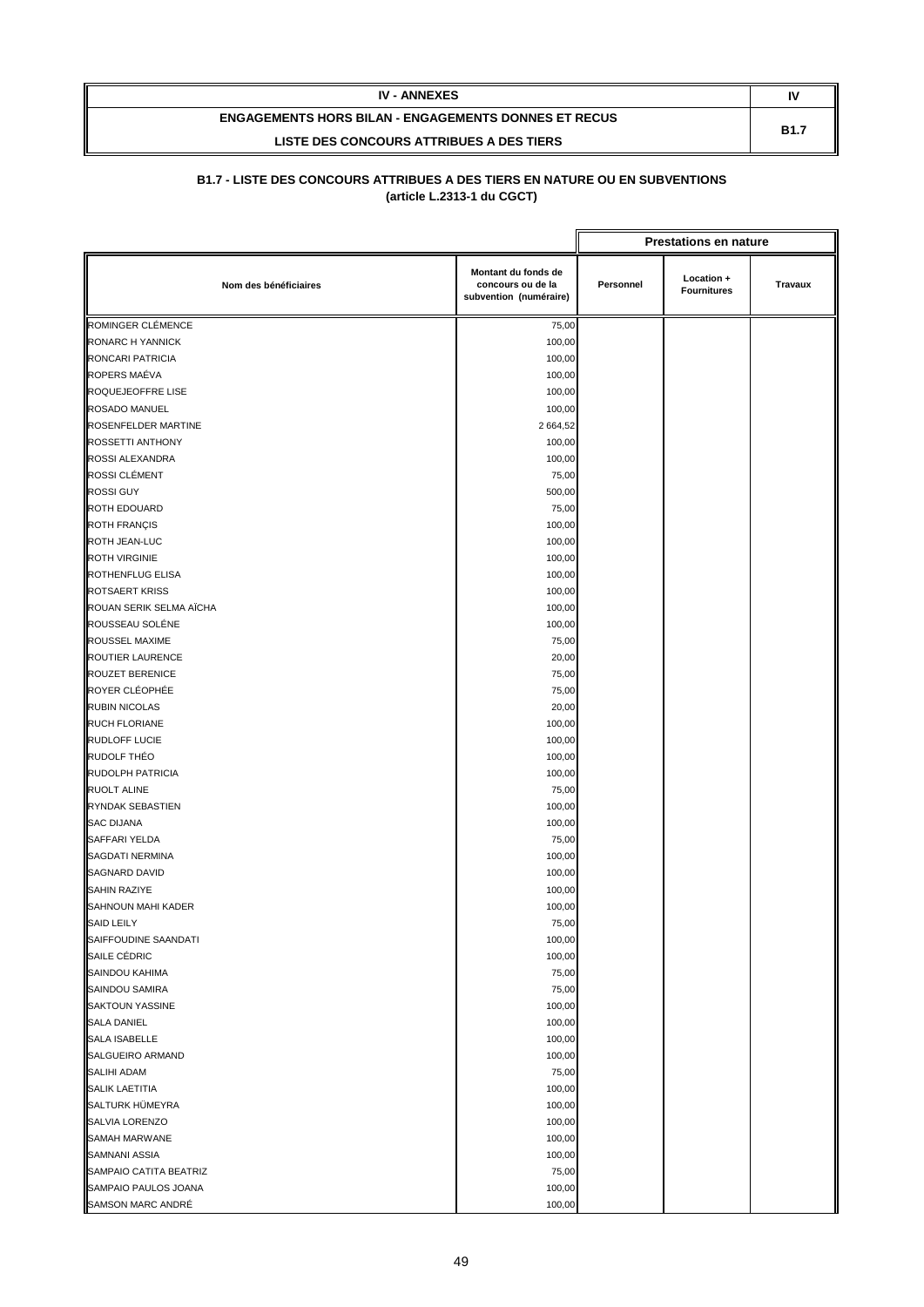| <b>IV - ANNEXES</b>                                         | IV          |
|-------------------------------------------------------------|-------------|
| <b>ENGAGEMENTS HORS BILAN - ENGAGEMENTS DONNES ET RECUS</b> | <b>B1.7</b> |
| LISTE DES CONCOURS ATTRIBUES A DES TIERS                    |             |

|                                                      |                                                                    |           | <b>Prestations en nature</b>     |         |
|------------------------------------------------------|--------------------------------------------------------------------|-----------|----------------------------------|---------|
| Nom des bénéficiaires                                | Montant du fonds de<br>concours ou de la<br>subvention (numéraire) | Personnel | Location +<br><b>Fournitures</b> | Travaux |
| <b>SANCHEZ CÉCILE</b>                                | 100,00                                                             |           |                                  |         |
| SANCHEZ MATÉO                                        | 75,00                                                              |           |                                  |         |
| SANDOZ SÉBASTIEN                                     | 100,00                                                             |           |                                  |         |
| SANDRIN PAUL                                         | 100,00                                                             |           |                                  |         |
| SANT'ANGELO ELIO                                     | 75,00                                                              |           |                                  |         |
| SANTGERMA BENJAMIN                                   | 100,00                                                             |           |                                  |         |
| SANTOS MAY-LINH                                      | 75,00                                                              |           |                                  |         |
| SAOUD AICHA                                          | 99,90                                                              |           |                                  |         |
| SAOUD IMANE                                          | 100,00                                                             |           |                                  |         |
| <b>SAOUD MOHAMED</b>                                 | 20,00                                                              |           |                                  |         |
| SAPIENZA FILOMENA                                    | 100,00                                                             |           |                                  |         |
| SARGSYAN DAVID                                       | 75,00                                                              |           |                                  |         |
| SARHANE LOUBNA                                       | 100,00                                                             |           |                                  |         |
| <b>SASMAZ ELVAN</b>                                  | 100,00                                                             |           |                                  |         |
| SAUVADET ARNAUD                                      | 100,00                                                             |           |                                  |         |
| SAUVAGEOT GILLES                                     | 99,51                                                              |           |                                  |         |
| SAUVE MARIE                                          | 100,00                                                             |           |                                  |         |
| <b>SAVIGNY LOUNA</b>                                 | 75,00                                                              |           |                                  |         |
| SAVOAIA ANDREAA                                      | 100,00                                                             |           |                                  |         |
| <b>SAVOURAT ERIC</b>                                 | 100,00                                                             |           |                                  |         |
| SAYOURI HURYA                                        | 100,00                                                             |           |                                  |         |
| <b>SBAI AHMED</b>                                    | 100,00                                                             |           |                                  |         |
| <b>SCHAAL JULIANE</b>                                | 100,00                                                             |           |                                  |         |
| <b>SCHAEGIS MURIEL</b>                               | 100,00                                                             |           |                                  |         |
| SCHAETZEL PATRICIA                                   | 100,00                                                             |           |                                  |         |
| SCHAFFHAUSER PIERRE                                  | 100,00                                                             |           |                                  |         |
| <b>SCHALLER LAURENCE</b>                             | 20,00                                                              |           |                                  |         |
| SCHANBAECHER ANGELINE                                | 100,00                                                             |           |                                  |         |
| <b>SCHARFF ALFRED</b>                                | 100,00                                                             |           |                                  |         |
| <b>SCHATT ELODIE</b>                                 | 100,00                                                             |           |                                  |         |
| <b>SCHATZ ISABELLE</b>                               | 200,00                                                             |           |                                  |         |
| <b>SCHEER PASCAL</b>                                 | 100,00                                                             |           |                                  |         |
| <b>SCHEER RYAN</b>                                   | 75,00                                                              |           |                                  |         |
| SCHEIDECKER WITTERSHEIM JACQU                        | 100,00                                                             |           |                                  |         |
| SCHEIDECKER CHRISTELE                                | 20,00                                                              |           |                                  |         |
| <b>SCHELL NOĖ</b>                                    | 100,00                                                             |           |                                  |         |
| <b>SCHELLINGER AMINE</b>                             | 100,00                                                             |           |                                  |         |
| SCHERBERICH ROLAND                                   | 100,00                                                             |           |                                  |         |
| <b>SCHERRER PIERRE</b>                               | 20,00                                                              |           |                                  |         |
| <b>SCHEUBLE THÉO</b>                                 | 100,00                                                             |           |                                  |         |
| SCHIEHLE ANDRÉ                                       | 100,00                                                             |           |                                  |         |
| <b>SCHIFFER LOELIA</b>                               | 75,00                                                              |           |                                  |         |
| SCHILLE FRÉDÉRIQUE                                   | 100,00                                                             |           |                                  |         |
| SCHILLER GABRIELLE                                   | 100,00                                                             |           |                                  |         |
| SCHILLINGER CATHERINE                                | 100,00                                                             |           |                                  |         |
| SCHILLINGER JANINE                                   | 100,00                                                             |           |                                  |         |
| <b>SCHILTKNECHT SOFIA</b>                            | 100,00                                                             |           |                                  |         |
| SCHLEGEL NICOLAS<br>SCHLOSSER ALEXANDRE              | 100,00                                                             |           |                                  |         |
| <b>SCHMIDLIN VICTOR</b>                              | 100,00                                                             |           |                                  |         |
|                                                      | 100,00                                                             |           |                                  |         |
| <b>SCHMIDT AXEL</b>                                  | 75,00                                                              |           |                                  |         |
| <b>SCHMIDT CLÉMENTINE</b><br><b>SCHMIDT PHILIPPE</b> | 100,00                                                             |           |                                  |         |
| <b>SCHMIDT SYLVIE</b>                                | 100,00<br>100,00                                                   |           |                                  |         |
|                                                      |                                                                    |           |                                  |         |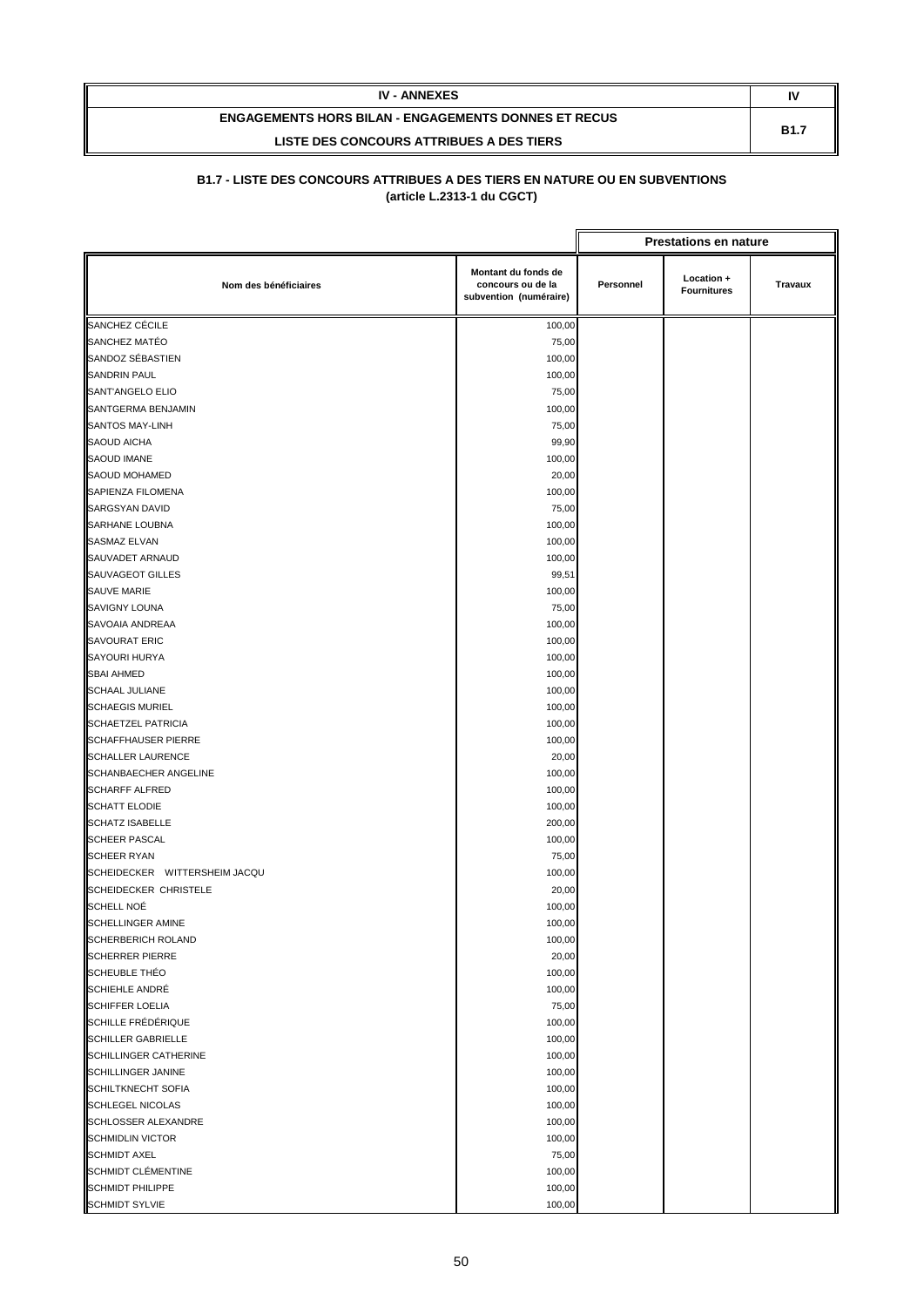| <b>IV - ANNEXES</b>                                         | N           |
|-------------------------------------------------------------|-------------|
| <b>ENGAGEMENTS HORS BILAN - ENGAGEMENTS DONNES ET RECUS</b> | <b>B1.7</b> |
| LISTE DES CONCOURS ATTRIBUES A DES TIERS                    |             |

|                             |                                                                    |           | <b>Prestations en nature</b>     |         |
|-----------------------------|--------------------------------------------------------------------|-----------|----------------------------------|---------|
| Nom des bénéficiaires       | Montant du fonds de<br>concours ou de la<br>subvention (numéraire) | Personnel | Location +<br><b>Fournitures</b> | Travaux |
| <b>SCHMITT AMANDINE</b>     | 100,00                                                             |           |                                  |         |
| <b>SCHMITT AMAURY</b>       | 75,00                                                              |           |                                  |         |
| <b>SCHMITT AURELIEN</b>     | 75,00                                                              |           |                                  |         |
| <b>SCHMITT BAPTISTE</b>     | 100,00                                                             |           |                                  |         |
| SCHMITT JEAN-SÉBASTIEN      | 100,00                                                             |           |                                  |         |
| <b>SCHMITT LAURE</b>        | 100,00                                                             |           |                                  |         |
| SCHMITT LÉA                 | 75,00                                                              |           |                                  |         |
| <b>SCHMITT LOANA</b>        | 100,00                                                             |           |                                  |         |
| <b>SCHMITT LOUISE</b>       | 75,00                                                              |           |                                  |         |
| <b>SCHMITT PIERRE</b>       | 100,00                                                             |           |                                  |         |
| SCHMITT SÉBASTIEN           | 100,00                                                             |           |                                  |         |
| SCHMITT ZWICKERT NATHAN     | 75,00                                                              |           |                                  |         |
| <b>SCHMOLL LUCIE</b>        | 75,00                                                              |           |                                  |         |
| SCHNEIDER ANDRÉE            | 100,00                                                             |           |                                  |         |
| <b>SCHNEIDER CHRISTELLE</b> | 100,00                                                             |           |                                  |         |
| <b>SCHNEIDER OLGA</b>       | 75,00                                                              |           |                                  |         |
| <b>SCHNEIDER OPHÉLIE</b>    | 100,00                                                             |           |                                  |         |
| <b>SCHNEIDER SARAH</b>      | 75,00                                                              |           |                                  |         |
| <b>SCHNEIDER THIERRY</b>    | 100,00                                                             |           |                                  |         |
| <b>SCHNEIDER VIRGINIE</b>   | 20,00                                                              |           |                                  |         |
| <b>SCHNELL PIERRE</b>       | 100,00                                                             |           |                                  |         |
| SCHNELLER CHLOË             | 100,00                                                             |           |                                  |         |
| <b>SCHOBING ALEX</b>        | 75,00                                                              |           |                                  |         |
| <b>SCHODEL ARNAUD</b>       | 100,00                                                             |           |                                  |         |
| <b>SCHOEFFTER ALAIN</b>     | 100,00                                                             |           |                                  |         |
| SCHOENBECK JEANINE          | 100,00                                                             |           |                                  |         |
| SCHOEPFER CÉLINE            | 100,00                                                             |           |                                  |         |
| <b>SCHOLTUS MATHILDE</b>    | 75,00                                                              |           |                                  |         |
| <b>SCHOLTUS NICOLAS</b>     | 288,02                                                             |           |                                  |         |
| <b>SCHONE ALICE</b>         | 100,00                                                             |           |                                  |         |
| <b>SCHOOR MAELLE</b>        | 75,00                                                              |           |                                  |         |
| <b>SCHOTT FABRICE</b>       | 100,00                                                             |           |                                  |         |
| <b>SCHREIBER CHARLOTTE</b>  | 100,00                                                             |           |                                  |         |
| <b>SCHREINER ISABELLE</b>   | 100,00                                                             |           |                                  |         |
| SCHUELLER JÉRÖME            | 100,00                                                             |           |                                  |         |
| <b>SCHUELLER SOPHIE</b>     | 100,00                                                             |           |                                  |         |
| SCHUH MARIE-FRANÇOISE       | 100,00                                                             |           |                                  |         |
| SCHULLER YVONNE             | 100,00                                                             |           |                                  |         |
| <b>SCHULTZ PHILIPPE</b>     | 20,00                                                              |           |                                  |         |
| SCHULZ LOOS JENNIFER        | 100,00                                                             |           |                                  |         |
| SCHUMACHER JÉRÔME           | 100,00                                                             |           |                                  |         |
| <b>SCHUMACHER MACÉO</b>     | 100,00                                                             |           |                                  |         |
| <b>SCHWAB ARI</b>           | 100,00                                                             |           |                                  |         |
| <b>SCHWAB CARLA</b>         | 100,00                                                             |           |                                  |         |
| <b>SCHWARTZE NATHAN</b>     | 75,00                                                              |           |                                  |         |
| SCHWARTZENBERGER DOROTTHÉE  | 100,00                                                             |           |                                  |         |
| SCHWEIGER ANNE SOPHIE       | 100,00                                                             |           |                                  |         |
| <b>SCHWENCK ILAN</b>        | 75,00                                                              |           |                                  |         |
| <b>SCIASCIA NATHALIE</b>    | 99,95                                                              |           |                                  |         |
| SEEWOOLALL BEENAH           | 100,00                                                             |           |                                  |         |
| <b>SEGHIERI AMINE</b>       | 75,00                                                              |           |                                  |         |
| <b>SEGHIERI SAFA</b>        | 100,00                                                             |           |                                  |         |
| <b>SEGUIN FACCHI MARGOT</b> | 100,00                                                             |           |                                  |         |
| <b>SEGUIN LARA</b>          | 75,00                                                              |           |                                  |         |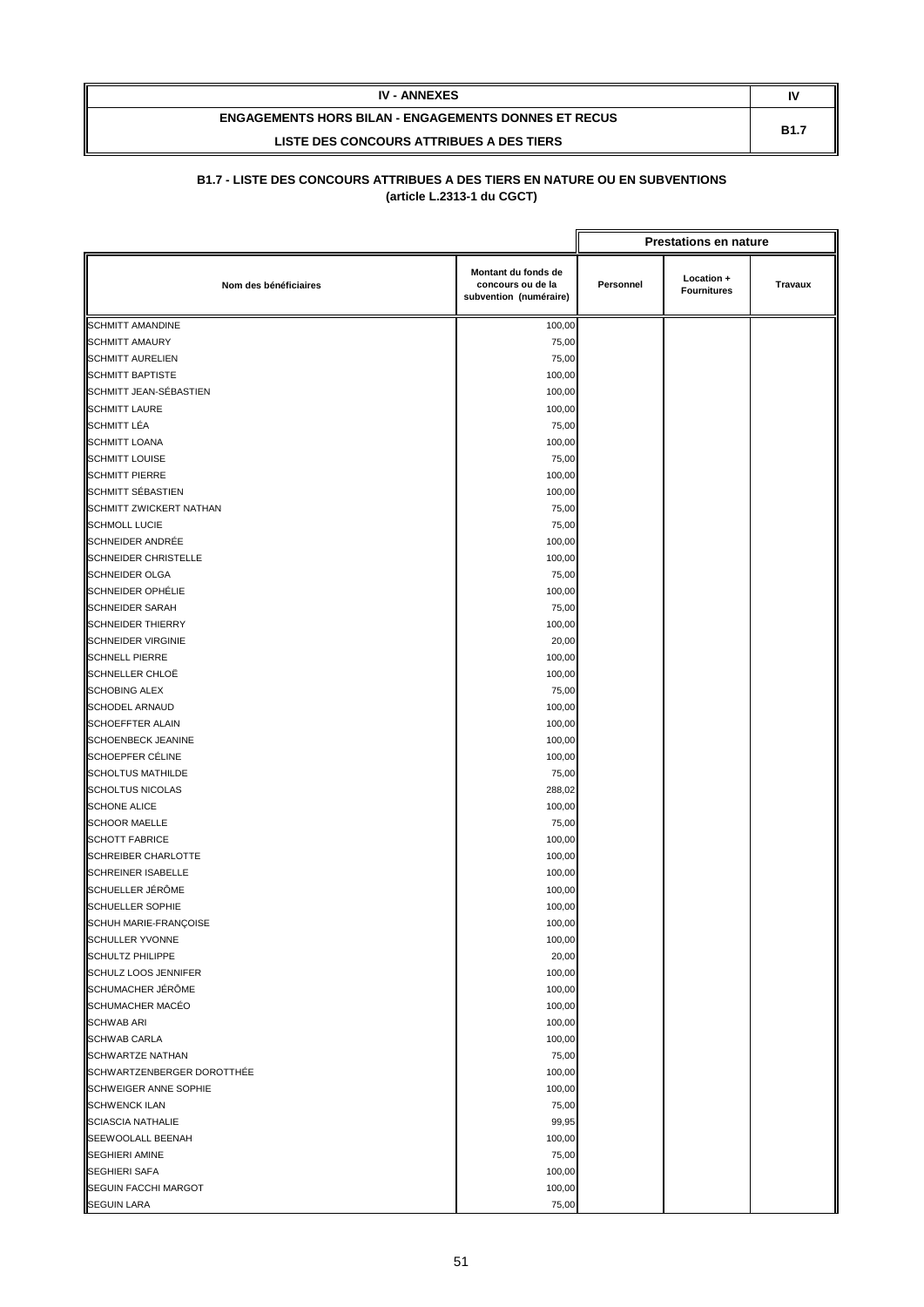| <b>IV - ANNEXES</b>                                         | IV          |
|-------------------------------------------------------------|-------------|
| <b>ENGAGEMENTS HORS BILAN - ENGAGEMENTS DONNES ET RECUS</b> | <b>B1.7</b> |
| LISTE DES CONCOURS ATTRIBUES A DES TIERS                    |             |

|                                |                                                                    | <b>Prestations en nature</b> |                                  |                |
|--------------------------------|--------------------------------------------------------------------|------------------------------|----------------------------------|----------------|
| Nom des bénéficiaires          | Montant du fonds de<br>concours ou de la<br>subvention (numéraire) | Personnel                    | Location +<br><b>Fournitures</b> | <b>Travaux</b> |
| <b>SELIG LISALINE</b>          | 100,00                                                             |                              |                                  |                |
| <b>SELIM GUANITO</b>           | 100,00                                                             |                              |                                  |                |
| SELIVIORSTOVA SVETLANA         | 100,00                                                             |                              |                                  |                |
| SELMANI IDEAL                  | 100,00                                                             |                              |                                  |                |
| SEMOULIN CLEMENTINE            | 75,00                                                              |                              |                                  |                |
| SENANI MÉLINA                  | 75,00                                                              |                              |                                  |                |
| SENDAGBIA SANGOU BOREL         | 99,95                                                              |                              |                                  |                |
| SENDAGBIA-SANGOU ANAIS         | 75,00                                                              |                              |                                  |                |
| <b>SENGER ROGER</b>            | 100,00                                                             |                              |                                  |                |
| <b>SERFAD SALMAH</b>           | 100,00                                                             |                              |                                  |                |
| SERGIO MIGUEL LOPES DOS SANTOS | 100,00                                                             |                              |                                  |                |
| SERIN ARDA                     | 75,00                                                              |                              |                                  |                |
| SERJANAJ MARJETA               | 20,00                                                              |                              |                                  |                |
| SERJANAJ ALEXIA                | 75,00                                                              |                              |                                  |                |
| <b>SERON ELISA</b>             | 75,00                                                              |                              |                                  |                |
| <b>SERRY NICOLAS</b>           | 100,00                                                             |                              |                                  |                |
| SERVANT ANTOINE                | 100,00                                                             |                              |                                  |                |
| SERVEAUX TIMEO                 | 75,00                                                              |                              |                                  |                |
| <b>SESTITO LUCAS</b>           | 100,00                                                             |                              |                                  |                |
| <b>SETTOUF SALOMÉ</b>          | 100,00                                                             |                              |                                  |                |
| <b>SEYFE IBRAHIM</b>           | 100,00                                                             |                              |                                  |                |
| <b>SEYFE IREM</b>              | 75,00                                                              |                              |                                  |                |
| <b>SEYHAN ERAY</b>             | 100,00                                                             |                              |                                  |                |
| <b>SEYLLER MARIO</b>           | 100,00                                                             |                              |                                  |                |
| <b>SGATNI SARRA</b>            | 100,00                                                             |                              |                                  |                |
| SI MOHAMMED KHADIDJA           | 100,00                                                             |                              |                                  |                |
| SIABA LINDA                    | 20,00                                                              |                              |                                  |                |
| SIARI AIMÉ                     | 100,00                                                             |                              |                                  |                |
| <b>SIARI KLARA</b>             | 100,00                                                             |                              |                                  |                |
| SIARI SABRI                    | 100,00                                                             |                              |                                  |                |
| SIBILLE PHILIPPE               | 100,00                                                             |                              |                                  |                |
| <b>SIBOT SYLVAIN</b>           | 100,00                                                             |                              |                                  |                |
| SILVESTRE LOUISE               | 75,00                                                              |                              |                                  |                |
| <b>SIMLER MARGOT</b>           | 100,00                                                             |                              |                                  |                |
| SIMOLOUOKDOM CASSANDRA         | 100,00                                                             |                              |                                  |                |
| <b>SIMON BRUNO</b>             | 100,00                                                             |                              |                                  |                |
| SIMON CATHY                    | 100,00                                                             |                              |                                  |                |
| SIMON EMMA                     | 100,00                                                             |                              |                                  |                |
| <b>SIMON MARC</b>              | 100,00                                                             |                              |                                  |                |
| SIMON MONIQUE                  | 100,00                                                             |                              |                                  |                |
| SIMON RIESS MONIQUE            | 100,00                                                             |                              |                                  |                |
| SIMOUD ABDELGHANI              | 100,00                                                             |                              |                                  |                |
| SIMOUD ANEFEL                  | 100,00                                                             |                              |                                  |                |
| <b>SINSON ARWEN</b>            | 100,00                                                             |                              |                                  |                |
| <b>SINSON ERANA</b>            | 75,00                                                              |                              |                                  |                |
| SIPP ISABELLE                  | 20,00                                                              |                              |                                  |                |
| SIPP JEAN                      | 75,00                                                              |                              |                                  |                |
| SISSLER LOUIS                  | 100,00                                                             |                              |                                  |                |
| SISSOKO JAMES                  | 89,00                                                              |                              |                                  |                |
| SITASONGA LUBAKI CHEISSY       | 75,00                                                              |                              |                                  |                |
| SITTERLE JULIEN                | 99,95                                                              |                              |                                  |                |
| SIZEC AYANE                    | 100,00                                                             |                              |                                  |                |
| <b>SKENDERI MERSIT</b>         | 100,00                                                             |                              |                                  |                |
| SKOUEV ALEKSANDR               | 100,00                                                             |                              |                                  |                |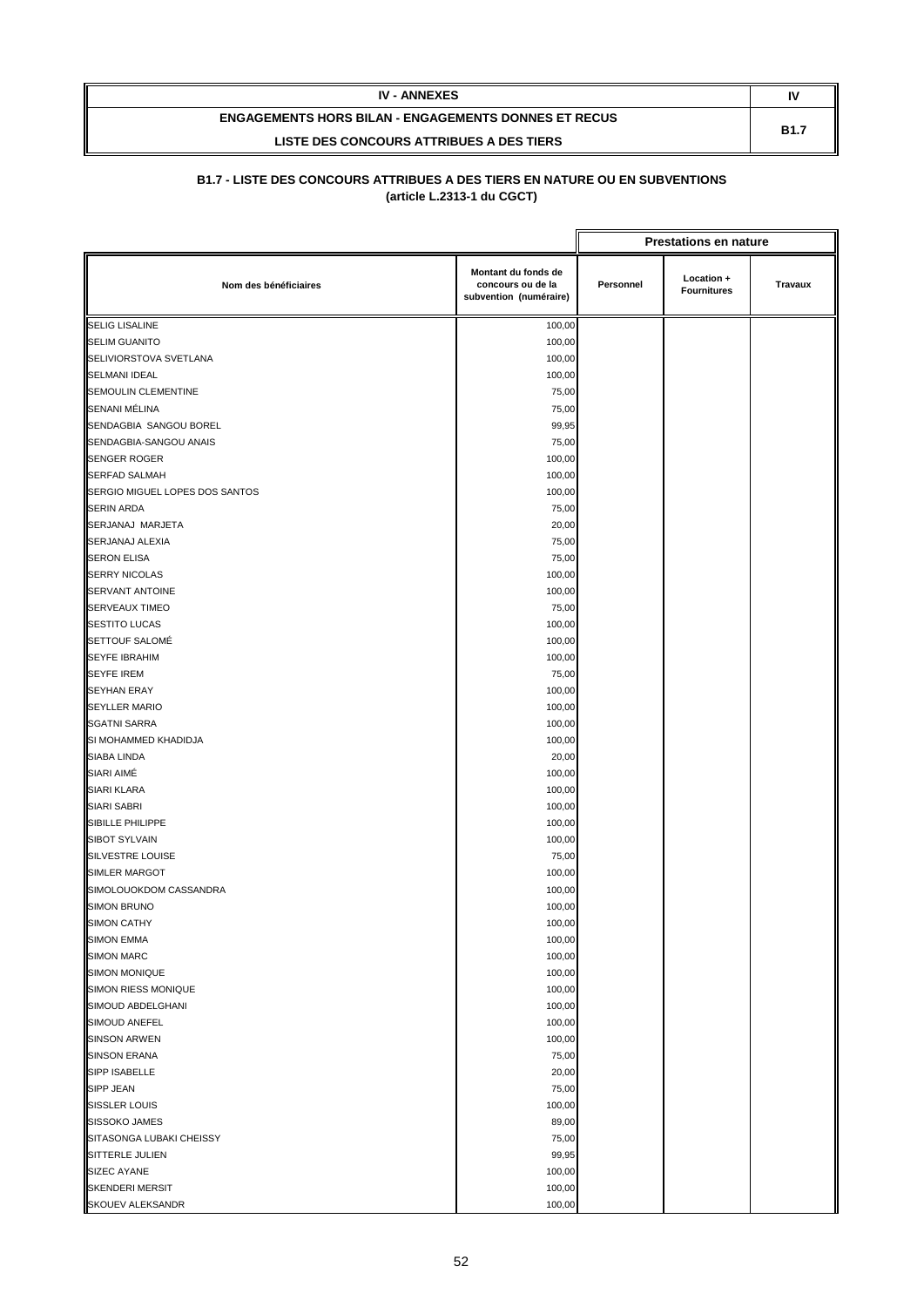| <b>IV - ANNEXES</b>                                         | N           |
|-------------------------------------------------------------|-------------|
| <b>ENGAGEMENTS HORS BILAN - ENGAGEMENTS DONNES ET RECUS</b> | <b>B1.7</b> |
| LISTE DES CONCOURS ATTRIBUES A DES TIERS                    |             |

|                          |                                                                    |           | <b>Prestations en nature</b>     |         |
|--------------------------|--------------------------------------------------------------------|-----------|----------------------------------|---------|
| Nom des bénéficiaires    | Montant du fonds de<br>concours ou de la<br>subvention (numéraire) | Personnel | Location +<br><b>Fournitures</b> | Travaux |
| SMAILI AGNÉS             | 100,00                                                             |           |                                  |         |
| SMILJIC MARINA           | 100,00                                                             |           |                                  |         |
| <b>SOHN NICOLAS</b>      | 100,00                                                             |           |                                  |         |
| SOILIHI CARDOT NOHLAN    | 75,00                                                              |           |                                  |         |
| SOITEL ALAIN             | 100,00                                                             |           |                                  |         |
| <b>SOKIC PAUL</b>        | 75,00                                                              |           |                                  |         |
| <b>SOLMI NATHAN</b>      | 75,00                                                              |           |                                  |         |
| SOMMER JEAN-MARC         | 100,00                                                             |           |                                  |         |
| SONNTAG JULIE            | 100,00                                                             |           |                                  |         |
| SONNTAG STEPHANIE        | 20,00                                                              |           |                                  |         |
| <b>SOROKA ARNAUD</b>     | 100,00                                                             |           |                                  |         |
| <b>SOUAMES YANIS</b>     | 100,00                                                             |           |                                  |         |
| <b>SOULI RIHAB</b>       | 100,00                                                             |           |                                  |         |
| <b>SOUSA VICTOR</b>      | 100,00                                                             |           |                                  |         |
| SPAMPINATO GABRIELE      | 75,00                                                              |           |                                  |         |
| SPECHT CHRISTOPHE        | 100,00                                                             |           |                                  |         |
| SPENLE MARTIN            | 75,00                                                              |           |                                  |         |
| SPERY CHRISTOPHE         | 20,00                                                              |           |                                  |         |
| SPERY ZÉLIE              | 75,00                                                              |           |                                  |         |
| SPIELMANN CAMILLE        | 100,00                                                             |           |                                  |         |
| SPIESER GAËTAN           | 100,00                                                             |           |                                  |         |
| SPIESSER MEYER STEPHANE  | 390,97                                                             |           |                                  |         |
| SPINDLER GIANNI          | 75,00                                                              |           |                                  |         |
| <b>SPOERRY SYLVIE</b>    | 100,00                                                             |           |                                  |         |
| SPORER CÉLYA             | 75,00                                                              |           |                                  |         |
| SPORER GILLES            | 100,00                                                             |           |                                  |         |
| STADELMANN TANIA         | 100,00                                                             |           |                                  |         |
| <b>STAHL CARINE</b>      | 100,00                                                             |           |                                  |         |
| STAHL MARIE ANNE         | 100,00                                                             |           |                                  |         |
| STAHL VICTORIA           | 100,00                                                             |           |                                  |         |
| STAPPIGLIA CHLOÉ         | 75,00                                                              |           |                                  |         |
| STEFFAN DANIÈLE          | 200,00                                                             |           |                                  |         |
| <b>STEIB KARINE</b>      | 100,00                                                             |           |                                  |         |
| <b>STEIB LUKA</b>        | 100,00                                                             |           |                                  |         |
| STEIB MÉLISSA            | 100,00                                                             |           |                                  |         |
| <b>STEIB NOAH</b>        | 75,00                                                              |           |                                  |         |
| STEIB PATRICIA           | 100,00                                                             |           |                                  |         |
| STEINBRUCKER JOËL        | 100,00                                                             |           |                                  |         |
| STEINEL GRÉGORY          | 100,00                                                             |           |                                  |         |
| STEINEL JÉRÔME           | 100,00                                                             |           |                                  |         |
| STEPHAN EVELYNE          | 20,00                                                              |           |                                  |         |
| STIRNEMANN MARIE         | 20,00                                                              |           |                                  |         |
| STIRPE ARTHUR            | 75,00                                                              |           |                                  |         |
| STOCKER MONIQUE          | 29,74                                                              |           |                                  |         |
| <b>STOCKLE ILYESS</b>    | 75,00                                                              |           |                                  |         |
| <b>STOECKLE NICOLAS</b>  | 100,00                                                             |           |                                  |         |
| <b>STOECKLIN QUENTIN</b> | 100,00                                                             |           |                                  |         |
| STOECKLIN VINCENT        | 75,00                                                              |           |                                  |         |
| <b>STOEFFLER YVES</b>    | 100,00                                                             |           |                                  |         |
| STOERKLER ODILE          | 100,00                                                             |           |                                  |         |
| STOFFEL LOGAN            | 100,00                                                             |           |                                  |         |
| STOTZER LÉA              | 100,00                                                             |           |                                  |         |
| STRAFELLA KATHYA         | 100,00                                                             |           |                                  |         |
| STRITTMATTER CHRISTINE   | 100,00                                                             |           |                                  |         |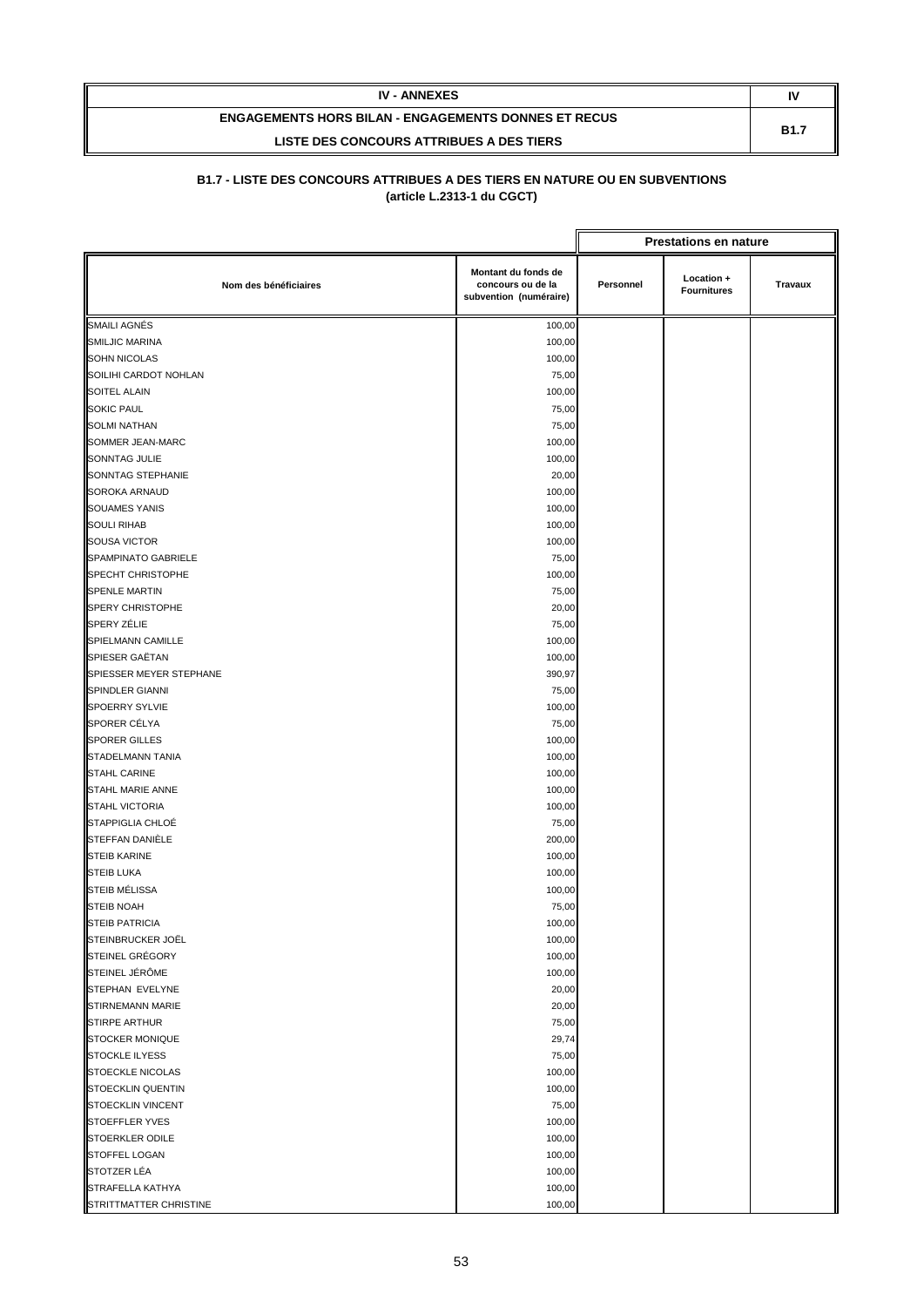| <b>IV - ANNEXES</b>                                         | N           |
|-------------------------------------------------------------|-------------|
| <b>ENGAGEMENTS HORS BILAN - ENGAGEMENTS DONNES ET RECUS</b> | <b>B1.7</b> |
| LISTE DES CONCOURS ATTRIBUES A DES TIERS                    |             |

|                            |                                                                    |           | <b>Prestations en nature</b>     |                |
|----------------------------|--------------------------------------------------------------------|-----------|----------------------------------|----------------|
| Nom des bénéficiaires      | Montant du fonds de<br>concours ou de la<br>subvention (numéraire) | Personnel | Location +<br><b>Fournitures</b> | <b>Travaux</b> |
| STRITTMATTER LÉNA          | 75,00                                                              |           |                                  |                |
| <b>STRUSS DENIS</b>        | 100,00                                                             |           |                                  |                |
| <b>STURM DANIEL</b>        | 100,00                                                             |           |                                  |                |
| <b>STURM LEANA</b>         | 75,00                                                              |           |                                  |                |
| <b>STURM TESS</b>          | 75,00                                                              |           |                                  |                |
| SUBIALI ANGELINO-GABRIEL   | 75,00                                                              |           |                                  |                |
| <b>SUCKER GAELLE</b>       | 100,00                                                             |           |                                  |                |
| <b>SUISSA ISRAEL</b>       | 100,00                                                             |           |                                  |                |
| <b>SUPPER AURORE</b>       | 100,00                                                             |           |                                  |                |
| SUTTER CLAUDE              | 100,00                                                             |           |                                  |                |
| SUTTER JONATHAN            | 100,00                                                             |           |                                  |                |
| SUTTER JUSTINE             | 100,00                                                             |           |                                  |                |
| SZABLEWSKI JONATHAN        | 100,00                                                             |           |                                  |                |
| TACHET - - GROFF ELYA      | 75,00                                                              |           |                                  |                |
| <b>TAGLIABUE FRANÇIS</b>   | 100,00                                                             |           |                                  |                |
| <b>TAHOUR AHMED</b>        | 75,00                                                              |           |                                  |                |
| <b>TAHOUR AYA</b>          | 100,00                                                             |           |                                  |                |
| <b>TAIEM LYNA</b>          | 100,00                                                             |           |                                  |                |
| <b>TALEUX CÉDRIC</b>       | 100,00                                                             |           |                                  |                |
| <b>TALSSI OUASSILA</b>     | 100,00                                                             |           |                                  |                |
| <b>TAREK YOUNES</b>        | 100,00                                                             |           |                                  |                |
| <b>TASCI YUSUF</b>         | 100,00                                                             |           |                                  |                |
| TASDEMIR MUHAMMED-ALI      | 75,00                                                              |           |                                  |                |
| <b>TAVERNIER CLAIRE</b>    | 100,00                                                             |           |                                  |                |
| <b>TAVERNIER NOÉMIE</b>    | 100,00                                                             |           |                                  |                |
| <b>TAVERNIER PHILIPE</b>   | 100,00                                                             |           |                                  |                |
| <b>TAZEGUN ILAY</b>        | 100,00                                                             |           |                                  |                |
| <b>TAZEGUN OKAN</b>        | 100,00                                                             |           |                                  |                |
| <b>TAZEGUN RABIA</b>       | 100,00                                                             |           |                                  |                |
| <b>TAZEGUN THÉO</b>        | 100,00                                                             |           |                                  |                |
| <b>TE CHARLY</b>           | 100,00                                                             |           |                                  |                |
| <b>TEIXEIRA RAQUEL</b>     | 100,00                                                             |           |                                  |                |
| <b>TEKIN BERRA</b>         | 75,00                                                              |           |                                  |                |
| <b>TEKIN TAHA</b>          | 100,00                                                             |           |                                  |                |
| <b>TELLIER EVE</b>         | 75,00                                                              |           |                                  |                |
| <b>TEMIRCAN MELEK-NUR</b>  | 75,00                                                              |           |                                  |                |
| <b>TERRIER ANDRÉA</b>      | 100,00                                                             |           |                                  |                |
| <b>TERRIER NATHAN</b>      | 100,00                                                             |           |                                  |                |
| <b>TERRINE DIDIER</b>      | 100,00                                                             |           |                                  |                |
| THALASSE OLIVIA            | 75,00                                                              |           |                                  |                |
| THEILLER MARIE             | 100,00                                                             |           |                                  |                |
| THELLIEZ EMMANUELLE        | 100,00                                                             |           |                                  |                |
| <b>THEYS PIERRE</b>        | 99,00                                                              |           |                                  |                |
| THIBAUT LUCIEN ET COLETTE  | 77,24                                                              |           |                                  |                |
| THIBURCE ETHANN            | 75,00                                                              |           |                                  |                |
| THIERY CHRISTOPHE          | 100,00                                                             |           |                                  |                |
| THIRIAT MADELINE           | 75,00                                                              |           |                                  |                |
| <b>THOMANN YVES</b>        | 100,00                                                             |           |                                  |                |
| THOMAS GÉRALDINE           | 100,00                                                             |           |                                  |                |
| THOMAS MATHILDE            | 75,00                                                              |           |                                  |                |
| THOMASSINE JACECZKO HÉLÈNE | 100,00                                                             |           |                                  |                |
| THOMMEREL LUCAS            | 100,00                                                             |           |                                  |                |
| THONY JEAN FRANÇOIS        | 100,00                                                             |           |                                  |                |
| TIBAUDO DELPHINE           | 100,00                                                             |           |                                  |                |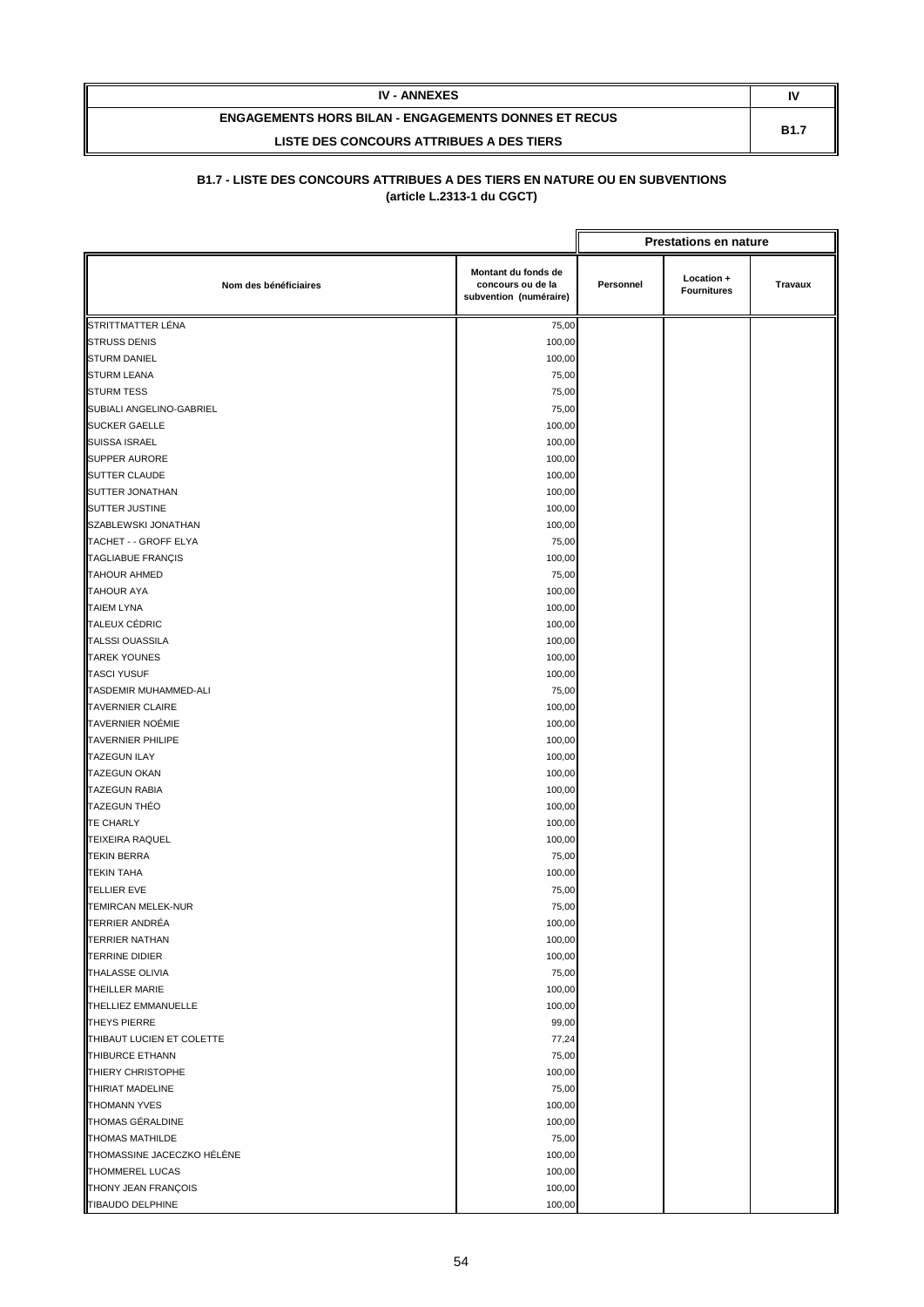| <b>IV - ANNEXES</b>                                         | N           |
|-------------------------------------------------------------|-------------|
| <b>ENGAGEMENTS HORS BILAN - ENGAGEMENTS DONNES ET RECUS</b> | <b>B1.7</b> |
| LISTE DES CONCOURS ATTRIBUES A DES TIERS                    |             |

|                                |                                                                    |           | <b>Prestations en nature</b>     |         |
|--------------------------------|--------------------------------------------------------------------|-----------|----------------------------------|---------|
| Nom des bénéficiaires          | Montant du fonds de<br>concours ou de la<br>subvention (numéraire) | Personnel | Location +<br><b>Fournitures</b> | Travaux |
| <b>TIJJA LOTFI</b>             | 100,00                                                             |           |                                  |         |
| <b>TIKRADI FARESS</b>          | 75,00                                                              |           |                                  |         |
| <b>TIMIRLI YASAR</b>           | 100,00                                                             |           |                                  |         |
| <b>TIRREAU LUNA</b>            | 75,00                                                              |           |                                  |         |
| <b>TOMOKI YASUHARA</b>         | 100,00                                                             |           |                                  |         |
| <b>TONG MARC</b>               | 100,00                                                             |           |                                  |         |
| <b>TONGIO MARIUS</b>           | 100,00                                                             |           |                                  |         |
| <b>TOPCU DILARA</b>            | 100,00                                                             |           |                                  |         |
| <b>TOTARO NICOLAS</b>          | 100,00                                                             |           |                                  |         |
| TOUIL YOUNÈS                   | 75,00                                                              |           |                                  |         |
| <b>TOULOUZE ANAIS</b>          | 100,00                                                             |           |                                  |         |
| <b>TOUMI NESRINE</b>           | 75,00                                                              |           |                                  |         |
| <b>TOURE HAROUNA</b>           | 100,00                                                             |           |                                  |         |
| TRAMBLY DE LAISSARDIÉRE OLIVIA | 100,00                                                             |           |                                  |         |
| TRAN CHEMS - EDINE             | 75,00                                                              |           |                                  |         |
| <b>TRAPANI CAROLINE</b>        | 100,00                                                             |           |                                  |         |
| <b>TRASSARD MARION</b>         | 100,00                                                             |           |                                  |         |
| TRAUSCHEID DYLAN               | 75,00                                                              |           |                                  |         |
| <b>TRAVAGLIO TOM</b>           | 100,00                                                             |           |                                  |         |
| <b>TRENTINAGLIA HÉLÉNE</b>     | 100,00                                                             |           |                                  |         |
| TRIEU-ZARIC JELENA             | 75,00                                                              |           |                                  |         |
| <b>TRILLSAM SÉBASTIEN</b>      | 100,00                                                             |           |                                  |         |
| <b>TRINCAT JULIA</b>           | 75,00                                                              |           |                                  |         |
| TROCELLIER DANA-CHLOÉ          | 100,00                                                             |           |                                  |         |
| <b>TROJE DELPHINE</b>          | 100,00                                                             |           |                                  |         |
| <b>TROMSON ELIN</b>            | 75,00                                                              |           |                                  |         |
| <b>TROTOUX MARIE-LOUISE</b>    | 100,00                                                             |           |                                  |         |
| <b>TSCHANZ OSCAR</b>           | 75,00                                                              |           |                                  |         |
| TUAMBILANGANA TUMBA DOUGLAS    | 100,00                                                             |           |                                  |         |
| <b>TUBAIL SARAH</b>            | 75,00                                                              |           |                                  |         |
| <b>TUGEND ROMAIN</b>           | 100,00                                                             |           |                                  |         |
| <b>TURAN EMIN</b>              | 100,00                                                             |           |                                  |         |
| <b>TURANSKY ALEXANDRE</b>      | 100,00                                                             |           |                                  |         |
| <b>TURCHI THIERRY</b>          | 100,00                                                             |           |                                  |         |
| <b>TURKMEN YUCEL</b>           | 95,00                                                              |           |                                  |         |
| <b>TURKOGLU DILEK</b>          | 20,00                                                              |           |                                  |         |
| TÜRKSEVER HILAL-FATMA          | 75,00                                                              |           |                                  |         |
| <b>TURLEY NICOLE</b>           | 100,00                                                             |           |                                  |         |
| <b>TURNA ILYAS</b>             | 75,00                                                              |           |                                  |         |
| <b>TURSIN FANNY</b>            | 100,00                                                             |           |                                  |         |
| <b>TUWEI ELIANE</b>            | 75,00                                                              |           |                                  |         |
| <b>UBERTINI JONATHAN</b>       | 75,00                                                              |           |                                  |         |
| <b>UETTWILER GUY</b>           | 100,00                                                             |           |                                  |         |
| <b>UGER - - ROSE LUDOVIC</b>   | 75,00                                                              |           |                                  |         |
| <b>UGUR ABDULSAMED</b>         | 75,00                                                              |           |                                  |         |
| <b>UGUR TUFAN-HUSEYIN</b>      | 75,00                                                              |           |                                  |         |
| <b>UGURLU IREM</b>             | 100,00                                                             |           |                                  |         |
| UHL IVAN                       | 100,00                                                             |           |                                  |         |
| UHMANN CHARLOTTE               | 75,00                                                              |           |                                  |         |
| <b>UHMANN MICHEL</b>           | 100,00                                                             |           |                                  |         |
| UHRING MARIETTE                | 100,00                                                             |           |                                  |         |
| UJVARI LÉONARD                 | 100,00                                                             |           |                                  |         |
| <b>UMAC OKAN</b>               | 100,00                                                             |           |                                  |         |
| UMBHAUER RÉGINE                | 100,00                                                             |           |                                  |         |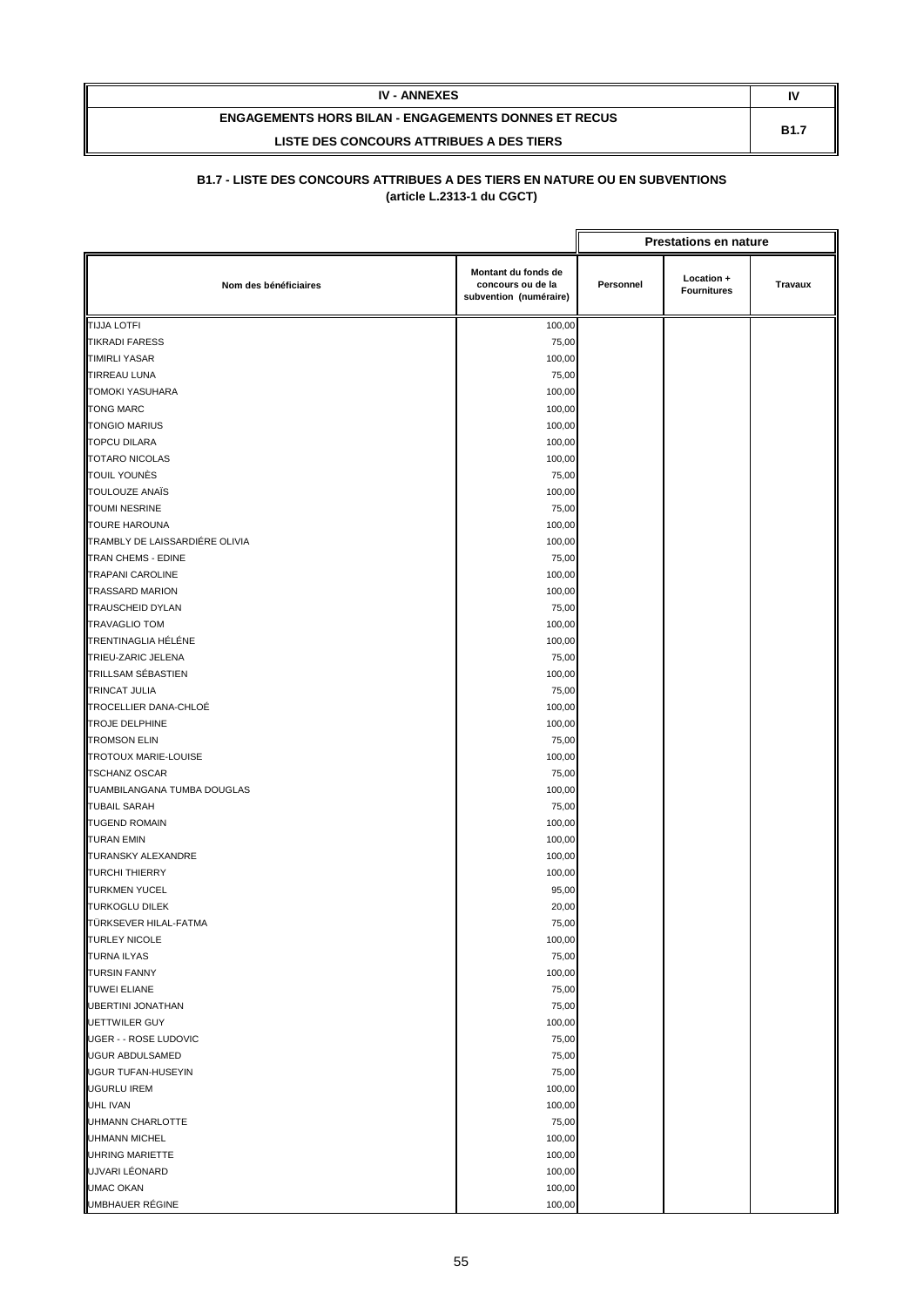| <b>IV - ANNEXES</b>                                         | N           |
|-------------------------------------------------------------|-------------|
| <b>ENGAGEMENTS HORS BILAN - ENGAGEMENTS DONNES ET RECUS</b> | <b>B1.7</b> |
| LISTE DES CONCOURS ATTRIBUES A DES TIERS                    |             |

|                             |                                                                    |           | <b>Prestations en nature</b>     |                |
|-----------------------------|--------------------------------------------------------------------|-----------|----------------------------------|----------------|
| Nom des bénéficiaires       | Montant du fonds de<br>concours ou de la<br>subvention (numéraire) | Personnel | Location +<br><b>Fournitures</b> | <b>Travaux</b> |
| UNAL MOURAD                 | 100,00                                                             |           |                                  |                |
| UNSAL SÉFIKA                | 100,00                                                             |           |                                  |                |
| UNVERZAGT AYMERIC           | 75,00                                                              |           |                                  |                |
| <b>URBAN MATHIEU</b>        | 100,00                                                             |           |                                  |                |
| <b>VADANS DANIELLE</b>      | 100,00                                                             |           |                                  |                |
| <b>VAILLAUX NINA</b>        | 75,00                                                              |           |                                  |                |
| <b>VAITANAKI MALIA</b>      | 100,00                                                             |           |                                  |                |
| <b>VALENTIN LOUISE</b>      | 75,00                                                              |           |                                  |                |
| VALENTIN MAÏSSA             | 75,00                                                              |           |                                  |                |
| VALENTIN-GLOECKLER EDGAR    | 75,00                                                              |           |                                  |                |
| VAN DE WALLE PASCAL         | 20,00                                                              |           |                                  |                |
| VANNIEZ CLAUDE              | 100,00                                                             |           |                                  |                |
| <b>VASI CIPRIAN</b>         | 100,00                                                             |           |                                  |                |
| VAUDREY CAMILLE             | 75,00                                                              |           |                                  |                |
| <b>VAUTRIN ENZO</b>         | 100,00                                                             |           |                                  |                |
| <b>VAUTRIN MATTHIAS</b>     | 100,00                                                             |           |                                  |                |
| VAZ LOURENCO JOSE MANUEL    | 100,00                                                             |           |                                  |                |
| <b>VELANGANNI CORINNE</b>   | 100,00                                                             |           |                                  |                |
| <b>VELANGANNI JEAN-MARC</b> | 100,00                                                             |           |                                  |                |
| <b>VELSCHER JULIA</b>       | 75,00                                                              |           |                                  |                |
| <b>VENDROME FRANCK</b>      | 100,00                                                             |           |                                  |                |
| VENTURA DA SILVA PAULO      | 100,00                                                             |           |                                  |                |
| <b>VENTURELLI DAMIEN</b>    | 100,00                                                             |           |                                  |                |
| <b>VERDENAL OPHELIE</b>     | 100,00                                                             |           |                                  |                |
| <b>VERGNE ALEXANDRE</b>     | 100,00                                                             |           |                                  |                |
| VERMOYAL - - DESAPHY ELODIE | 75,00                                                              |           |                                  |                |
| VETEAU CHARLOTTE            | 100,00                                                             |           |                                  |                |
| <b>VIAIN CATHERINE</b>      | 20,00                                                              |           |                                  |                |
| VIARD AURÉLIE               | 100,00                                                             |           |                                  |                |
| <b>VICHERAT PERRINE</b>     | 100,00                                                             |           |                                  |                |
| <b>VIDAL CLAUDE</b>         | 100,00                                                             |           |                                  |                |
| <b>VIDAL WARREN</b>         | 100,00                                                             |           |                                  |                |
| <b>VIRY ARTHUR</b>          | 100,00                                                             |           |                                  |                |
| <b>VIVIEN CLARISSE</b>      | 75,00                                                              |           |                                  |                |
| <b>VOGEL RAPHAËL</b>        | 75,00                                                              |           |                                  |                |
| <b>VOGELEISEN VALENTIN</b>  | 100,00                                                             |           |                                  |                |
| <b>VOISINET LOU</b>         | 100,00                                                             |           |                                  |                |
| WACH ARLETTE                | 100,00                                                             |           |                                  |                |
| WACH JOHAN                  | 75,00                                                              |           |                                  |                |
| <b>WACKENTHALER LISE</b>    | 75,00                                                              |           |                                  |                |
| <b>WACKER SÉVERINE</b>      | 100,00                                                             |           |                                  |                |
| WACQUANT CLOTHILDE          | 100,00                                                             |           |                                  |                |
| <b>WAGNER BERNARD</b>       | 100,00                                                             |           |                                  |                |
| <b>WAGNER CHRISTIAN</b>     | 100,00                                                             |           |                                  |                |
| WAGNER EMMA                 | 75,00                                                              |           |                                  |                |
| <b>WAGNER ERIC</b>          | 85,95                                                              |           |                                  |                |
| <b>WAGNER KAEL</b>          | 75,00                                                              |           |                                  |                |
| <b>WAGNER MAÏLYS</b>        | 100,00                                                             |           |                                  |                |
| <b>WAGNER MIYA</b>          | 75,00                                                              |           |                                  |                |
| <b>WAGNER RICHARD</b>       | 100,00                                                             |           |                                  |                |
| WALISZEK ANNE-SOPHIE        | 100,00                                                             |           |                                  |                |
| <b>WALLISER KILIAN</b>      | 100,00                                                             |           |                                  |                |
| WALSPURGER JULIEN           | 100,00                                                             |           |                                  |                |
| WALTER ARNAUD               | 20,00                                                              |           |                                  |                |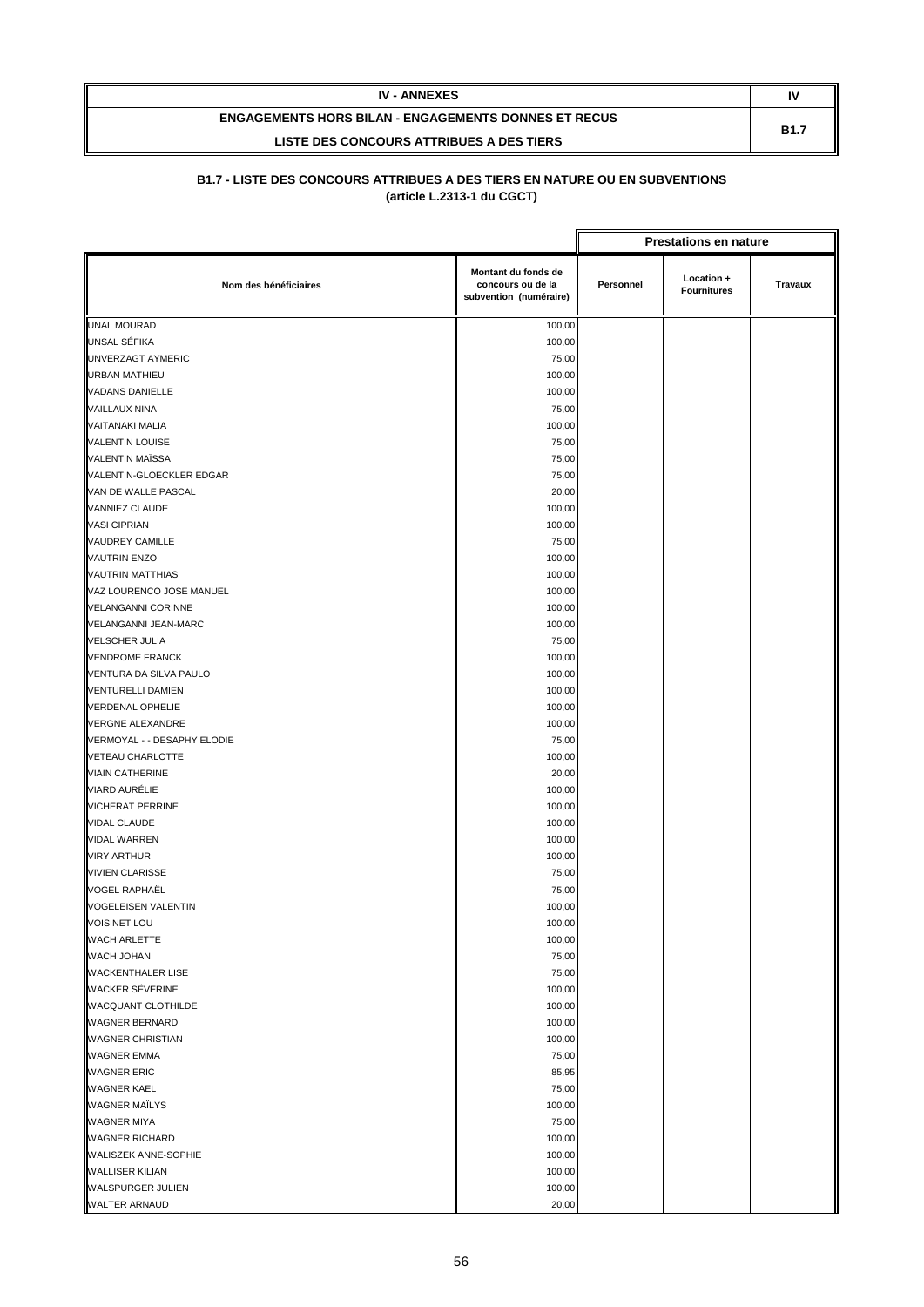| <b>IV - ANNEXES</b>                                         | IV          |
|-------------------------------------------------------------|-------------|
| <b>ENGAGEMENTS HORS BILAN - ENGAGEMENTS DONNES ET RECUS</b> | <b>B1.7</b> |
| LISTE DES CONCOURS ATTRIBUES A DES TIERS                    |             |

|                             |                                                                    |           | <b>Prestations en nature</b>     |         |
|-----------------------------|--------------------------------------------------------------------|-----------|----------------------------------|---------|
| Nom des bénéficiaires       | Montant du fonds de<br>concours ou de la<br>subvention (numéraire) | Personnel | Location +<br><b>Fournitures</b> | Travaux |
| <b>WALTZ JEAN-LOUIS</b>     | 100,00                                                             |           |                                  |         |
| <b>WARD RALPH</b>           | 100,00                                                             |           |                                  |         |
| <b>WATTIER PATRICE</b>      | 100,00                                                             |           |                                  |         |
| WEBER CÉLINE                | 100,00                                                             |           |                                  |         |
| <b>WEBER EVELYNE</b>        | 100,00                                                             |           |                                  |         |
| <b>WEBER JULES</b>          | 75,00                                                              |           |                                  |         |
| WEBER LÉA                   | 75,00                                                              |           |                                  |         |
| <b>WEBLEY SUZANNE</b>       | 100,00                                                             |           |                                  |         |
| <b>WECK NOEMIE</b>          | 75,00                                                              |           |                                  |         |
| <b>WECKERLE ERNA</b>        | 100,00                                                             |           |                                  |         |
| <b>WEGRICH HIPPOLYTE</b>    | 100,00                                                             |           |                                  |         |
| <b>WEHRLE JEAN-MARC</b>     | 100,00                                                             |           |                                  |         |
| <b>WEIBEL RITA</b>          | 100,00                                                             |           |                                  |         |
| <b>WEICHHAUS PACO</b>       | 100,00                                                             |           |                                  |         |
| <b>WEIDMANN SYLVIE</b>      | 20,00                                                              |           |                                  |         |
| <b>WEINGAERTNER AZIZA</b>   | 100,00                                                             |           |                                  |         |
| <b>WEISBEK DAVID</b>        | 100,00                                                             |           |                                  |         |
| <b>WEISS MATHILDE</b>       | 100,00                                                             |           |                                  |         |
| <b>WELTER ARTHUR</b>        | 100,00                                                             |           |                                  |         |
| <b>WENDLING KALYSTA</b>     | 75,00                                                              |           |                                  |         |
| <b>WENGER BASTIEN</b>       | 100,00                                                             |           |                                  |         |
| <b>WERNERT LAETITIA</b>     | 100,00                                                             |           |                                  |         |
| <b>WERNERT NATHALIE</b>     | 100,00                                                             |           |                                  |         |
| WERNERT THÉRÈSE             | 100,00                                                             |           |                                  |         |
| <b>WERNICKE OCÉANE</b>      | 100,00                                                             |           |                                  |         |
| <b>WERSINGER FRANÇOISE</b>  | 100,00                                                             |           |                                  |         |
| <b>WERWY JEAN FRANCOIS</b>  | 100,00                                                             |           |                                  |         |
| <b>WESOLY SYLVAIN</b>       | 100,00                                                             |           |                                  |         |
| <b>WESTPHAL MARINE</b>      | 100,00                                                             |           |                                  |         |
| <b>WIEBER YANIS</b>         | 75,00                                                              |           |                                  |         |
| WIEST MARIE THÉRÈSE         | 100,00                                                             |           |                                  |         |
| WILLENBUCHER ANNE           | 100,00                                                             |           |                                  |         |
| <b>WILLIAM DAYANN</b>       | 100,00                                                             |           |                                  |         |
| <b>WILLIAMS CHRISTOPHER</b> | 100,00                                                             |           |                                  |         |
| <b>WILLMANN ALEXANDRE</b>   | 100,00                                                             |           |                                  |         |
| WINTZENRIETH CORALINE       | 100,00                                                             |           |                                  |         |
| WIPF-SCHEIBEL ROMAIN        | 100,00                                                             |           |                                  |         |
| WIPPLER VALÉRIE             | 100,00                                                             |           |                                  |         |
| WISSENMEYER ALBERT          | 100,00                                                             |           |                                  |         |
| WISSENMEYER MICKAËL         | 100,00                                                             |           |                                  |         |
| <b>WISSON JONAS</b>         | 75,00                                                              |           |                                  |         |
| WITTMANN MÉLANIE            | 100,00                                                             |           |                                  |         |
| <b>WITTMER NOAH</b>         | 100,00                                                             |           |                                  |         |
| WOELFFLIN ANAËLLE           | 100,00                                                             |           |                                  |         |
| <b>WOLFER THIERRY</b>       | 100,00                                                             |           |                                  |         |
| <b>WOLFF SARAH</b>          | 75,00                                                              |           |                                  |         |
| <b>WORMSER GABRIEL</b>      | 100,00                                                             |           |                                  |         |
| WUCHER JULIETTE             | 100,00                                                             |           |                                  |         |
| <b>WURTH NICOLAS</b>        | 100,00                                                             |           |                                  |         |
| <b>XELIL LALE</b>           | 100,00                                                             |           |                                  |         |
| XUEREB STÉPHANIE            | 100,00                                                             |           |                                  |         |
| YAGCI ZEYNETTIN             | 20,00                                                              |           |                                  |         |
| YAHIAOUI DJELLOUL           | 20,00                                                              |           |                                  |         |
| YAHSI MEMET                 | 100,00                                                             |           |                                  |         |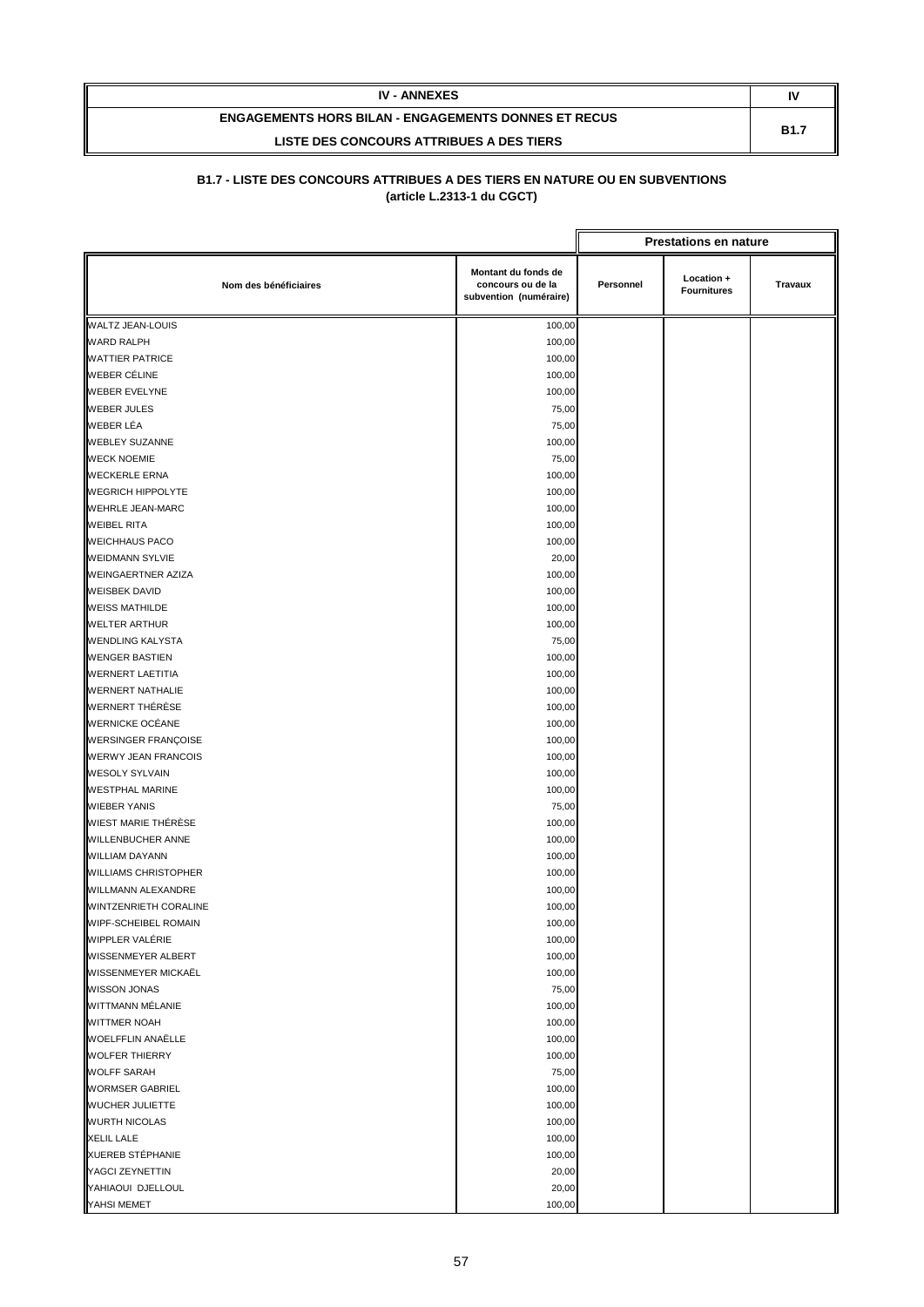| <b>IV - ANNEXES</b>                                         | N           |
|-------------------------------------------------------------|-------------|
| <b>ENGAGEMENTS HORS BILAN - ENGAGEMENTS DONNES ET RECUS</b> | <b>B1.7</b> |
| LISTE DES CONCOURS ATTRIBUES A DES TIERS                    |             |

|                                           |                                                                    |           | <b>Prestations en nature</b>     |                |  |  |
|-------------------------------------------|--------------------------------------------------------------------|-----------|----------------------------------|----------------|--|--|
| Nom des bénéficiaires                     | Montant du fonds de<br>concours ou de la<br>subvention (numéraire) | Personnel | Location +<br><b>Fournitures</b> | <b>Travaux</b> |  |  |
| YAHSI MUHAMMET                            | 100,00                                                             |           |                                  |                |  |  |
| YAYLAGUL MIRZA                            | 75,00                                                              |           |                                  |                |  |  |
| YETER MELIH                               | 100,00                                                             |           |                                  |                |  |  |
| YILDIRIM MURAT                            | 100,00                                                             |           |                                  |                |  |  |
| <b>YILDIZ ALI</b>                         | 75,00                                                              |           |                                  |                |  |  |
| <b>YILDIZ HULUSI</b>                      | 100,00                                                             |           |                                  |                |  |  |
| <b>YILDIZ SERDAR</b>                      | 84,90                                                              |           |                                  |                |  |  |
| YILMAZ ADALET                             | 100,00                                                             |           |                                  |                |  |  |
| YILMAZ IBRAHIM                            | 100,00                                                             |           |                                  |                |  |  |
| YILMAZ SAFIYE                             | 75,00                                                              |           |                                  |                |  |  |
| <b>YILMAZER EREN</b>                      | 100,00                                                             |           |                                  |                |  |  |
| YON MEREGNNAGE DE SILVA LOAN              | 75,00                                                              |           |                                  |                |  |  |
| YORULMAZ AYSE                             | 100,00                                                             |           |                                  |                |  |  |
| YORULMAZ HATICE                           | 75,00                                                              |           |                                  |                |  |  |
| YORULMAZ ZEKI                             | 100,00                                                             |           |                                  |                |  |  |
| YOUNOUSSA NHAWFEL                         | 100,00                                                             |           |                                  |                |  |  |
| YOUSSOUFFOU ANAÏS                         | 100,00                                                             |           |                                  |                |  |  |
| YUKSEL AYDIN                              | 20,00                                                              |           |                                  |                |  |  |
| <b>YUKSEL AHMET</b>                       | 100,00                                                             |           |                                  |                |  |  |
| <b>YVARS ILHAN</b>                        | 100,00                                                             |           |                                  |                |  |  |
| ZAHNER CLARA                              | 100,00                                                             |           |                                  |                |  |  |
| ZAHNER[1] BEATRICE                        | 100,00                                                             |           |                                  |                |  |  |
| ZAITER HAKIM                              | 75,00                                                              |           |                                  |                |  |  |
| <b>ZANIN PAULINE</b>                      | 75,00                                                              |           |                                  |                |  |  |
| ZANRE LÉANE                               | 100,00                                                             |           |                                  |                |  |  |
| ZEBATTE HOUDA                             | 100,00                                                             |           |                                  |                |  |  |
| ZEBILA SOUMIA                             | 75,00                                                              |           |                                  |                |  |  |
| <b>ZECH MARC</b>                          | 100,00                                                             |           |                                  |                |  |  |
| ZELLER MAXIME                             | 100,00                                                             |           |                                  |                |  |  |
| <b>ZENGIN OMER</b><br><b>ZENGIN OSMAN</b> | 100,00                                                             |           |                                  |                |  |  |
| ZEYER - WEBER ANNE CATHERINE              | 75,00                                                              |           |                                  |                |  |  |
|                                           | 20,00                                                              |           |                                  |                |  |  |
| ZHENG XIAN BIAO<br>ZHOU ANGÉLIQUE         | 100,00                                                             |           |                                  |                |  |  |
| ZIDAN AL AKBAR ZETA                       | 100,00<br>100,00                                                   |           |                                  |                |  |  |
| ZIEGLER VALÉRIE                           | 100,00                                                             |           |                                  |                |  |  |
| ZIELINSKI ALEXANDRE                       | 100,00                                                             |           |                                  |                |  |  |
| ZIELINSKI LAURA                           | 75,00                                                              |           |                                  |                |  |  |
| <b>ZILLIOX MYRIAM</b>                     | 100,00                                                             |           |                                  |                |  |  |
| <b>ZIMMER BERTRAND</b>                    | 20,00                                                              |           |                                  |                |  |  |
| <b>ZIMMERLIN RUTH</b>                     | 200,00                                                             |           |                                  |                |  |  |
| ZIMMERLIN SHARON                          | 100,00                                                             |           |                                  |                |  |  |
| ZIMMERMANN CAROLINE                       | 100,00                                                             |           |                                  |                |  |  |
| ZIMMERMANN LINA                           | 100,00                                                             |           |                                  |                |  |  |
| ZIMMERMANN MAX                            | 75,00                                                              |           |                                  |                |  |  |
| ZIMMERMANN MICHELE                        | 100,00                                                             |           |                                  |                |  |  |
| ZIMMERMANN QUENTIN                        | 75,00                                                              |           |                                  |                |  |  |
| <b>ZINCK OLIVIER</b>                      | 100,00                                                             |           |                                  |                |  |  |
| <b>ZINGIN SERVET</b>                      | 100,00                                                             |           |                                  |                |  |  |
| <b>ZIRGEL NOAH</b>                        | 100,00                                                             |           |                                  |                |  |  |
| <b>ZITO MARYLINE</b>                      | 100,00                                                             |           |                                  |                |  |  |
| ZOCCOLAN ILAYDA                           | 75,00                                                              |           |                                  |                |  |  |
| ZOLGER OLIVIER                            | 100,00                                                             |           |                                  |                |  |  |
| ZUMBIEHL NATHAN                           | 100,00                                                             |           |                                  |                |  |  |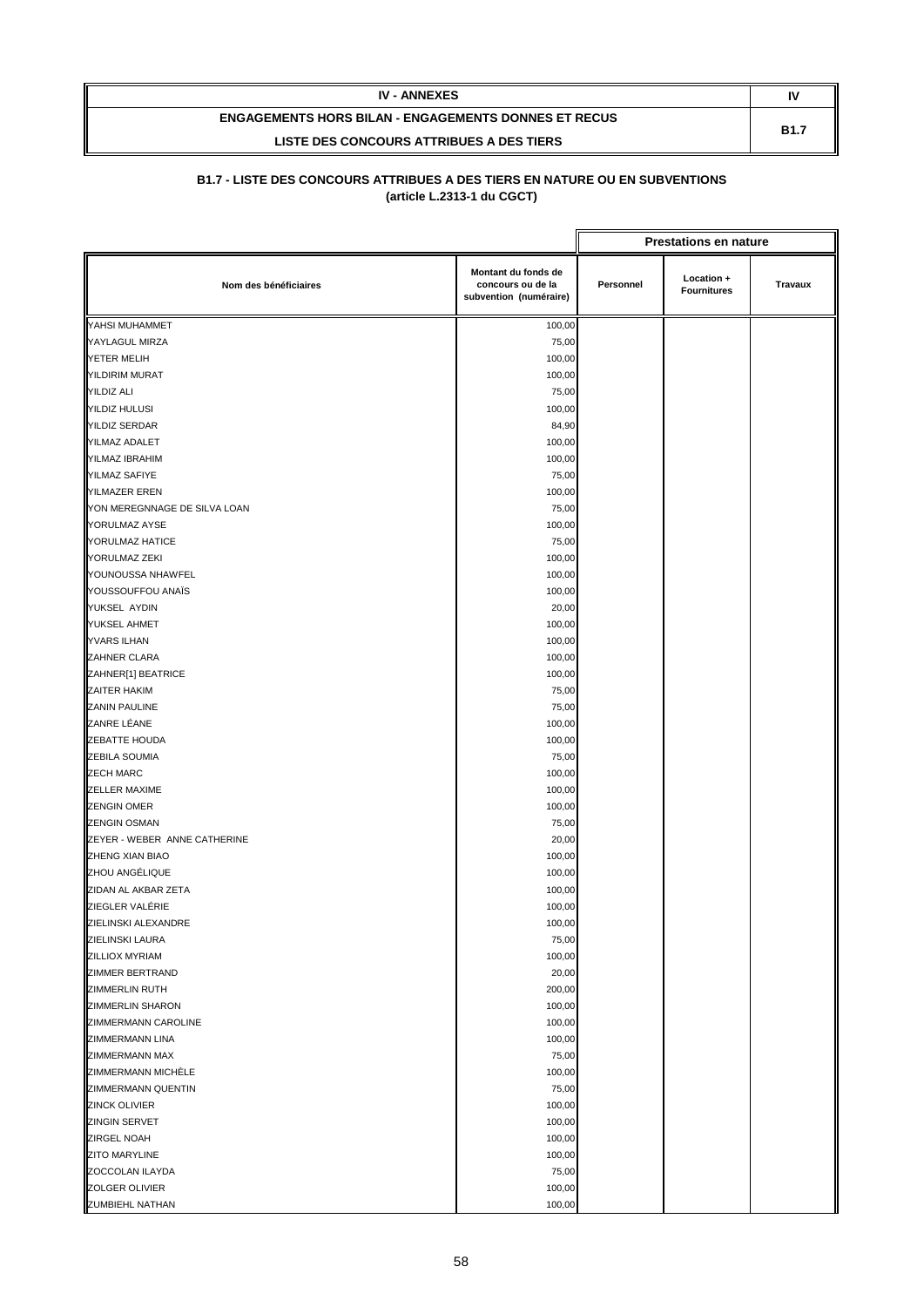| <b>IV - ANNEXES</b>                                         | I٧          |
|-------------------------------------------------------------|-------------|
| <b>ENGAGEMENTS HORS BILAN - ENGAGEMENTS DONNES ET RECUS</b> | <b>B1.7</b> |
| LISTE DES CONCOURS ATTRIBUES A DES TIERS                    |             |

|                                                          |                                                                    |            | <b>Prestations en nature</b>           |                |
|----------------------------------------------------------|--------------------------------------------------------------------|------------|----------------------------------------|----------------|
| Nom des bénéficiaires                                    | Montant du fonds de<br>concours ou de la<br>subvention (numéraire) | Personnel  | Location +<br><b>Fournitures</b>       | <b>Travaux</b> |
| <b>ZWINGELSTEIN NICOLAS</b>                              | 100,00                                                             |            |                                        |                |
|                                                          |                                                                    |            |                                        |                |
| Personnes de droit public                                | 2 537 302,03                                                       | 155 965,00 | 93 339,14                              | 0,00           |
| <b>Etat</b>                                              | 0,00                                                               | 0,00       | 17 183,56                              | 0,00           |
| PREFECTURE DU HAUT RHIN                                  |                                                                    |            | 3 3 48, 56                             |                |
| TRIBUNAL DE GRANDE INSTANCE                              |                                                                    |            | 13 835,00                              |                |
|                                                          |                                                                    |            |                                        |                |
| Département                                              | 57 753,00                                                          | 0,00       | 12 312,19                              | 0,00           |
| <b>COLLEGE BERLIOZ</b>                                   | 300,00                                                             |            |                                        |                |
| <b>COLLEGE PFEFFEL</b>                                   | 4 000,00                                                           |            |                                        |                |
| <b>COLLEGE SAINT ANDRE</b>                               | 50 000,00                                                          |            |                                        |                |
| CONSEIL GENERAL DU HT RHIN OU DEPARTEMENT                | 3 453,00                                                           |            | 3702,15                                |                |
| <b>SDIS 67</b>                                           |                                                                    |            | 8 610,04                               |                |
| <b>Communes</b>                                          | 282 815,00                                                         | 0,00       | 260,00                                 | 0,00           |
| ECOLE ELEMENTAIRE ANNE FRANK                             |                                                                    |            | 260,00                                 |                |
| <b>ECOLE PRIMAIRE LOUIS PASTEUR</b>                      | 1 315,00                                                           |            |                                        |                |
| <b>FESTIVAL DU FILM</b>                                  | 90 000,00                                                          |            |                                        |                |
| FESTIVAL DU JAZZ                                         | 35 000,00                                                          |            |                                        |                |
| SALON DU LIVRE / ESPACE MALRAUX                          | 156 500,00                                                         |            |                                        |                |
| Etablissements publics (EPCI, EPA, EPIC,)                | 2 196 734,03                                                       | 155 965,00 | 63 583,39                              | 0,00           |
| CC DU PAYS DE BRISACH                                    | 10 000,00                                                          |            |                                        |                |
| CC DU PAYS ROUFFACH                                      | 7 250,00                                                           |            |                                        |                |
| CC VALLEE DE MUNSTER                                     | 11 917,30                                                          |            |                                        |                |
| CENTRE COMMUNAL D ACTION SOCIALE                         | 1847378,00                                                         |            |                                        |                |
| CENTRE HOSPITALIER DE ROUFFACH                           |                                                                    |            | 3 3 48, 56                             |                |
| CONSEIL FAB PAR ST FRANCOIS ASS                          | 4 800,00                                                           |            |                                        |                |
| CONSEIL FABRIQUE PAR ST VINCENT                          | 11 772,55                                                          |            |                                        |                |
| CONSEIL FABRIQUE PAROI STE MARIE                         | 54 381,00                                                          |            |                                        |                |
| CONSEIL FABRIQUE PAROISSE ST ANT                         | 8815,18                                                            |            |                                        |                |
| CONSEIL FABRIQUE PAROISSE ST LEO                         | 23 536,00                                                          |            |                                        |                |
| CONSEIL FABRIQUE PAROISSE ST PAU                         | 5 235,00                                                           |            |                                        |                |
| CONSISTOIRE EGLISE LUTHERIENNE                           | 28 947,00                                                          |            | 1859,00                                |                |
| CPAM                                                     |                                                                    |            | 925,11                                 |                |
| HOPITAL LOUIS PASTEUR HOPITAUX CIVILS DE COLMAR          | 93 452,00                                                          |            |                                        |                |
| MIXTE EMPLOYEURS FORESTIERS COLMAR ROUFFACH ET ENVIRONS  | 55 000,00                                                          |            |                                        |                |
| OPERA NATIONAL DU RHIN                                   |                                                                    | 155 965,00 | 43 578,00                              |                |
| UNIVERSITE DE HAUTE ALSACE IUT BIO TECHNOL BIO INDUSTRIE | 500,00                                                             |            | 537,00                                 |                |
| UNIVERSITE DE HAUTE ALSACE                               | 33 750,00                                                          |            | 13 335,72                              |                |
|                                                          |                                                                    |            |                                        |                |
| <b>TOTAL GENERAL</b>                                     |                                                                    |            | 8 783 252,95 1 267 342,00 2 917 701,52 | 7 770,00       |